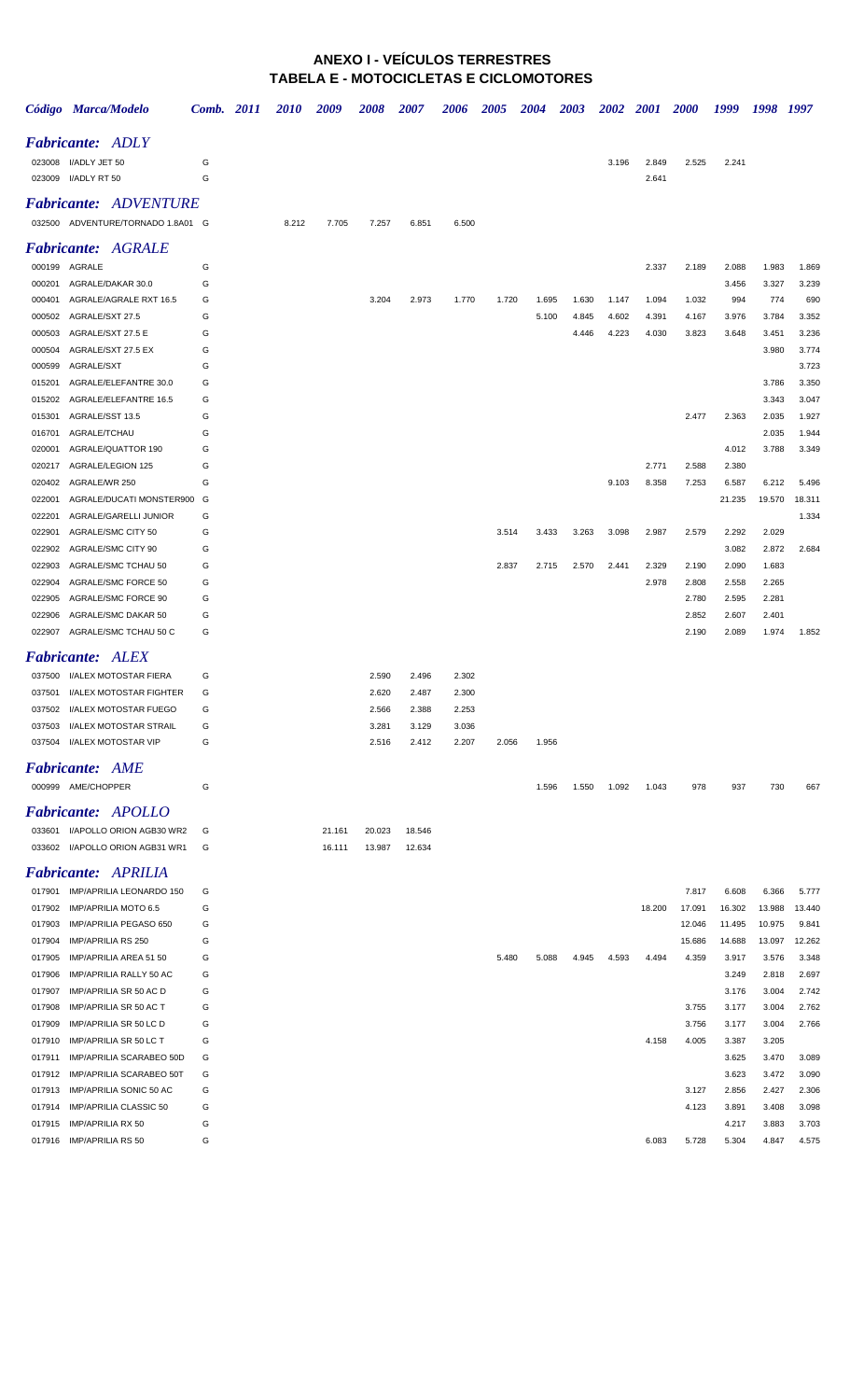|                  | Código Marca/Modelo                                | Comb. 2011 |        | <i>2010</i>      | 2009             | 2008            | <i><b>2007</b></i> | 2006           | 2005   | 2004           | 2003           | <b>2002</b>    | <b>2001</b>    | <b>2000</b>    | 1999           | 1998 1997 |        |
|------------------|----------------------------------------------------|------------|--------|------------------|------------------|-----------------|--------------------|----------------|--------|----------------|----------------|----------------|----------------|----------------|----------------|-----------|--------|
| 017917           | <b>IMP/APRILIA MOTO RSV MIL</b>                    | G          |        |                  |                  |                 |                    |                |        |                |                |                |                |                | 25.420         | 23.264    | 21.993 |
| 017918           | I/APRILIA RSV 1000                                 | G          |        |                  |                  |                 |                    |                |        |                |                |                |                | 29.966         | 27.123         |           |        |
| 017919           | I/APRILIA LEONARDO 250                             | G          |        |                  |                  |                 |                    |                |        |                |                |                |                | 16.105         | 14.593         | 12.840    |        |
| 017920           | I/APRILIA RSV MILLER                               | G          |        |                  |                  |                 |                    |                |        |                |                |                | 30.788         | 28.104         | 25.419         |           |        |
| 017921           | I/APRILIA RSV 1000 R                               | G          |        |                  | 38.518           | 36.174          | 33.818             |                |        |                |                |                |                |                |                |           |        |
| 017922           | I/APRILIA SCARABEO 500                             | G          |        |                  |                  | 15.522          | 14.203             | 13.784         | 12.863 |                |                |                |                |                |                |           |        |
| 017923           | I/APRILIA SCARABEO 200                             | G          |        |                  | 15.682           | 13.909          | 12.558             |                |        |                |                |                |                |                |                |           |        |
| 017924           | I/APRILIA MANA 850                                 | G          |        |                  | 36.455           | 34.324          | 30.696             |                |        |                |                |                |                |                |                |           |        |
| 017927<br>017928 | I/APRILIA SCARABEO 150<br>I/APRILIA SCARABEO 300 S | G<br>G     |        | 11.326<br>23.013 | 10.444<br>19.080 | 9.690<br>16.902 |                    |                |        |                |                |                |                |                |                |           |        |
| 017929           | I/APRILIA RSV 4                                    | G          |        |                  | 78.244           |                 |                    |                |        |                |                |                |                |                |                |           |        |
| 017932           | I/APRILIA RSV4R 1000CC                             | G          |        | 69.815           |                  |                 |                    |                |        |                |                |                |                |                |                |           |        |
| 017999           | <b>IMP/APRILIA</b>                                 | G          |        |                  |                  |                 |                    |                |        |                | 3.616          | 3.361          | 3.302          | 3.011          | 2.823          | 2.586     | 2.306  |
| 022417           | COFAVE/APRILIA SR 50 WWW                           | G          |        |                  |                  |                 |                    |                |        |                |                | 4.130          | 3.899          | 3.757          | 3.177          | 3.005     |        |
| 022418           | COFAVE/APRILIA SR 50 RAC                           | G          |        |                  |                  |                 |                    |                |        |                |                | 5.513          | 5.375          | 4.867          | 4.478          | 4.068     |        |
| 022419           | COFAVE/APRILIA RS 50 RAC                           | G          |        |                  |                  |                 |                    |                |        |                | 7.167          | 6.222          | 6.086          | 5.729          | 5.307          | 4.847     |        |
| 022420           | COFAVE/APRILIA RALLY 50                            | G          |        |                  |                  |                 |                    |                |        |                |                | 4.009          | 3.947          | 3.573          | 3.249          |           |        |
| 022421           | COFAVE/APRILIA PEGASO650                           | G          |        |                  |                  |                 |                    |                |        |                | 14.928         | 12.925         | 12.445         | 12.045         | 11.491         |           |        |
| 026801           | APRILIA/RALLY 50                                   | G          |        |                  |                  |                 |                    |                |        |                |                |                | 4.065          | 3.574          | 3.248          | 2.818     |        |
| 026802           | APRILIA/RS 50 RACING                               | G          |        |                  |                  |                 |                    |                |        |                |                |                | 6.084          | 5.729          | 5.304          | 4.847     |        |
| 026803           | APRILIA/SR 50 WWW                                  | G          |        |                  |                  |                 |                    |                |        |                |                |                | 3.899          | 3.755          | 3.177          | 3.004     |        |
| 026804           | APRILIA/SR 50 RACING                               | G          |        |                  |                  |                 |                    |                |        |                |                |                | 5.538          | 4.867          | 4.478          |           |        |
| 026805           | APRILIA/PEGASO 650                                 | G          |        |                  |                  |                 |                    |                |        |                |                |                | 12.449         | 12.048         | 11.497         | 10.978    |        |
|                  | <b>Fabricante: ARD</b>                             |            |        |                  |                  |                 |                    |                |        |                |                |                |                |                |                |           |        |
|                  | 039600 I/ARD EXIM TUCTUC VAN                       | G          |        | 12.923           |                  |                 |                    |                |        |                |                |                |                |                |                |           |        |
|                  | <b>Fabricante: ASA</b>                             |            |        |                  |                  |                 |                    |                |        |                |                |                |                |                |                |           |        |
|                  |                                                    |            |        |                  |                  |                 |                    |                |        |                |                |                |                |                |                |           |        |
|                  | 031900 I/ASA 150T2                                 | G          |        |                  |                  |                 | 2.471              | 2.312          | 2.062  | 1.961          |                |                |                |                |                |           |        |
|                  | <b>Fabricante: ASIA MOTORS</b>                     |            |        |                  |                  |                 |                    |                |        |                |                |                |                |                |                |           |        |
|                  | 034203 ASIAMOTOS/RS 125                            | G          |        | 3.728            | 3.566            |                 |                    |                |        |                |                |                |                |                |                |           |        |
|                  | <b>Fabricante: ASIA MOTOS</b>                      |            |        |                  |                  |                 |                    |                |        |                |                |                |                |                |                |           |        |
|                  | 034204 ASIAMOTOS/CHALLENGER 250 G                  |            |        | 9.684            |                  |                 |                    |                |        |                |                |                |                |                |                |           |        |
|                  |                                                    |            |        |                  |                  |                 |                    |                |        |                |                |                |                |                |                |           |        |
|                  | Fabricante: ATALA                                  |            |        |                  |                  |                 |                    |                |        |                |                |                |                |                |                |           |        |
| 025301           | ATALA/CALIFFONE PIU                                | G          |        |                  |                  |                 |                    |                | 2.083  | 1.975          | 1.848          | 1.659          | 1.565          | 1.369          | 1.215          | 1.065     | 990    |
| 025302           | ATALA/MASTER LF.2M                                 | G          |        |                  |                  |                 |                    |                | 2.281  | 2.194          | 2.105          | 1.911          | 1.713          | 1.393          | 1.321          | 1.261     | 1.229  |
| 025303           | ATALA/HACKER                                       | G          |        |                  | 2.131            | 2.044           | 1.720              |                |        |                |                |                |                |                |                |           |        |
| 025304           | ATALA/SKEGGIA                                      | G          |        |                  |                  |                 |                    | 6.621          | 6.262  | 5.624          | 3.064          | 2.694          | 2.488          | 2.086          | 1.970          | 1.870     | 1.799  |
|                  | <b>Fabricante: ATMAN</b>                           |            |        |                  |                  |                 |                    |                |        |                |                |                |                |                |                |           |        |
|                  | 037400 ATMAN/FALCON 01                             | G          | 11.506 | 9.857            | 9.033            | 7.978           | 7.612              |                |        |                |                |                |                |                |                |           |        |
|                  | Fabricante: BAJAJ                                  |            |        |                  |                  |                 |                    |                |        |                |                |                |                |                |                |           |        |
|                  |                                                    |            |        |                  |                  |                 |                    |                |        |                |                |                |                |                |                |           |        |
| 024001<br>024002 | I/BAJAJ PHANTOM PICK UP<br>I/BAJAJ PHANTOM VAN     | G<br>G     |        |                  |                  |                 |                    | 2.748          | 2.613  | 2.464<br>2.471 | 2.387<br>2.423 | 2.257<br>2.266 | 2.179<br>2.172 | 1.964<br>2.001 | 1.793<br>1.813 |           |        |
| 024005           | I/BAJAJ RE4                                        | G          |        |                  |                  |                 |                    |                |        | 2.383          | 2.329          | 2.205          | 2.124          | 1.929          | 1.780          | 1.476     |        |
|                  |                                                    |            |        |                  |                  |                 |                    |                |        |                |                |                |                |                |                |           |        |
|                  | Fabricante: BAODIAO                                |            |        |                  |                  |                 |                    |                |        |                |                |                |                |                |                |           |        |
| 036900           | I/BAODIAO BD 125-11A                               | G          |        |                  | 3.718            | 3.573           | 3.455              | 3.307          |        |                |                |                |                |                |                |           |        |
| 036901           | I/BAODIAO BD 110-A                                 | G          |        |                  | 2.452            | 2.319           | 2.244              | 2.180          |        |                |                |                |                |                |                |           |        |
|                  | <b>Fabricante: BAOTIAN</b>                         |            |        |                  |                  |                 |                    |                |        |                |                |                |                |                |                |           |        |
|                  | 037700 I/BAOTIAN BT125T 12                         | G          |        |                  |                  | 2.814           | 2.512              | 2.439          |        |                |                |                |                |                |                |           |        |
| 037701           | I/BAOTIAN BT49QT                                   | G          |        |                  |                  |                 | 2.614              | 2.433          | 2.301  |                |                |                |                |                |                |           |        |
|                  |                                                    |            |        |                  |                  |                 |                    |                |        |                |                |                |                |                |                |           |        |
|                  | <b>Fabricante: BASHAN</b>                          |            |        |                  |                  |                 |                    |                |        |                |                |                |                |                |                |           |        |
| 035124           | I/BRASHAN KELT BS250 8                             | G          |        |                  | 9.504            | 8.762           | 8.359              |                |        |                |                |                |                |                |                |           |        |
| 035200           | I/BASHAN JONNY HYPE 110                            | G          |        | 2.859            | 2.706            | 2.566           | 2.473              | 2.194          | 2.081  |                |                |                |                |                |                |           |        |
| 035201<br>035202 | I/BASHAN SV KC119 200<br>I/BASHAN MIRAGE SPORT 20  | G<br>G     |        |                  | 9.541<br>9.209   | 9.022<br>8.707  | 8.552<br>8.257     | 8.305<br>8.018 |        |                |                |                |                |                |                |           |        |
| 035203           | I/BASHAN DRIZ TOP 125                              | G          |        |                  |                  | 3.260           | 2.991              | 2.879          |        |                |                |                |                |                |                |           |        |
| 035204           | I/BASHAN DRIZ TOP 125 P                            | G          |        |                  |                  | 3.875           | 3.555              | 3.421          |        |                |                |                |                |                |                |           |        |
| 035208           | I/BASHAN KELT RUSH                                 | G          |        |                  | 3.707            | 3.095           | 2.927              |                |        |                |                |                |                |                |                |           |        |
| 035209           | I/BASHAN KELT ZAZZ                                 | G          |        |                  | 5.342            | 4.702           | 4.489              |                |        |                |                |                |                |                |                |           |        |
| 035210           | I/BASHAN KELT QUASAR                               | G          |        |                  | 4.369            | 4.116           | 3.840              |                |        |                |                |                |                |                |                |           |        |
| 035211           | I/BASHAN YOCHI YQ119 200                           | G          |        |                  | 3.207            | 2.679           | 2.534              |                |        |                |                |                |                |                |                |           |        |
|                  |                                                    |            |        |                  |                  |                 |                    |                |        |                |                |                |                |                |                |           |        |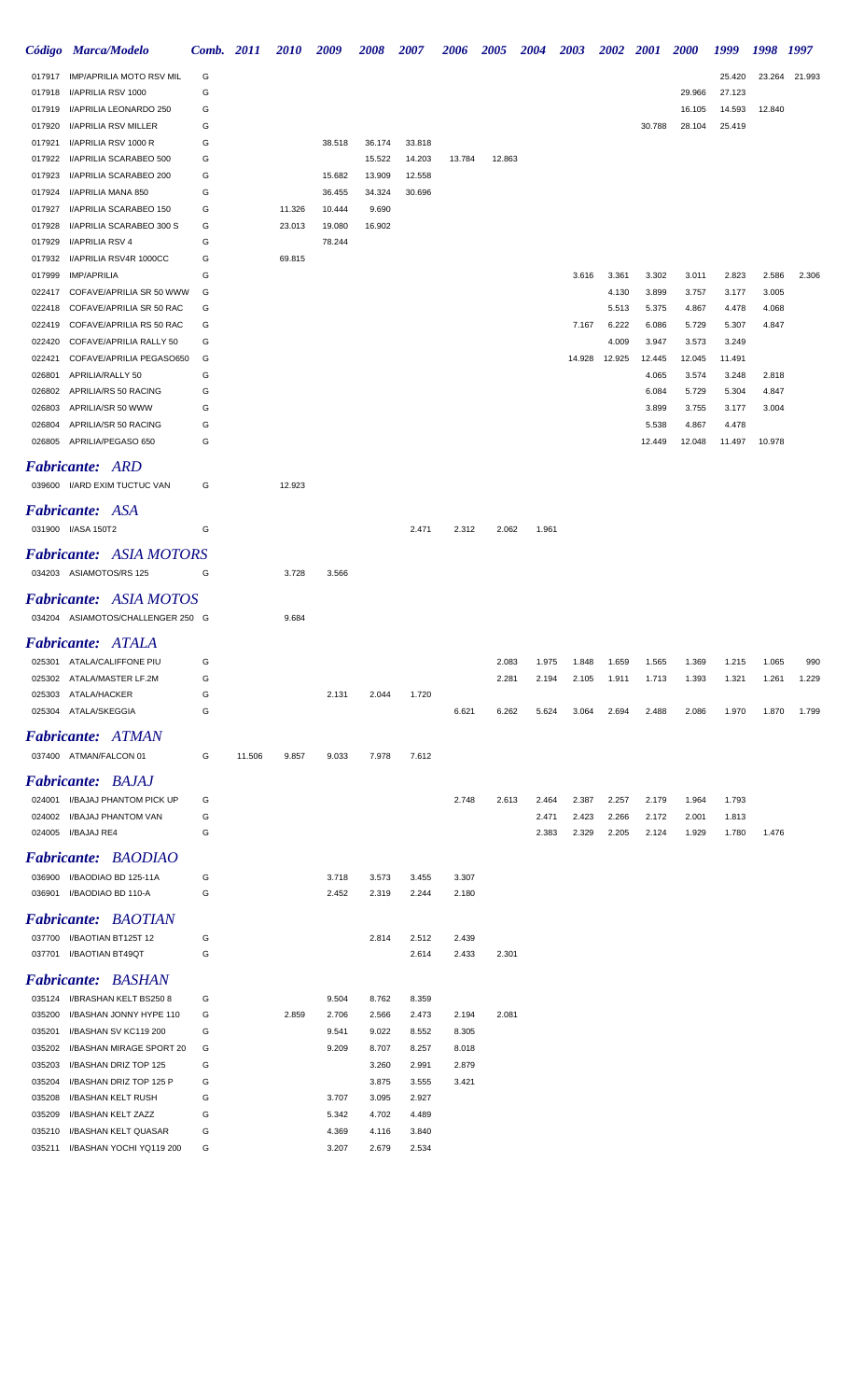|                  | Código Marca/Modelo                                  | Comb. 2011 |        | <b>2010</b> | 2009             | <b>2008</b>      | <b>2007</b>      | <b>2006</b>      | <b>2005</b> | <b>2004</b> | 2003   |        |        | 2002 2001 2000 1999 1998 1997 |        |        |               |
|------------------|------------------------------------------------------|------------|--------|-------------|------------------|------------------|------------------|------------------|-------------|-------------|--------|--------|--------|-------------------------------|--------|--------|---------------|
| 035214           | I/BASHAN KELT BS250 8                                | G          |        |             | 9.418            | 8.665            | 8.268            |                  |             |             |        |        |        |                               |        |        |               |
| 035215           | I/BASHAN KZUKI KZ-200                                | G          |        |             | 3.755            | 3.135            | 2.964            |                  |             |             |        |        |        |                               |        |        |               |
| 035217           | I/BASHAN BS 150ZH-C                                  | G          |        |             | 3.798            | 3.604            | 3.473            |                  |             |             |        |        |        |                               |        |        |               |
| 035218           | I/BASHAN HE48Q 2B                                    | G          |        |             | 2.158            | 2.068            | 1.741            |                  |             |             |        |        |        |                               |        |        |               |
| 035219           | I/BASHAN BRAZIL CG 150                               | G          |        |             | 4.215            | 3.797            | 3.447            |                  |             |             |        |        |        |                               |        |        |               |
| 035220           | I/BASHAN KELT BS125 WOLF                             | G          |        |             | 2.914            | 2.433            | 2.302            |                  |             |             |        |        |        |                               |        |        |               |
| 035221           | I/BASHAN KELT BS1508                                 | G          |        |             | 6.204            | 5.895            | 5.626            |                  |             |             |        |        |        |                               |        |        |               |
| 035222           | I/BASHAN GSPB 008                                    | G          |        |             |                  | 8.149            | 7.608            | 7.208            |             |             |        |        |        |                               |        |        |               |
| 035223           | I/BASHAN JONNY HYPE 50                               | G          | 3.127  | 2.606       | 2.454            | 2.234            |                  |                  |             |             |        |        |        |                               |        |        |               |
| 035224           | I/BASHAN TB150                                       | G          | 5.177  | 4.316       | 4.067            |                  |                  |                  |             |             |        |        |        |                               |        |        |               |
| 035225           | I/BASHAN QUICK 150                                   | G          | 7.771  | 6.654       | 6.063            | 5.747            |                  |                  |             |             |        |        |        |                               |        |        |               |
| 035226           | I/BASHAN TB200                                       | G          | 8.135  | 6.969       | 6.681            |                  |                  |                  |             |             |        |        |        |                               |        |        |               |
| 035227           | I/BASHAN TB250                                       | G          | 9.822  | 9.390       |                  |                  |                  |                  |             |             |        |        |        |                               |        |        |               |
| 035230           | I/BASHAN JOY 50                                      | G          |        | 2.816       |                  |                  |                  |                  |             |             |        |        |        |                               |        |        |               |
|                  | 035233 I/BASHAN TEXAS 150                            | G          | 6.245  |             |                  |                  |                  |                  |             |             |        |        |        |                               |        |        |               |
|                  | <b>Fabricante: BENDA</b>                             |            |        |             |                  |                  |                  |                  |             |             |        |        |        |                               |        |        |               |
|                  | 036800 I/BENDA BD 150T-3B                            | G          |        |             |                  | 3.024            | 2.785            | 2.648            |             |             |        |        |        |                               |        |        |               |
|                  |                                                      |            |        |             |                  |                  |                  |                  |             |             |        |        |        |                               |        |        |               |
|                  | <b>Fabricante: BENELLI</b>                           |            |        |             |                  |                  |                  |                  |             |             |        |        |        |                               |        |        |               |
|                  | 004100 I/BENELLI CAFE 1130 RACE                      | G          |        |             |                  | 41.810           | 38.463           | 37.005           |             |             |        |        |        |                               |        |        |               |
|                  | 004101 I/BENELLI TRE 1130K                           | G          |        |             | 36.372           | 34.986           | 31.938           |                  |             |             |        |        |        |                               |        |        |               |
| 004102           | I/BENELLI TRE 1130K AMAZ                             | G          |        |             | 36.120           | 35.020           | 32.598           |                  |             |             |        |        |        |                               |        |        |               |
| 004103           | I/BENELLI TORN N TRE899                              | G          |        |             | 37.498           | 36.109           | 33.613           |                  |             |             |        |        |        |                               |        |        |               |
| 004104<br>004105 | I/BENELLI TNT1130 CAFE R<br>I/BENELLI TORN N TRE899S | G<br>G     |        |             | 41.226<br>38.331 | 39.487<br>35.423 | 36.203<br>32.851 |                  |             |             |        |        |        |                               |        |        |               |
|                  | 004106 I/BENELLI TNT 1130 SPORT                      | G          |        |             | 40.250           | 39.485           | 36.340           | 34.959           |             |             |        |        |        |                               |        |        |               |
|                  |                                                      |            |        |             |                  |                  |                  |                  |             |             |        |        |        |                               |        |        |               |
|                  | <b>Fabricante: BENZHOU</b>                           |            |        |             |                  |                  |                  |                  |             |             |        |        |        |                               |        |        |               |
| 028300           | I/BENZHOU YY HOUSTON 100                             | G          |        |             |                  |                  |                  |                  |             |             |        | 2.324  |        |                               |        |        |               |
| 028301           | I/BENZHOU YY HOUSTON 125                             | G          |        |             |                  |                  |                  |                  |             |             |        | 2.436  |        |                               |        |        |               |
| 028319           | I/BENZHOU JONNY TR150                                | G          |        | 3.869       | 3.635            | 3.460            | 3.348            |                  |             |             |        |        |        |                               |        |        |               |
| 028320           | I/BENZHOU JONNY 50                                   | G          |        | 2.859       | 2.680            | 2.532            |                  |                  |             |             |        |        |        |                               |        |        |               |
| 028322           | I/BENZHOU JONNY PEG 150                              | G          |        | 3.800       |                  |                  |                  |                  |             |             |        |        |        |                               |        |        |               |
| 028324           | I/BENZHOU PEGASSI SIMONE                             | G          |        | 4.224       | 3.978            | 3.521            |                  |                  |             |             |        |        |        |                               |        |        |               |
| 028325           | I/BENZHOU NORTHS 250GTS                              | G          |        |             | 6.416            |                  |                  |                  |             |             |        |        |        |                               |        |        |               |
| 028326           | I/BENZHOU YY7QTD 25                                  | G          |        | 5.259       | 4.934            | 4.681            |                  |                  |             |             |        |        |        |                               |        |        |               |
|                  | 028327 I/BENZHOU YY150T 25                           | G          | 5.674  | 4.861       | 4.504            | 4.165            |                  |                  |             |             |        |        |        |                               |        |        |               |
| 028328           | I/BENZHOU YY125T 25                                  | G          |        | 4.106       |                  |                  |                  |                  |             |             |        |        |        |                               |        |        |               |
|                  | <b>Fabricante: BETA</b>                              |            |        |             |                  |                  |                  |                  |             |             |        |        |        |                               |        |        |               |
|                  | 004900 IMP/BETA MX 50                                | G          |        |             |                  |                  |                  |                  |             |             |        | 3.910  | 3.569  | 3.175                         |        |        |               |
|                  |                                                      |            |        |             |                  |                  |                  |                  |             |             |        |        |        |                               |        |        |               |
|                  | <b>Fabricante: BIG</b>                               |            |        |             |                  |                  |                  |                  |             |             |        |        |        |                               |        |        |               |
|                  | 011400 I/BIG BEAR CHOPP PARADOX                      | G          |        | 111.847     | 103.016          | 94.704           |                  |                  |             |             |        |        |        |                               |        |        |               |
| 011401           | <b>I/BIG BEAR CHOPP SLED</b>                         | G          |        | 53.261      | 50.524           | 48.499           |                  |                  |             |             |        |        |        |                               |        |        |               |
|                  | 011402 I/BIG BEAR CHOPP VENOM                        | G          |        |             | 47.730           | 45.839           | 43.746           |                  |             |             |        |        |        |                               |        |        |               |
|                  | <b>Fabricante: BIGA</b>                              |            |        |             |                  |                  |                  |                  |             |             |        |        |        |                               |        |        |               |
|                  | 025500 BIGA/OEN TRICICLO ESPEC                       | G          | 12.864 | 11.015      | 10.362           |                  |                  |                  |             |             |        |        |        |                               |        |        |               |
|                  | <b>Fabricante: BIMOTA</b>                            |            |        |             |                  |                  |                  |                  |             |             |        |        |        |                               |        |        |               |
|                  |                                                      |            |        |             |                  |                  |                  |                  |             |             |        |        |        |                               |        |        |               |
|                  | 017200 I/BIMOTA BR SB8RSPECIAL                       | G          |        |             |                  |                  |                  |                  |             |             |        |        |        | 54.011                        | 48.345 | 44.666 |               |
| 017201           | I/BIMOTA DB5S                                        | G<br>G     |        |             |                  | 63.973           | 60.509           | 58.582           |             |             |        |        |        |                               |        |        |               |
| 017202<br>017203 | I/BIMOTA DB6 DELIRIO<br>I/BIMOTA DB6 DELIRIO R       | G          |        | 65.076      | 55.791<br>60.221 | 52.689<br>54.589 | 49.135<br>52.414 | 47.290<br>50.445 |             |             |        |        |        |                               |        |        |               |
| 017204           | I/BIMOTA DB5 DELIRIO R                               | G          |        |             | 55.351           | 52.498           | 50.423           |                  |             |             |        |        |        |                               |        |        |               |
| 017205           | I/BIMOTA DB 7                                        | G          |        | 74.310      | 69.059           | 64.954           |                  |                  |             |             |        |        |        |                               |        |        |               |
| 017206           | I/BIMOTA TESI 3D                                     | G          |        | 66.899      | 64.537           | 58.859           |                  |                  |             |             |        |        |        |                               |        |        |               |
| 017207           | I/BIMOTA DB7 ORONERO                                 | G          |        | 69.197      | 66.123           | 62.556           |                  |                  |             |             |        |        |        |                               |        |        |               |
|                  | 017299 IMP/BIMOTA                                    | G          |        |             |                  |                  |                  |                  |             |             |        |        |        |                               |        |        | 20.752 18.825 |
|                  |                                                      |            |        |             |                  |                  |                  |                  |             |             |        |        |        |                               |        |        |               |
|                  | <b>Fabricante: BMW</b>                               |            |        |             |                  |                  |                  |                  |             |             |        |        |        |                               |        |        |               |
|                  | 000019 IMP/BMW K75                                   | G          | 28.585 | 25.141      | 24.539           | 22.896           | 22.062           | 20.904           | 19.353      | 18.485      | 17.486 | 16.973 | 16.283 | 15.164                        | 14.357 | 13.419 | 12.443        |
| 000423           | I/BMW G 650 XCHALLENGE                               | G          |        |             |                  | 25.342           | 23.992           | 22.394           |             |             |        |        |        |                               |        |        |               |
| 004201           | IMP/BMW F650 F                                       | G          |        |             |                  |                  |                  |                  |             |             |        |        |        |                               | 16.352 | 14.467 | 13.950        |
| 004202           | IMP/BMW K1100 LT                                     | G          |        |             |                  |                  |                  |                  |             |             |        |        |        |                               |        | 25.223 | 23.654        |
| 004203           | IMP/BMW K1100 RS                                     | G          |        |             |                  |                  |                  |                  |             |             |        |        |        |                               |        |        | 22.177        |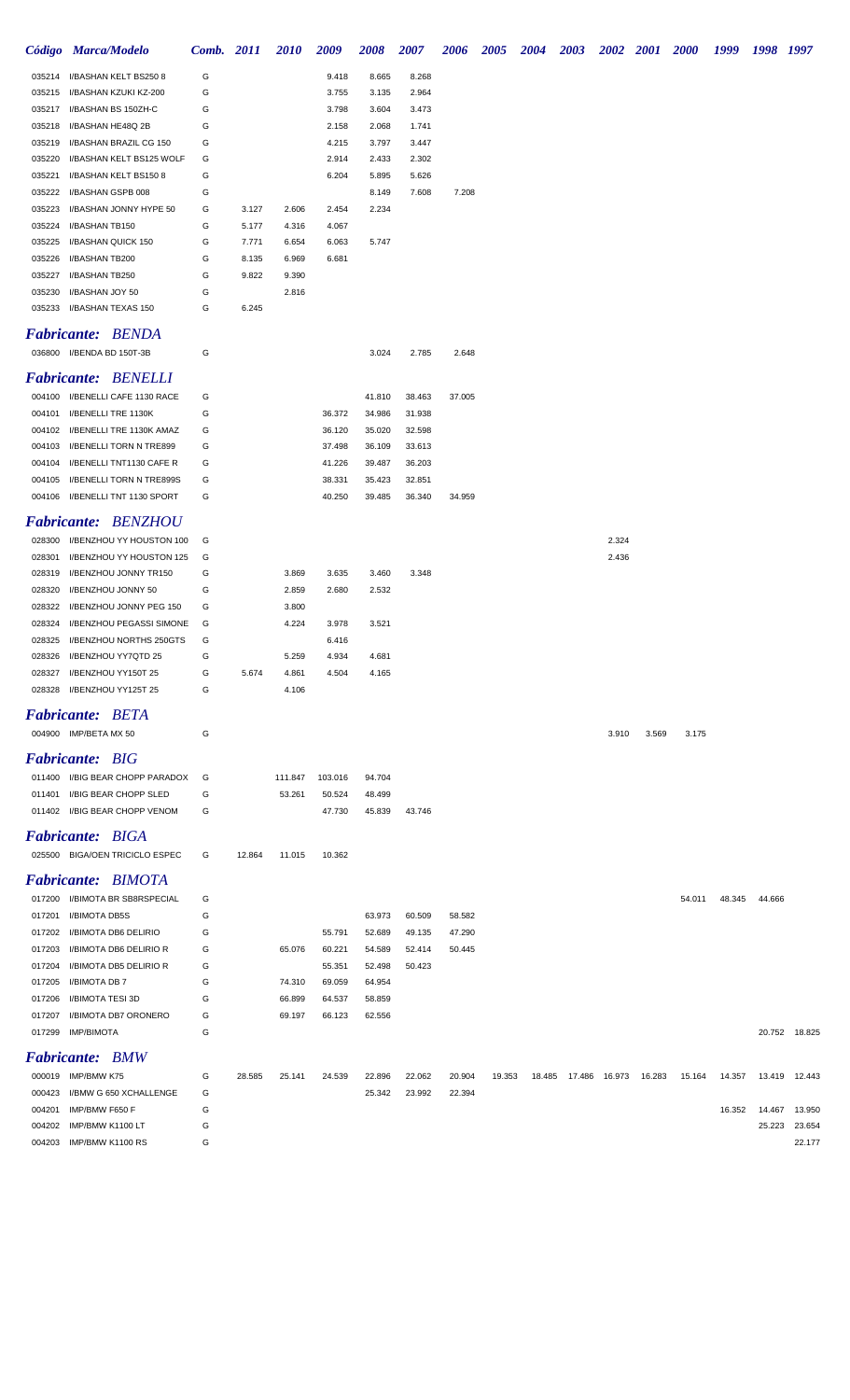|                  | Código Marca/Modelo                     | Comb. 2011 |                  | <b>2010</b>      | 2009             | <b>2008</b>      | 2007             | 2006             | <b>2005</b>      | <b>2004</b>      | <b>2003</b>      | <b>2002</b>      | <b>2001</b>            | <b>2000</b>      | 1999             | 1998 1997     |               |
|------------------|-----------------------------------------|------------|------------------|------------------|------------------|------------------|------------------|------------------|------------------|------------------|------------------|------------------|------------------------|------------------|------------------|---------------|---------------|
| 004204           | IMP/BMW R1100 GS                        | G          |                  |                  |                  |                  |                  |                  |                  |                  |                  |                  |                        |                  | 23.611           | 22.273        | 21.004        |
| 004205           | IMP/BMW R1100 RS                        | G          |                  |                  |                  |                  |                  |                  |                  |                  |                  |                  |                        |                  |                  | 20.587        | 19.376        |
| 004206           | IMP/BMW R1100 R                         | G          |                  |                  |                  |                  |                  |                  |                  |                  |                  |                  | 26.669                 | 24.617           | 23.233           | 21.443        | 19.458        |
| 004207           | I/BMW MRE CGPI                          | G          |                  |                  |                  |                  |                  | 25.520           | 23.623           | 22.988           |                  |                  |                        |                  |                  |               |               |
| 004208           | IMP/BMW R1100 RT                        | G          |                  |                  |                  |                  |                  |                  |                  |                  |                  |                  | 32.439                 | 28.156           | 26.071           | 23.320        | 22.085        |
| 004209           | IMP/BMW K1200 RS                        | G          |                  |                  |                  |                  |                  |                  | 40.227           | 38.305           | 32.368           | 30.200           | 29.275                 | 27.785           | 26.541           | 25.230        | 23.665        |
| 004210           | IMP/BMW R1200 C                         | G          |                  |                  |                  |                  |                  |                  | 44.592           | 40.084           | 37.197           | 36.735           | 35.860                 | 30.271           | 27.630           | 26.292        | 24.597        |
| 004211           | IMP/BMW R1100 S                         | G          |                  |                  |                  |                  |                  |                  | 33.815           | 32.036           | 30.412           | 29.284           | 27.332                 | 25.242           | 22.574           | 20.143        | 17.741        |
| 004212           | I/BMW K1200 LT                          | G<br>G     |                  |                  |                  |                  |                  |                  | 49.499           | 45.970           | 42.789           | 37.650           | 34.914                 | 32.044           | 29.066           | 27.112        | 23.466        |
| 004213<br>004214 | I/BMW R1150 GS<br>I/BMW F650 GS         | G          | 43.220           | 37.535           | 35.462           | 31.460           | 29.305           | 26.159           | 24.206           | 32.795<br>23.556 | 30.006<br>20.055 | 29.157<br>19.572 | 27.679<br>18.605       | 25.256<br>17.180 | 23.959<br>16.117 | 20.280        |               |
| 004215           | I/BMW C1 125                            | G          |                  |                  |                  |                  |                  |                  |                  | 17.328           | 16.396           | 15.905           | 15.267                 | 14.218           | 13.461           |               |               |
| 004216           | I/BMW R1150 R                           | G          |                  |                  |                  |                  |                  | 36.421           | 34.016           | 32.321           | 30.563           | 29.561           | 27.821                 | 25.040           | 23.912           |               |               |
| 004217           | I/BMW F650 GS DAKAR                     | G          |                  |                  |                  |                  |                  |                  |                  | 23.551           | 20.059           | 19.580           | 18.603                 | 17.181           |                  |               |               |
| 004218           | I/BMW R1150 RT                          | G          |                  |                  |                  |                  |                  |                  | 37.464           | 36.044           | 32.137           | 29.012           | 27.850                 | 26.563           | 25.642           |               |               |
| 004219           | I/BMW R1150 RS                          | G          |                  |                  |                  |                  |                  |                  |                  |                  | 32.260           | 28.930           | 27.196                 | 23.685           | 22.597           |               | 21.273 19.872 |
| 004220           | I/BMW F650 CS                           | G          |                  |                  |                  |                  |                  |                  |                  | 24.310           | 20.239           | 19.537           | 19.093                 | 16.539           |                  |               |               |
| 004221           | I/BMW R1150 GS ADVENTURE                | G          |                  |                  |                  |                  |                  | 43.105           | 37.994           | 36.234           | 34.503           | 33.657           | 32.670                 |                  |                  |               |               |
| 004222           | I/BMW R1200 CL                          | G          |                  |                  |                  |                  |                  |                  |                  | 39.914           | 37.813           | 35.412           | 33.800                 |                  |                  |               |               |
| 004223           | I/BMW R1150 RROCKSTER                   | G          |                  |                  |                  |                  |                  |                  | 34.503           | 31.886           | 29.637           | 28.897           | 27.647                 |                  |                  |               |               |
| 004224           | I/BMW R1200 CINDEPENDENT                | G          |                  |                  |                  |                  |                  |                  |                  | 41.062           | 37.997           | 37.210           | 35.998                 |                  |                  |               |               |
| 004225           | I/BMW K1200 GT                          | G          |                  |                  | 62.700           | 56.369           | 53.915           | 48.673           | 44.825           | 42.395           | 37.545           | 36.510           |                        |                  |                  |               |               |
| 004226           | I/BMW R1200GS                           | G          | 64.488           | 52.447           | 50.136           | 44.548           | 43.183           | 41.779           | 38.943           | 37.396           | 34.333           |                  |                        |                  |                  |               |               |
| 004228           | I/BMW F650 GS DAKAR MU                  | G          |                  |                  |                  | 31.457           | 29.299           | 26.161           | 24.196           | 23.563           | 20.057           |                  |                        |                  |                  |               |               |
| 004229<br>004230 | I/BMW F650 GS MU<br>I/BMW K1200 LTMU    | G<br>G     |                  |                  |                  | 31.445           | 29.300<br>63.469 | 26.152           | 24.205<br>49.516 | 23.554<br>45.965 | 20.065<br>42.781 |                  |                        |                  |                  |               |               |
| 004231           | I/BMW R1200 RT                          | G          | 75.987           | 61.931           | 56.772           | 51.861           | 50.082           | 56.214<br>46.629 | 43.485           | 38.513           | 36.426           |                  |                        |                  |                  |               |               |
| 004232           | I/BMW K1200 S                           | G          |                  |                  | 57.201           | 49.859           | 46.677           | 40.993           | 36.927           | 35.301           |                  |                  |                        |                  |                  |               |               |
| 004233           | I/BMW K1200 R                           | G          |                  |                  | 54.247           | 49.793           | 46.546           | 40.276           | 38.020           | 36.066           |                  |                  |                        |                  |                  |               |               |
| 004234           | I/BMW HP2                               | G          |                  |                  |                  |                  | 48.420           | 44.447           | 39.428           | 38.189           |                  |                  |                        |                  |                  |               |               |
| 004235           | I/BMW R1200 GS HP2                      | G          |                  |                  |                  |                  | 48.429           | 44.447           | 40.421           |                  |                  |                  |                        |                  |                  |               |               |
| 004236           | I/BMW R1200 GS ADVENTURE                | G          | 82.978           | 69.394           | 66.080           | 58.443           | 52.777           | 49.120           | 44.055           |                  |                  |                  |                        |                  |                  |               |               |
| 004237           | I/BMW F 800 S                           | G          |                  |                  |                  | 31.622           | 30.179           | 28.429           | 26.215           |                  |                  |                  |                        |                  |                  |               |               |
| 004238           | I/BMW G650 X CHALLENGE                  | G          |                  |                  |                  | 27.344           | 24.569           | 22.837           | 21.481           |                  |                  |                  |                        |                  |                  |               |               |
| 004239           | I/BMW G650 X MOTO                       | G          |                  |                  |                  | 26.789           | 23.809           | 22.999           |                  |                  |                  |                  |                        |                  |                  |               |               |
| 004240           | I/BMW K1200 R SPORT                     | G          |                  |                  |                  | 48.290           | 45.155           | 39.079           |                  |                  |                  |                  |                        |                  |                  |               |               |
| 004241           | I/BMW G650 X COUNTRY                    | G          |                  |                  | 27.849           | 25.604           | 23.213           | 22.163           |                  |                  |                  |                  |                        |                  |                  |               |               |
| 004242           | I/BMW F800 GS                           | G          | 46.902           | 41.010           | 39.671           | 34.663           | 33.050           |                  |                  |                  |                  |                  |                        |                  |                  |               |               |
| 004243           | I/BMW R1200 R                           | G          |                  |                  | 58.943           | 54.914           | 51.840           |                  |                  |                  |                  |                  |                        |                  |                  |               |               |
| 004244<br>004245 | I/BMW G450 X<br>I/BMW K 1300 S          | G<br>G     | 31.352<br>65.793 | 27.063<br>58.635 | 25.274<br>53.126 | 23.304<br>49.872 | 22.401<br>46.839 |                  |                  |                  |                  |                  |                        |                  |                  |               |               |
| 004246           | I/BMW K 1300 R                          | G          | 67.824           | 61.614           | 58.950           | 55.332           | 51.950           |                  |                  |                  |                  |                  |                        |                  |                  |               |               |
| 004247           | I/BMW K 1300 GT                         | G          | 85.359           | 73.523           | 69.430           | 62.700           | 58.203           |                  |                  |                  |                  |                  |                        |                  |                  |               |               |
| 004249           | I/BMW F800 R                            | G          | 43.797           | 40.501           | 38.527           | 34.967           |                  |                  |                  |                  |                  |                  |                        |                  |                  |               |               |
| 004251           | I/BMW S1000 RR                          | G          | 66.058           | 54.084           | 51.875           | 47.759           |                  |                  |                  |                  |                  |                  |                        |                  |                  |               |               |
| 004253           | I/BMW S1000RR ABS-TC                    | G          | 65.696           | 63.105           |                  |                  |                  |                  |                  |                  |                  |                  |                        |                  |                  |               |               |
| 004256           | <b>BMW/F800 GS</b>                      | G          | 40.325           |                  |                  |                  |                  |                  |                  |                  |                  |                  |                        |                  |                  |               |               |
| 004257           | <b>BMW/F800 R</b>                       | G          | 33.437           |                  |                  |                  |                  |                  |                  |                  |                  |                  |                        |                  |                  |               |               |
| 004258           | I/BMW K 1600 GT                         | G          | 86.850           |                  |                  |                  |                  |                  |                  |                  |                  |                  |                        |                  |                  |               |               |
| 004259           | I/BMW K 1600 GTL                        | G          | 95.250           |                  |                  |                  |                  |                  |                  |                  |                  |                  |                        |                  |                  |               |               |
| 004299           | IMP/BMW                                 | G          |                  |                  |                  |                  |                  |                  |                  |                  |                  |                  | 16.394  15.912  15.269 | 14.211           | 13.464           | 12.584 11.666 |               |
| 036415           | <b>BMW/G650 GS</b>                      | G          | 27.316           | 23.723           | 22.787           | 20.969           |                  |                  |                  |                  |                  |                  |                        |                  |                  |               |               |
| 042530           | I/BMW S1000RR ABS-TC                    | G          | 66.190           | 63.935           |                  |                  |                  |                  |                  |                  |                  |                  |                        |                  |                  |               |               |
| 042560           | <b>BMW/F800 GS</b><br><b>BMW/F800 R</b> | G<br>G     | 40.491           |                  |                  |                  |                  |                  |                  |                  |                  |                  |                        |                  |                  |               |               |
| 042570<br>042580 | I/BMW K 1600 GT                         | G          | 33.490<br>88.873 |                  |                  |                  |                  |                  |                  |                  |                  |                  |                        |                  |                  |               |               |
| 042590           | I/BMW K 1600 GTL                        | G          | 97.638           |                  |                  |                  |                  |                  |                  |                  |                  |                  |                        |                  |                  |               |               |
|                  |                                         |            |                  |                  |                  |                  |                  |                  |                  |                  |                  |                  |                        |                  |                  |               |               |
|                  | <b>Fabricante:</b> BP                   |            |                  |                  |                  |                  |                  |                  |                  |                  |                  |                  |                        |                  |                  |               |               |
|                  | 001402 BP/TORK 125 P                    | G          |                  |                  |                  |                  |                  |                  |                  |                  |                  |                  |                        |                  |                  |               | 1.443         |
|                  | 001403 BP/TORK 150                      | G          |                  |                  |                  |                  |                  | 3.430            | 3.299            | 3.181            | 3.131            | 3.028            | 2.943                  | 2.819            | 2.720            | 2.618         | 2.552         |
|                  | 001501 BP/TORKITA 50                    | G          |                  |                  |                  |                  |                  |                  |                  | 2.341            | 2.254            | 1.088            | 1.040                  | 992              | 949              | 728           | 663           |
|                  | 001502 BP/TRICICLO BP                   | G          |                  |                  |                  |                  | 2.973            | 1.751            | 1.663            | 1.596            | 1.550            | 1.092            | 1.043                  | 978              | 938              | 731           | 667           |
|                  | <b>Fabricante: BRAMONT</b>              |            |                  |                  |                  |                  |                  |                  |                  |                  |                  |                  |                        |                  |                  |               |               |

BRAMONT/EVADER EV100M G 2.890 2.729 2.539 2.379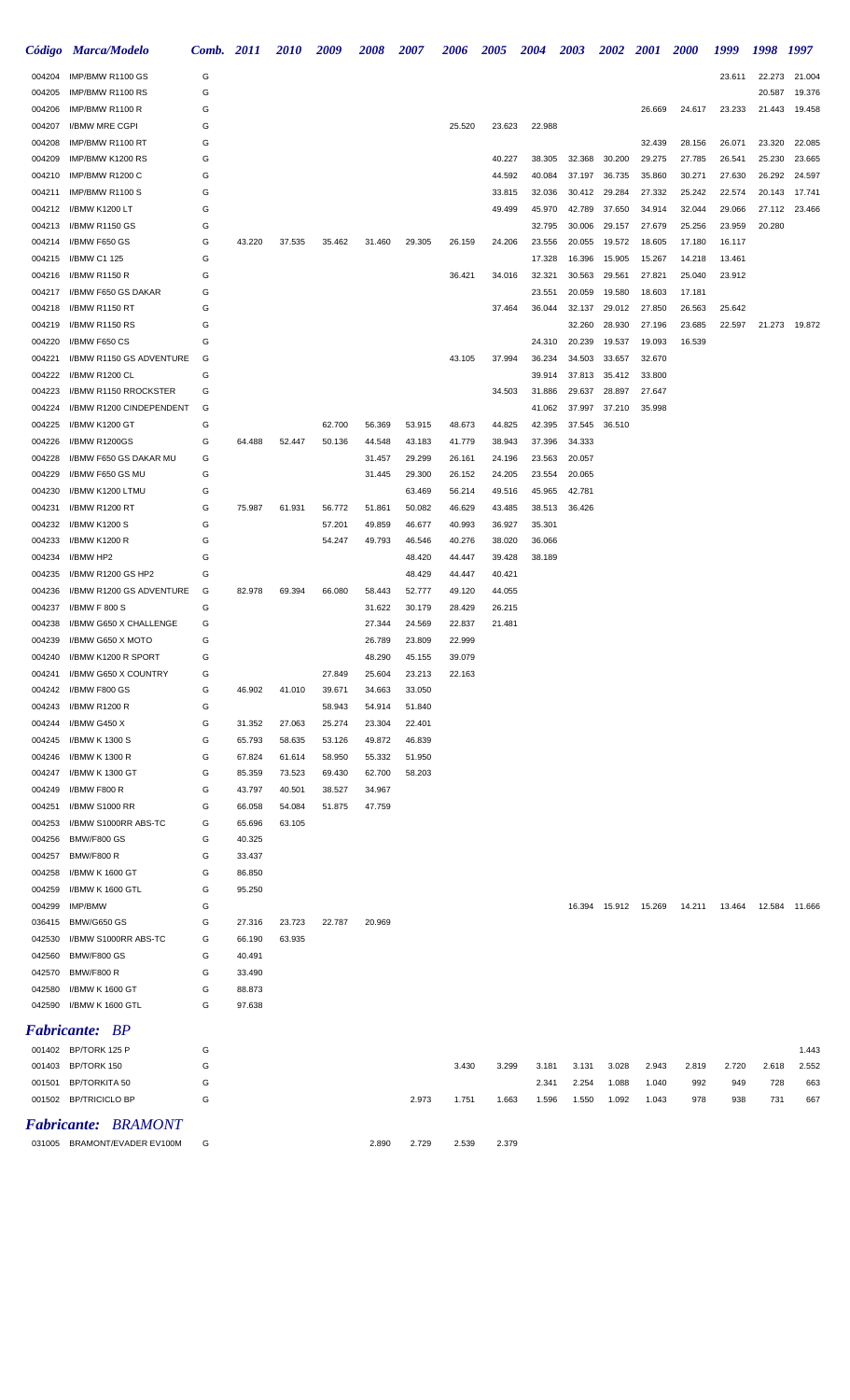|                  | Código Marca/Modelo                                      | Comb. 2011 |        | <i>2010</i> | 2009             | 2008             | 2007             | 2006             | 2005   | 2004   | 2003  | 2002          | <i>2001</i> | <b>2000</b> | 1999  | 1998         | 1997         |
|------------------|----------------------------------------------------------|------------|--------|-------------|------------------|------------------|------------------|------------------|--------|--------|-------|---------------|-------------|-------------|-------|--------------|--------------|
| 031009           | BRAMONT/EVADER EV 1000                                   | G          |        |             |                  | 2.995            | 2.823            | 2.626            |        |        |       |               |             |             |       |              |              |
| 031010           | BRAMONT/GARINI GR125 U                                   | G          |        |             |                  | 2.701            | 2.299            | 2.205            |        |        |       |               |             |             |       |              |              |
| 031011           | BRAMONT/MALAGUTI PASS250 G                               |            |        |             |                  | 9.015            | 8.202            | 7.809            |        |        |       |               |             |             |       |              |              |
| 031012           | BRAMONT/MALAGUTI CKMA200 G                               |            |        |             |                  | 8.558            | 7.950            | 7.562            |        |        |       |               |             |             |       |              |              |
| 031013           | BRAMONT/MALAGUTI SPGT500 G                               |            |        |             | 19.167           | 17.888           | 16.701           | 15.184           |        |        |       |               |             |             |       |              |              |
| 031015           | BRAMONT/TRIUMPH DAYT 675 G                               |            |        | 34.035      | 30.780           | 29.459           | 27.342           | 24.969           |        |        |       |               |             |             |       |              |              |
| 031016           | BRAMONT/HUSQVARNA TE 510 G                               |            |        |             | 19.688           | 17.377           | 15.978           | 15.736           |        |        |       |               |             |             |       |              |              |
| 031017           | BRAMONT/HUSQVARNA TE 610 G                               |            |        |             | 18.317           | 15.919           | 15.234           | 15.201           |        |        |       |               |             |             |       |              |              |
| 031018           | BRAMONT/HUSQVARNA SM 610 G                               |            |        |             | 19.516           | 19.301           | 17.354           | 15.872           |        |        |       |               |             |             |       |              |              |
| 031019<br>031020 | BRAMONT/HUSQVARNA SM510R G<br>BRAMONT/TRIUMPH TIG1050X G |            |        |             | 20.386           | 18.690<br>32.158 | 16.944<br>30.687 | 16.372<br>28.566 |        |        |       |               |             |             |       |              |              |
| 031021           | BRAMONT/TRIUMPH TIG 1050                                 | G          |        | 36.074      | 32.128           | 30.733           | 29.335           | 27.606           |        |        |       |               |             |             |       |              |              |
| 031023           | BRAMONT/GARINI GR50 U                                    | G          |        |             |                  | 1.967            | 1.480            | 1.424            |        |        |       |               |             |             |       |              |              |
| 031024           | BRAMONT/TRIUMPH SPTR1050 G                               |            |        | 37.747      | 33.359           | 31.991           | 30.465           | 29.058           |        |        |       |               |             |             |       |              |              |
| 031027           | BRAMONT/DUCATI 1098                                      | G          |        |             | 46.955           | 45.536           | 43.334           |                  |        |        |       |               |             |             |       |              |              |
| 031037           | BRAMONT/TRIUMPH STREET T G                               |            |        | 29.831      | 28.511           | 26.872           |                  |                  |        |        |       |               |             |             |       |              |              |
|                  | <b>Fabricante: BRANDY</b>                                |            |        |             |                  |                  |                  |                  |        |        |       |               |             |             |       |              |              |
| 014504           | BRANDY/ZANELLA DUE                                       | G          |        |             |                  |                  |                  |                  |        |        |       |               |             |             | 1.089 | 1.029        | 982          |
| 014506           | BRANDY/ELEGANT 50                                        | G          |        |             |                  |                  |                  |                  |        |        | 1.796 | 1.709         | 1.634       | 1.542       | 1.428 | 1.351        | 1.289        |
| 014508           | <b>BRANDY/HP SPORT</b>                                   | G          |        |             |                  |                  |                  | 2.944            | 2.786  | 2.644  | 2.561 | 2.436         | 2.330       | 2.196       | 1.732 | 1.657        | 1.576        |
| 014509           | <b>BRANDY/HP TURBO</b>                                   | G          |        |             |                  |                  |                  |                  |        |        | 2.408 | 2.290         | 2.190       | 2.063       | 1.910 | 1.809        | 1.727        |
| 014510           | BRANDY/HP TURBO PLUS                                     | G          |        |             |                  |                  |                  |                  |        |        |       |               |             | 1.847       | 1.712 | 1.621        | 1.546        |
| 014511<br>014513 | <b>BRANDY/HM ANKUR</b><br><b>BRANDY/PISTA 70</b>         | G<br>G     |        |             |                  |                  |                  |                  |        |        |       | 2.049         | 1.958       | 1.847       | 1.711 | 958<br>1.619 | 789<br>1.544 |
| 014514           | BRANDY/JAGUAR JT50                                       | G          |        |             |                  |                  |                  | 3.608            | 3.415  | 3.238  | 3.138 | 2.985         | 2.906       | 2.401       | 2.078 | 1.935        | 1.757        |
| 014515           | BRANDY/JAGUAR JT100                                      | G          |        |             |                  |                  |                  |                  |        |        |       | 3.133         | 2.995       | 2.824       | 2.479 | 2.296        | 2.128        |
| 014516           | BRANDY/HERO STREAM 50                                    | G          |        |             |                  |                  |                  |                  |        | 1.176  | 1.141 | 1.049         | 986         | 805         | 693   | 663          | 638          |
| 014517           | BRANDY/FOSTI FT125 A                                     | G          |        |             |                  |                  |                  |                  |        |        |       | 2.326         | 2.223       | 2.095       | 1.731 | 1.657        | 1.576        |
| 014518           | BRANDY/JAGUAR 50                                         | G          |        |             |                  |                  |                  |                  |        |        | 3.610 | 3.011         | 2.907       | 2.400       | 2.078 | 1.935        | 1.757        |
| 014519           | BRANDY/HERO PUCH 50                                      | G          |        |             |                  |                  |                  |                  |        |        | 1.077 | 1.040         | 978         | 807         | 694   | 638          |              |
|                  | 014599 BRANDY                                            | G          |        |             |                  |                  |                  |                  |        |        |       |               |             | 2.107       | 1.965 | 1.888        | 1.731        |
|                  | <b>Fabricante: BRAZCAR</b>                               |            |        |             |                  |                  |                  |                  |        |        |       |               |             |             |       |              |              |
|                  | 020709 JTA/BRAZCAR SUZUKI CA                             | G          |        | 4.249       | 4.032            |                  |                  |                  |        |        |       |               |             |             |       |              |              |
|                  | <b>Fabricante: BRP</b>                                   |            |        |             |                  |                  |                  |                  |        |        |       |               |             |             |       |              |              |
| 037000           | I/BRP CAN AM SPYDER                                      | G          | 64.974 | 52.051      | 48.805           | 47.450           | 46.425           |                  |        |        |       |               |             |             |       |              |              |
| 037001           | I/BRP CAN AM SPYDER RS                                   | G          | 63.308 | 52.037      | 48.810           | 43.392           |                  |                  |        |        |       |               |             |             |       |              |              |
| 037002           | I/BRP CAN AM SPYDER RT S                                 | G          |        | 66.125      | 61.439           | 51.929           |                  |                  |        |        |       |               |             |             |       |              |              |
| 037003           | I/BRP CAN AM SPYDER RS S                                 | G          | 58.124 | 54.693      | 50.858           | 42.609           |                  |                  |        |        |       |               |             |             |       |              |              |
| 037004           | I/BRP CAN AM SPYDER RT                                   | G          | 79.533 | 64.128      | 60.287           |                  |                  |                  |        |        |       |               |             |             |       |              |              |
|                  | <b>Fabricante: BSA</b>                                   |            |        |             |                  |                  |                  |                  |        |        |       |               |             |             |       |              |              |
|                  | 004399 IMP/BSA                                           | G          |        |             |                  |                  |                  |                  |        |        |       |               |             |             | 1.298 | 1.211        | 977          |
|                  | <b>Fabricante: BUEL</b>                                  |            |        |             |                  |                  |                  |                  |        |        |       |               |             |             |       |              |              |
|                  | 033702 BUEL/XB9SX                                        | G          |        | 25.386      | 23.440           | 22.473           | 20.440           |                  |        |        |       |               |             |             |       |              |              |
|                  | <b>Fabricante: BUELL</b>                                 |            |        |             |                  |                  |                  |                  |        |        |       |               |             |             |       |              |              |
|                  | 028800 I/BUELL LIGHTNING XB125                           | G          |        |             |                  |                  |                  |                  |        | 15.601 |       | 14.776 11.393 |             |             |       |              |              |
| 028801           | I/BUELL XB12X                                            | G          |        |             | 25.492           | 24.107           | 22.532           | 20.454           | 18.538 | 17.497 |       |               |             |             |       |              |              |
|                  | 028802 I/BUELL XB12SS                                    | G          |        |             | 29.258           | 26.397           | 23.084           | 21.826           | 19.313 | 18.451 |       |               |             |             |       |              |              |
| 028803           | I/BUELL XB12S                                            | G          |        |             | 24.586           | 23.634           | 21.401           | 20.294           | 17.220 | 16.394 |       |               |             |             |       |              |              |
| 028804           | I/BUELL XB12R                                            | G          |        |             | 24.605           | 23.643           | 21.412           | 20.168           | 17.625 | 16.899 |       |               |             |             |       |              |              |
| 028805           | I/BUELL XB9SX                                            | G          |        |             | 23.439           | 22.478           | 20.446           | 19.424           | 17.251 | 16.338 |       |               |             |             |       |              |              |
| 028806           | I/BUELL XB12SCG                                          | G          |        |             | 29.271           | 26.405           | 23.090           | 21.821           |        |        |       |               |             |             |       |              |              |
| 028808           | I/BUELL XB125TT                                          | G          |        |             |                  | 23.258           | 20.510           | 18.844           |        |        |       |               |             |             |       |              |              |
| 028809           | I/BUELL 1125R                                            | G          |        |             | 26.876           | 26.294           | 24.659           |                  |        |        |       |               |             |             |       |              |              |
| 028810           | I/BUELL 1125CR                                           | G          |        |             | 37.340           | 30.197           | 28.306           |                  |        |        |       |               |             |             |       |              |              |
| 028811<br>033700 | I/BUELL XB12XP<br>BUELL/XB12X                            | G<br>G     |        |             | 23.323<br>25.167 | 22.835<br>24.106 | 21.332<br>22.533 |                  |        |        |       |               |             |             |       |              |              |
| 033701           | BUELL/XB12SS                                             | G          |        |             | 29.257           | 26.405           | 23.090           |                  |        |        |       |               |             |             |       |              |              |
|                  | <b>Fabricante: BUENO</b>                                 |            |        |             |                  |                  |                  |                  |        |        |       |               |             |             |       |              |              |
| 031800           | BUENO/TRICICAR CARGARC01                                 | G          | 9.763  | 8.363       | 7.751            | 7.424            | 7.013            | 6.801            | 6.402  |        |       |               |             |             |       |              |              |
|                  | 031801 BUENO/TRICICLO PAS RC 01                          | G          | 35.097 | 28.706      | 24.871           | 22.185           | 19.347           | 18.271           |        |        |       |               |             |             |       |              |              |

BUENO/MOTO MS JBR 125PAS G 4.394 3.764 3.402 3.265 3.114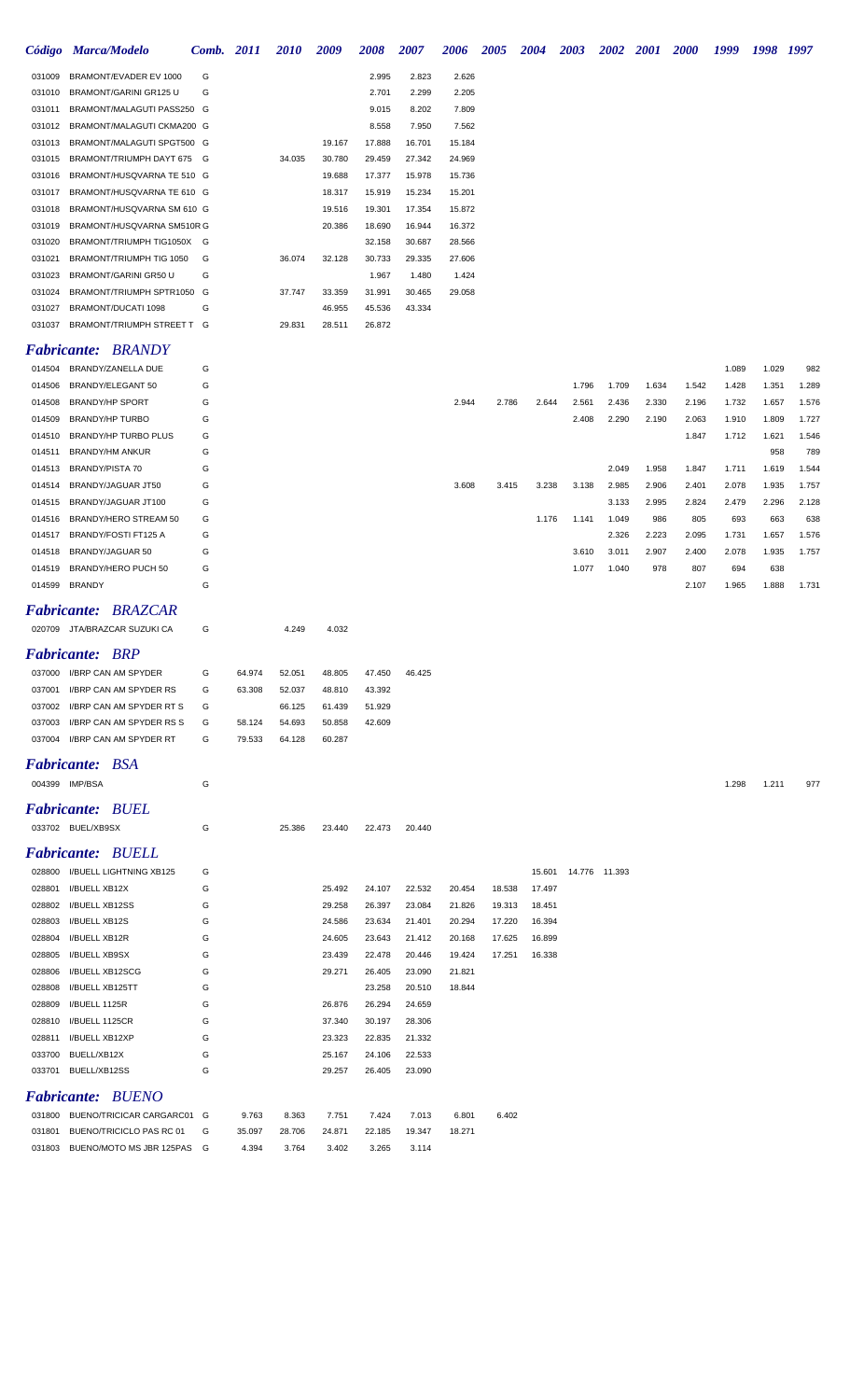|                  |                               | Código Marca/Modelo                                        | Comb. 2011 |        | <i>2010</i> | 2009   | 2008   | 2007   | 2006   | 2005   | 2004   | 2003   | 2002           | <i>2001</i>    | <i>2000</i>      | 1999             | 1998             | 1997           |
|------------------|-------------------------------|------------------------------------------------------------|------------|--------|-------------|--------|--------|--------|--------|--------|--------|--------|----------------|----------------|------------------|------------------|------------------|----------------|
|                  |                               | <b>Fabricante: BYCRISTO</b>                                |            |        |             |        |        |        |        |        |        |        |                |                |                  |                  |                  |                |
|                  |                               | 026701 BYCRISTO/STAR TRICICLO                              | G          | 35.910 | 29.475      | 27.029 | 23.929 | 21.667 | 19.534 | 18.343 | 16.567 |        | 15.331  14.630 | 13.813         | 12.309           | 11.555           | 9.427            | 9.064          |
|                  |                               | <b>Fabricante:</b> CAGIVA                                  |            |        |             |        |        |        |        |        |        |        |                |                |                  |                  |                  |                |
|                  |                               | 020201 AGRALE/CAGIVA W8 190                                | G          |        |             |        |        |        |        |        |        |        | 4.780          | 4.432          | 3.852            | 3.604            | 3.388            | 3.384          |
| 020202           |                               | AGRALE/CAGIVA ELAFANT750                                   | G          |        |             |        |        |        |        |        |        |        |                |                |                  | 16.264           | 15.120           | 14.888         |
| 020203           |                               | AGRALE/CAGIVA W16 600                                      | G          |        |             |        |        |        |        |        |        |        |                |                |                  | 6.530            | 6.144            | 5.825          |
| 020204           |                               | AGRALE/CAG. ROADSTER 200                                   | G          |        |             |        |        |        |        |        |        |        |                | 4.127          | 3.488            | 3.259            | 3.090            | 2.849          |
| 020205           |                               | AGRALE/CAGIVA CANYON 600                                   | G          |        |             |        |        |        |        |        |        |        |                |                |                  |                  | 8.078            | 7.918          |
| 020206           |                               | AGRALE/CAGIVA CANYON 500                                   | G          |        |             |        |        |        |        |        |        | 13.344 | 11.487         | 11.009         | 9.638            | 8.480            | 8.079            | 8.077          |
| 020214           |                               | IMP/CAGIVA CANYON 600                                      | G          |        |             |        |        |        |        |        |        |        |                |                |                  |                  | 8.062            | 7.864          |
| 020218           |                               | I/CAGIVA GRAN CANYON 900                                   | G<br>G     |        |             |        |        |        |        |        |        |        |                |                | 18.402<br>11.381 | 17.373<br>10.967 | 15.965<br>10.320 |                |
| 020219<br>020220 |                               | I/CAGIVA MITO 125<br>I/CAGIVA PLANET 125                   | G          |        |             |        |        |        |        |        |        |        |                |                | 10.259           | 9.604            | 8.776            | 9.882          |
| 020225           |                               | I/CAGIVA NAVIGATOR 1000                                    | G          |        |             |        |        |        |        |        |        |        | 22.686         | 21.031         | 19.151           |                  |                  |                |
| 020226           |                               | I/CAGIVA V-RAPTOR 1000                                     | G          |        |             |        |        |        |        |        |        |        | 38.636         | 33.175         | 29.063           | 26.829           |                  |                |
|                  |                               | 020228 I/CAGIVA V-RAPTOR 650                               | G          |        |             |        |        |        |        |        |        |        | 12.412         | 11.516         | 10.146           | 9.255            | 8.600            |                |
|                  |                               | <b>Fabricante: CALOI</b>                                   |            |        |             |        |        |        |        |        |        |        |                |                |                  |                  |                  |                |
| 001701           |                               | CALOI/MOBYLETTE SAV 10 CX G                                |            |        |             |        |        |        |        |        |        |        |                |                |                  |                  | 812              | 730            |
| 001702           |                               | CALOI/MOBYLETTE II                                         | G          |        |             |        |        |        |        |        |        | 2.035  | 1.132          | 1.050          | 933              | 836              | 813              | 730            |
| 001703           |                               | CALOI/MOBYLETTE TUBUL.II                                   | G          |        |             |        |        |        |        |        |        |        |                |                |                  |                  |                  | 730            |
| 001704           |                               | CALOI/MOBYLETTE CX 50                                      | G          |        |             |        |        |        |        |        |        |        |                |                |                  |                  | 813              | 730            |
| 001705           |                               | CALOI/MOBYLETTE XR 50                                      | G          |        |             |        |        |        |        |        |        | 1.860  | 1.130          | 1.050          | 933              | 836              | 810              | 730            |
| 001706           |                               | CALOI/MOBYLETTE C50 SPORT G                                |            |        |             |        |        |        |        |        |        |        | 1.130          | 1.050          | 933              | 836              | 810              | 729            |
| 001707           |                               | CALOI/MOBYLETTE XL 50                                      | G          |        |             |        |        |        |        |        |        |        |                |                | 933              | 836              | 810              | 730            |
| 001708           |                               | CALOI/MOBYLETTE C 50                                       | G          |        |             |        |        |        |        |        |        |        |                |                | 933              | 836              | 811              | 729            |
| 001799           |                               | CALOI/MOBYLETTE                                            | G          |        |             |        |        |        |        |        |        |        |                | 1.050          | 933              | 836              | 811              | 729            |
| 017604<br>024401 | CALOI/MONDO 50<br>CALOI/MONDO |                                                            | G<br>G     |        |             |        |        |        |        |        |        |        | 1.207<br>1.322 | 1.121<br>1.199 | 996<br>1.156     | 891<br>1.067     | 866<br>1.016     | 778<br>886     |
|                  |                               |                                                            |            |        |             |        |        |        |        |        |        |        |                |                |                  |                  |                  |                |
|                  |                               | <b>Fabricante: CARRERA</b>                                 |            |        |             |        |        |        |        |        |        |        |                |                |                  |                  |                  |                |
| 023601           |                               | IMP/CARRERA CAT 50                                         | G          |        |             |        |        |        |        |        |        |        |                |                |                  |                  | 674              | 660            |
| 023602           |                               | IMP/CARRERA CAT 100                                        | G          |        |             |        |        |        |        |        |        |        |                |                |                  |                  | 1.147            | 1.088          |
| 023603           |                               | IMP/CARRERA PT 70                                          | G          |        |             |        |        |        |        |        |        |        |                |                |                  |                  | 1.248            | 1.210          |
|                  |                               | 023604 IMP/CARRERA CAT 125S<br>023605 IMP/CARRERA RA 125 M | G<br>G     |        |             |        |        |        |        |        |        |        |                |                |                  |                  | 1.643<br>1.643   | 1.592<br>1.591 |
|                  |                               |                                                            |            |        |             |        |        |        |        |        |        |        |                |                |                  |                  |                  |                |
|                  |                               | <b>Fabricante: CARVER</b>                                  |            |        |             |        |        |        |        |        |        |        |                |                |                  |                  |                  |                |
|                  | 005200 I/CARVER ONE           |                                                            | G          |        | 54.992      | 52.177 | 50.276 |        |        |        |        |        |                |                |                  |                  |                  |                |
|                  |                               | <b>Fabricante: CASADOTRICICLO</b>                          |            |        |             |        |        |        |        |        |        |        |                |                |                  |                  |                  |                |
|                  |                               | 037900 CASADOTRICICLO/SPORT R3                             | G          | 43.739 | 36.578      | 31.534 | 29.036 | 24.214 |        |        |        |        |                |                |                  |                  |                  |                |
|                  |                               | <b>Fabricante: CFMOTO</b>                                  |            |        |             |        |        |        |        |        |        |        |                |                |                  |                  |                  |                |
|                  |                               | 025602 I/CFMOTO JETMAX CF250T 6                            | G          | 11.471 | 11.400      |        |        |        |        |        |        |        |                |                |                  |                  |                  |                |
|                  |                               | <b>Fabricante: CHACOMER</b>                                |            |        |             |        |        |        |        |        |        |        |                |                |                  |                  |                  |                |
|                  |                               | 033400 I/CHACOMER KENTON C110                              | G          |        |             |        |        |        | 2.551  | 2.443  | 2.337  |        |                |                |                  |                  |                  |                |
|                  |                               | <b>Fabricante: CHARMING</b>                                |            |        |             |        |        |        |        |        |        |        |                |                |                  |                  |                  |                |
|                  |                               | 039200 I/CHARMING BULL KRC50                               | G          |        | 2.461       |        |        |        |        |        |        |        |                |                |                  |                  |                  |                |
|                  |                               | 039205 I/CHARMING BULL MAXX KRC                            | G          |        | 2.540       |        |        |        |        |        |        |        |                |                |                  |                  |                  |                |
|                  |                               | <b>Fabricante: CHITUMA</b>                                 |            |        |             |        |        |        |        |        |        |        |                |                |                  |                  |                  |                |
|                  |                               | 032102 I/CHITUMA CTM 150                                   | G          |        |             | 4.850  | 4.662  | 4.450  |        |        |        |        |                |                |                  |                  |                  |                |
|                  |                               | 032107 I/CHITUMA 150ZH 1                                   | G          |        |             |        | 6.149  | 5.644  | 5.428  |        |        |        |                |                |                  |                  |                  |                |
|                  |                               | 032108 I/CHITUMA 150ZH 4                                   | G          |        |             |        | 4.455  | 4.088  | 3.931  |        |        |        |                |                |                  |                  |                  |                |
|                  |                               | 032109 I/CHITUMA 150ZH 10                                  | G          |        |             |        | 4.536  | 4.162  | 4.004  |        |        |        |                |                |                  |                  |                  |                |
|                  |                               | 032110 I/CHITUMA DRESSER 150DB                             | G          |        |             |        | 2.959  | 2.761  | 2.595  |        |        |        |                |                |                  |                  |                  |                |
| 032111           |                               | I/CHITUMA DRESSER 200DB                                    | G          |        |             |        | 4.589  | 4.168  | 4.052  |        |        |        |                |                |                  |                  |                  |                |
|                  |                               | 032112 I/CHITUMA DRESSER 200DC                             | G          |        |             |        | 3.828  | 3.476  | 3.360  |        |        |        |                |                |                  |                  |                  |                |
|                  |                               | 032113 I/CHITUMA DRESSER 150DC                             | G          |        |             |        | 3.567  | 3.166  | 2.975  |        |        |        |                |                |                  |                  |                  |                |
|                  |                               | <b>Fabricante: CHONGQING</b>                               |            |        |             |        |        |        |        |        |        |        |                |                |                  |                  |                  |                |
|                  |                               | 035205 I/CHONGQING PS200 SPORT                             | G          |        |             |        | 4.026  | 3.659  | 3.560  |        |        |        |                |                |                  |                  |                  |                |
|                  |                               | <b>Fabricante: CHOPPER</b>                                 |            |        |             |        |        |        |        |        |        |        |                |                |                  |                  |                  |                |
|                  |                               | 005300 I/CHOPPER NATION EXCESSI                            | G          |        | 47.768      | 45.310 | 43.512 |        |        |        |        |        |                |                |                  |                  |                  |                |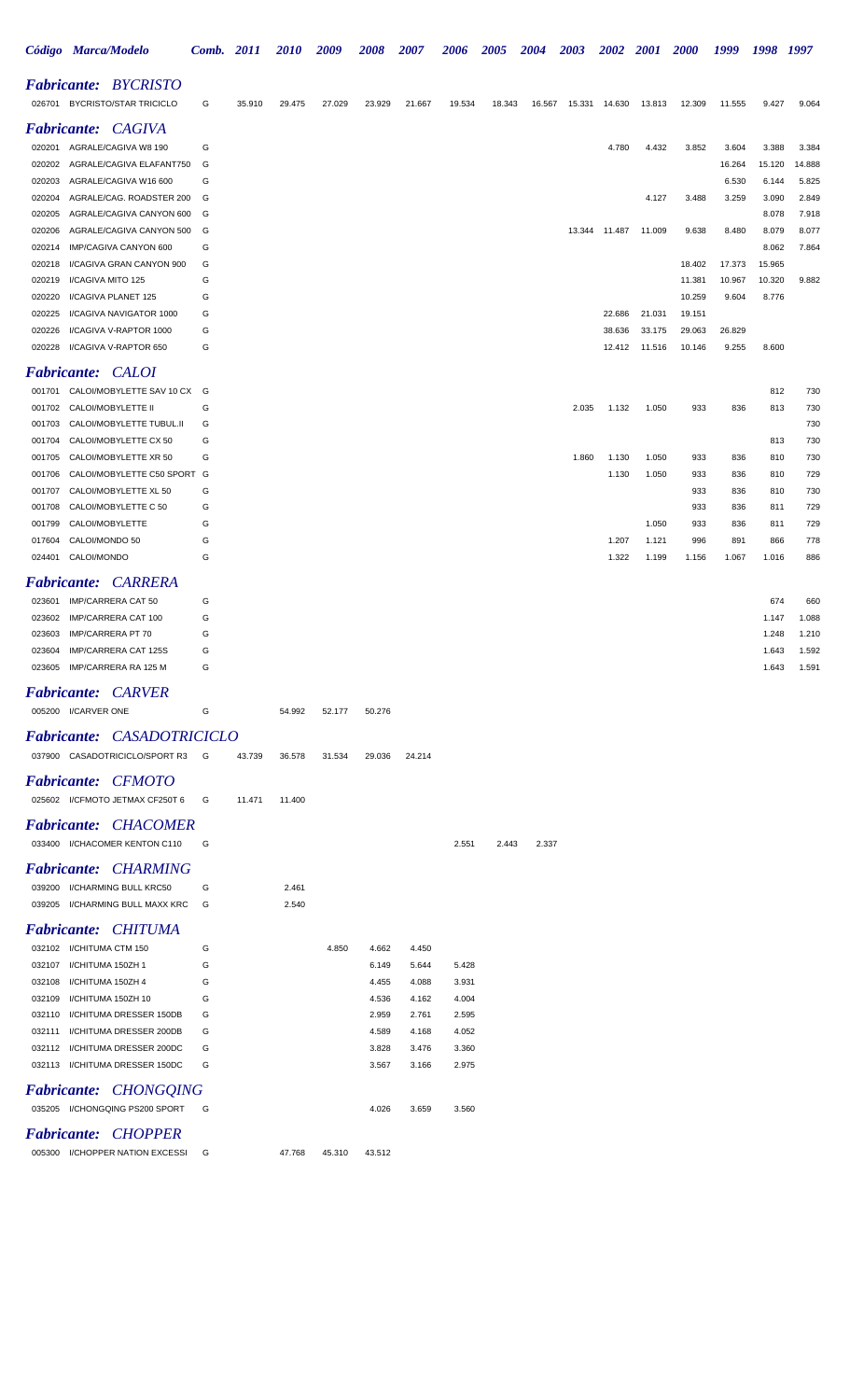|        | Código Marca/Modelo                                           | Comb. 2011 |                | <i>2010</i>    | 2009           | 2008  | 2007  | 2006  | <b>2005</b> | <b>2004</b> | <b>2003</b> | 2002  | <b>2001</b> | <b>2000</b> | 1999  | 1998  | 1997  |
|--------|---------------------------------------------------------------|------------|----------------|----------------|----------------|-------|-------|-------|-------------|-------------|-------------|-------|-------------|-------------|-------|-------|-------|
|        | <b>Fabricante: CIXI</b>                                       |            |                |                |                |       |       |       |             |             |             |       |             |             |       |       |       |
|        | 034200 I/CIXI ASIAMOTOS RS125                                 | G          |                |                | 3.261          | 3.032 | 2.868 |       |             |             |             |       |             |             |       |       |       |
| 034201 | I/CIXI ASIAMOTOS SR200                                        | G          |                |                | 4.267          | 4.045 | 3.785 |       |             |             |             |       |             |             |       |       |       |
|        | 034202 I/CIXI ASIAMOTOS C250V                                 | G          |                |                | 6.801          | 6.435 | 6.140 |       |             |             |             |       |             |             |       |       |       |
|        | <b>Fabricante: CSR</b>                                        |            |                |                |                |       |       |       |             |             |             |       |             |             |       |       |       |
|        | 034700 I/CSR NKD 0                                            | G          |                |                | 8.027          | 6.996 | 6.334 |       |             |             |             |       |             |             |       |       |       |
|        | <b>Fabricante: CTM</b>                                        |            |                |                |                |       |       |       |             |             |             |       |             |             |       |       |       |
|        | 032103 I/CTM GREEN EASY                                       | G          |                |                |                | 2.236 | 2.030 | 1.869 |             |             |             |       |             |             |       |       |       |
|        | 032104 I/CTM GREEN RUNNER                                     | G          |                |                |                | 2.946 | 2.674 | 2.463 |             |             |             |       |             |             |       |       |       |
|        | 032105 I/CTM GREEN SPORT                                      | G          |                |                | 3.620          | 3.420 | 3.183 | 2.937 |             |             |             |       |             |             |       |       |       |
|        | 032106 I/CTM GREEN SAFARI                                     | G          |                |                | 3.410          | 3.225 | 3.028 | 2.791 |             |             |             |       |             |             |       |       |       |
|        | <b>Fabricante: DAELIM</b>                                     |            |                |                |                |       |       |       |             |             |             |       |             |             |       |       |       |
|        | 021102 IMP/DAELIM VF ROADSPORTS                               | G          |                |                | 3.005          | 2.840 | 2.703 | 2.595 | 2.455       | 2.329       | 2.257       | 2.196 | 2.085       | 1.970       | 1.909 | 1.794 | 1.714 |
| 021104 | <b>IMP/DAELIM LIBERTY</b>                                     | G          |                |                |                |       |       |       |             |             |             |       | 2.122       | 1.953       | 1.879 | 1.624 | 1.568 |
| 021105 | <b>IMP/DAELIM ALTINO</b>                                      | G          |                |                |                |       |       |       | 2.569       | 2.438       | 2.361       | 2.278 | 2.117       | 1.970       | 1.909 | 1.794 | 1.714 |
| 021107 | IMP/DAELIM VS 125                                             | G          |                |                |                |       |       |       |             |             |             |       | 4.230       | 3.942       | 3.647 | 3.257 | 2.990 |
| 021108 | <b>IMP/DAELIM MAGMA</b>                                       | G          |                |                |                |       |       |       | 7.375       | 6.999       | 6.780       | 6.678 | 6.499       | 6.057       | 4.944 | 4.324 | 3.976 |
| 021109 | <b>IMP/DAELIM MESSAGE</b>                                     | G          |                |                |                |       |       |       |             |             |             |       | 2.063       | 1.922       | 1.823 | 1.637 | 1.495 |
| 021110 | I/DAELIM DAYSTAR                                              | G          |                |                |                |       |       |       |             |             |             | 2.284 | 2.122       | 1.953       |       |       |       |
| 021199 | IMP/DAELIM                                                    | G          |                |                |                |       |       |       |             |             |             |       |             |             | 1.879 | 1.625 | 1.568 |
| 023915 | AVA/DMA ALTINO                                                | G          |                |                |                |       |       |       | 2.593       | 2.460       | 2.383       | 2.278 | 2.117       | 1.970       | 1.910 | 1.793 |       |
|        | 027800 DAELIM/ALTINO                                          | G          |                |                | 3.172          | 2.999 | 2.857 | 2.741 | 2.592       | 2.459       | 2.383       | 2.278 | 2.116       | 1.970       |       |       |       |
|        | <b>Fabricante: DAFRA</b>                                      |            |                |                |                |       |       |       |             |             |             |       |             |             |       |       |       |
|        | 036400 DAFRA/SPEED 150                                        | G          | 4.219          | 3.478          | 3.127          | 2.792 | 2.775 |       |             |             |             |       |             |             |       |       |       |
| 036401 | DAFRA/HORIZON 250                                             | G          |                |                | 7.768          | 6.656 | 6.420 |       |             |             |             |       |             |             |       |       |       |
| 036402 | DAFRA/LASER 150                                               | G          |                | 4.159          | 3.781          | 3.158 | 3.057 | 2.940 |             |             |             |       |             |             |       |       |       |
| 036403 | DAFRA/KANSAS 150                                              | G          | 4.974          | 3.906          | 3.510          | 3.007 | 2.848 | 2.739 |             |             |             |       |             |             |       |       |       |
| 036404 | DAFRA/SUPER 100                                               | G          | 2.326          | 2.234          | 2.076          | 1.785 | 1.670 |       |             |             |             |       |             |             |       |       |       |
| 036405 | DAFRA/SPEED 150 CARGO                                         | G          | 3.637          | 3.479          | 3.125          | 2.791 |       |       |             |             |             |       |             |             |       |       |       |
| 036407 | DAFRA/KANSAS 250 SPECIAL                                      | G          |                | 7.547          | 7.180          | 6.560 | 6.360 |       |             |             |             |       |             |             |       |       |       |
| 036412 | DAFRA/ZIG 100                                                 | G          |                | 2.166          | 2.012          | 1.603 |       |       |             |             |             |       |             |             |       |       |       |
| 036413 | DAFRA/ZIG                                                     | G          | 3.627          | 3.002          | 2.933          | 2.604 |       |       |             |             |             |       |             |             |       |       |       |
|        | 036414 DAFRA/SMART 125 EFI<br>036416 DAFRA/TVS APACHE RTR 150 | G<br>G     | 5.085<br>5.656 | 4.140<br>4.789 | 4.043<br>4.688 | 3.593 |       |       |             |             |             |       |             |             |       |       |       |
|        | 036417 DAFRA/SUPER 50                                         | G          | 2.551          | 1.997          | 1.858          |       |       |       |             |             |             |       |             |             |       |       |       |
| 036418 | DAFRA/CITYCOM 300I                                            | G          | 11.805         | 11.096         | 10.541         |       |       |       |             |             |             |       |             |             |       |       |       |
| 036419 | DAFRA/ZIG PLUS                                                | G          | 3.851          |                |                |       |       |       |             |             |             |       |             |             |       |       |       |
|        | 036422 DAFRA/ZIG 50                                           | G          | 2.612          |                |                |       |       |       |             |             |             |       |             |             |       |       |       |
| 036499 | DAFRA/SPEED                                                   | G          | 4.375          | 3.561          | 3.232          | 2.916 | 2.894 |       |             |             |             |       |             |             |       |       |       |
|        | <b>Fabricante: DAJIANG</b>                                    |            |                |                |                |       |       |       |             |             |             |       |             |             |       |       |       |
|        | 035228 I/DAJIANG DJ150ZH-3                                    | G          |                | 7.510          |                |       |       |       |             |             |             |       |             |             |       |       |       |
|        | <b>Fabricante: DAYANG</b>                                     |            |                |                |                |       |       |       |             |             |             |       |             |             |       |       |       |
|        | 022600 I/DAYANG DY 150 12                                     | G          |                |                | 5.764          | 5.480 | 4.853 | 4.799 |             |             |             |       |             |             |       |       |       |
| 022601 | IMP/DAYANG DY 50                                              | G          |                |                |                |       |       |       |             |             |             |       |             |             |       | 674   | 660   |
| 022602 | IMP/DAYANG DY 50 IIIA                                         | G          |                |                |                |       |       |       |             |             |             |       |             |             |       | 674   | 660   |
| 022603 | I/DAYANG DY 150 15                                            | G          |                |                |                |       |       | 6.153 | 5.852       | 5.598       |             |       |             |             |       |       |       |
| 022604 | I/DAYANG DY 110 20                                            | G          |                |                | 3.608          | 3.406 | 3.007 | 2.725 | 2.458       | 2.382       |             |       |             |             |       |       |       |
| 022605 | I/DAYANG DY 200                                               | G          |                |                | 4.408          | 4.168 | 3.926 | 3.790 | 3.594       | 3.418       | 3.320       |       |             |             |       |       |       |
| 022606 | I/DAYANG DY 125 37                                            | G          |                |                | 2.764          | 2.624 | 2.338 | 2.312 |             |             |             |       |             |             |       |       |       |
| 022607 | I/DAYANG DY100 31                                             | G          |                |                | 2.860          | 2.701 | 2.503 |       |             |             |             |       |             |             |       |       |       |
| 022608 | I/DAYANG DY125 52                                             | G          |                |                | 2.767          | 2.625 | 2.433 |       |             |             |             |       |             |             |       |       |       |
| 022609 | I/DAYANG DY125 18                                             | G          |                |                | 3.450          | 3.257 | 3.018 |       |             |             |             |       |             |             |       |       |       |
| 022610 | I/DAYANG DY 125 36A                                           | G          |                |                | 2.833          | 2.688 | 2.493 |       |             |             |             |       |             |             |       |       |       |
| 022611 | I/DAYANG DY 125T 7                                            | G          |                |                | 2.791          | 2.648 | 2.454 |       |             |             |             |       |             |             |       |       |       |
| 022612 | I/DAYANG DY1258                                               | G          |                |                |                | 2.689 | 2.397 | 2.369 |             |             |             |       |             |             |       |       |       |
| 022613 | I/DAYANG DY150 GY                                             | G          |                |                |                | 5.375 | 4.791 | 4.738 |             |             |             |       |             |             |       |       |       |
| 022614 | I/DAYANG DY125 5                                              | G          |                |                | 4.126          | 3.903 | 3.616 |       |             |             |             |       |             |             |       |       |       |
| 022615 | I/DAYANG DY 110 26                                            | G          |                |                | 3.409          | 3.113 | 2.758 |       |             |             |             |       |             |             |       |       |       |
| 022618 | I/DAYANG LARUS KR125 S                                        | G          |                |                | 3.386          | 3.197 | 2.962 |       |             |             |             |       |             |             |       |       |       |
|        | 022619 I/DAYANG LARUS ATLANTIS                                | G          |                |                | 3.638          | 3.434 | 3.184 |       |             |             |             |       |             |             |       |       |       |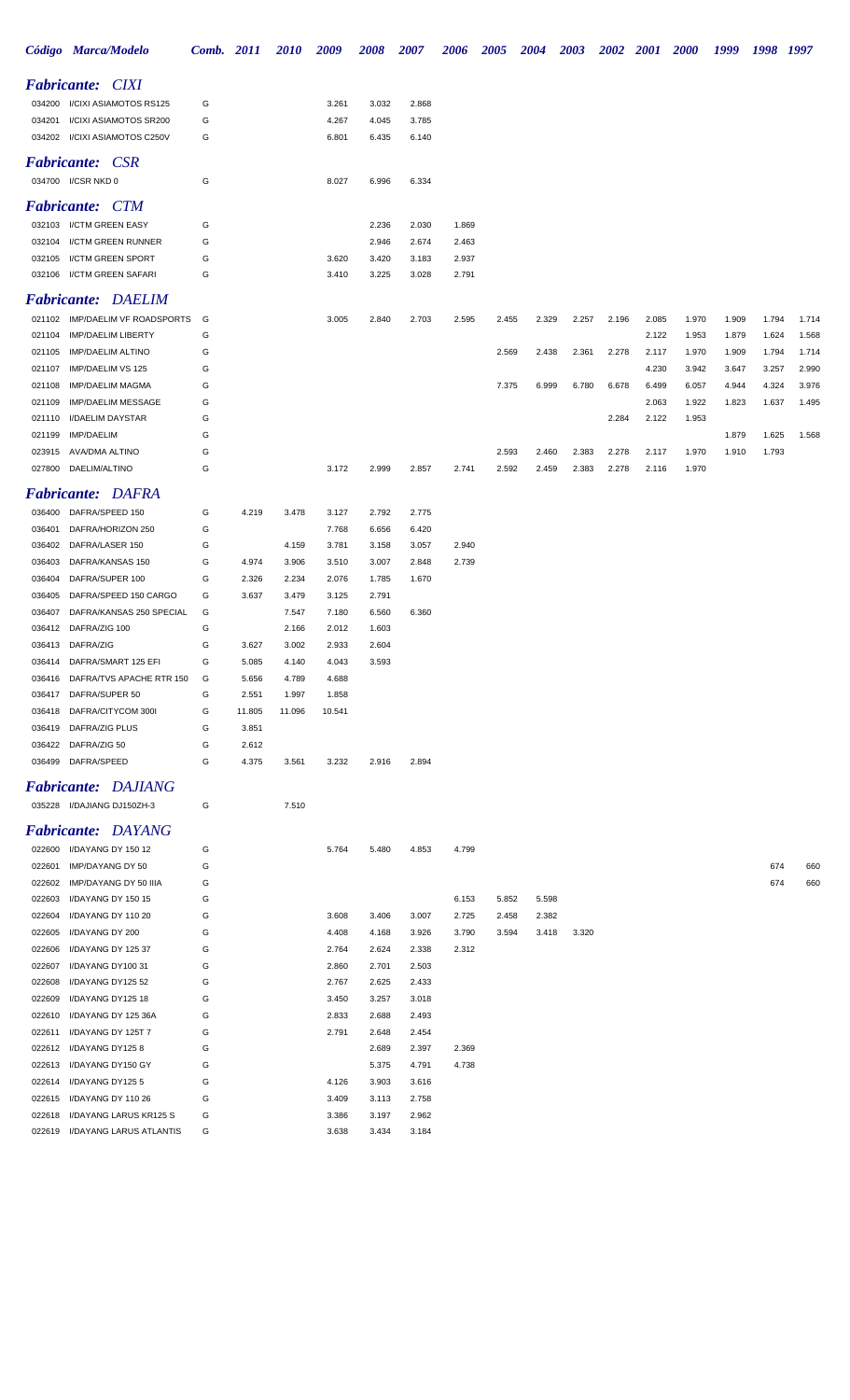|        | Código Marca/Modelo                                            |            | <b>Comb.</b> 2011 | <b>2010</b>    | 2009           | 2008           | 2007             | 2006             | <b>2005</b>      | <b>2004</b> | 2003   |        | 2002 2001 | <b>2000</b> | 1999           | 1998 1997      |       |
|--------|----------------------------------------------------------------|------------|-------------------|----------------|----------------|----------------|------------------|------------------|------------------|-------------|--------|--------|-----------|-------------|----------------|----------------|-------|
|        | <b>Fabricante: DAYUN</b>                                       |            |                   |                |                |                |                  |                  |                  |             |        |        |           |             |                |                |       |
|        | 032400 I/DAYUN JK 110                                          | G          |                   |                |                | 2.570          | 2.375            | 2.288            | 2.110            |             |        |        |           |             |                |                |       |
| 032401 | I/DAYUN JK 150                                                 | G          |                   |                |                | 5.588          | 5.248            | 4.913            | 4.663            |             |        |        |           |             |                |                |       |
|        | 032402 I/DAYUN JK 110 6                                        | G          |                   |                |                | 2.892          | 2.642            | 2.544            |                  |             |        |        |           |             |                |                |       |
| 032403 | I/DAYUN DY 150 GY                                              | G          | 6.466             | 5.477          | 5.172          | 5.028          |                  |                  |                  |             |        |        |           |             |                |                |       |
| 032404 | I/DAYUN JK 150 ZH                                              | G          |                   |                |                | 6.428          | 6.126            | 5.897            |                  |             |        |        |           |             |                |                |       |
|        | 032405 I/DAYUN DY 1258                                         | G          |                   |                | 3.598          | 3.406          | 3.121            | 3.000            |                  |             |        |        |           |             |                |                |       |
|        | 032406 I/DAYUN DY 150 GY                                       | G          |                   |                |                | 4.811          | 4.383            | 4.216            |                  |             |        |        |           |             |                |                |       |
|        | 032407 I/DAYUN DY 110 6                                        | G          | 4.237             | 3.554          | 3.324          | 2.891          | 2.678            | 2.575            |                  |             |        |        |           |             |                |                |       |
| 032408 | I/DAYUN DY 150 7                                               | G          |                   | 5.712          | 5.343          | 4.707          | 4.281            | 4.118            |                  |             |        |        |           |             |                |                |       |
| 032409 | I/DAYUN DY 1509                                                | G          | 5.396             | 4.538          | 4.249          | 3.946          | 3.602            | 3.467            |                  |             |        |        |           |             |                |                |       |
|        | 032410 I/DAYUN DY 250 2                                        | G          |                   |                |                | 6.657          | 6.017            | 5.789            |                  |             |        |        |           |             |                |                |       |
|        | 032411 I/DAYUN DY125T 10                                       | G          |                   | 4.558          | 4.260<br>6.819 | 4.023<br>6.426 | 3.837            |                  |                  |             |        |        |           |             |                |                |       |
|        | 032412 I/DAYUN DY150 ZH<br>032413 I/DAYUN DY 200 ZH            | G<br>G     | 11.194            | 7.286<br>9.297 | 8.715          | 8.049          | 6.128            | 5.894            |                  |             |        |        |           |             |                |                |       |
|        | 032414 I/DAYUN DY 150GY 5                                      | G          |                   | 5.354          | 5.002          | 4.813          |                  |                  |                  |             |        |        |           |             |                |                |       |
|        |                                                                |            |                   |                |                |                |                  |                  |                  |             |        |        |           |             |                |                |       |
|        | <b>Fabricante: DERBI</b>                                       |            |                   |                |                |                |                  |                  |                  |             |        |        |           |             |                |                |       |
|        | 020501 I/DERBI GPR 50R                                         | G          |                   |                |                |                |                  |                  |                  |             |        |        |           | 5.574       | 5.138          | 4.545          | 4.248 |
|        | 020502 I/DERBI PREDATOR LC<br>020504 I/DERBI SENDA R           | G<br>G     |                   |                |                |                |                  |                  |                  |             |        |        |           | 4.824       | 3.955          | 3.571          | 3.318 |
| 020505 | I/DERBI PADDOCK LC                                             | G          |                   |                |                |                |                  |                  |                  |             |        |        |           |             | 4.042<br>3.374 | 3.699<br>3.129 | 2.886 |
| 020506 | I/DERBI HUNTER DG                                              | G          |                   |                |                |                |                  |                  |                  |             |        |        |           |             | 3.464          | 3.038          | 2.851 |
| 020507 | I/DERBI FENIX                                                  | G          |                   |                | 2.515          | 2.377          | 2.311            |                  |                  |             |        |        |           |             |                |                |       |
| 020508 | I/DERBI ATLANTIS AIR                                           | G          |                   |                |                |                |                  |                  |                  |             |        |        | 4.302     |             |                |                |       |
|        | 020509 I/DERBI ATLANTIS RBULLET                                | G          |                   |                |                |                |                  |                  |                  |             |        |        | 4.605     |             |                |                |       |
|        | <b>Fabricante: DHCLBC</b>                                      |            |                   |                |                |                |                  |                  |                  |             |        |        |           |             |                |                |       |
|        | 005400 I/DHCLBC LBCMCO                                         | G          |                   |                | 2.667          | 2.522          | 2.401            |                  |                  |             |        |        |           |             |                |                |       |
|        |                                                                |            |                   |                |                |                |                  |                  |                  |             |        |        |           |             |                |                |       |
|        | <b>Fabricante: DI</b>                                          |            |                   |                |                |                |                  |                  |                  |             |        |        |           |             |                |                |       |
|        | 038400 I/DI BLASI R7E                                          | G          |                   | 4.259          | 3.895          | 3.704          |                  |                  |                  |             |        |        |           |             |                |                |       |
|        | <b>Fabricante: DONGYANG</b>                                    |            |                   |                |                |                |                  |                  |                  |             |        |        |           |             |                |                |       |
|        | 034600 I/DONGYANG SY125 CUSTOM                                 | G G        |                   |                | 3.518          | 3.364          | 3.173            |                  |                  |             |        |        |           |             |                |                |       |
|        | 034601 I/DONGYANG SY200 THUNDER G                              |            |                   |                | 4.176          | 3.958          | 3.703            |                  |                  |             |        |        |           |             |                |                |       |
|        | 034602 I/DONGYANG SY110 SUPER                                  | $\epsilon$ |                   |                | 2.773          | 2.477          | 2.254            |                  |                  |             |        |        |           |             |                |                |       |
|        | 034603 I/DONGYANG SY200 TRUST                                  | G          |                   |                | 4.093          | 3.881          | 3.632            |                  |                  |             |        |        |           |             |                |                |       |
|        | 034604 I/DONGYANG SY150 SHADOW                                 | G          |                   |                |                | 3.299          |                  |                  |                  |             |        |        |           |             |                |                |       |
|        | <b>Fabricante: DUCATI</b>                                      |            |                   |                |                |                |                  |                  |                  |             |        |        |           |             |                |                |       |
|        | 004604 I/DUCATI M 600 B                                        | G          |                   |                |                |                |                  |                  |                  |             |        | 16.986 | 15.334    | 14.089      | 12.397         |                |       |
|        | 004605 I/DUCATI 996 BS                                         | G          |                   |                |                |                |                  |                  |                  |             |        |        |           | 27.063      | 24.957         | 23.903         |       |
|        | 004606 I/DUCATI 996 B                                          | G          |                   |                |                |                |                  |                  |                  |             |        | 31.874 | 30.289    | 27.062      | 24.954         |                |       |
|        | 004607 I/DUCATI M S 4 B                                        | G          |                   |                |                |                |                  |                  |                  |             |        | 31.561 | 30.162    | 28.914      | 26.414         |                |       |
|        | 004608 I/DUCATI M 900 B D                                      | G          |                   |                |                |                |                  |                  |                  |             |        | 27.388 | 24.720    | 22.318      |                |                |       |
|        | 004609 I/DUCATI 998                                            | G          |                   |                |                |                |                  |                  |                  |             | 33.366 | 31.333 | 30.509    |             |                |                |       |
|        | 004610 I/DUCATI ST 4S                                          | G          |                   |                |                |                |                  |                  |                  |             | 30.221 | 29.145 | 28.225    |             |                |                |       |
|        | 004611 I/DUCATI MULTISTRADA1000                                | G          |                   |                |                |                |                  |                  | 28.496           | 26.350      | 25.230 | 24.855 |           |             |                |                |       |
|        | 004612 I/DUCATI 999                                            | G          |                   |                |                |                | 39.701           | 37.415           | 36.717           | 32.650      | 31.981 | 29.918 | 28.535    |             |                |                |       |
|        | 004613 I/DUCATI 749                                            | G          |                   |                |                |                | 32.708           | 31.684           | 30.555           | 26.782      | 26.162 |        |           |             |                |                |       |
|        | 004614 I/DUCATI 999 R                                          | G          |                   |                |                |                |                  | 41.027           | 36.736           | 32.638      |        |        |           |             |                |                |       |
|        | 004615 I/DUCATI SPORTCLASS 1000<br>004616 I/DUCATI 999 R XEROX | G<br>G     |                   |                |                |                | 37.540<br>57.726 | 36.508<br>52.790 | 34.551<br>52.222 | 46.828      |        |        |           |             |                |                |       |
|        | 004617 I/DUCATI MULTISTRADA 620                                | G          |                   |                |                |                | 22.636           | 20.155           | 19.258           | 16.897      |        |        |           |             |                |                |       |
|        | 004619 I/DUCATI SPORTC PS1000LE                                | G          |                   |                |                |                | 37.660           | 36.020           | 35.030           |             |        |        |           |             |                |                |       |
| 004621 | I/DUCATI 848                                                   | G          | 47.234            | 38.914         | 38.140         | 37.319         | 35.190           |                  |                  |             |        |        |           |             |                |                |       |
|        | 004622 I/DUCATI D16RR                                          | G          |                   |                | 180.701        | 179.992        | 172.723          |                  |                  |             |        |        |           |             |                |                |       |
|        | 004623 I/DUCATI SUPERBIKE 1098                                 | G          |                   |                | 46.995         | 45.535         | 43.354           |                  |                  |             |        |        |           |             |                |                |       |
|        | 004624 I/DUCATI 999 S                                          | G          |                   |                | 59.576         | 57.358         | 53.233           |                  |                  |             |        |        |           |             |                |                |       |
| 004625 | I/DUCATI DESMOSEDICI RR                                        | G          |                   |                | 180.697        | 180.045        | 172.720          |                  |                  |             |        |        |           |             |                |                |       |
| 004626 | I/DUCATI 848 NICHY H                                           | G          |                   | 47.062         | 46.230         | 45.166         |                  |                  |                  |             |        |        |           |             |                |                |       |
| 004627 | I/DUCATI HYPERMOTARD 796                                       | G          |                   | 30.010         | 28.442         | 28.406         |                  |                  |                  |             |        |        |           |             |                |                |       |
| 004628 | I/DUCATI MTS 1200S TOUR                                        | G          | 72.630            |                |                |                |                  |                  |                  |             |        |        |           |             |                |                |       |
| 004629 | I/DUCATI MTS 1200S SPORT                                       | G          |                   | 65.655         |                |                |                  |                  |                  |             |        |        |           |             |                |                |       |
|        | 004630 I/DUCATI MTS 1200                                       | G          |                   | 54.450         |                |                |                  |                  |                  |             |        |        |           |             |                |                |       |
|        |                                                                |            |                   |                |                |                |                  |                  |                  |             |        |        |           |             |                |                |       |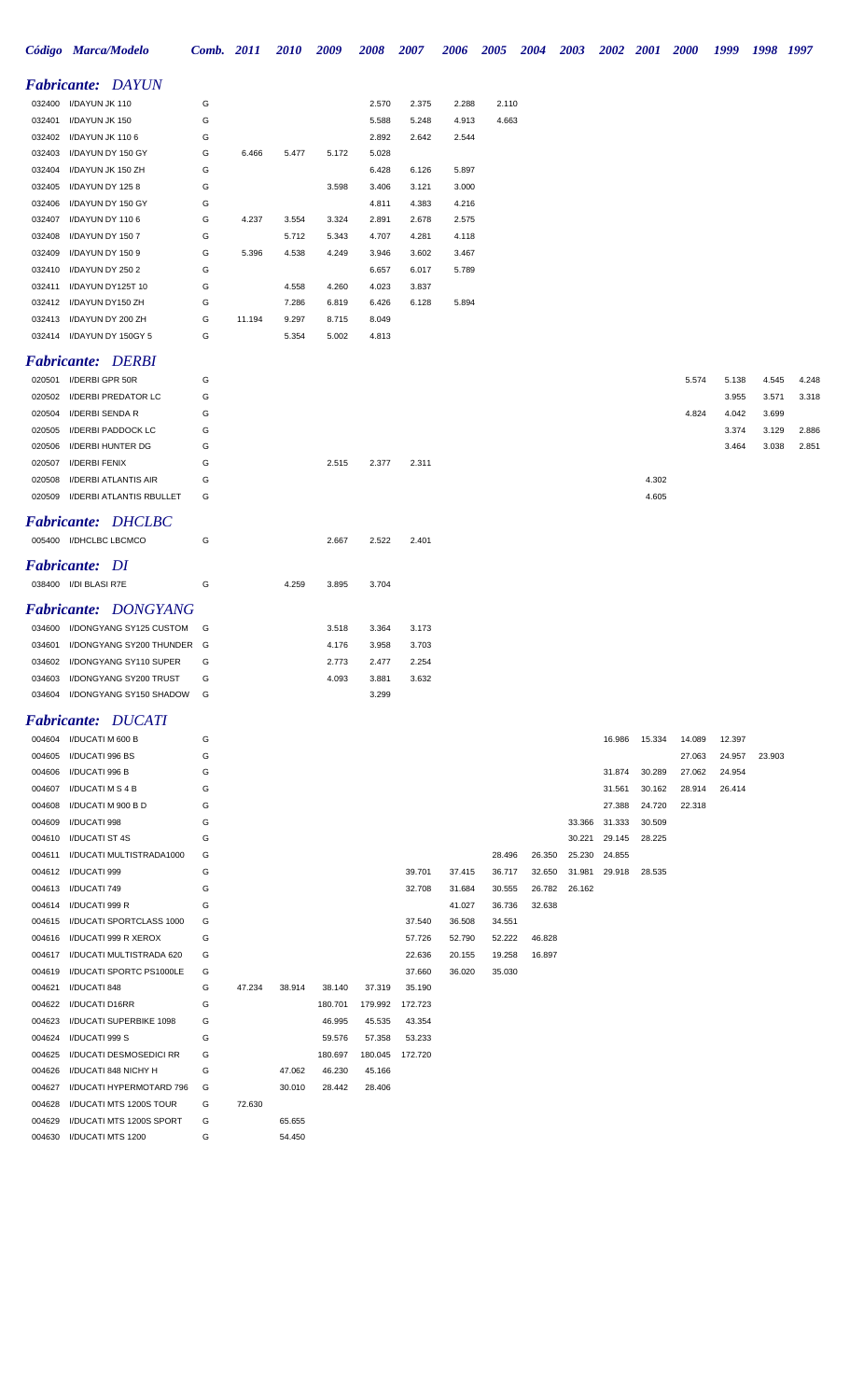|                  | Código Marca/Modelo                                  | Comb.  | 2011   | <b>2010</b>      | 2009             | <b>2008</b>      | <b>2007</b>    | 2006   | <b>2005</b> | <b>2004</b> | <b>2003</b> | <b>2002</b> | 2001   | <b>2000</b>      | 1999             | 1998             | 1997          |
|------------------|------------------------------------------------------|--------|--------|------------------|------------------|------------------|----------------|--------|-------------|-------------|-------------|-------------|--------|------------------|------------------|------------------|---------------|
| 004631           | I/DUCATI MTS 1200 ABS                                | G      | 57.298 |                  |                  |                  |                |        |             |             |             |             |        |                  |                  |                  |               |
| 004632           | I/DUCATI MULTISTRADA1200                             | G      | 63.451 | 56.914           | 54.279           |                  |                |        |             |             |             |             |        |                  |                  |                  |               |
| 004633           | I/DUCATI 848 EVO                                     | G      | 44.185 |                  |                  |                  |                |        |             |             |             |             |        |                  |                  |                  |               |
| 004634           | I/DUCATI DIAVEL                                      | G      | 63.349 |                  |                  |                  |                |        |             |             |             |             |        |                  |                  |                  |               |
| 004699           | <b>IMP/DUCATI</b>                                    | G      |        |                  |                  |                  |                |        |             |             |             |             |        |                  | 11.874           |                  | 11.432 10.830 |
| 020212           | IMP/DUCATI MONSTER 900                               | G      |        |                  |                  |                  |                |        |             |             |             | 27.488      | 24.463 | 22.394           | 21.234           | 19.561           |               |
| 022002           | <b>IMP/DUCATI ST2</b>                                | G      |        |                  |                  |                  |                |        |             |             | 26.850      | 26.005      | 23.426 | 22.254           | 20.867           | 17.476           | 15.894        |
| 022003           | IMP/DUCATI 916                                       | G      |        |                  |                  |                  |                |        |             |             |             |             |        |                  | 26.415           |                  | 24.702 23.533 |
| 022004           | I/DUCATI 996 BIPOSTO                                 | G      |        |                  |                  |                  |                |        |             |             |             |             |        | 27.069           | 24.951           | 23.896           |               |
| 022005<br>022006 | I/DUCATI MONSTER 600<br>I/DUCATI SS 900              | G<br>G |        |                  |                  |                  |                |        |             |             |             |             |        | 14.135<br>22.826 | 12.437<br>20.906 | 11.343<br>19.160 |               |
| 022007           | I/DUCATI MONSTER 620IE                               | G      |        |                  |                  |                  |                |        | 20.603      | 18.636      | 16.756      | 15.871      | 14.925 |                  |                  |                  |               |
| 022008           | I/DUCATI MONSTER S4                                  | G      |        |                  |                  |                  |                |        |             |             | 32.544      | 31.678      | 29.843 |                  |                  |                  |               |
| 022009           | I/DUCATI MONSTER S4R                                 | G      |        |                  |                  |                  |                |        |             | 34.037      | 31.606      | 30.755      |        |                  |                  |                  |               |
| 022011           | I/DUCATI MONSTER S4RS                                | G      |        |                  |                  | 38.030           | 37.164         | 36.030 | 35.220      |             |             |             |        |                  |                  |                  |               |
| 022012           | I/DUCATI MONSTER S2R1000                             | G      |        |                  | 30.834           | 29.005           | 28.305         | 27.410 | 26.903      |             |             |             |        |                  |                  |                  |               |
| 022013           | I/DUCATI MONSTER 695                                 | G      |        |                  |                  | 20.995           | 20.250         | 19.745 | 19.020      |             |             |             |        |                  |                  |                  |               |
| 022015           | I/DUCATI 1098S                                       | G      |        |                  | 60.928           | 59.855           | 56.215         | 50.881 |             |             |             |             |        |                  |                  |                  |               |
| 022016           | I/DUCATI 1098                                        | G      |        |                  | 45.845           | 44.785           | 43.338         | 38.725 |             |             |             |             |        |                  |                  |                  |               |
| 022019           | I/DUCATI HYPERMOTARD1100                             | G      |        | 36.042           | 35.112           | 34.569           | 33.170         |        |             |             |             |             |        |                  |                  |                  |               |
| 022020           | I/DUCATI HYPERMOTAR1100S                             | G      |        |                  | 38.094           | 37.939           | 35.734         | 34.006 |             |             |             |             |        |                  |                  |                  |               |
| 022021           | I/DUCATI MULTSTRADA1100                              | G      |        |                  | 31.684           | 31.404           | 28.251         | 26.708 |             |             |             |             |        |                  |                  |                  |               |
| 022022           | I/DUCATI MONSTER 696                                 | G      |        | 27.355           | 26.537           | 20.885           | 19.847         |        |             |             |             |             |        |                  |                  |                  |               |
| 022023           | I/DUCATI 1198 S                                      | G      |        | 59.877           | 58.360           | 57.400           |                |        |             |             |             |             |        |                  |                  |                  |               |
| 022024<br>022025 | I/DUCATI HYM 1100 S<br>I/DUCATI ST 1098 S            | G<br>G |        | 38.755<br>57.291 | 36.631<br>56.035 | 31.408<br>54.798 | 28.259         |        |             |             |             |             |        |                  |                  |                  |               |
| 022026           | I/DUCATI 1198                                        | G      |        | 52.960           | 51.360           | 50.505           |                |        |             |             |             |             |        |                  |                  |                  |               |
| 022027           | I/DUCATI STREETFIGHTER                               | G      |        | 52.533           | 49.789           | 49.728           |                |        |             |             |             |             |        |                  |                  |                  |               |
| 022028           | I/DUCATI MONSTER 1100                                | G      |        | 33.964           | 32.660           | 30.826           |                |        |             |             |             |             |        |                  |                  |                  |               |
| 022029           | I/DUCATI MONSTER 900 IE                              | G      |        |                  |                  |                  |                |        |             |             |             |             | 24.457 | 22.398           | 21.244           |                  |               |
| 022030           | I/DUCATI MONSTER 696 ABS                             | G      |        | 27.840           |                  |                  |                |        |             |             |             |             |        |                  |                  |                  |               |
| 022031           | I/DUCATI MONSTER 1100S                               | G      |        | 37.961           | 36.242           |                  |                |        |             |             |             |             |        |                  |                  |                  |               |
| 022033           | I/DUCATI HYM 796                                     | G      | 33.300 |                  |                  |                  |                |        |             |             |             |             |        |                  |                  |                  |               |
| 046230           | I/ Ducati Superbike 1098                             | G      |        |                  | 46.855           | 45.521           | 43.335         |        |             |             |             |             |        |                  |                  |                  |               |
| 046280           | I/DUCATI MTS 1200S TOUR                              | G      | 75.528 |                  |                  |                  |                |        |             |             |             |             |        |                  |                  |                  |               |
| 046300           | I/DUCATI MTS 1200                                    | G      |        | 75.528           |                  |                  |                |        |             |             |             |             |        |                  |                  |                  |               |
|                  | 046310 I/DUCATI MTS 1200 ABS                         | G      | 56.502 |                  |                  |                  |                |        |             |             |             |             |        |                  |                  |                  |               |
| 046330           | I/DUCATI 848 EVO                                     | G      | 69.975 | 65.655           |                  |                  |                |        |             |             |             |             |        |                  |                  |                  |               |
|                  | 046340 I/DUCATI DIAVEL                               | G      | 64.199 |                  |                  |                  |                |        |             |             |             |             |        |                  |                  |                  |               |
|                  | <b>Fabricante: EAGLE</b>                             |        |        |                  |                  |                  |                |        |             |             |             |             |        |                  |                  |                  |               |
|                  | 035100 I/EAGLE YY250T                                | G      |        |                  |                  | 9.677            | 9.212          | 8.929  |             |             |             |             |        |                  |                  |                  |               |
|                  | <b>Fabricante: EMME</b>                              |        |        |                  |                  |                  |                |        |             |             |             |             |        |                  |                  |                  |               |
|                  | 025001 EMME/MIRAGE 50                                | G      |        |                  |                  |                  |                |        |             |             |             |             | 2.516  | 2.372            | 2.140            | 1.777            | 1.439         |
| 025001           | <b>EMME/MIRAGE 50</b>                                | D      |        |                  |                  |                  |                |        |             |             |             |             |        |                  |                  | 1.756            |               |
|                  | 025002 EMME/ONE 50                                   | G      |        |                  |                  |                  |                |        |             |             |             |             | 2.318  | 2.184            | 1.843            | 1.775            | 1.447         |
|                  | <b>Fabricante: ENGECART</b>                          |        |        |                  |                  |                  |                |        |             |             |             |             |        |                  |                  |                  |               |
|                  | 032700 ENGECART/EXODO STRET                          | G      | 36.750 | 30.053           | 26.075           | 23.217           | 20.265         | 19.137 |             |             |             |             |        |                  |                  |                  |               |
|                  |                                                      |        |        |                  |                  |                  |                |        |             |             |             |             |        |                  |                  |                  |               |
|                  | <b>Fabricante: F.PROPRIA</b>                         |        |        |                  |                  |                  |                |        |             |             |             |             |        |                  |                  |                  |               |
|                  | 005100 CL.LEITE/F.PROPRIA TRIC                       | G      |        | 3.390            | 3.086            | 2.924            |                |        |             |             |             |             |        |                  |                  |                  |               |
|                  | 005101 P.KLAUK/F.PROPRIA TRIC                        | G      |        | 3.319            | 3.023            | 2.863            |                |        |             |             |             |             |        |                  |                  |                  |               |
| 005103<br>005104 | LUIZ COSTA/F.PROPRIA TRI<br>E.CASTELARI/F.PROPRIA TR | G<br>G |        | 3.381            | 3.080<br>3.018   | 2.916<br>2.859   |                |        |             |             |             |             |        |                  |                  |                  |               |
| 005105           | BITTENCOURT/F.PROPRIA MT                             | G      |        |                  |                  | 3.564            | 2.700<br>3.306 | 1.939  |             |             |             |             |        |                  |                  |                  |               |
| 005106           | ANZILIEIRO/F.PROPRIA TRI                             | G      |        | 3.334            | 3.036            | 2.876            |                |        |             |             |             |             |        |                  |                  |                  |               |
| 005107           | M.MENONCIN/F.PROPRIA TRI                             | G      |        | 3.348            | 3.047            | 2.887            |                |        |             |             |             |             |        |                  |                  |                  |               |
| 005108           | PRI.BORGES/F.PROPRIA TRI                             | G      |        |                  | 3.037            | 2.876            | 2.717          |        |             |             |             |             |        |                  |                  |                  |               |
| 005109           | S.IVAN/F.PROPRIA TRIC                                | G      |        |                  |                  | 3.563            | 3.306          | 1.939  |             |             |             |             |        |                  |                  |                  |               |
| 005110           | C.GARDIM/F.PROPRIA TRIC                              | G      |        |                  | 3.019            | 2.860            | 2.701          |        |             |             |             |             |        |                  |                  |                  |               |
| 005111           | O.CARVALHO/F.PROPRIA TRI                             | G      |        | 3.307            | 3.012            | 2.855            |                |        |             |             |             |             |        |                  |                  |                  |               |
| 005112           | A.PELOZZO/F.PROPRIA TRIC                             | G      |        | 3.350            | 3.049            | 2.889            |                |        |             |             |             |             |        |                  |                  |                  |               |
| 005113           | FER.JAIR/F.PROPRIA TRIC                              | G      |        | 3.339            | 3.041            | 2.881            |                |        |             |             |             |             |        |                  |                  |                  |               |
|                  | 005114 BARCELLOS/F.PROPRIA MOTO G                    |        |        | 3.327            | 3.029            | 2.869            |                |        |             |             |             |             |        |                  |                  |                  |               |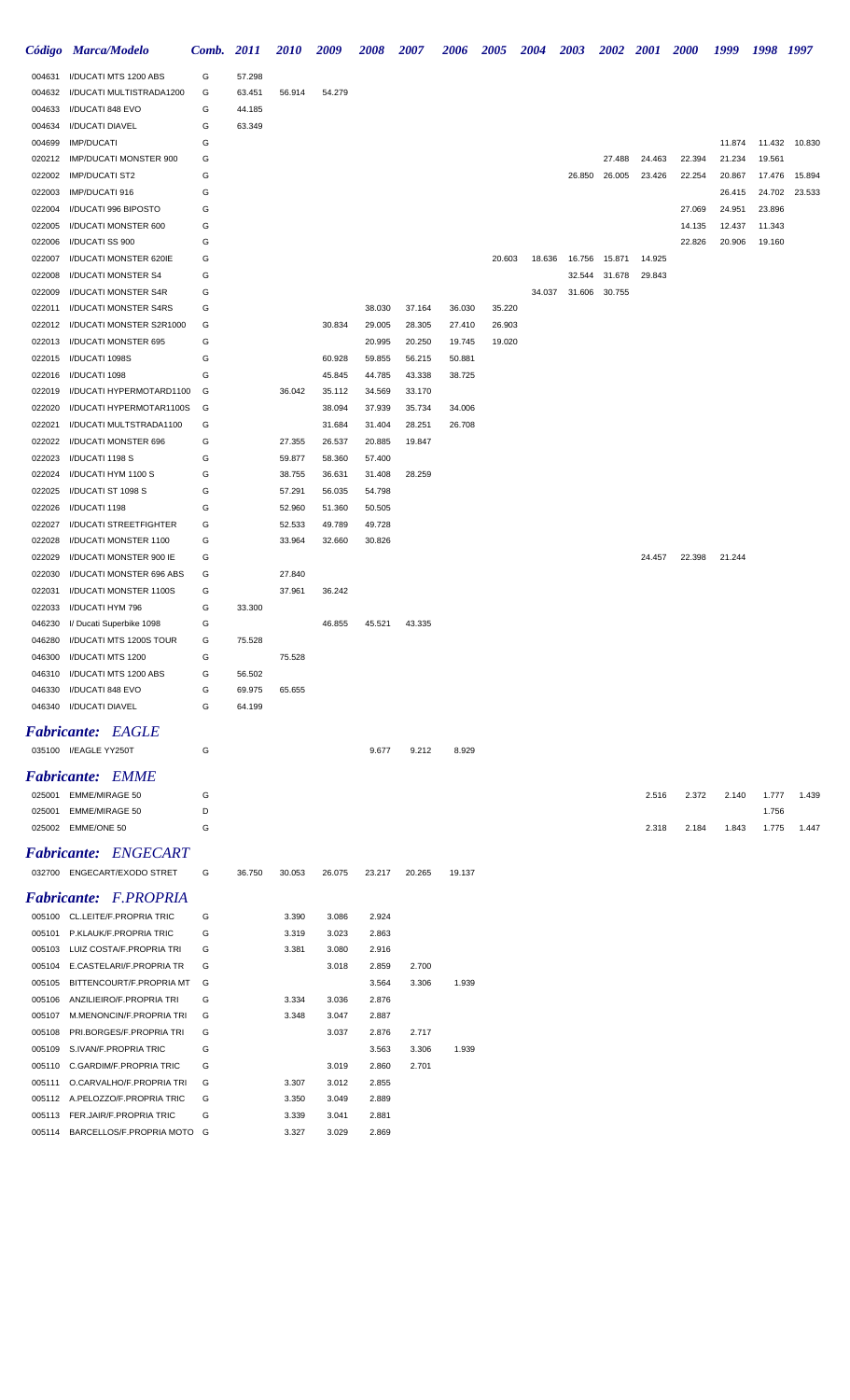|        | Código Marca/Modelo                                                |        | <b>Comb.</b> 2011 | <i>2010</i> | 2009           | <b>2008</b>    | 2007  | 2006  | <b>2005</b> | <b>2004</b> | <b>2003</b> | 2002 2001 2000 | 1999 | 1998 1997 |  |
|--------|--------------------------------------------------------------------|--------|-------------------|-------------|----------------|----------------|-------|-------|-------------|-------------|-------------|----------------|------|-----------|--|
|        | 005115 P.ADELASIO/F.PROPRIA TRI                                    | G      |                   |             | 3.679          | 3.536          | 3.423 |       |             |             |             |                |      |           |  |
| 005116 | <b>GB.CORREA/F.PROPRIA TRIC</b>                                    | G      |                   |             | 3.047          | 2.886          | 2.725 |       |             |             |             |                |      |           |  |
|        | 005117 P.OLIVEIRA/F.PROPRIA TRI                                    | G      |                   |             | 3.622          | 3.429          | 3.269 |       |             |             |             |                |      |           |  |
| 005118 | AND.EDER/F.PROPRIA TRIC                                            | G      |                   |             | 3.034          | 2.874          | 2.714 |       |             |             |             |                |      |           |  |
|        | 005119 FER.CESAR/F.PROPRIA TRIC                                    | G      |                   | 3.335       | 3.037          | 2.877          |       |       |             |             |             |                |      |           |  |
| 005120 | GIL.BUSS/F.PROPRIA BUSS                                            | G      |                   | 4.141       | 3.888          | 3.683          |       |       |             |             |             |                |      |           |  |
| 005121 | ESPINDOLA/F.PROPRIA TRIC                                           | G      |                   | 3.345       | 3.045          | 2.886          |       |       |             |             |             |                |      |           |  |
|        | 005122 J.HORACID/F.PROPRIA TRIC                                    | G      |                   |             |                | 3.574          | 3.319 | 1.945 |             |             |             |                |      |           |  |
|        | 005123 ALC.DORNER/F.PROPRIA TRI                                    | G      |                   | 3.344       | 3.044          | 2.884          |       |       |             |             |             |                |      |           |  |
|        | 005124 F.JANUIR/F.PROPRIA TRIC                                     | G      |                   | 3.335       | 3.038          | 2.876          |       |       |             |             |             |                |      |           |  |
| 005125 | J.ACELINO/F.PROPRIA TRIC                                           | G      |                   | 4.262       | 4.001          | 3.791          |       |       |             |             |             |                |      |           |  |
| 005126 | RG.SILVA/F.PROPRIA TRIC                                            | G      |                   | 3.319       | 3.022          | 2.863          |       |       |             |             |             |                |      |           |  |
| 005127 | W.BARATTO/F.PROPRIA TRIC                                           | G      |                   | 4.140       | 3.889          | 3.683          |       |       |             |             |             |                |      |           |  |
| 005128 | J.LEOCADIO/F.PROPRIA TRI                                           | G      |                   |             |                |                | 2.777 | 2.666 | 2.528       |             |             |                |      |           |  |
|        | 005130 R.FELICID/F.PROPRIA TRIC                                    | G      |                   | 4.140       | 3.889          | 3.683          |       |       |             |             |             |                |      |           |  |
|        | 005131 HAYASHIDA/F.PROPRIA MOTO                                    | G      |                   | 3.611       | 3.391          | 3.213          |       |       |             |             |             |                |      |           |  |
|        | 005132 W.MASSARO/F.PROPRIA MOTO G                                  |        |                   | 3.612       | 3.391          | 3.213          |       |       |             |             |             |                |      |           |  |
|        | 005133 G.ARRUDA/F.PROPRIA TRIC                                     | G      |                   |             | 3.680          | 3.537          | 3.421 |       |             |             |             |                |      |           |  |
|        | 005134 P.VICENTE/F.PROPRIA TRIC                                    | G      |                   |             | 3.679          | 3.536          | 3.421 |       |             |             |             |                |      |           |  |
|        | 005135 J.BAPTISTA/F.PROPRIA TRI                                    | G      |                   | 4.657       | 4.369          | 4.144          |       |       |             |             |             |                |      |           |  |
| 005136 | J.TAVARES/F.PROPRIA TRIC                                           | G      |                   | 4.797       | 4.206          | 3.538          |       |       |             |             |             |                |      |           |  |
| 005137 | ABDALLAH/F.PROPRIA TRIC                                            | G      |                   | 4.794       | 4.205          | 3.536          |       |       |             |             |             |                |      |           |  |
| 005138 | RIC.BISOL/F.PROPRIA TRIC                                           | G      |                   | 4.796       | 4.205          | 3.537          |       |       |             |             |             |                |      |           |  |
| 005139 | VIV.CELES/F.PROPRIA TRIC                                           | G      |                   | 4.140       | 3.889          | 3.685          |       |       |             |             |             |                |      |           |  |
| 005140 | R.CHARKOSKI/F.PROPRIA TR                                           | G      |                   | 4.795       | 4.204          | 3.536          |       |       |             |             |             |                |      |           |  |
| 005141 | L.VASCON/F.PROPRIA TRIC                                            | G      |                   | 4.142       | 3.889          | 3.684          |       |       |             |             |             |                |      |           |  |
| 005142 | C.NEHRING/F.PROPRIA TRIC                                           | G      |                   | 4.140       | 3.887          | 3.685          |       |       |             |             |             |                |      |           |  |
| 005143 | SER.ZAPE/F.PROPRIA TRIC                                            | G      |                   | 4.141       | 3.889          | 3.685          |       |       |             |             |             |                |      |           |  |
| 005144 | HER.ALVES/F.PROPRIA TRIC                                           | G      |                   | 4.797       | 4.206          | 3.537          |       |       |             |             |             |                |      |           |  |
| 005145 | E.LONGARAY/F.PROPRIA TRI                                           | G      |                   | 4.251       | 3.992          | 3.820          | 3.432 |       |             |             |             |                |      |           |  |
| 005146 | C.GALLAS/F.PROPRIA TRIC                                            | G      |                   |             |                |                |       | 2.252 | 2.131       |             | 2.027       |                |      |           |  |
|        | 005147 S.CLAUDIR/F.PROPRIA TRIC                                    | G      |                   | 4.141       | 3.889          | 3.684          |       |       |             |             |             |                |      |           |  |
| 005148 | ED.OLSEN/F.PROPRIA TRIC                                            | G      |                   |             | 3.679          | 3.537          | 3.421 |       |             |             |             |                |      |           |  |
| 005149 | M.MURARA/F.PROPRIA TRIC                                            | G<br>G |                   |             |                |                | 3.422 | 3.335 | 3.210       |             |             |                |      |           |  |
|        | 005150 WOLLINGER/F.PROPRIA TRIC<br>005151 VALDIR.SIL/F.PROPRIA TRI | G      |                   | 4.272       | 3.894<br>4.014 | 3.687<br>3.802 | 3.513 |       |             |             |             |                |      |           |  |
|        | 005152 J.BISOGNIN/F.PROPRIA TRI                                    | G      |                   | 4.561       | 4.282          | 4.057          |       |       |             |             |             |                |      |           |  |
|        | 005153 M.CANTADOR/F.PROPRIA TRI                                    | G      |                   | 4.269       | 4.009          | 3.797          |       |       |             |             |             |                |      |           |  |
|        | 005154 SID.ROSA/F.PROPRIA TRIC                                     | G      |                   |             | 4.019          | 3.804          | 3.628 |       |             |             |             |                |      |           |  |
|        | 005155 LF.AMARAL/F.PROPRIA TRIC                                    | G      |                   |             | 4.135          | 3.828          | 3.439 |       |             |             |             |                |      |           |  |
|        | 005156 LC.OLIV/F.PROPRIA TRIC                                      | G      |                   | 4.797       | 4.205          | 3.537          |       |       |             |             |             |                |      |           |  |
|        | 005157 EDER ANDR/F.PROPRIA TRIC                                    | G      |                   | 4.797       | 4.204          | 3.536          |       |       |             |             |             |                |      |           |  |
|        | 005158 D.PANISSON/F.PROPRIA TRI                                    | G      |                   | 4.284       | 4.023          | 3.808          |       |       |             |             |             |                |      |           |  |
|        | 005159 CL.AUGUSTO/F.PROPRIA TRI                                    | G      |                   | 4.797       | 4.204          | 3.535          |       |       |             |             |             |                |      |           |  |
|        | 005160 E.MALLMANN/F.PROPRIA TRI                                    | G      |                   | 4.469       | 4.196          | 3.978          |       |       |             |             |             |                |      |           |  |
|        | 005161 H.WEIMER/F.PROPRIA TRIC                                     | G      |                   | 4.482       | 4.208          | 3.986          |       |       |             |             |             |                |      |           |  |
|        | 005162 QUINTIERE/F.PROPRIA TRIC                                    | G      |                   |             | 2.874          | 2.721          | 2.592 |       |             |             |             |                |      |           |  |
|        | 005163 RIC.ROCHA/F.PROPRIA TRIC                                    | G      |                   | 4.468       | 4.198          | 3.978          |       |       |             |             |             |                |      |           |  |
|        | 005164 ANT.FUSCO/F.PROPRIA TRIC                                    | G      |                   | 4.560       | 4.284          | 4.056          |       |       |             |             |             |                |      |           |  |
|        | 005165 PR.CASAL/F.PROPRIA TRIC                                     | G      |                   | 4.274       | 4.014          | 3.803          |       |       |             |             |             |                |      |           |  |
| 005166 | WAG.FARIA/F.PROPRIA TRIC                                           | G      |                   | 4.796       | 4.204          | 3.536          |       |       |             |             |             |                |      |           |  |
| 005167 | J.CORREIA/F.PROPRIA TRIC                                           | G      |                   |             |                | 3.663          | 3.490 | 3.355 |             |             |             |                |      |           |  |
|        | 005168 RJ.CERON/F.PROPRIA TRIC                                     | G      |                   | 4.797       | 4.205          | 3.537          |       |       |             |             |             |                |      |           |  |
|        | 005169 CL.DEPAULA/F.PROPRIA TRI                                    | G      |                   | 4.726       | 4.439          | 4.207          |       |       |             |             |             |                |      |           |  |
|        | 005170 C.PEIXOTO/F.PROPRIA TRIC                                    | G      |                   |             | 3.679          | 3.536          | 3.421 |       |             |             |             |                |      |           |  |
|        | 005171 L.PETRILLO/F.PROPRIA TRI                                    | G      |                   |             |                |                | 2.851 | 2.737 | 2.593       |             |             |                |      |           |  |
|        | 005173 P.FERREIRA/F.PROPRIA MT                                     | G      |                   | 4.545       | 4.267          | 4.042          |       |       |             |             |             |                |      |           |  |
| 005174 | CLAMOROSKA/F.PROPRIA TRI                                           | G      |                   | 4.795       | 4.205          | 3.536          |       |       |             |             |             |                |      |           |  |
|        | 005175 WAL.JUSTO/F.PROPRIA TRIC                                    | G      |                   | 4.795       | 4.206          | 3.537          |       |       |             |             |             |                |      |           |  |
|        | 005176 PS.FERREIRA/F.PROPRIA MT                                    | G      |                   |             | 3.679          | 3.536          | 3.421 |       |             |             |             |                |      |           |  |
|        | 005177 DZ.MUZI/F.PROPRIA TRIC                                      | G      |                   |             | 3.679          | 3.537          | 3.422 |       |             |             |             |                |      |           |  |
|        | 005178 L.RIBAS/F.PROPRIA TRIC 1                                    | G      |                   | 4.796       | 4.204          | 3.537          |       |       |             |             |             |                |      |           |  |
|        | 005179 I.RUMIATTO/F.PROPRIA TRI                                    | G      |                   | 4.794       | 4.206          | 3.538          |       |       |             |             |             |                |      |           |  |
|        | 005180 E.CONSOLIN/F.PROPRIA TRI                                    | G      |                   | 4.796       | 4.205          | 3.537          |       |       |             |             |             |                |      |           |  |
|        | 005182 C.H.PASE/F.PROPRIA TRIC                                     | G      |                   |             |                |                |       | 3.335 | 3.209       |             | 3.094       |                |      |           |  |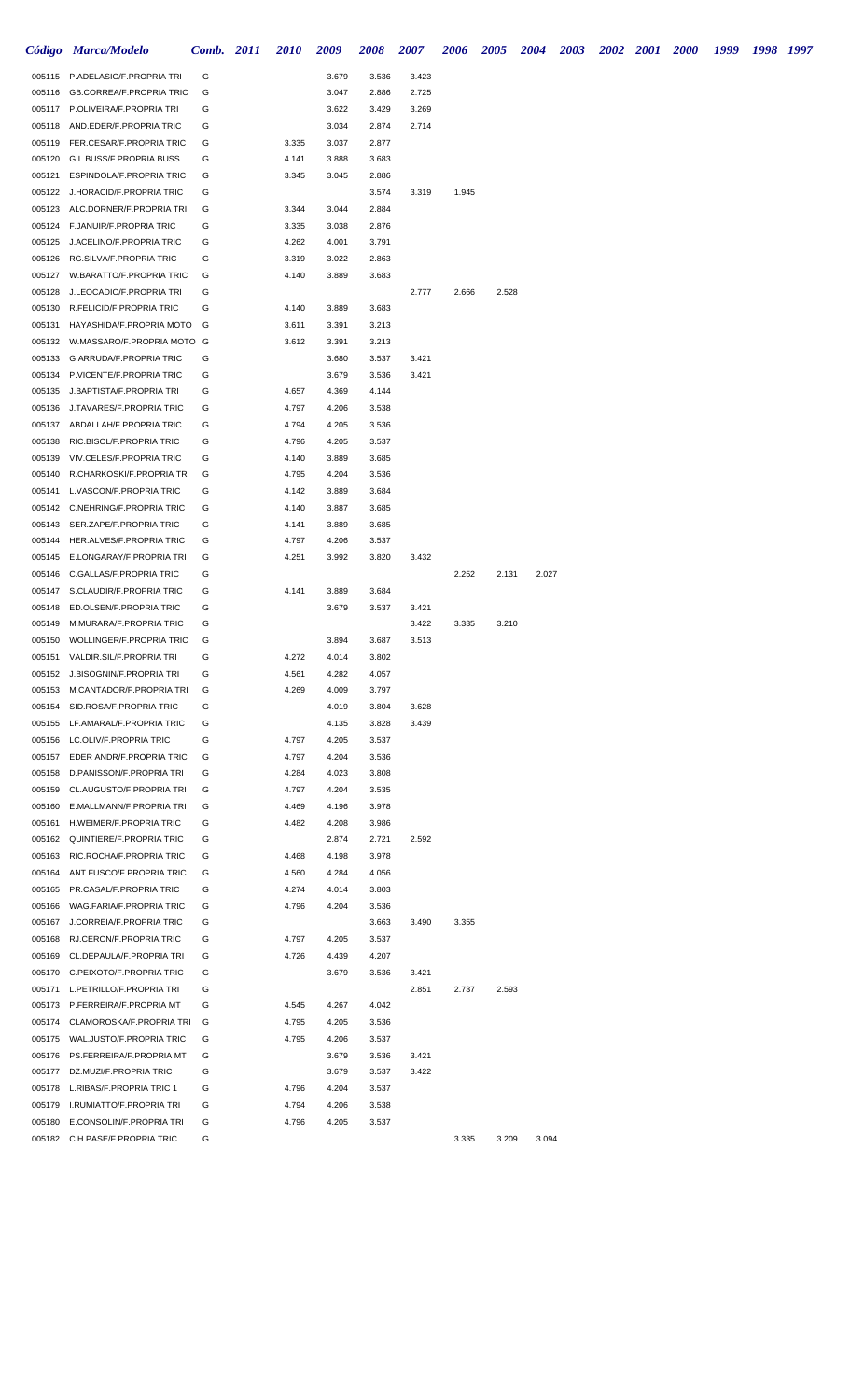|                  | Código Marca/Modelo                                      | Comb. 2011 |       | <b>2010</b>    | 2009           | 2008  | 2007  | 2006  | <b>2005</b> | <b>2004</b> | <b>2003</b> | 2002 2001 2000 | 1999 | 1998 1997 |  |
|------------------|----------------------------------------------------------|------------|-------|----------------|----------------|-------|-------|-------|-------------|-------------|-------------|----------------|------|-----------|--|
| 005183           | R.S.GOMES/F.PROPRIA TRIC                                 | G          |       | 4.796          | 4.205          | 3.538 |       |       |             |             |             |                |      |           |  |
| 005184           | ANAC.RIOS/F.PROPRIA TRIC                                 | G          |       |                |                | 4.108 |       |       |             |             |             |                |      |           |  |
| 005185           | D.CARVALHO/F.PROPRIA TRI                                 | G          |       | 4.795          | 4.204          | 3.536 |       |       |             |             |             |                |      |           |  |
| 005186           | CL.BRUZ/F.PROPRIA TRIC                                   | G          |       | 4.795          | 4.204          | 3.537 |       |       |             |             |             |                |      |           |  |
| 005187           | MAG.CABRAL/F.PROPRIA TRI                                 | G          |       | 4.796          | 4.205          | 3.536 |       |       |             |             |             |                |      |           |  |
| 005188           | DE.ULYSSEA/F.PROPRIA TRI                                 | G          |       | 4.797          | 4.206          | 3.537 |       |       |             |             |             |                |      |           |  |
| 005189           | JM.OLIVEIRA/F.PROPRIA TR                                 | G          |       | 4.795          | 4.206          | 3.536 |       |       |             |             |             |                |      |           |  |
| 005190           | A.MAGRIN/F.PROPRIA TRIC                                  | G          |       | 4.795          | 4.206          | 3.536 |       |       |             |             |             |                |      |           |  |
| 005191<br>005192 | LUC.AGUIAR/F.PROPRIA MOT<br>ROG.MENDES/F.PROPRIA T       | G<br>G     |       |                | 5.123<br>5.050 |       |       |       |             |             |             |                |      |           |  |
| 005193           | C.CHESSMAN/F.PROPRIA TRI                                 | G          |       | 4.795          | 4.206          | 3.536 |       |       |             |             |             |                |      |           |  |
| 005194           | ROB.PASSOS/F.PROPRIA TRI                                 | G          |       | 4.794          | 4.206          | 3.537 |       |       |             |             |             |                |      |           |  |
| 005195           | LMND.SILVA/F.PROPRIA TRI                                 | G          | 5.896 | 4.796          | 3.680          |       |       |       |             |             |             |                |      |           |  |
| 005196           | SF.MORAIS2/F.PROPRIA TRI                                 | G          |       | 4.796          | 4.206          | 3.537 |       |       |             |             |             |                |      |           |  |
|                  | 005197 A.FREGONESE/F.PROPRIA T                           | G          | 5.896 | 4.794          | 3.680          |       |       |       |             |             |             |                |      |           |  |
| 005198           | ILY.PERUAYTE/F.PROPRIA T                                 | G          | 5.896 | 4.796          | 3.679          |       |       |       |             |             |             |                |      |           |  |
| 012300           | ROGERIO.G/F.PROPRIA TRI                                  | G          | 5.896 | 4.796          | 3.680          |       |       |       |             |             |             |                |      |           |  |
| 012301           | GC.ARANTES/F.PROPRIA TRI                                 | G          | 5.896 | 4.796          | 3.680          |       |       |       |             |             |             |                |      |           |  |
| 012302           | IR.BARETTA/F.PROPRIA TRI                                 | G          | 5.896 | 4.796          | 3.679          |       |       |       |             |             |             |                |      |           |  |
| 012303           | JS.DONIZ/F.PROPRIA TRIC                                  | G          | 5.896 | 4.794          | 3.680          |       |       |       |             |             |             |                |      |           |  |
| 012307           | J.PAZETTO/F.PROPRIA TRIC                                 | G<br>G     | 5.896 | 4.795          | 3.679          |       |       |       |             |             |             |                |      |           |  |
| 012308<br>012309 | DORGIL/F.PROPRIA TRIC<br><b>GABRIEL CL/F.PROPRIA TRI</b> | G          |       | 4.795<br>4.568 | 4.205          | 3.537 |       |       |             |             |             |                |      |           |  |
| 012310           | G.COMBIN/F.PROPRIA TRIC                                  | G          |       | 4.250          |                |       |       |       |             |             |             |                |      |           |  |
| 012311           | AL.BARONIO/F.PROPRIA TRI                                 | G          |       |                |                |       |       | 3.275 |             |             |             |                |      |           |  |
| 012312           | R.MENDONCA/F.PROPRIA TRI                                 | G          |       |                | 4.632          |       |       |       |             |             |             |                |      |           |  |
| 012313           | MAT.HERZER/F.PROPRIA TRI                                 | G          |       |                | 4.114          |       |       |       |             |             |             |                |      |           |  |
| 012314           | GER.BORNIA/F.PROPRIA MOT                                 | G          |       | 4.281          |                |       |       |       |             |             |             |                |      |           |  |
| 012315           | BENACCHIO/F.PROPRIA MOTO                                 | G          |       |                |                | 3.698 |       |       |             |             |             |                |      |           |  |
| 012316           | J.ALAIR/F.PROPRIA TRIC                                   | G          |       |                | 4.130          |       |       |       |             |             |             |                |      |           |  |
|                  | 012317 C.FEDRE/F.PROPRIA TRIC                            | G          |       | 4.398          |                |       |       |       |             |             |             |                |      |           |  |
| 012319           | APARECIDO/F.PROPRIA MOTO                                 | G          |       |                | 3.987          |       |       |       |             |             |             |                |      |           |  |
| 012320           | DINAMICA/F.PROPRIA TRIC                                  | G          |       |                |                | 4.568 |       |       |             |             |             |                |      |           |  |
| 012321<br>012322 | AND.AILTIS/F.PROPRIA TRI<br>RIC.CANAN/F.PROPRIA TRIC     | G<br>G     |       | 5.277          |                | 3.998 |       |       |             |             |             |                |      |           |  |
| 012323           | ANT.LINO/F.PROPRIA TRIC                                  | G          |       |                |                |       | 3.780 |       |             |             |             |                |      |           |  |
| 012327           | MW.MAZZON/F.PROPRIA TRIC                                 | G          |       |                |                |       |       | 3.485 |             |             |             |                |      |           |  |
| 012329           | JANI.SENA/F.PROPRIA MOTO                                 | G          |       | 4.159          |                |       |       |       |             |             |             |                |      |           |  |
| 012330           | RL.GOMES/F.PROPRIA TRIC                                  | G          |       | 5.389          |                |       |       |       |             |             |             |                |      |           |  |
| 012331           | EJ.PINHEIRO/F.PROPRIA TR                                 | G          |       | 5.396          |                |       |       |       |             |             |             |                |      |           |  |
| 012332           | A.CARDOSO/F.PROPRIA TRIC                                 | G          |       | 5.143          |                |       |       |       |             |             |             |                |      |           |  |
| 012334           | S.A.ANDRA/F.PROPRIA TRIC                                 | G          |       | 5.268          |                |       |       |       |             |             |             |                |      |           |  |
| 012335           | ADA.SANTOS/F.PROPRIA TRI                                 | G          |       |                | 5.104          |       |       |       |             |             |             |                |      |           |  |
| 012336<br>012338 | PC.FARIAS/F.PROPRIA TRIC<br>LP.SANTOS/F.PROPRIA TRIC     | G          |       | 4.723          | G              | 3.703 |       |       |             |             |             |                |      |           |  |
| 012339           | C.LEON/F.PROPRIA TRIC                                    | G          |       | 4.785          |                |       |       |       |             |             |             |                |      |           |  |
| 012340           | Q.LAREDO/F.PROPRIA TRI                                   | G          |       |                |                | 3.451 |       |       |             |             |             |                |      |           |  |
| 012341           | L.ANDRIOLLI/F.PROPRIA TR                                 | G          |       | 4.368          |                |       |       |       |             |             |             |                |      |           |  |
| 012342           | ROG.SILVA/F.PROPRIA TRIC                                 | G          |       | 4.876          |                |       |       |       |             |             |             |                |      |           |  |
| 012343           | MARC.ADRI/F.PROPRIA TRIC                                 | G          |       | 5.214          |                |       |       |       |             |             |             |                |      |           |  |
| 012344           | ALD.CERON/F.PROPRIA TRIC                                 | G          |       |                | 3.975          |       |       |       |             |             |             |                |      |           |  |
| 012345           | OD.BONANI/F.PROPRIA TRIC                                 | G          |       | 5.489          |                |       |       |       |             |             |             |                |      |           |  |
| 012346           | JL.BASTOS/F.PROPRIA TRIC                                 | G          |       | 5.307          |                |       |       |       |             |             |             |                |      |           |  |
| 012349           | AP.CARDOSO/F.PROPRIA TRI                                 | G          | 4.656 |                |                |       |       |       |             |             |             |                |      |           |  |
| 012350           | V.DORNELLAS/F.PROPRIA TR                                 | G          | 4.521 |                |                |       |       |       |             |             |             |                |      |           |  |
| 012351<br>012352 | HEULER.RIB/F.PROPRIA TRI<br>ADAO REIS/F.PROPRIA TRIC     | G<br>G     |       | 4.140          |                |       |       | 2.945 |             |             |             |                |      |           |  |
| 012353           | FR.ASSIS/F.PROPRIA TRIC                                  | G          |       | 4.893          |                |       |       |       |             |             |             |                |      |           |  |
| 012356           | U.RIBAS/F.PROPRIA TRIC                                   | G          |       | 3.859          |                |       |       |       |             |             |             |                |      |           |  |
| 012357           | V.BEUTER/F.PROPRIA TRIC                                  | G          | 4.571 |                |                |       |       |       |             |             |             |                |      |           |  |
| 012358           | M.FUKUDA/F.PROPRIA TRIC                                  | G          | 4.698 |                |                |       |       |       |             |             |             |                |      |           |  |
| 012359           | O.GACHET/F.PROPRIA TRIC                                  | G          |       |                | 3.659          |       |       |       |             |             |             |                |      |           |  |
| 012360           | C.BAZZI/F.PROPRIA TRIC                                   | G          | 4.897 |                |                |       |       |       |             |             |             |                |      |           |  |
| 012361           | JRODRIGUES/F.PROPRIA TRI                                 | G          |       | 3.789          |                |       |       |       |             |             |             |                |      |           |  |
|                  | 012362 F.CORDEIRO/F.PROPRIA TRI                          | G          |       | 3.875          |                |       |       |       |             |             |             |                |      |           |  |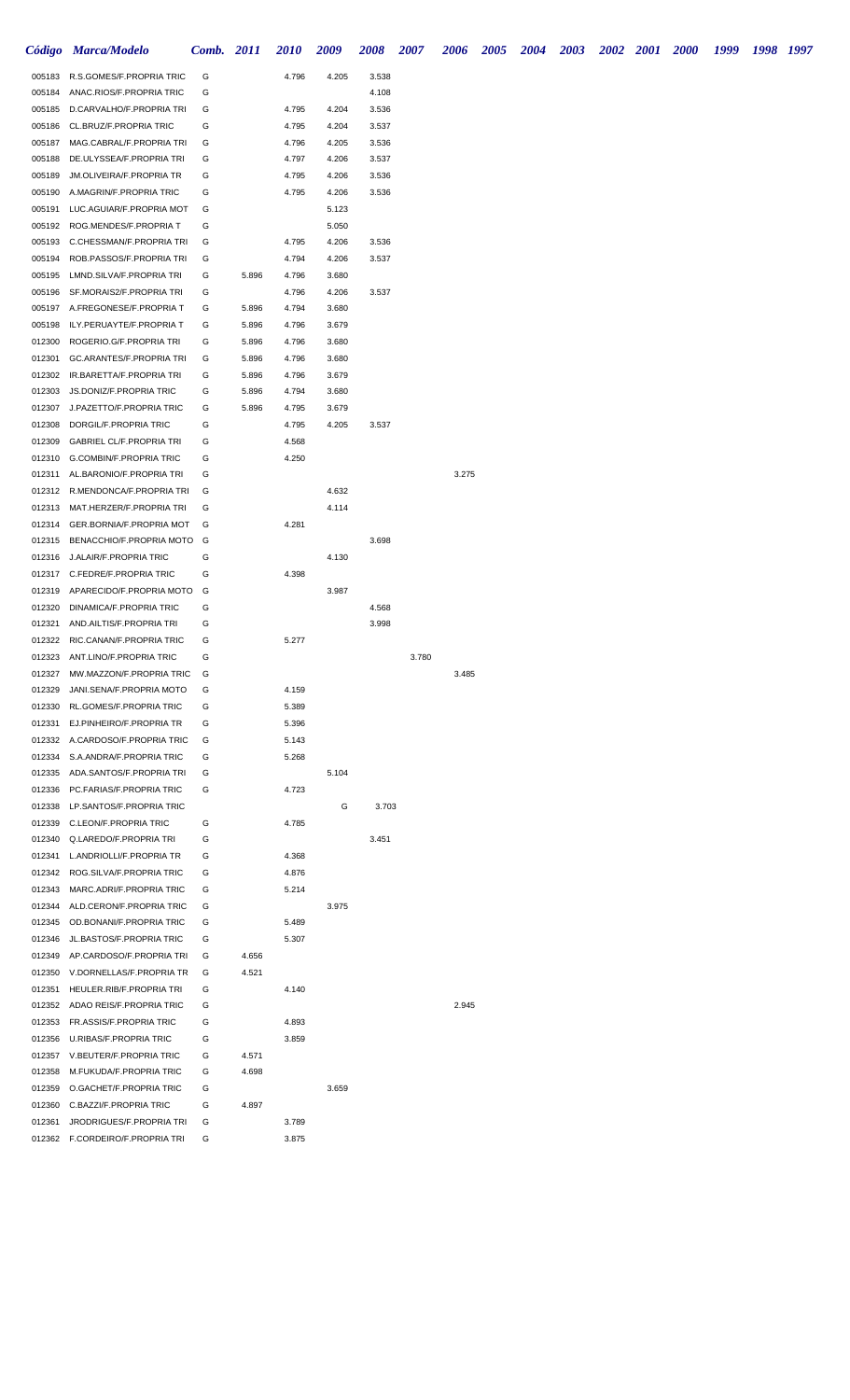|                  | Código Marca/Modelo                                         | Comb. 2011 | <b>2010</b> | 2009  | 2008 | 2007 | 2006 | 2005           | 2004           | 2003           | <b>2002</b>    | 2001  | <b>2000</b> | 1999  | 1998 1997 |       |
|------------------|-------------------------------------------------------------|------------|-------------|-------|------|------|------|----------------|----------------|----------------|----------------|-------|-------------|-------|-----------|-------|
| 012363           | M.HERZER/F.PROPRIA TRIC                                     | G          |             | 3.897 |      |      |      |                |                |                |                |       |             |       |           |       |
| 012364           | P.CASAL/F.PROPRIA TRIC                                      | G          | 4.250       |       |      |      |      |                |                |                |                |       |             |       |           |       |
| 020000           | MOTO/FABRIC.PROPRIA                                         | G          |             |       |      |      |      | 2.140          | 1.904          | 1.849          | 1.303          | 1.244 | 1.167       | 931   | 726       | 661   |
| 020002           | RUIZ/F.PROPRIA GULA                                         | G          |             |       |      |      |      |                |                | 1.882          | 1.238          | 1.189 |             |       |           |       |
| 020003           | ACEDO/F.PROPRIA TITO                                        | G          |             |       |      |      |      | 2.438          | 2.161          | 1.928          | 1.275          | 1.223 | 1.054       | 1.008 | 769       | 701   |
| 020004           | JERIEL/F.PROPRIA TRICICL                                    | G          |             |       |      |      |      |                |                | 1.898          | 1.250          | 1.199 |             |       |           |       |
| 020005           | EDSON/F.PROPRIA TRICICLO                                    | G          |             |       |      |      |      |                |                | 1.913          | 1.260          | 1.208 |             |       |           |       |
| 020006           | VILELA/F.PROPRIA TRICICL                                    | G          |             |       |      |      |      |                | 1.930          | 1.883          | 1.238          | 1.189 | 1.065       |       |           |       |
| 020007<br>020008 | DJALMA/F.PROPRIA TRICICL<br><b>TETZNER/F.PROPRIA TRICIC</b> | G<br>G     |             |       |      |      |      |                | 1.946          | 1.910<br>1.900 | 1.258<br>1.251 | 1.206 |             |       |           |       |
| 020009           | PORTO/F.PROPRIA FARAH                                       | G          |             |       |      |      |      |                |                |                | 1.234          | 1.186 | 1.063       |       |           |       |
| 020010           | SANTOS/F.PROPRIA EDUARDO G                                  |            |             |       |      |      |      |                | 1.926          | 1.880          | 1.238          |       |             |       |           |       |
| 020011           | FERNANDES/F.PROPRIA TRIC                                    | G          |             |       |      |      |      |                |                | 1.907          | 1.255          | 1.205 |             |       |           |       |
| 020012           | MARTUSCELLI/F.PROPRIA TR                                    | G          |             |       |      |      |      |                | 1.945          | 1.898          | 1.250          |       |             |       |           |       |
| 020013           | <b>RESTITUTI/F.PROPRIA TRIC</b>                             | G          |             |       |      |      |      |                | 1.947          | 1.901          | 1.251          |       |             |       |           |       |
| 020014           | HERACLIDES/F.PROPRIA TRI                                    | G          |             |       |      |      |      |                | 1.943          | 1.897          | 1.249          |       |             |       |           |       |
| 020015           | LIPPEL/F.PROPRIA TRICICL                                    | G          |             |       |      |      |      |                | 1.954          | 1.908          | 1.256          |       |             |       |           |       |
| 020016           | PANEQUE/F.PROPRIA MOTO                                      | G          |             |       |      |      |      |                | 1.923          | 1.878          | 1.236          |       |             |       |           |       |
| 020017           | ARAUJO/F.PROPRIA MOTO                                       | G          |             |       |      |      |      |                | 1.936          | 1.890          | 1.245          |       |             |       |           |       |
| 020018           | FINOTELI/F.PROPRIA TRICI                                    | G          |             |       |      |      |      |                | 1.957          | 1.911          | 1.258          |       |             |       |           |       |
| 020019           | <b>ENKE/F.PROPRIA TRICICLO</b>                              | G          |             |       |      |      |      |                | 1.951          | 1.905          | 1.253          |       |             |       |           |       |
| 020020           | <b>BIASOLI/F.PROPRIA TRICI</b>                              | G          |             |       |      |      |      |                |                | 1.902          | 1.251          | 1.202 |             |       |           |       |
| 020021           | NOVO/F.PROPRIA TRICICLO                                     | G          |             |       |      |      |      | 2.054          | 1.945          | 1.899          | 1.251          | 1.201 |             |       |           |       |
| 020022           | CABRAL/F.PROPRIA TRICICL                                    | G<br>G     |             |       |      |      |      |                | 1.944          | 1.897          | 1.249          |       |             |       |           |       |
| 020023<br>020024 | <b>FALIOLI/F.PROPRIA TRIC</b><br>ANTUNES/F.PROPRIA          | G          |             |       |      |      |      | 2.064<br>2.049 | 1.955<br>1.939 | 1.907<br>1.894 |                |       |             |       |           |       |
| 020025           | BENGUELLA/F.PROPRIA TRIC                                    | G          |             |       |      |      |      | 2.067          | 1.959          | 1.911          |                |       |             |       |           |       |
| 020026           | <b>GARCIA/F.PROPRIA TRIC</b>                                | G          |             |       |      |      |      |                | 1.945          | 1.899          | 1.251          |       |             |       |           |       |
| 020027           | KUGLER/F.PROPRIA TRIC                                       | G          |             |       |      |      |      |                | 1.952          | 1.907          | 1.255          |       |             |       |           |       |
| 020028           | DAMASCENO/F.PROPRIA TRIC                                    | G          |             |       |      |      |      |                |                | 1.896          | 1.248          | 1.199 |             |       |           |       |
| 020029           | CAPRIGLIONE/F. PROPRIA T                                    | G          |             |       |      |      |      | 1.654          | 1.587          | 1.541          |                |       |             |       |           |       |
| 020030           | JUNIOR/F.PROPRIA TRIC                                       | G          |             |       |      |      |      | 2.061          | 1.951          | 1.905          |                |       |             |       |           |       |
| 020031           | SCHWARTZ/F.PROPRIA TRIC                                     | G          |             |       |      |      |      | 2.058          | 1.947          | 1.902          |                |       |             |       |           |       |
| 020032           | ESTRADIOTO/F.PROPRIA TRI                                    | G          |             |       |      |      |      | 2.060          | 1.950          | 1.903          |                |       |             |       |           |       |
| 020033           | HISSANO/F.PROPRIA TRIC                                      | G          |             |       |      |      |      | 2.063          | 1.955          | 1.907          |                |       |             |       |           |       |
| 020035           | ARAUJO/F.PROPRIA TRIC                                       | G          |             |       |      |      |      | 2.059          | 1.949          | 1.903          |                |       |             |       |           |       |
| 020036           | TOYOTO/F.PROPRIA TRIC                                       | G          |             |       |      |      |      | 2.064          | 1.953          | 1.907          |                |       |             |       |           |       |
| 020037           | HISSANO/F.PROPRIA TRIC                                      | G          |             |       |      |      |      | 2.066          | 1.956          | 1.908          |                |       |             |       |           |       |
| 020038<br>020039 | FERREIRA/F.PROPRIA TRIC<br>SCHWARTZ/F.PROPRIA TRIC          | G<br>G     |             |       |      |      |      | 2.062<br>2.071 | 1.951<br>1.959 | 1.905<br>1.913 |                |       |             |       |           |       |
| 020040           | PATRICK/F.PROPRIA TRIC                                      | G          |             |       |      |      |      | 2.067          | 1.958          | 1.912          |                |       |             |       |           |       |
| 020041           | GONCALVES/F.PROPRIA TRIC                                    | G          |             |       |      |      |      | 2.056          | 1.946          | 1.901          |                |       |             |       |           |       |
| 020042           | <b>CUNHA/F.PROPRIA TRIC</b>                                 | G          |             |       |      |      |      | 2.058          | 1.948          | 1.902          |                |       |             |       |           |       |
| 020043           | CHIEMICCI/F.PROPRIA MOTO                                    | G          |             |       |      |      |      | 2.045          | 1.934          | 1.890          |                |       |             |       |           |       |
| 020044           | SILVA/F.PROPRIA TRIC                                        | G          |             |       |      |      |      | 2.116          | 2.005          | 1.956          |                |       |             |       |           |       |
| 020045           | LEDES/F.PROPRIA TRIC                                        | G          |             |       |      |      |      | 2.052          | 1.943          | 1.897          |                |       |             |       |           |       |
| 020046           | ROMANHUKI/F.PROPRIA TRIC                                    | G          |             |       |      |      |      | 2.059          | 1.949          | 1.902          |                |       |             |       |           |       |
|                  | 020047 ALVES/F.PROPRIA TRIC                                 | G          |             |       |      |      |      | 2.055          | 1.947          | 1.900          |                |       |             |       |           |       |
| 020048           | BRANDALIZE/F.PROPRIA TRI                                    | G          |             |       |      |      |      | 2.062          | 1.952          | 1.906          |                |       |             |       |           |       |
| 020049           | RODRIGUES/F.PROPRIA TRIC                                    | G          |             |       |      |      |      | 2.055          | 1.946          | 1.900          | 1.812          | 1.737 | 1.641       | 1.563 | 1.482     | 1.426 |
| 020050           | PUNDRICH/F.PROPRIA TRIC                                     | G          |             |       |      |      |      | 2.052          | 1.943          | 1.896          |                |       |             |       |           |       |
| 020051<br>020052 | <b>GENOVEZ/F.PROPRIA TRIC</b><br>PEREIRA/F.PROPRIA TRIC     | G<br>G     |             |       |      |      |      | 2.067<br>2.046 | 1.958<br>1.936 | 1.911<br>1.889 |                |       |             |       |           |       |
| 020054           | POMIM/F.PROPRIA TRIC                                        | G          |             |       |      |      |      | 2.051          | 1.942          | 1.896          |                |       |             |       |           |       |
| 020055           | ZONTA/F.PROPRIA TRIC                                        | G          |             |       |      |      |      | 2.065          | 1.956          | 1.909          |                |       |             |       |           |       |
| 020056           | ZANINI/F.PROPRIA TRIC                                       | G          |             |       |      |      |      | 2.059          | 1.949          | 1.903          |                |       |             |       |           |       |
| 020057           | GONCALVES/F.PROPRIA TRIC                                    | G          |             |       |      |      |      | 2.067          | 1.956          | 1.910          |                |       |             |       |           |       |
| 020058           | STELMAK/F.PROPRIA TRIC                                      | G          |             |       |      |      |      |                | 1.957          | 1.911          | 1.258          |       |             |       |           |       |
| 020059           | <b>BESTEL/F.PROPRIA TRIC</b>                                | G          |             |       |      |      |      | 2.060          | 1.951          | 1.904          |                |       |             |       |           |       |
| 020060           | CATINO/F.PROPRIA MOTO                                       | G          |             |       |      |      |      |                | 1.921          | 1.878          | 1.236          |       |             |       |           |       |
| 020061           | PRESOTO/F.PROPRIA TRIC                                      | G          |             |       |      |      |      | 2.062          | 1.952          | 1.906          |                |       |             |       |           |       |
|                  | 020062 KUDLAKE/F.PROPRIA MOTO                               | G          |             |       |      |      |      | 2.040          | 1.930          | 1.884          |                |       |             |       |           |       |
| 020063           | BERTOLDO/F.PROPRIA TRIC                                     | G          |             |       |      |      |      | 2.071          | 1.961          | 1.914          |                |       |             |       |           |       |
| 020064           | AMANTINO/F.PROPRIA TRIC                                     | G          |             |       |      |      |      | 2.050          | 1.941          | 1.895          |                |       |             |       |           |       |
| 020065           | SILVA/F.PROPRIA MOTO                                        | G          |             |       |      |      |      | 2.112          | 1.998          | 1.952          | 1.292          | 1.240 | 1.061       | 1.016 | 774       | 707   |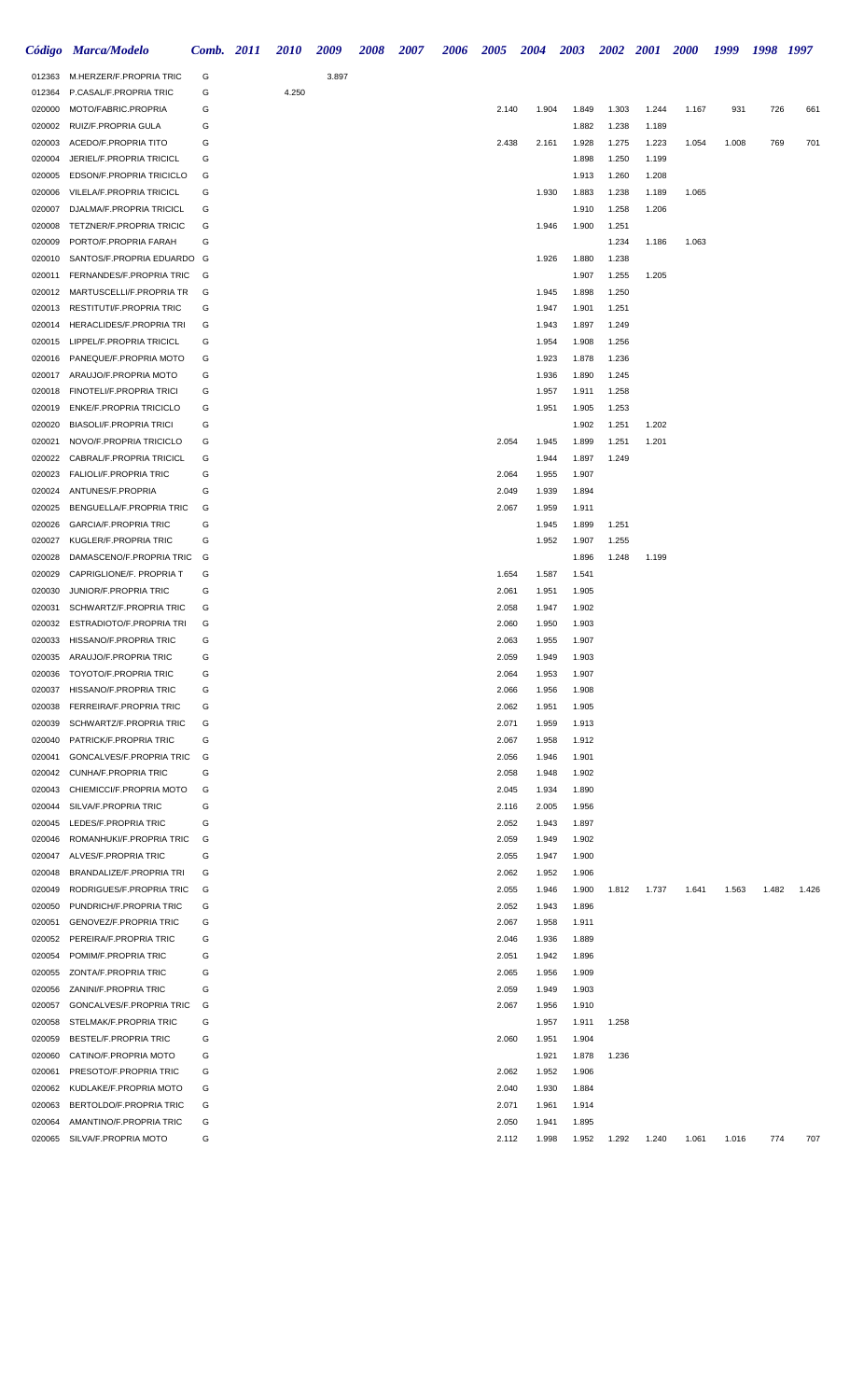|                  | Código Marca/Modelo                                             | Comb. 2011 |       | <b>2010</b> | 2009  | 2008  | 2007  | 2006  | <b>2005</b>    | 2004           | <b>2003</b>    | 2002 2001 2000 |  | 1999 | 1998 1997 |  |
|------------------|-----------------------------------------------------------------|------------|-------|-------------|-------|-------|-------|-------|----------------|----------------|----------------|----------------|--|------|-----------|--|
| 020067           | UBIRAJARA/F.PROPRIA TRIC                                        | G          |       |             |       |       |       |       | 2.067          | 1.957          | 1.909          |                |  |      |           |  |
| 020068           | FERMAN/F.PROPRIA TRIC                                           | G          |       |             |       |       |       |       | 2.068          | 1.957          | 1.911          |                |  |      |           |  |
| 020069           | LOPES/F.PROPRIA TRIC                                            | G          |       |             |       |       |       |       | 2.053          | 1.943          | 1.896          |                |  |      |           |  |
| 020070           | <b>IDALGO/F.PROPRIA TRIC</b>                                    | G          |       |             | 2.894 | 2.741 | 2.590 | 1.863 | 1.768          | 1.684          | 1.635          |                |  |      |           |  |
| 020071           | AVILA/F.PROPRIA MOTO                                            | G          |       |             |       |       |       |       | 2.047          | 1.937          | 1.890          |                |  |      |           |  |
| 020072           | NEHRING/F.PROPRIA TRIC                                          | G          |       |             |       |       |       |       | 2.071          | 1.959          | 1.913          |                |  |      |           |  |
| 020073<br>020074 | <b>HENKES/F.PROPRIA TRIC</b><br><b>GUARDA/F.PROPRIA TRIC</b>    | G<br>G     |       |             |       |       |       |       | 2.063<br>2.065 | 1.952          | 1.906          |                |  |      |           |  |
| 020075           | MENDES/F.PROPRIA TRIC                                           | G          |       |             |       |       |       |       | 2.061          | 1.954<br>1.950 | 1.907<br>1.905 |                |  |      |           |  |
| 020076           | MARTINS/F.PROPRIA TRIC                                          | G          |       |             |       |       |       |       |                | 1.949          | 1.903          | 1.252          |  |      |           |  |
| 020077           | LEITE/F.PROPRIA TRIC                                            | G          |       |             |       |       |       |       | 2.056          | 1.947          | 1.901          |                |  |      |           |  |
| 020078           | SIMOES/F.PROPRIA TRIC                                           | G          |       |             |       |       |       |       | 2.053          | 1.945          | 1.898          |                |  |      |           |  |
| 020079           | PICHORIN/F.PROPRIA TRIC                                         | G          |       |             |       |       |       |       | 2.064          | 1.953          | 1.906          |                |  |      |           |  |
| 020080           | STRAUDE/F.PROPRIA TRIC                                          | G          |       |             |       |       |       |       | 2.060          | 1.950          | 1.903          |                |  |      |           |  |
| 020081           | SCHIMIDT/F.PROPRIA TRIC                                         | G          |       |             |       |       |       |       | 2.066          | 1.956          | 1.910          |                |  |      |           |  |
| 020082           | NEHRER/F.PROPRIA TRIC                                           | G          |       |             |       |       |       |       | 2.052          | 1.941          | 1.896          |                |  |      |           |  |
| 020083<br>020084 | ARRAES/F.PROPRIA TRIC<br>IVANOSKI/F.PROPRIA TRIC                | G<br>G     |       |             |       |       |       |       | 2.061<br>2.051 | 1.950<br>1.941 | 1.904<br>1.897 |                |  |      |           |  |
| 020085           | MONTEIRO/F.PROPRIA TRIC                                         | G          |       |             |       |       |       |       | 2.064          | 1.954          | 1.907          |                |  |      |           |  |
| 020086           | PONTES/F.PROPRIA TRIC                                           | G          |       |             |       |       |       |       | 2.054          | 1.944          | 1.897          |                |  |      |           |  |
| 020087           | MACHADO/F.PROPRIA TRIC                                          | G          |       |             |       |       |       |       | 2.068          | 1.957          | 1.911          |                |  |      |           |  |
| 020088           | MAGRON/F.PROPRIA TRIC                                           | G          |       |             |       |       |       |       | 2.058          | 1.948          | 1.901          |                |  |      |           |  |
| 020089           | FIGUEIREDO/F.PROPRIA TRI                                        | G          |       |             |       |       |       |       |                | 1.948          | 1.902          | 1.251          |  |      |           |  |
| 020090           | TARVIL/F.PROPRIA TRIC                                           | G          | 6.151 | 6.008       |       |       |       |       | 2.070          | 1.959          | 1.913          |                |  |      |           |  |
| 020091           | PEREIRA/F.PROPRIA TRIC                                          | G          |       |             |       |       |       |       | 1.899          | 1.821          | 1.768          |                |  |      |           |  |
| 020092           | ALBERTI/F.PROPRIA TRIC                                          | G          |       |             |       |       |       |       | 2.060          | 1.950          | 1.904          |                |  |      |           |  |
| 020093<br>020094 | ALBERTINO/F.PROPRIA TRIC<br>ECKERT/F.PROPRIA MOTO               | G<br>G     |       |             |       |       |       |       | 2.058<br>2.046 | 1.949<br>1.936 | 1.903<br>1.889 |                |  |      |           |  |
| 020095           | FERNANDES/F.PROPRIA TRIC                                        | G          |       |             |       |       |       |       | 2.399          | 2.271          | 2.218          |                |  |      |           |  |
| 020096           | RIBAS/F.PROPRIA TRIC                                            | G          |       |             |       |       |       |       | 2.066          | 1.956          | 1.909          |                |  |      |           |  |
| 020097           | JUSTINO/F.PROPRIA TRIC                                          | G          |       |             |       |       |       |       | 2.056          | 1.947          | 1.901          |                |  |      |           |  |
| 020098           | <b>JESUS/F.PROPRIA TRIC</b>                                     | G          |       |             |       |       |       |       | 2.051          | 1.942          | 1.896          |                |  |      |           |  |
| 020100           | <b>BIGHETI/F.PROPRIA TRIC</b>                                   | G          |       |             |       |       |       |       | 2.054          | 1.945          | 1.900          |                |  |      |           |  |
| 020102           | <b>IHLENFFELDT/F.PROPRIA TR</b>                                 | G          |       |             |       |       |       | 2.367 | 2.049          | 1.938          |                |                |  |      |           |  |
|                  | 020103 FAKRI/F.PROPRIA TRIC                                     | G          |       |             |       |       |       |       | 2.060          | 1.950          | 1.904          |                |  |      |           |  |
| 020104           | SCHWEDER/F.PROPRIA TRIC<br>020105 FRITSCH/F.PROPRIA TRIC        | G<br>G     |       |             |       | 3.415 | 3.168 | 2.358 | 2.042<br>2.070 | 1.932<br>1.959 | 1.888<br>1.913 |                |  |      |           |  |
| 020106           | ANDRADE/F.PROPRIA TRIC                                          | G          |       |             |       |       |       |       | 2.062          | 1.952          | 1.905          |                |  |      |           |  |
| 020107           | MARTINS/F.PROPRIA TRIC                                          | G          |       |             |       |       |       |       | 2.059          | 1.949          | 1.902          |                |  |      |           |  |
| 020108           | BUSSADORI/F.PROPRIA TRIC                                        | G          |       |             |       |       |       |       | 2.053          | 1.944          | 1.898          |                |  |      |           |  |
| 020109           | CLAUDETE/F.PROPRIA TRIC                                         | G          |       |             |       |       |       |       | 2.068          | 1.959          | 1.911          |                |  |      |           |  |
| 020110           | SANTOS/F.PROPRIA TRIC                                           | G          |       |             |       |       |       |       | 2.067          | 1.957          | 1.910          |                |  |      |           |  |
| 020111           | MENDES/F.PROPRIA TRIC                                           | G          |       |             |       |       |       |       | 2.053          | 1.944          | 1.898          |                |  |      |           |  |
|                  | 020112 COUTO/F.PROPRIA TRIC                                     | G          |       |             |       |       |       |       | 2.059          | 1.949          | 1.903          |                |  |      |           |  |
|                  | 020113 HUNKA/F.PROPRIA TRIC                                     | G<br>G     |       |             |       |       |       |       | 2.049          | 1.946<br>1.956 | 1.906<br>1.910 |                |  |      |           |  |
|                  | 020114 FREIRES/F.PROPRIA TRIC<br>020115 ZAVATSKI/F.PROPRIA TRIC | G          |       |             |       |       |       | 2.372 | 2.066<br>2.059 | 1.948          |                |                |  |      |           |  |
|                  | 020116 TOLEDO/F.PROPRIA TRIC                                    | G          |       |             |       |       |       |       | 2.053          | 1.943          | 1.897          |                |  |      |           |  |
|                  | 020117 FACCIO/F.PROPRIA TRIC                                    | G          |       |             |       |       |       |       | 2.069          | 1.958          | 1.911          |                |  |      |           |  |
|                  | 020118 LUCENA/F.PROPRIA TRIC                                    | G          |       |             |       |       |       |       | 2.057          | 1.947          | 1.902          |                |  |      |           |  |
|                  | 020119 WOELLNER/F.PROPRIA TRIC                                  | G          |       |             |       |       |       |       | 2.062          | 1.952          | 1.906          |                |  |      |           |  |
|                  | 020120 DIOMELIS/F.PROPRIA TRIC                                  | G          |       |             |       |       |       | 2.384 | 2.068          | 1.957          |                |                |  |      |           |  |
|                  | 020121 ROSCONI/F.PROPRIA MOTO                                   | G          |       |             |       |       |       |       | 2.035          | 1.926          | 1.881          |                |  |      |           |  |
|                  | 020122 CORDEIRO/F.PROPRIA TRIC                                  | G          |       |             |       |       |       |       | 2.053          | 1.943          | 1.898          |                |  |      |           |  |
|                  | 020125 RINKE/F.PROPRIA MOTO<br>020126 KRZYZANOWSKI/F.PROPRIA M  | G<br>G     |       |             |       |       |       |       | 2.045          | 1.939<br>1.932 | 1.894<br>1.887 | 1.247          |  |      |           |  |
|                  | 020127 GUALBERTO/F.PROPRIA TRIC                                 | G          |       |             |       |       |       |       | 2.147          | 2.033          | 1.984          |                |  |      |           |  |
| 020128           | MILANEZ/F.PROPRIA TRIC                                          | G          |       |             |       |       |       |       |                | 1.945          | 1.898          | 1.250          |  |      |           |  |
|                  | 020129 MARTINS/F.PROPRIA TRIC                                   | G          |       |             |       |       |       |       | 2.059          | 1.949          | 1.903          |                |  |      |           |  |
| 020130           | DE LARA/F.PROPRIA TRIC                                          | G          |       |             |       |       |       | 2.387 | 2.070          | 1.959          |                |                |  |      |           |  |
| 020131           | <b>GALLIARDI/F.PROPRIA TRIC</b>                                 | G          |       |             |       |       |       |       | 2.136          | 2.021          | 1.973          |                |  |      |           |  |
|                  | 020132 AGNALDO/F.PROPRIA TRIC                                   | G          |       |             |       |       |       | 2.759 | 2.393          | 2.266          |                |                |  |      |           |  |
|                  | 020133 PAIXAO/F.PROPRIA TRIC                                    | G          |       |             |       |       |       |       | 2.062          | 1.952          | 1.905          |                |  |      |           |  |
| 020134           | MAUROSSO/F.PROPRIA TRIC<br>020135 FONSECA/F.PROPRIA TRIC        | G<br>G     |       |             |       |       |       |       | 2.066<br>2.071 | 1.955<br>1.961 | 1.909<br>1.914 |                |  |      |           |  |
|                  |                                                                 |            |       |             |       |       |       |       |                |                |                |                |  |      |           |  |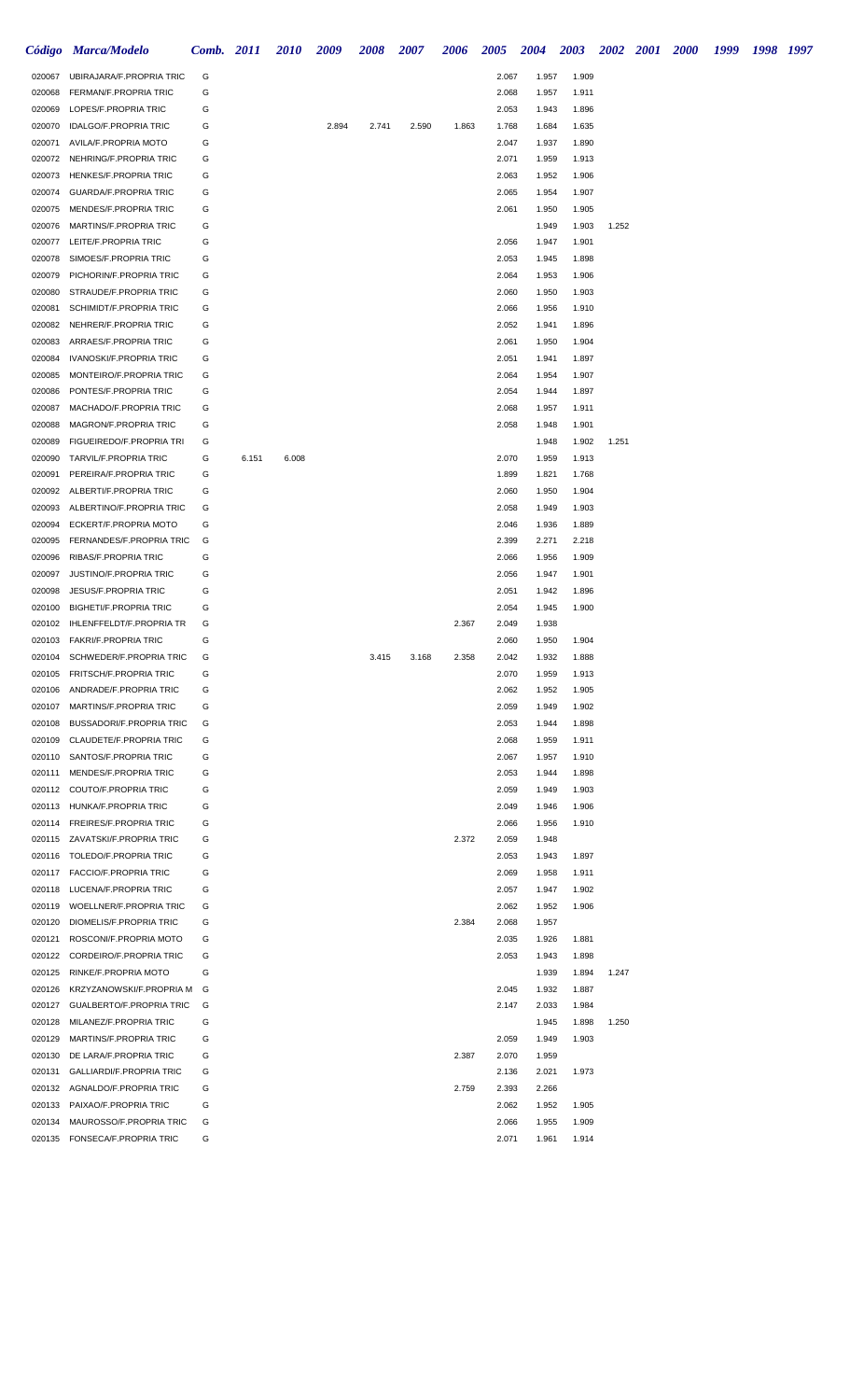|                  | Código Marca/Modelo                                               | Comb. 2011 | <b>2010</b> | <b>2009</b> | <b>2008</b> | <b>2007</b> | <b>2006</b>    | 2005           | 2004           | 2003  |       | 2002 2001 2000 | 1999 | 1998 1997 |  |
|------------------|-------------------------------------------------------------------|------------|-------------|-------------|-------------|-------------|----------------|----------------|----------------|-------|-------|----------------|------|-----------|--|
|                  | 020136 DORNELLES/F.PROPRIA TRIC                                   | G          |             |             |             |             | 2.386          | 2.070          | 1.958          |       |       |                |      |           |  |
|                  | 020137 EDESIO/F.PROPRIA TRIC                                      | G          |             |             |             |             | 2.459          | 2.134          | 2.019          |       |       |                |      |           |  |
|                  | 020138 EDISON/F.PROPRIA TRIC                                      | G          |             |             |             |             | 2.366          | 2.051          | 1.943          |       |       |                |      |           |  |
| 020139           | PEDRO/F.PROPRIA TRIC                                              | G          |             |             |             |             | 2.384          | 2.067          | 1.957          |       |       |                |      |           |  |
| 020140           | FELIX/F.PROPRIA TRIC                                              | G          |             |             |             |             | 2.372          | 2.057          | 1.947          |       |       |                |      |           |  |
| 020141           | RENATO/F.PROPRIA TRIC                                             | G          |             |             |             |             | 2.378          | 2.063          | 1.953          |       |       |                |      |           |  |
| 020142           | ANTONIO/F.PROPRIA TRIC                                            | G          |             |             |             |             | 2.382          | 2.066          | 1.956          |       |       |                |      |           |  |
| 020143           | DORGIVAL/F.PROPRIA TRIC<br>JOSE/F.PROPRIA TRICICLO                | G          |             |             |             |             | 2.477          | 2.151          | 2.036          |       |       |                |      |           |  |
| 020144<br>020145 | SAMUEL/F.PROPRIA TRIC                                             | G<br>G     |             |             |             |             | 2.383<br>2.459 | 2.066<br>2.134 | 1.956<br>2.020 |       |       |                |      |           |  |
| 020146           | PAULO/F.PROPRIA TRICICLO                                          | G          |             |             |             |             | 2.476          | 2.148          | 2.031          |       |       |                |      |           |  |
| 020147           | <b>GELMO/F.PROPRIA TRICICLO</b>                                   | G          |             |             |             |             | 2.465          | 2.140          | 2.025          |       |       |                |      |           |  |
| 020148           | MOACIR/F.PROPRIA TRIC                                             | G          |             |             |             |             |                | 2.064          | 1.953          | 1.906 |       |                |      |           |  |
| 020149           | SEBASTIAO/F.PROPRIA TRIC                                          | G          |             |             |             |             | 2.378          | 2.062          | 1.952          |       |       |                |      |           |  |
| 020150           | JOSELUIZ/F.PROPRIA TRIC                                           | G          |             |             |             |             | 2.378          | 2.062          | 1.952          |       |       |                |      |           |  |
|                  | 020151 MAIKE/F.PROPRIA TRIC                                       | G          |             |             |             |             | 2.374          | 2.059          | 1.949          |       |       |                |      |           |  |
|                  | 020152 HAMILTON/F.PROPRIA TRIC                                    | G          |             |             |             |             | 2.458          | 2.131          | 2.017          |       |       |                |      |           |  |
|                  | 020153 HARCO/F.PROPRIA TRIC                                       | G          |             |             |             |             |                | 2.147          | 2.031          | 1.983 |       |                |      |           |  |
| 020154           | <b>VIRGILIO/F.PROPRIA TRIC</b>                                    | G          |             |             |             |             | 2.448          | 2.123          | 2.010          |       |       |                |      |           |  |
|                  | 020155 VIRGILIO/F.PROPRIA TRIC2                                   | G          |             |             |             |             | 2.482          | 2.153          | 2.038          |       |       |                |      |           |  |
| 020156           | CARLOS/F.PROPRIA TRIC                                             | G          |             |             |             |             | 2.469          | 2.143          | 2.029          |       |       |                |      |           |  |
| 020157           | WASHINGTON/F.PROPRIA TRI                                          | G          |             |             |             |             | 2.382          | 2.066          | 1.955          |       |       |                |      |           |  |
| 020158           | JUSCELINO/F.PROPRIA TRIC                                          | G          |             |             |             |             | 2.759          | 2.394          | 2.265          |       |       |                |      |           |  |
|                  | 020159 C.EDUARDO/F.PROPRIA TRIC                                   | G          |             |             |             |             | 2.764          | 2.396          | 2.268          |       |       |                |      |           |  |
|                  | 020160 ILBE/F.PROPRIA MOTO                                        | G          |             |             |             |             | 2.466          | 2.140          | 2.026          |       |       |                |      |           |  |
|                  | 020161 VALMI/F.PROPRIA TRICICLO                                   | G          |             |             |             |             | 2.385          | 2.068          | 1.958          |       |       |                |      |           |  |
|                  | 020162 A.DJANIRO/F.PROPRIA TRIC                                   | G          |             |             |             |             | 2.450          | 2.125          | 2.012          |       |       |                |      |           |  |
|                  | 020163 L.CARLOS/F.PROPRIA TRIC                                    | G          |             |             |             |             | 2.499          | 2.167          | 2.051          |       |       |                |      |           |  |
| 020164           | <b>WELINGTON/F.PROPRIA TRIC</b>                                   | G          |             |             |             |             | 2.474          | 2.147          | 2.031          |       |       |                |      |           |  |
| 020165           | AGOSTINHO/F.PROPRIA TRIC                                          | G          |             |             |             |             | 2.371          | 2.057          | 1.947          |       |       |                |      |           |  |
| 020166           | J.ROBERTO/F.PROPRIA TRIC                                          | G          |             |             |             |             | 2.377          | 2.061          | 1.952          |       |       |                |      |           |  |
|                  | 020167 CHARLES/F.PROPRIA TRIC                                     | G          |             |             |             |             | 2.387          | 2.070          | 1.960          |       |       |                |      |           |  |
| 020168           | SERGIOLUIS/F.PROPRIA TRI                                          | G          |             |             |             |             | 2.388          | 2.071          | 1.960          |       |       |                |      |           |  |
|                  | 020169 N.PINZON/F.PROPRIA TRIC                                    | G          |             |             |             |             | 2.387          | 2.069          | 1.959          |       |       |                |      |           |  |
|                  | 020170 MIGUELIECK/F.PROPRIA TRI                                   | G          |             |             |             |             | 2.377          | 2.062          | 1.952          |       |       |                |      |           |  |
|                  | 020171 G.PINHO/F.PROPRIA TRIC                                     | G<br>G     |             |             |             |             | 2.489          | 2.158          | 2.044          |       |       |                |      |           |  |
|                  | 020172 VAN DYCK/F.PROPRIA TRIC<br>020173 NORMANDES/F.PROPRIA TRIC | G          |             |             |             |             | 2.459<br>2.485 | 2.133<br>2.157 | 2.020<br>2.041 |       |       |                |      |           |  |
|                  | 020174 CASATRICICLO/F.PROPRIA T                                   | G          |             |             |             |             | 2.467          | 2.139          | 2.025          |       |       |                |      |           |  |
|                  | 020175 R.SANTOS/F.PROPRIA TRIC                                    | G          |             |             |             |             | 2.480          | 2.150          | 2.035          |       |       |                |      |           |  |
|                  | 020176 NILTONVIEIRA/F.PROPRIA T                                   | G          |             |             |             |             |                | 2.125          | 2.011          | 1.963 |       |                |      |           |  |
|                  | 020177 A.GONZALEZ/F.PROPRIA TRI                                   | G          |             |             |             |             | 2.379          | 2.063          | 1.953          |       |       |                |      |           |  |
|                  | 020178 A.SOBRINHO/F.PROPRIA TRI                                   | G          |             |             |             |             | 2.375          | 2.060          | 1.949          |       |       |                |      |           |  |
|                  | 020179 HERMINIO/F.PROPRIA MOTO                                    | G          |             |             |             |             | 2.355          | 2.043          | 1.933          |       |       |                |      |           |  |
|                  | 020180 HILDO ARAUJO/F.PROPRIA T                                   | G          |             |             |             |             | 2.346          | 2.034          | 1.925          |       |       |                |      |           |  |
|                  | 020181 A.DAMBROSKI/F.PROPRIA T                                    | G          |             |             |             |             | 2.460          | 2.134          | 2.020          |       |       |                |      |           |  |
|                  | 020182 WELITON CRUZ/F.PROPRIA T                                   | G          |             |             |             |             |                |                | 1.939          | 1.893 | 1.248 |                |      |           |  |
|                  | 020183 CEMIM/F.PROPRIA TRIC                                       | G          |             |             |             |             | 2.383          | 2.066          | 1.956          |       |       |                |      |           |  |
|                  | 020184 VOSS/F.PROPRIA TRIC                                        | G          |             |             |             |             | 2.464          | 2.138          | 2.024          |       |       |                |      |           |  |
|                  | 020185 BALDISSERA/F.PROPRIA TRI                                   | G          |             |             |             |             | 2.457          | 2.131          | 2.016          |       |       |                |      |           |  |
|                  | 020186 E.SARGON/F.PROPRIA MOTO                                    | G          |             |             |             | 3.156       | 2.349          | 2.034          |                |       |       |                |      |           |  |
|                  | 020187 ARIBALDO/F.PROPRIA MOTO                                    | G          |             |             |             |             | 2.341          | 2.032          | 1.922          |       |       |                |      |           |  |
|                  | 020188 V.CHELONI/F.PROPRIA TRIC                                   | G          |             |             |             |             | 2.368          | 2.053          | 1.944          |       |       |                |      |           |  |
|                  | 020189 THESEU LOPES/F.PROPRIA T                                   | G          |             |             |             |             | 2.363          | 2.050          | 1.940          |       |       |                |      |           |  |
| 020190           | JESSE KLANN/F.PROPRIA TR                                          | G          |             |             |             |             | 2.369          | 2.056          | 1.946          |       |       |                |      |           |  |
|                  | 020191 ALDO GOBBO/F.PROPRIA TRI                                   | G          |             |             |             |             | 2.380          | 2.065          | 1.955          |       |       |                |      |           |  |
|                  | 020192 H.MATTOSCH/F.PROPRIA TRI                                   | G          |             |             |             |             | 2.460          | 2.134          | 2.020          |       |       |                |      |           |  |
| 020193<br>020194 | G.ROLDAO/F.PROPRIA TRIC<br>IHLENFFELDT/F.PROPRIA TR               | G<br>G     |             |             |             | 3.175       | 2.461<br>2.363 | 2.135<br>2.047 | 2.021          |       |       |                |      |           |  |
| 020195           | ROQUE MOOS/F.PROPRIA TRI                                          | G          |             |             |             |             | 2.472          | 2.145          | 2.029          |       |       |                |      |           |  |
| 020196           | R.GOMES/F.PROPRIA MOTO                                            | G          |             |             |             | 3.134       | 2.332          | 2.020          |                |       |       |                |      |           |  |
|                  | 020197 R.VIEIRA/F.PROPRIA MOTO                                    | G          |             |             |             |             | 2.443          | 2.120          | 2.006          |       |       |                |      |           |  |
| 020198           | <b>UEMERSON/F.PROPRIA TRIC</b>                                    | G          |             |             |             |             | 1.956          | 1.867          | 1.790          |       |       |                |      |           |  |
| 030500           | GODOI/F.PROPRIA TRIC                                              | G          |             |             |             |             |                | 2.052          | 1.942          | 1.896 |       |                |      |           |  |
| 030501           | <b>BUENO/F.PROPRIA TRIC</b>                                       | G          |             |             |             |             |                | 2.062          | 1.952          | 1.905 |       |                |      |           |  |
|                  |                                                                   |            |             |             |             |             |                |                |                |       |       |                |      |           |  |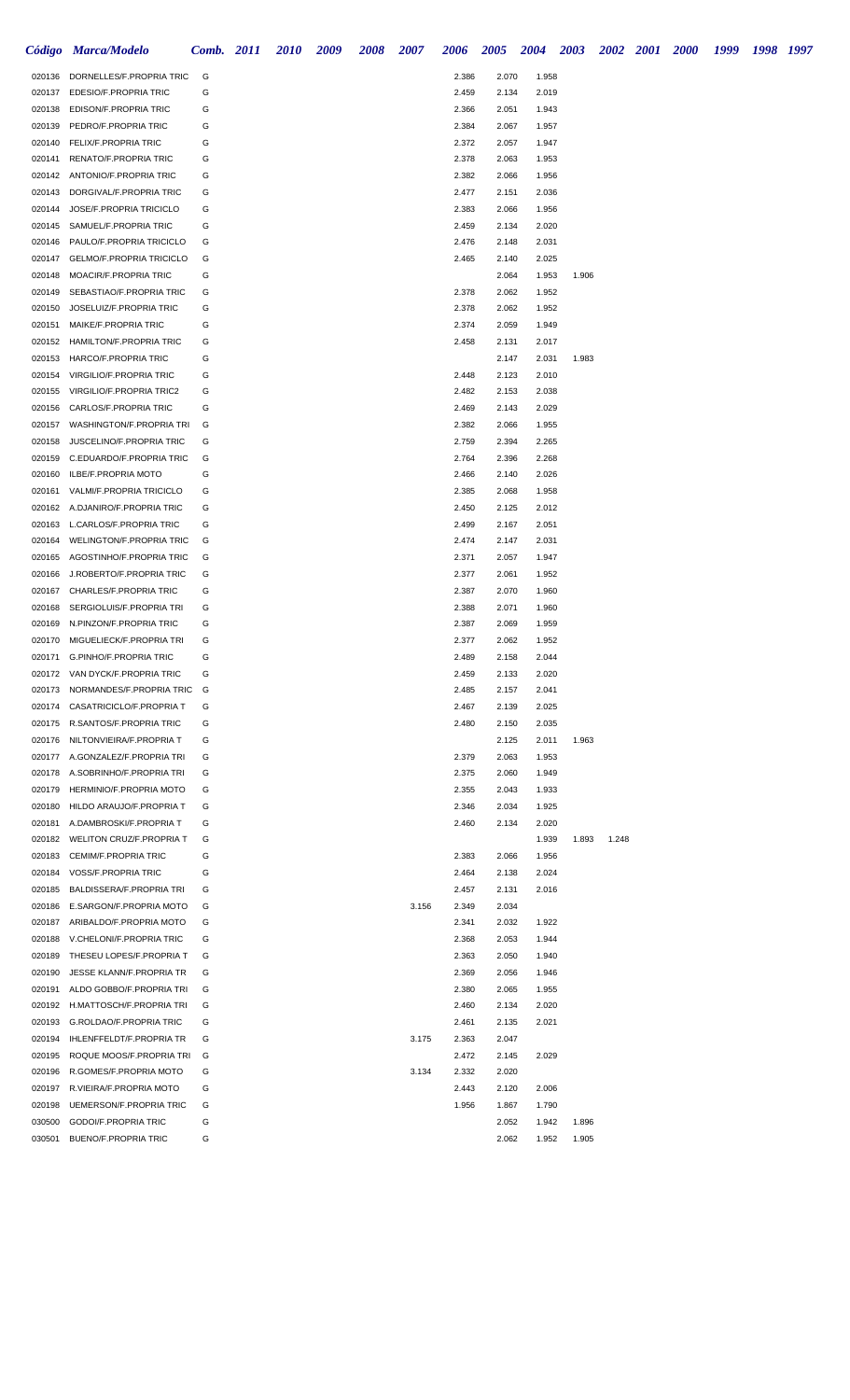|                  | Código Marca/Modelo                                         |        | <b>Comb.</b> 2011 | <b>2010</b> | 2009 | 2008 | 2007 | 2006           | 2005           | 2004           | 2003  |       | 2002 2001 2000 | 1999 | 1998 1997 |  |
|------------------|-------------------------------------------------------------|--------|-------------------|-------------|------|------|------|----------------|----------------|----------------|-------|-------|----------------|------|-----------|--|
|                  | 030502 VASCONCELOS/F.PROPRIA TR G                           |        |                   |             |      |      |      | 2.379          | 2.060          | 1.946          |       |       |                |      |           |  |
| 030503           | CARLINI/F.PROPRIA TRIC                                      | G      |                   |             |      |      |      |                |                | 1.956          | 1.909 | 1.257 |                |      |           |  |
| 030504           | KERSCHER/F.PROPRIA TRIC                                     | G      |                   |             |      |      |      |                |                |                | 1.899 | 1.250 | 1.200          |      |           |  |
| 030505           | CAETANO/F.PROPRIA MOTO                                      | G      |                   |             |      |      |      |                | 2.144          | 2.029          | 1.981 |       |                |      |           |  |
| 030506           | DONIZETE/F.PROPRIA TRIC                                     | G      |                   |             |      |      |      | 2.379          | 2.063          | 1.952          |       |       |                |      |           |  |
| 030507           | DANIEL/F.PROPRIA TRIC                                       | G      |                   |             |      |      |      | 2.462          | 2.137          | 2.021          |       |       |                |      |           |  |
| 030508           | NALVA/F.PROPRIA TRIC                                        | G      |                   |             |      |      |      | 2.365          | 2.059          | 1.945          |       |       |                |      |           |  |
| 030509           | <b>CERON/F.PROPRIA TRIC</b>                                 | G      |                   |             |      |      |      | 2.372          | 2.059          | 1.940          |       |       |                |      |           |  |
| 030510           | CRESTANI/F.PROPRIA TRIC                                     | G      |                   |             |      |      |      |                | 2.052          | 1.945          | 1.905 |       |                |      |           |  |
| 030511           | <b>CLECI/F.PROPRIA TRIC</b><br>030512 MAGRIN/F.PROPRIA TRIC | G<br>G |                   |             |      |      |      | 2.369          | 2.051<br>2.054 | 1.943          |       |       |                |      |           |  |
|                  | 030513 ZARDO/F.PROPRIA TRIC                                 | G      |                   |             |      |      |      | 2.368          | 2.054          | 1.956<br>1.944 | 1.903 |       |                |      |           |  |
| 030514           | HISSANO/F.PROPRIA TRIC                                      | G      |                   |             |      |      |      |                | 2.056          | 1.939          | 1.877 |       |                |      |           |  |
| 030515           | YOSHIHITO/F.PROPRIA TRIC                                    | G      |                   |             |      |      |      |                | 2.052          | 1.954          | 1.908 |       |                |      |           |  |
| 030516           | ZAKIA/F.PROPRIA TRIC                                        | G      |                   |             |      |      |      |                | 2.050          | 1.955          | 1.889 |       |                |      |           |  |
|                  | 030517 CASASANTA/F.PROPRIA TRIC                             | G      |                   |             |      |      |      |                | 2.044          | 1.947          | 1.892 |       |                |      |           |  |
| 030518           | YOSHIMUNE/F.PROPRIA TRIC                                    | G      |                   |             |      |      |      |                | 2.061          | 1.951          | 1.906 |       |                |      |           |  |
| 030519           | ALZIRO/F.PROPRIA TRIC                                       | G      |                   |             |      |      |      |                | 2.067          | 1.948          | 1.905 |       |                |      |           |  |
| 030520           | EVANGELISTA/F.PROPRIA TR                                    | G      |                   |             |      |      |      |                | 2.063          | 1.939          | 1.894 |       |                |      |           |  |
| 030521           | SANTA ROSA/F.PROPRIA TRI                                    | G      |                   |             |      |      |      |                | 2.059          | 1.950          | 1.907 |       |                |      |           |  |
| 030522           | BOHRER/F.PROPRIA TRIC                                       | G      |                   |             |      |      |      |                | 2.064          | 1.948          | 1.897 |       |                |      |           |  |
| 030523           | MELLO/F.PROPRIA TRIC                                        | G      |                   |             |      |      |      |                | 2.069          | 1.959          | 1.913 |       |                |      |           |  |
| 030524           | EIS/F.PROPRIA MOTO                                          | G      |                   |             |      |      |      | 2.376          | 2.067          | 1.949          |       |       |                |      |           |  |
| 030525           | <b>FARIAS/F.PROPRIA TRIC</b>                                | G      |                   |             |      |      |      |                | 2.053          | 1.939          | 1.899 |       |                |      |           |  |
| 030526           | <b>IVAN/F.PROPRIA TRIC</b>                                  | G      |                   |             |      |      |      | 2.370          | 2.061          | 1.937          |       |       |                |      |           |  |
| 030527           | VALDENIR/F.PROPRIA TRIC                                     | G      |                   |             |      |      |      | 2.375          | 2.054          | 1.954          |       |       |                |      |           |  |
| 030528           | KRUEGER/F.PROPRIA TRIC                                      | G      |                   |             |      |      |      | 2.380          | 2.049          | 1.958          |       |       |                |      |           |  |
| 030529           | VALDENIR/F.PROPRIA TRIC2                                    | G      |                   |             |      |      |      | 2.367          | 2.066          | 1.945          |       |       |                |      |           |  |
| 030530<br>030531 | CASTELLARI/F.PROPRIA TRI<br>ADAIR/F.PROPRIA TRIC            | G<br>G |                   |             |      |      |      | 2.371          | 2.060<br>2.244 | 1.950<br>2.133 | 1.904 |       |                |      |           |  |
| 030532           | HILDEBRANDO/F.PROPRIA TR                                    | G      |                   |             |      |      |      |                | 2.135          | 2.020          | 1.973 |       |                |      |           |  |
| 030533           | GIARETTON/F.PROPRIA TRIC                                    | G      |                   |             |      |      |      | 2.452          | 2.128          | 2.014          |       |       |                |      |           |  |
| 030534           | EVERTON/F.PROPRIA TRIC                                      | G      |                   |             |      |      |      | 2.470          | 2.143          | 2.029          |       |       |                |      |           |  |
| 030535           | <b>CELSO/F.PROPRIA TRIC</b>                                 | G      |                   |             |      |      |      |                | 2.126          | 2.013          | 1.965 |       |                |      |           |  |
| 030536           | <b>GALINDRO/F.PROPRIA TRIC</b>                              | G      |                   |             |      |      |      | 2.438          | 2.115          | 2.001          |       |       |                |      |           |  |
|                  | 030537 CARIONI/F.PROPRIA TRIC                               | G      |                   |             |      |      |      | 2.460          | 2.136          | 2.021          |       |       |                |      |           |  |
| 030538           | <b>ISAAC/F.PROPRIA TRIC</b>                                 | G      |                   |             |      |      |      | 2.456          | 2.128          | 2.014          |       |       |                |      |           |  |
| 030539           | STEUMBACH/PROPRIA TRIC                                      | G      |                   |             |      |      |      | 2.649          | 2.341          | 2.245          |       |       |                |      |           |  |
| 030540           | FONTANA/F.PROPRIA TRIC                                      | G      |                   |             |      |      |      | 2.456          | 2.131          | 2.017          |       |       |                |      |           |  |
| 030541           | CREMA/F.PROPRIA TRIC                                        | G      |                   |             |      |      |      | 2.466          | 2.141          | 2.025          |       |       |                |      |           |  |
|                  | 030542 TARSO/F.PROPRIA TRIC                                 | G      |                   |             |      |      |      | 2.456          | 2.128          | 2.015          |       |       |                |      |           |  |
| 030543           | ALEXANDRE/F.PROPRIA MOTO G                                  |        |                   |             |      |      |      | 2.344          | 2.034          | 1.924          |       |       |                |      |           |  |
| 030544           | FIORIO/F.PROPRIA TRIC                                       | G      |                   |             |      |      |      | 2.370          | 2.064          | 1.947          |       |       |                |      |           |  |
| 030545           | SCHIEFELBEIN/F.PROPRIA T                                    | G<br>G |                   |             |      |      |      | 2.370          | 2.057          | 1.953          |       |       |                |      |           |  |
| 030546<br>030547 | STEINMETZ/F.PROPRIA TRIC<br>KAZMIERSKI/F.PROPRIA TRI        | G      |                   |             |      |      |      | 2.376<br>2.364 | 2.065<br>2.060 | 1.939<br>1.945 |       |       |                |      |           |  |
| 030548           | TAMOYO/F.PROPRIA TRIC                                       | G      |                   |             |      |      |      | 2.362          | 2.058          | 1.955          |       |       |                |      |           |  |
| 030549           | EDICARLOS/F.PROPRIA TRIC                                    | G      |                   |             |      |      |      | 2.370          | 2.054          | 1.944          |       |       |                |      |           |  |
| 030550           | <b>BIRKHAN/F.PROPRIA TRIC</b>                               | G      |                   |             |      |      |      | 2.367          | 2.059          | 1.950          |       |       |                |      |           |  |
| 030551           | MOURA/F.PROPRIA TRIC                                        | G      |                   |             |      |      |      | 2.472          | 2.145          | 2.029          |       |       |                |      |           |  |
| 030552           | MEDEIROS/F.PROPRIA TRIC                                     | G      |                   |             |      |      |      | 2.446          | 2.121          | 2.009          |       |       |                |      |           |  |
| 030553           | ELBER/F.PROPRIA TRIC                                        | G      |                   |             |      |      |      |                | 2.157          | 2.042          | 1.993 |       |                |      |           |  |
| 030554           | PRADO/F.PROPRIA TRIC                                        | G      |                   |             |      |      |      | 2.464          | 2.138          | 2.025          |       |       |                |      |           |  |
| 030555           | SANTANA/F.PROPRIA TRIC                                      | G      |                   |             |      |      |      | 2.464          | 2.139          | 2.024          |       |       |                |      |           |  |
| 030556           | CLEMENTE/F.PROPRIA TRIC                                     | G      |                   |             |      |      |      | 2.366          | 2.051          | 1.942          |       |       |                |      |           |  |
| 030557           | MASCHIO/F.PROPRIA TRIC                                      | G      |                   |             |      |      |      | 2.377          | 2.064          | 1.953          |       |       |                |      |           |  |
| 030558           | KLAUMANN/F.PROPRIA TRIC                                     | G      |                   |             |      |      |      | 2.470          | 2.141          | 2.028          |       |       |                |      |           |  |
| 030559           | ROLIM/F.PROPRIA TRIC                                        | G      |                   |             |      |      |      | 2.745          | 2.381          | 2.254          |       |       |                |      |           |  |
| 030560           | JANDIR/F.PROPRIA MOTO                                       | G      |                   |             |      |      |      | 2.347          | 2.036          | 1.927          |       |       |                |      |           |  |
| 030561           | POMPEU/F.PROPRIA TRIC<br>030562 COSTA/F.PROPRIA TRIC.       | G<br>G |                   |             |      |      |      | 2.459          | 2.133          | 2.020          |       |       |                |      |           |  |
|                  | 030563 LARA/F.PROPRIA TRIC                                  | G      |                   |             |      |      |      | 2.381<br>2.384 | 2.065<br>2.067 | 1.955<br>1.958 |       |       |                |      |           |  |
|                  | 030564 FABRI/F.PROPRIA TRIC                                 | G      |                   |             |      |      |      | 2.377          | 2.062          | 1.952          |       |       |                |      |           |  |
| 030565           | VANZ/F.PROPRIA TRIC                                         | G      |                   |             |      |      |      |                | 2.130          | 2.016          | 1.968 |       |                |      |           |  |
| 030566           | PALHARES/F.PROPRIA TRIC                                     | G      |                   |             |      |      |      |                | 2.115          | 2.002          | 1.955 |       |                |      |           |  |
|                  |                                                             |        |                   |             |      |      |      |                |                |                |       |       |                |      |           |  |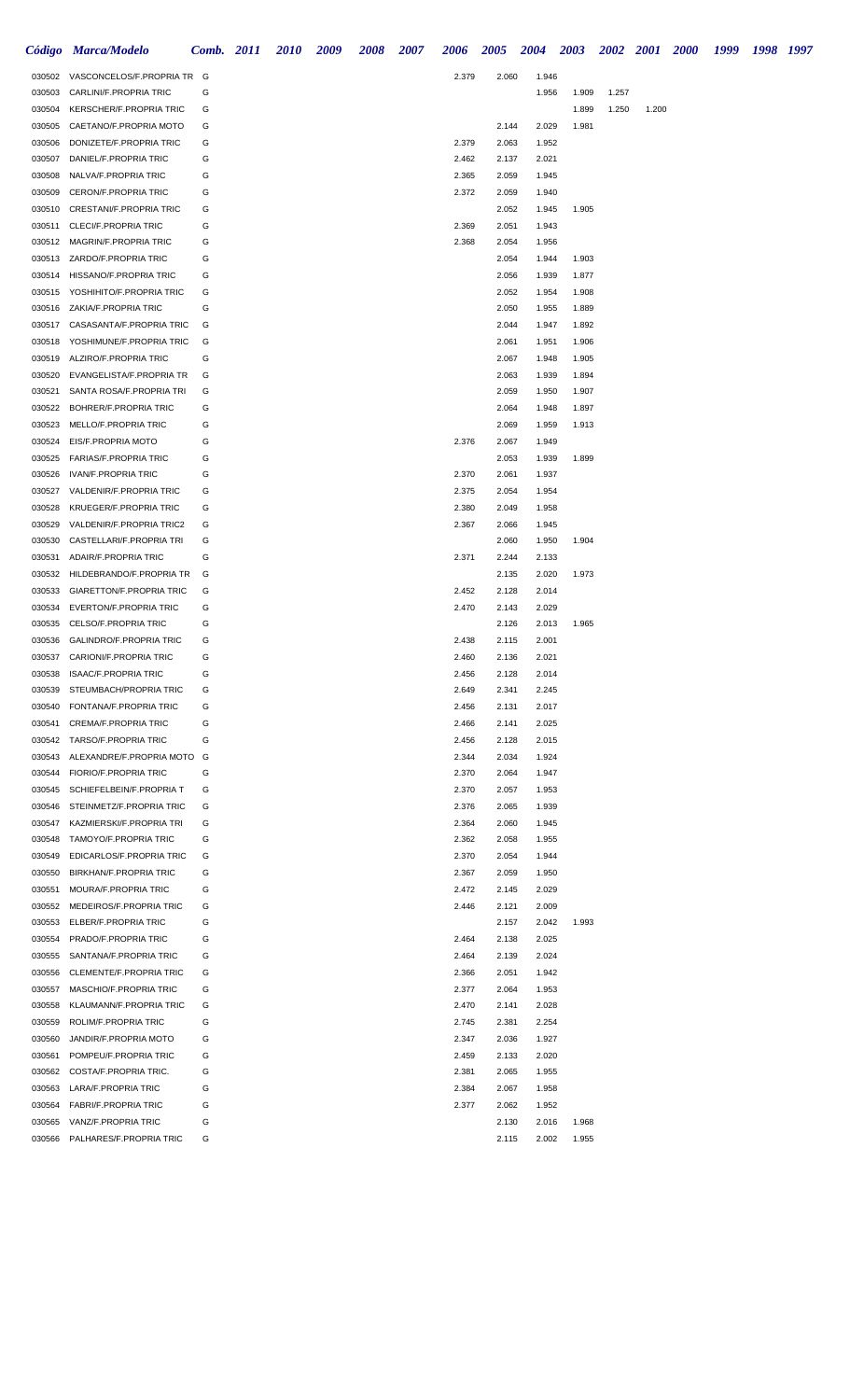|                  | Código Marca/Modelo                                                | Comb. 2011 | <b>2010</b> | <b>2009</b> | <b>2008</b> | <b>2007</b> | <b>2006</b>    | <b>2005</b>    | 2004           | 2003  |       | 2002 2001 2000 | 1999 | 1998 1997 |  |
|------------------|--------------------------------------------------------------------|------------|-------------|-------------|-------------|-------------|----------------|----------------|----------------|-------|-------|----------------|------|-----------|--|
|                  | 030567 FORTINI/F.PROPRIA TRIC                                      | G          |             |             |             |             | 2.370          | 2.055          | 1.947          |       |       |                |      |           |  |
| 030568           | SILVIO/F.PROPRIA TRIC                                              | G          |             |             |             |             |                | 2.144          | 2.030          | 1.982 |       |                |      |           |  |
| 030569           | STUEPP/F.PROPRIA TRIC                                              | G          |             |             |             |             | 2.442          | 2.120          | 2.006          |       |       |                |      |           |  |
|                  | 030570 TABANEZ/F.PROPRIA TRIC                                      | G          |             |             |             |             | 2.752          | 2.386          | 2.258          |       |       |                |      |           |  |
| 030571           | FOGUESATTO/F.PROPRIA TRI                                           | G          |             |             |             |             | 2.368          | 2.054          | 1.943          |       |       |                |      |           |  |
|                  | 030572 CLEO/F.PROPRIA TRIC                                         | G          |             |             |             |             | 2.378          | 2.062          | 1.952          |       |       |                |      |           |  |
| 030573<br>030574 | <b>BRANDT/F.PROPRIA TRIC</b><br>DOS REIS/F.PROPRIA TRIC            | G<br>G     |             |             |             |             | 2.384<br>2.370 | 2.067<br>2.057 | 1.957<br>1.946 |       |       |                |      |           |  |
|                  | 030575 SPIESS/F.PROPRIA TRIC                                       | G          |             |             |             |             | 2.469          | 2.141          | 2.028          |       |       |                |      |           |  |
| 030576           | ACLESIO/F.PROPRIA TRIC                                             | G          |             |             |             |             | 2.455          | 2.129          | 2.015          |       |       |                |      |           |  |
|                  | 030577 EMILIANO/F.PROPRIA TRIC                                     | G          |             |             |             |             | 2.367          | 2.053          | 1.943          |       |       |                |      |           |  |
|                  | 030579 RUDNICKI/F.PROPRIA MOTO                                     | G          |             |             |             |             |                | 2.032          | 1.922          | 1.878 |       |                |      |           |  |
|                  | 030580 FILETTI/F.PROPRIA TRIC                                      | G          |             |             |             |             |                | 2.129          | 2.015          | 1.968 |       |                |      |           |  |
|                  | 030581 EVANGELISTA/F.PROPRIA TR                                    | G          |             |             |             |             | 2.384          | 2.067          | 1.957          |       |       |                |      |           |  |
|                  | 030583 HANSEN/F.PROPRIA TRIC                                       | G          |             |             |             |             | 2.471          | 2.143          | 2.029          |       |       |                |      |           |  |
|                  | 030584 LUSTRE/F.PROPRIA TRIC                                       | G          |             |             |             |             |                | 2.139          | 2.025          | 1.977 |       |                |      |           |  |
|                  | 030585 RONEI/F.PROPRIA TRIC                                        | G          |             |             |             |             |                | 2.148          | 2.034          | 1.985 |       |                |      |           |  |
| 030586           | VICTALINO/F.PROPRIA TRIC                                           | G          |             |             |             |             | 2.473          | 2.146          | 2.030          |       |       |                |      |           |  |
|                  | 030587 BAPTISTA/F.PROPRIA TRIC                                     | G          |             |             |             |             |                | 2.064          | 1.954          | 1.908 |       |                |      |           |  |
|                  | 030588 LIMA FARIA/F.PROPRIA TRI                                    | G          |             |             |             |             | 2.453          | 2.128          | 2.014          |       |       |                |      |           |  |
|                  | 030589 ZAVATSKI/F.PROPRIA TRIC                                     | G          |             |             |             |             | 2.374          | 2.060          | 1.950          |       |       |                |      |           |  |
|                  | 030590 SCALZER/F.PROPRIA TRIC                                      | G          |             |             |             |             | 2.378          | 2.062          | 1.952          |       |       |                |      |           |  |
| 030591           | EVALDO/F.PROPRIA TRIC<br>BOTELHO/F.PROPRIA TRIC                    | G<br>G     |             |             |             | 3.173       | 2.362          | 2.046          |                |       |       |                |      |           |  |
| 030592<br>030593 | OJUARA/F.PROPRIA TRIC                                              | G          |             |             |             |             | 2.494<br>2.478 | 2.164<br>2.149 | 2.047<br>2.035 |       |       |                |      |           |  |
| 030594           | AGNALDO/F.PROPRIA TRIC                                             | G          |             |             |             |             | 2.759          | 2.392          | 2.264          |       |       |                |      |           |  |
| 030595           | PEREIRA/F.PROPRIA TRIC                                             | G          |             |             |             | 3.690       | 2.746          | 2.378          |                |       |       |                |      |           |  |
| 030596           | <b>BRUGNOLO/F.PROPRIA TRIC</b>                                     | G          |             |             |             |             | 2.369          | 2.055          | 1.946          |       |       |                |      |           |  |
| 030597           | CHALUSNHAK/F.PROPRIA TRI                                           | G          |             |             |             | 3.188       | 2.373          | 2.054          |                |       |       |                |      |           |  |
| 030598           | RAMIRES/F.PROPRIA TRIC                                             | G          |             |             |             |             |                | 2.053          | 1.944          | 1.898 |       |                |      |           |  |
| 031400           | PROKOP/F.PROPRIA TRIC                                              | G          |             |             |             |             |                | 2.064          | 1.953          | 1.907 |       |                |      |           |  |
| 031401           | HOMRICH/F.PROPRIA TRIC                                             | G          |             |             |             |             | 2.365          | 2.051          | 1.941          |       |       |                |      |           |  |
|                  | 031402 TERRA/F.PROPROA TRIC                                        | G          |             |             |             | 3.680       | 2.738          | 2.372          |                |       |       |                |      |           |  |
| 031403           | BEZERRA/F.PROPRIA TRIC                                             | G          |             |             |             | 3.695       | 2.749          | 2.381          |                |       |       |                |      |           |  |
|                  | 031404 CAVALCANTE/F.PROPRIA TRI                                    | G          |             |             |             | 3.658       | 2.725          | 2.358          |                |       |       |                |      |           |  |
|                  | 031405 TESSAROLO/F.PROPRIA TRIC                                    | G          |             |             |             |             | 2.375          | 2.061          | 1.950          |       |       |                |      |           |  |
|                  | 031406 M.FAUST/F.PROPRIA TRIC                                      | G          |             |             |             |             | 2.379          | 2.062          | 1.951          |       |       |                |      |           |  |
|                  | 031407 C.STIVAL/F.PROPRIA TRIC                                     | G          |             |             |             | 3.167       | 2.357          | 2.042          |                |       |       |                |      |           |  |
|                  | 031408 DAL PONT/F.PROPRIA TRIC                                     | G          |             |             |             | 3.285       | 2.447          | 2.118          |                |       |       |                |      |           |  |
|                  | 031409 LUIZ FONTANA/F.PROPRIA T<br>031410 A.PEREIRA/F.PROPRIA TRIC | G<br>G     |             |             |             | 3.163       | 2.354          | 2.039          | 1.910          | 1.865 | 1.225 |                |      |           |  |
|                  | 031411 GILNEI VEIGA/F.PROPRIA T                                    | G          |             |             |             | 3.145       | 2.342          | 2.028          |                |       |       |                |      |           |  |
|                  | 031412 V.SCHWARTZ/F.PROPRIA TRI                                    | G          |             |             |             | 3.171       | 2.363          | 2.045          |                |       |       |                |      |           |  |
|                  | 031413 LUIZ ADUR/F.PROPRIA TRIC                                    | G          |             |             |             | 3.164       | 2.355          | 2.039          |                |       |       |                |      |           |  |
|                  | 031414 RULIANA/F.PROPRIA TRIC                                      | G          |             |             |             | 3.158       | 2.352          | 2.036          |                |       |       |                |      |           |  |
|                  | 031415 J.AGUIAR/F.PROPRIA TRIC                                     | G          |             |             |             |             | 2.471          | 2.144          | 2.028          |       |       |                |      |           |  |
|                  | 031416 JAIR JOSE/F.PROPRIA TRIC                                    | G          |             |             |             |             |                |                | 2.014          | 1.966 | 1.292 |                |      |           |  |
|                  | 031417 D.DAYRELL/F.PROPRIA TRIC                                    | G          |             |             |             | 3.310       | 2.463          | 2.133          |                |       |       |                |      |           |  |
|                  | 031418 D.MORAES/F.PROPRIA TRIC                                     | G          |             |             |             |             | 2.460          | 2.134          | 2.020          |       |       |                |      |           |  |
|                  | 031419 C.RODRIGUES/F.PROPRIA TR                                    | G          |             |             |             |             | 2.464          | 2.137          | 2.023          |       |       |                |      |           |  |
|                  | 031420 D.GUALBERTO/F.PROPRIA TR                                    | G          |             |             |             | 3.176       | 2.366          | 2.048          |                |       |       |                |      |           |  |
| 031421           | DEANGELLIS/F.PROPRIA TRI                                           | G          |             |             |             | 3.178       | 2.365          | 2.048          |                |       |       |                |      |           |  |
| 031422           | JOSMAR LIMA/F.PROPRIA TR                                           | G          |             |             |             | 3.178       | 2.368          | 2.048          |                |       |       |                |      |           |  |
| 031423           | WOSHINGTON/F.PROPRIA TRI                                           | G          |             |             |             | 3.694       | 2.750          | 2.380          |                |       |       |                |      |           |  |
| 031424           | ROSIMERI/F.PROPRIA TRIC                                            | G          |             |             |             | 3.667       | 2.729          | 2.362          |                |       |       |                |      |           |  |
| 031425<br>031426 | L.NIEMEYER/F.PROPRIA TRI<br>ROSANO CUNHA/F.PROPRIA T               | G<br>G     |             |             |             | 3.653       | 2.720          | 2.354<br>2.039 | 1.929          |       |       |                |      |           |  |
|                  | 031427 L.TEIXEIRA/F.PROPRIA TRI                                    | G          |             |             |             |             | 2.349<br>2.468 | 2.141          | 2.028          |       |       |                |      |           |  |
|                  | 031428 SANDRA SILVA/F.PROPRIA T                                    | G          |             |             |             | 3.255       | 2.369          | 2.060          |                |       |       |                |      |           |  |
|                  | 031429 R.GARCIA/F.PROPRIA TRIC                                     | G          |             |             |             | 3.317       | 2.467          | 2.139          |                |       |       |                |      |           |  |
|                  | 031430 ALEX JUNIO/F.PROPRIA TRI                                    | G          |             |             |             |             | 2.455          | 2.129          | 2.013          |       |       |                |      |           |  |
|                  | 031431 R.TARCIA/F.PROPRIA TRIC                                     | G          |             |             |             |             | 2.460          | 2.134          | 2.020          |       |       |                |      |           |  |
|                  | 031432 EDVALTER/F.PROPRIA TRIC                                     | G          |             |             |             |             | 2.473          | 2.144          | 2.029          |       |       |                |      |           |  |
|                  | 031433 R.HECKMANN/F.PROPRIA TRI                                    | G          |             |             |             | 3.168       | 2.359          | 2.042          |                |       |       |                |      |           |  |
|                  | 031434 A.FAUST/F.PROPRIA TRIC                                      | G          |             |             |             |             | 2.445          | 2.121          | 2.009          |       |       |                |      |           |  |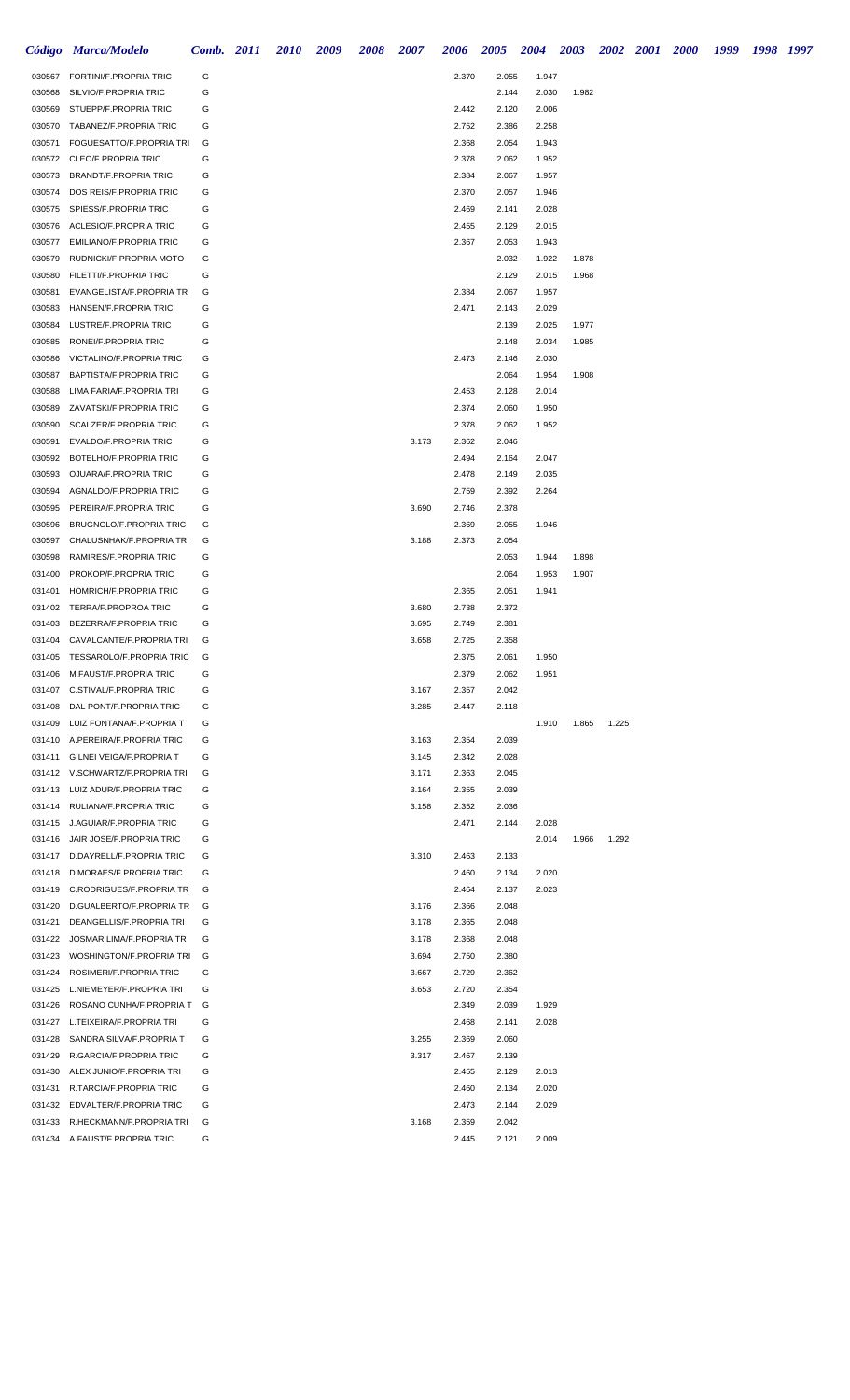|                  | Código Marca/Modelo                                                |        | <b>Comb.</b> 2011 | <b>2010</b> | 2009 | 2008 | 2007           | 2006           | 2005           | 2004  | 2003  | 2002 2001 2000 | 1999 | 1998 1997 |  |
|------------------|--------------------------------------------------------------------|--------|-------------------|-------------|------|------|----------------|----------------|----------------|-------|-------|----------------|------|-----------|--|
| 031435           | JAIR ELI/F.PROPRIA TRIC                                            | G      |                   |             |      |      | 3.280          | 2.442          | 2.115          |       |       |                |      |           |  |
| 031436           | M.LOTHER/F.PROPRIA TRIC                                            | G      |                   |             |      |      |                | 2.455          | 2.129          | 2.014 |       |                |      |           |  |
|                  | 031437 H.PEREIRA/F.PROPRIA TRIC                                    | G      |                   |             |      |      | 3.176          | 2.365          | 2.047          |       |       |                |      |           |  |
| 031438           | J.FOGACA/F.PROPRIA TRIC                                            | G      |                   |             |      |      |                | 2.333          | 2.208          | 2.100 |       |                |      |           |  |
| 031439           | C.LELES/F.PROPRIA TRIC                                             | G      |                   |             |      |      |                | 2.458          | 2.132          | 2.017 |       |                |      |           |  |
| 031440           | E.MACIEL/F.PROPRIA TRIC                                            | G      |                   |             |      |      | 3.303          | 3.171          | 3.006          |       |       |                |      |           |  |
| 031441           | WANDEIR/F.PROPRIA TRIC                                             | G      |                   |             |      |      |                | 2.465          | 2.139          | 2.024 |       |                |      |           |  |
|                  | 031442 G. DO COUTO/F.PROPRIA TR                                    | G      |                   |             |      |      |                | 2.472          | 2.145          | 2.030 |       |                |      |           |  |
| 031443<br>031444 | R.ALVES/F.PROPRIA TRIC<br>OSVALDIR/F.PROPRIA TRIC                  | G<br>G |                   |             |      |      | 3.167          | 2.763<br>2.355 | 2.396<br>2.040 | 2.267 |       |                |      |           |  |
|                  | 031445 F.FRANCA/F.PROPRIA TRIC                                     | G      |                   |             |      |      | 3.297          | 2.455          | 2.123          |       |       |                |      |           |  |
| 031446           | O.VALVERDE/F.PROPRIA TRI                                           | G      |                   |             |      |      | 3.308          | 3.176          | 3.013          |       |       |                |      |           |  |
| 031447           | ANA VALERIO/F.PROPRIA TR                                           | G      |                   |             |      |      |                | 2.461          | 2.137          | 2.022 |       |                |      |           |  |
| 031448           | G.CANUTO/F.PROPRIATRI                                              | G      |                   |             |      |      | 3.325          | 3.167          | 3.028          |       |       |                |      |           |  |
|                  | 031449 C.SCHERER/F.PROPRIA TRIC                                    | G      |                   |             |      |      | 3.300          | 3.167          | 3.003          |       |       |                |      |           |  |
|                  | 031450 E.GOMES/F.PROPRIA TRIC                                      | G      |                   |             |      |      | 3.249          | 3.117          | 2.958          |       |       |                |      |           |  |
| 031451           | M.FONSECA/F.PROPRIA TRIC                                           | G      |                   |             |      |      | 3.356          | 1.968          | 1.879          |       |       |                |      |           |  |
|                  | 031452 A.SANGALI/F.PROPRIA TRIC                                    | G      |                   |             |      |      |                | 3.050          |                |       |       |                |      |           |  |
| 031453           | RINALDI REIS/F.PROPRIA T                                           | G      |                   |             |      |      | 3.325          | 2.475          | 2.142          |       |       |                |      |           |  |
| 031454           | J.SCHWARTZ/F.PROPRIA TRI                                           | G      |                   |             |      |      | 3.247          | 3.116          | 2.957          |       |       |                |      |           |  |
|                  | 031455 LUIZ RABELO/F.PROPRIA TR                                    | G      |                   |             |      |      | 3.308          | 2.461          | 2.132          |       |       |                |      |           |  |
| 031456           | W.CARDOSO/F.PROPRIA TRIC                                           | G      |                   |             |      |      |                | 2.462          | 2.138          | 2.023 |       |                |      |           |  |
| 031457           | A.COLLARINO/F.PROPRIA TR                                           | G      |                   |             |      |      | 3.262          | 3.131          | 2.969          |       |       |                |      |           |  |
| 031458           | <b>VOLNEI BUSS/F.PROPRIA TR</b>                                    | G      |                   |             |      |      | 3.228          | 3.096          | 2.938          |       |       |                |      |           |  |
| 031459           | COPRUCHINSKI/F.PROPRIA T                                           | G<br>G |                   |             |      |      | 3.244          | 3.113          | 2.954          |       |       |                |      |           |  |
| 031460<br>031461 | W.JUSTO/F.PROPRIA TRICIC<br>CLAUDEIR/F.PROPRIA TRIC                | G      |                   |             |      |      | 3.659<br>3.275 | 2.726<br>3.143 | 2.359<br>2.982 |       |       |                |      |           |  |
| 031462           | M.DALDEGAN/F.PROPRIA TRI                                           | G      |                   |             |      |      | 3.312          | 2.466          | 2.135          |       |       |                |      |           |  |
| 031463           | M.NOBREGA/F.PROPRIA TRIC                                           | G      |                   |             |      |      | 3.117          | 2.993          | 2.838          |       |       |                |      |           |  |
| 031464           | <b>BANAK WEISS/F.PROPRIA TR</b>                                    | G      |                   |             |      |      | 3.453          | 3.312          | 3.142          |       |       |                |      |           |  |
| 031465           | M.CHARKOSKI/F.PROPRIA TR                                           | G      |                   |             |      |      | 3.384          | 3.248          | 3.080          |       |       |                |      |           |  |
| 031466           | DAL PRA/F.PROPRIA TRIC                                             | G      |                   |             |      |      | 3.243          | 3.113          | 2.953          |       |       |                |      |           |  |
| 031467           | CASTIGLIONI/F.PROPRIA TR                                           | G      |                   |             |      |      | 3.311          | 2.464          | 2.135          |       |       |                |      |           |  |
| 031468           | S.SINOTI/F.PROPRIA TRIC                                            | G      |                   |             |      |      |                | 2.475          | 2.147          | 2.031 |       |                |      |           |  |
| 031469           | O.RODELLA/F.PROPRIA TRIC                                           | G      |                   |             |      |      | 3.310          | 3.177          | 3.013          |       |       |                |      |           |  |
|                  | 031470 MAIONE/F.PROPRIA TRIC                                       | G      |                   |             |      |      | 3.305          | 2.460          | 2.131          |       |       |                |      |           |  |
| 031471           | D.BENGUELLA/F.PROPRIA TR                                           | G      |                   |             |      |      |                | 2.743          | 2.594          | 2.468 |       |                |      |           |  |
|                  | 031472 H.MELO/F.PROPRIA TRIC                                       | G      |                   |             |      |      |                |                | 2.503          | 2.375 | 2.306 |                |      |           |  |
|                  | 031473 M.BENGUELLA/F.PROPRIA TR<br>031474 A.EUSTAQUIO/F.PROPRIA TR | G<br>G |                   |             |      |      | 3.312          | 2.466          | 2.543<br>2.135 | 2.412 | 2.343 |                |      |           |  |
|                  | 031475 V.CORRADI/F.PROPRIA TRIC                                    | G      |                   |             |      |      | 3.315          | 2.467          | 2.137          |       |       |                |      |           |  |
|                  | 031476 A.FRAGA/F.PROPRIA TRICIC                                    | G      |                   |             |      |      | 3.320          | 2.471          | 2.140          |       |       |                |      |           |  |
|                  | 031477 A.FELISOLA/F.PROPRIA TRI                                    | G      |                   |             |      |      | 3.666          | 2.730          | 2.363          |       |       |                |      |           |  |
| 031478           | ARISTIDES/F.PROPRIA TRIC                                           | G      |                   |             |      |      | 3.314          | 2.467          | 2.137          |       |       |                |      |           |  |
| 031479           | CLAUDINEI/F.PROPRIA TRIC                                           | G      |                   |             |      |      | 3.271          | 3.137          | 2.979          |       |       |                |      |           |  |
| 031480           | UELTON SILVA/F.PROPRIA T                                           | G      |                   |             |      |      | 3.301          | 2.457          | 2.127          |       |       |                |      |           |  |
| 031481           | M.TOCHETTO/F.PROPRIA TRI                                           | G      |                   |             |      |      | 3.293          | 3.157          | 2.995          |       |       |                |      |           |  |
| 031482           | M.ARAUJO/F.PROPRIA MOTO                                            | G      |                   |             |      |      |                |                | 2.148          | 2.031 | 1.984 |                |      |           |  |
|                  | 031483 F.MASSARO/F.PROPRIA MOTO                                    | G      |                   |             |      |      | 3.250          | 3.119          | 2.959          |       |       |                |      |           |  |
| 031484           | LUIZ SILVA/F.PROPRIA MOT                                           | G      |                   |             |      |      | 3.269          | 3.135          | 2.975          |       |       |                |      |           |  |
| 031485           | NELSON SILVA/F.PROPRIA T                                           | G      |                   |             |      |      | 3.307          | 2.462          | 2.131          |       |       |                |      |           |  |
| 031486           | VILAS BOAS/F.PROPRIA TRI                                           | G      |                   |             |      |      | 3.300          | 2.457          | 2.126          |       |       |                |      |           |  |
| 031487<br>031488 | JOFRE ARALDI/F.PROPRIA T<br>NEIMAR SENRA/F.PROPRIA T               | G<br>G |                   |             |      |      | 3.311<br>3.344 | 3.177          | 3.013          |       |       |                |      |           |  |
| 031489           | VICTOR COHEN/F.PROPRIA T                                           | G      |                   |             |      |      | 3.296          | 2.487<br>3.160 | 2.154<br>2.999 |       |       |                |      |           |  |
| 031490           | A.TEIXEIRA/F.PROPRIA TRI                                           | G      |                   |             |      |      | 3.303          | 2.459          | 2.127          |       |       |                |      |           |  |
| 031491           | J.FINATTO/F.PROPRIA TRIC                                           | G      |                   |             |      |      | 3.290          | 2.450          | 2.121          |       |       |                |      |           |  |
| 031492           | ELIAS MOTA/F.PROPRIA TRI                                           | G      |                   |             |      |      | 3.318          | 3.185          | 3.022          |       |       |                |      |           |  |
| 031493           | MARILENE/F.PROPRIA TRIC                                            | G      |                   |             |      |      | 3.294          | 2.451          | 2.121          |       |       |                |      |           |  |
| 031494           | E.ALMEIDA/F.PROPRIA TRIC                                           | G      |                   |             |      |      | 3.301          | 2.456          | 2.126          |       |       |                |      |           |  |
| 031495           | U.CHICRALA/F.PROPRIA TRI                                           | G      |                   |             |      |      | 3.318          | 2.468          | 2.139          |       |       |                |      |           |  |
| 031496           | EDSON KANIG/F.PROPRIA TR                                           | G      |                   |             |      |      | 3.287          | 2.447          | 2.120          |       |       |                |      |           |  |
| 031497           | IVAN DIAS/F.PROPRIA TRIC                                           | G      |                   |             |      |      | 3.318          | 2.470          | 2.139          |       |       |                |      |           |  |
| 031498           | S.LEONEL/F.PROPRIA TRIC                                            | G      |                   |             |      |      | 3.284          | 2.444          | 2.117          |       |       |                |      |           |  |
|                  | 032800 VILMAR/F.PROPRIA TRIC                                       | G      |                   |             |      |      | 3.291          | 2.450          | 2.120          |       |       |                |      |           |  |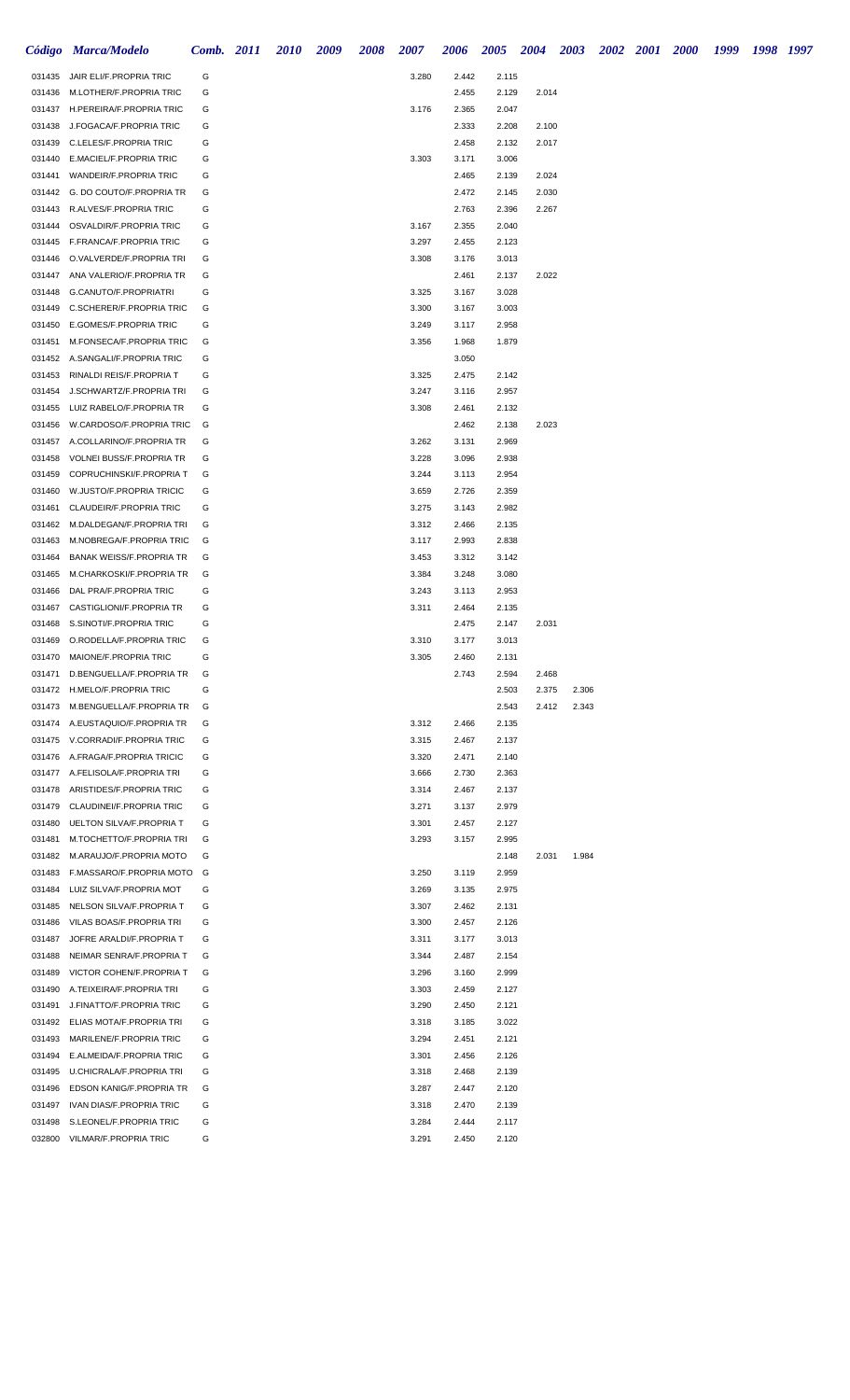|                  | Código Marca/Modelo                                                | Comb. 2011 | <i>2010</i> | 2009 | 2008           | 2007           | 2006           | 2005           | <b>2004</b> | 2003  | 2002  | 2001 | <b>2000</b> | 1999 | 1998 1997 |  |
|------------------|--------------------------------------------------------------------|------------|-------------|------|----------------|----------------|----------------|----------------|-------------|-------|-------|------|-------------|------|-----------|--|
| 032801           | A.SILVA/F.PROPRIA MOTO                                             | G          |             |      |                |                |                |                | 2.038       | 1.989 | 1.309 |      |             |      |           |  |
|                  | 032802 S.DOBELIN/F.PROPRIA TRIC                                    | G          |             |      |                | 3.294          | 2.452          | 2.122          |             |       |       |      |             |      |           |  |
|                  | 032803 STOPACHOLI/F.PROPRIA TRI                                    | G          |             |      |                | 3.325          | 3.192          | 3.028          |             |       |       |      |             |      |           |  |
| 032804           | CASELLAS/F.PROPRIA TRIC                                            | G          |             |      |                | 3.298          | 3.164          | 3.001          |             |       |       |      |             |      |           |  |
|                  | 032805 E.TABORDA/F.PROPRIA TRIC                                    | G          |             |      |                | 3.307          | 3.173          | 3.011          |             |       |       |      |             |      |           |  |
|                  | 032806 B.MAYER/F.PROPRIA TRICIC                                    | G          |             |      |                | 3.290          | 3.155          | 2.993          |             |       |       |      |             |      |           |  |
| 032807           | PEDRO FRAGA/F.PROPRIA TR<br>V.CABRINI/F.PROPRIA MOTO               | G<br>G     |             |      |                | 3.306          | 2.460          | 2.131          |             |       |       |      |             |      |           |  |
| 032808<br>032809 | DELLA SENTA/F.PROPRIA TR                                           | G          |             |      |                | 3.257<br>3.286 | 3.128<br>2.446 | 2.966<br>2.118 |             |       |       |      |             |      |           |  |
| 032810           | L.BRUSTOLIN/F.PROPRIA TR                                           | G          |             |      | 3.534          | 3.279          | 2.442          |                |             |       |       |      |             |      |           |  |
| 032811           | F.ZIEMER/F.PROPRIA TRIC                                            | G          |             |      |                | 3.303          | 3.172          | 3.007          |             |       |       |      |             |      |           |  |
|                  | 032812 S.ANDRADE/F.PROPRIA TRIC                                    | G          |             |      |                |                | 2.595          | 2.455          | 2.335       |       |       |      |             |      |           |  |
| 032813           | RAMAO BETIM/F.PROPRIA TR                                           | G          |             |      |                | 3.255          | 3.122          | 2.963          |             |       |       |      |             |      |           |  |
|                  | 032814 ALAN AFONSO/F.PROPRIA TR                                    | G          |             |      |                | 3.256          | 3.125          | 2.962          |             |       |       |      |             |      |           |  |
|                  | 032815 A.BONILHA/F.PROPRIA TRIC                                    | G          |             |      | 3.762          | 3.580          | 3.445          |                |             |       |       |      |             |      |           |  |
|                  | 032816 J.RAMIRES/F.PROPRIA TRIC                                    | G          |             |      |                | 3.325          | 3.191          | 3.027          |             |       |       |      |             |      |           |  |
|                  | 032817 C.GURAL/F.PROPRIA TRICIC                                    | G          |             |      |                | 3.256          | 3.125          | 2.964          |             |       |       |      |             |      |           |  |
|                  | 032818 E.CZELUJINSKI/F.PROPRIA                                     | G          |             |      | 3.738          | 3.560          | 3.423          |                |             |       |       |      |             |      |           |  |
|                  | 032819 A.ALBUQUERQUE/F.PROPRIA                                     | G          |             |      | 3.572          | 3.314          | 2.466          |                |             |       |       |      |             |      |           |  |
|                  | 032820 ADAO FILHO/F.PROPRIA TRI                                    | G          |             |      |                |                | 2.746          | 2.381          | 2.253       |       |       |      |             |      |           |  |
| 032821           | A.CASTELLEN/F.PROPRIA TR                                           | G          |             |      |                | 3.279          | 2.440          | 2.113          |             |       |       |      |             |      |           |  |
|                  | 032822 ANTONIO DIAS/F.PROPRIA T                                    | G          |             |      | 3.403          | 3.159          | 2.351          |                |             |       |       |      |             |      |           |  |
| 032823           | C.GUADAGNIN/F.PROPRIA TR                                           | G          |             |      |                | 3.303          | 2.458          | 2.128          |             |       |       |      |             |      |           |  |
|                  | 032824 S.CARNEIRO/F.PROPRIA TRI                                    | G          |             |      | 3.700          | 3.523          | 3.390          |                |             |       |       |      |             |      |           |  |
| 032825<br>032826 | ILDEFONSO/F.PROPRIA TRIC<br>L.SIQUEIRA/F.PROPRIA TRI               | G<br>G     |             |      | 3.726<br>3.757 | 3.546          | 3.413          |                |             |       |       |      |             |      |           |  |
| 032827           | NICOMEDES/F.PROPRIA TRIC                                           | G          |             |      |                | 3.574<br>3.292 | 3.441<br>2.450 | 2.121          |             |       |       |      |             |      |           |  |
|                  | 032828 A.SILVEIRA/F.PROPRIA TRI                                    | G          |             |      |                | 3.303          | 2.459          | 2.130          |             |       |       |      |             |      |           |  |
| 032829           | ADELI ASSIS/F.PROPRIA TR                                           | G          |             |      | 3.535          | 3.282          | 2.441          |                |             |       |       |      |             |      |           |  |
| 032830           | J. DE LIMA/F.PROPRIA TRI                                           | G          |             |      |                | 3.182          | 3.037          | 2.895          |             |       |       |      |             |      |           |  |
| 032831           | C.ZEQUIM/F.PROPRIA TRIC                                            | G          |             |      |                | 3.313          | 3.179          | 3.017          |             |       |       |      |             |      |           |  |
|                  | 032832 OJUARA LTDA/F.PROPRIA TR                                    | G          |             |      | 3.575          | 3.318          | 2.469          |                |             |       |       |      |             |      |           |  |
| 032833           | P.MACHADO/F.PROPRIA TRIC                                           | G          |             |      | 3.543          | 3.289          | 2.448          |                |             |       |       |      |             |      |           |  |
| 032834           | R.ALEM/F.PROPRIA TRICIC                                            | G          |             |      | 3.550          | 3.296          | 2.452          |                |             |       |       |      |             |      |           |  |
|                  | 032835 M.FREITAS/F.PROPRIA TRIC                                    | G          |             |      | 3.537          | 3.378          | 3.238          |                |             |       |       |      |             |      |           |  |
|                  | 032836 JADILSON/F.PROPRIA TRIC                                     | G          |             |      | 3.761          | 3.577          | 3.442          |                |             |       |       |      |             |      |           |  |
|                  | 032837 ALCIVIO/F.PROPRIA TRICIC                                    | G          |             |      |                | 3.652          | 2.720          | 2.354          |             |       |       |      |             |      |           |  |
| 032838           | J.VARDIRON/F.PROPRIA TR                                            | G          |             |      | 3.404          | 3.159          | 2.350          |                |             |       |       |      |             |      |           |  |
| 032839           | M.ARANTES/F.PROPRIA TRIC                                           | G          |             |      |                |                |                | 2.320          | 2.201       | 2.140 |       |      |             |      |           |  |
| 032840           | LUCIA RETKA/F.PROPRIA TR                                           | G          |             |      | 3.743          | 3.563          | 3.427          |                |             |       |       |      |             |      |           |  |
| 032841           | SILMAR SOUZA/F.PROPRIA T<br>032842 M.CASTILHO/F.PROPRIA TRI        | G<br>G     |             |      | 3.540<br>3.750 | 3.284<br>3.569 | 2.446<br>3.433 |                |             |       |       |      |             |      |           |  |
| 032843           | J.JACINTHO/F.PROPRIA TRI                                           | G          |             |      | 3.555          | 3.299          | 2.456          |                |             |       |       |      |             |      |           |  |
| 032844           | ADAIR FARIA/F.PROPRIA TR                                           | G          |             |      | 3.570          | 3.313          | 2.466          |                |             |       |       |      |             |      |           |  |
|                  | 032845 AIRO SILVA/F.PROPRIA TRI                                    | G          |             |      |                | 3.281          | 2.439          | 2.114          |             |       |       |      |             |      |           |  |
|                  | 032846 F.FRANCA/F.PROPRIA TRICI                                    | G          |             |      | 3.543          | 3.289          | 2.448          |                |             |       |       |      |             |      |           |  |
|                  | 032847 C. DA SILVA/F.PROPRIA TR                                    | G          |             |      | 3.578          | 3.320          | 2.471          |                |             |       |       |      |             |      |           |  |
| 032848           | LECINO/F.PROPRIA TRICIC                                            | G          |             |      |                | 3.283          | 2.444          | 2.116          |             |       |       |      |             |      |           |  |
|                  | 032849 J.FERREIRA/F.PROPRIA TRI                                    | G          |             |      |                | 3.276          | 3.143          | 2.982          |             |       |       |      |             |      |           |  |
|                  | 032850 J.WESLEI/F.PROPRIA TRIC                                     | G          |             |      | 3.746          | 3.568          | 3.431          |                |             |       |       |      |             |      |           |  |
| 032851           | N.LYRA/F.PROPRIA TRICIC                                            | G          |             |      |                |                |                | 2.383          | 2.254       | 2.201 |       |      |             |      |           |  |
|                  | 032852 A.LOBO/F.PROPRIA TRICIC                                     | G          |             |      |                |                |                | 2.142          | 2.029       | 1.980 |       |      |             |      |           |  |
|                  | 032853 J.OLIVEIRA/F.PROPRIA TR                                     | G          |             |      |                | 3.179          | 3.065          | 2.911          |             |       |       |      |             |      |           |  |
|                  | 032854 A.SOBRINHO/F.PROPRIA TR                                     | G          |             |      | 3.700          | 3.524          | 3.388          |                |             |       |       |      |             |      |           |  |
|                  | 032855 M.CHAVES/F.PROPRIA MOTO                                     | G          |             |      | 3.521          | 3.269          | 2.433          |                |             |       |       |      |             |      |           |  |
|                  | 032856 R.COELHO/F.PROPRIA TRIC                                     | G          |             |      |                | 3.681          | 2.742          | 2.373          |             |       |       |      |             |      |           |  |
|                  | 032857 L.FRANCO/F.PROPRIA TRIC                                     | G          |             |      | 3.734          | 3.554          | 3.419          |                |             |       |       |      |             |      |           |  |
|                  | 032858 AMORELINO/F.PROPRIA TRIC<br>032859 L.ZENATTO/F.PROPRIA TRIC | G<br>G     |             |      | 3.735          | 3.700<br>3.556 | 2.754<br>3.421 | 2.386          |             |       |       |      |             |      |           |  |
|                  | 032860 A.SILVA/F.PROPRIA TRIC                                      | G          |             |      | 3.586          | 3.388          | 3.294          |                |             |       |       |      |             |      |           |  |
|                  | 032861 A.PAULA/F.PROPRIA TRIC                                      | G          |             |      | 3.741          | 3.561          | 3.426          |                |             |       |       |      |             |      |           |  |
|                  | 032862 G.BONIFACIO/F.PROPRIA M                                     | G          |             |      | 3.764          | 3.583          | 3.449          |                |             |       |       |      |             |      |           |  |
|                  | 032863 J.MARTINS/F.PROPRIA TRIC                                    | G          |             |      | 3.709          | 3.532          | 3.398          |                |             |       |       |      |             |      |           |  |
|                  | 032864 V.SILVA/F.PROPRIA TRIC                                      | G          |             |      | 3.976          | 3.689          | 2.746          |                |             |       |       |      |             |      |           |  |
|                  | 032865 C.VALENTINO/F.PROPRIA T                                     | G          |             |      |                | 3.180          | 3.031          | 2.883          |             |       |       |      |             |      |           |  |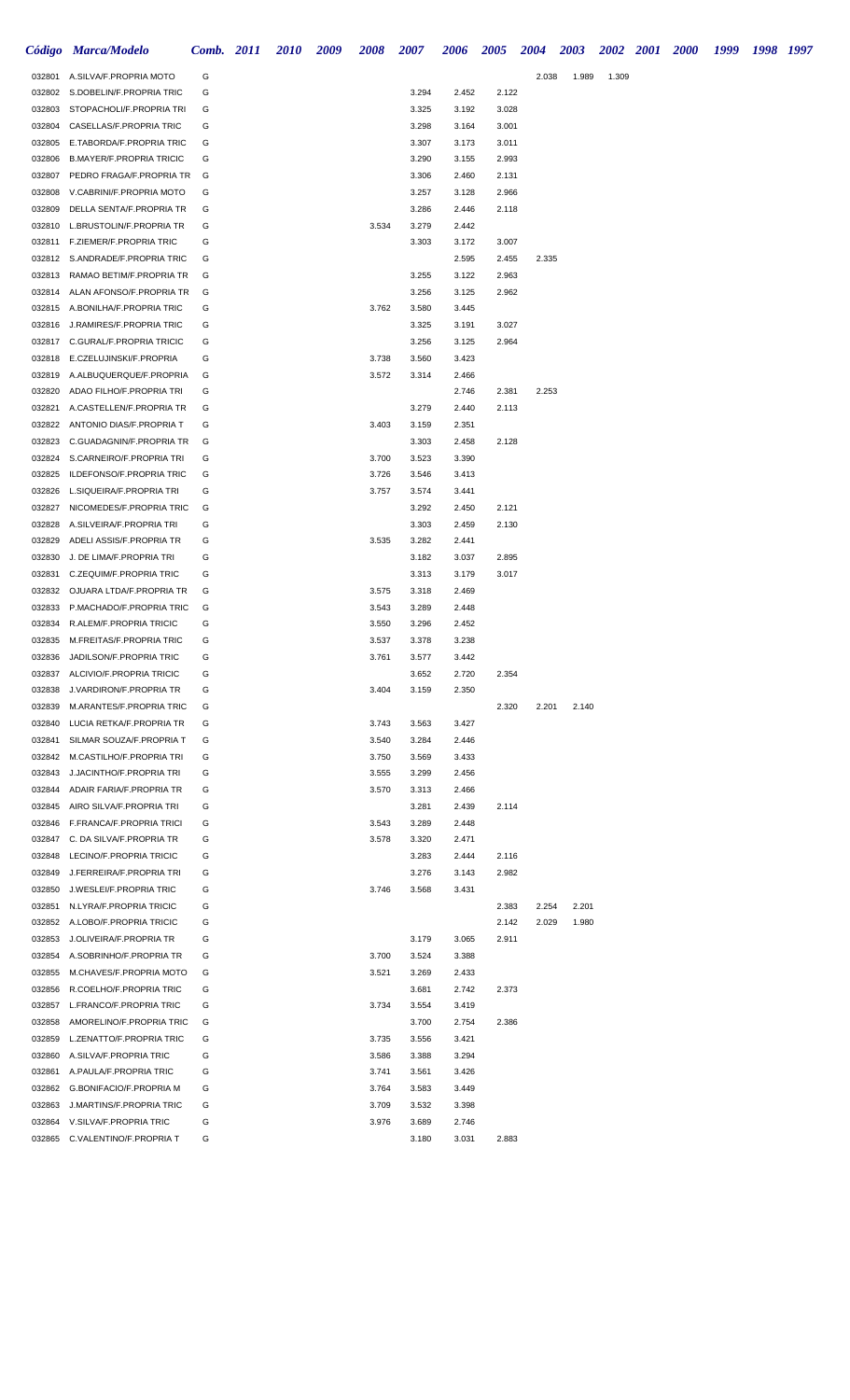|                  | Código Marca/Modelo                                                | Comb. 2011 | <i>2010</i> | 2009 | 2008           | 2007           | 2006           | <b>2005</b> | 2004  | 2003  | <b>2002</b> | <b>2001</b> | <b>2000</b> | 1999  | 1998 | 1997 |
|------------------|--------------------------------------------------------------------|------------|-------------|------|----------------|----------------|----------------|-------------|-------|-------|-------------|-------------|-------------|-------|------|------|
| 032866           | R.GEORGII/F.PROPRIA TRIC                                           | G          |             |      |                |                | 2.601          | 2.462       | 2.341 |       |             |             |             |       |      |      |
| 032867           | M.TANZAWA/F.PROPRIA MOTO                                           | G          |             |      | 3.713          | 3.535          | 3.401          |             |       |       |             |             |             |       |      |      |
| 032868           | D.BASILIO/F.PROPRIA TRIC                                           | G          |             |      |                |                | 2.586          | 2.446       | 2.326 |       |             |             |             |       |      |      |
| 032869           | A.MARIANI/F.PROPRIA TRIC                                           | G          |             |      |                |                | 2.598          | 2.459       | 2.338 |       |             |             |             |       |      |      |
| 032870           | S.LEITE/F.PROPRIA TRIC                                             | G          |             |      | 3.719          | 3.542          | 3.407          |             |       |       |             |             |             |       |      |      |
| 032871           | S.SILVA/F.PROPRIA TRIC                                             | G          |             |      | 3.748          | 3.569          | 3.431          |             |       |       |             |             |             |       |      |      |
| 032872           | N.CASTRO/F.PROPRIA TRIC                                            | G          |             |      |                | 3.324          | 3.188          | 3.025       |       |       |             |             |             |       |      |      |
| 032873           | R.SANTANA/F.PROPRIA TRIC                                           | G          |             |      | 3.567          | 3.408          | 3.264          |             |       |       |             |             |             |       |      |      |
| 032874<br>032875 | A.BIAZUS/F.PROPRIA TRIC                                            | G          |             |      | 3.676          | 3.501          | 3.366          |             |       |       |             |             |             |       |      |      |
| 032876           | A.ARAUJO/F.PROPRIA TRIC<br>E.ARONIS/ F.PROPRIA TRIC                | G<br>G     |             |      | 3.744          | 3.564          | 3.428          | 2.435       | 2.307 | 2.251 | 1.488       | 1.427       | 1.231       | 1.181 | 900  | 819  |
| 032877           | A.GLITZ/ F.PROPRIA TRIC                                            | G          |             |      | 3.739          | 3.560          | 3.424          |             |       |       |             |             |             |       |      |      |
| 032878           | A.MACHADO/F.PROPRIA TRIC                                           | G          |             |      | 3.964          | 3.679          | 2.739          |             |       |       |             |             |             |       |      |      |
| 032879           | E.QUINI/ F.PROPRIA TRIC                                            | G          |             |      | 3.699          | 3.522          | 3.388          |             |       |       |             |             |             |       |      |      |
| 032880           | HUPALOVSKI/F.PROPRIA TRI                                           | G          |             |      | 3.735          | 3.556          | 3.421          |             |       |       |             |             |             |       |      |      |
| 032881           | CARAVELO/ F.PROPRIA TRIC                                           | G          |             |      | 3.689          | 3.511          | 3.378          |             |       |       |             |             |             |       |      |      |
| 032882           | ANESIO.F/ F.PROPRIA TRIC                                           | G          |             |      | 3.963          | 3.678          | 2.737          |             |       |       |             |             |             |       |      |      |
| 032883           | CHAPISCA/ F.PROPRIA TRIC                                           | G          |             |      |                | 3.252          | 3.121          | 2.960       |       |       |             |             |             |       |      |      |
| 032884           | A.LASS/ F.PROPRIA TRIC                                             | G          |             |      | 3.737          | 3.560          | 3.424          |             |       |       |             |             |             |       |      |      |
| 032885           | F.ALBERS/ F.PROPRIA TRIC                                           | G          |             |      | 3.733          | 3.554          | 3.419          |             |       |       |             |             |             |       |      |      |
| 032886           | E.VINHAES/ F.PROPRIA TRI                                           | G          |             |      | 3.760          | 3.579          | 3.442          |             |       |       |             |             |             |       |      |      |
| 032887           | ELIANDRO/ F.PROPRIA TRIC                                           | G          |             |      | 3.714          | 3.535          | 3.402          |             |       |       |             |             |             |       |      |      |
| 032888           | <b>G.VIEIRA/ F.PROPRIA TRIC</b>                                    | G          |             |      | 3.771          | 3.590          | 3.455          |             |       |       |             |             |             |       |      |      |
| 032889           | I.ELOI/ F.PROPRIA TRIC                                             | G          |             |      | 3.722          | 3.544          | 3.407          |             |       |       |             |             |             |       |      |      |
| 032890           | P.HANDA/ F.PROPRIA TRIC                                            | G          |             |      | 3.715          | 3.537          | 3.404          |             |       |       |             |             |             |       |      |      |
| 032891           | D.NOGUEI/ F.PROPRIA TRIC                                           | G          |             |      |                |                | 2.617          | 2.478       | 2.355 |       |             |             |             |       |      |      |
| 032892           | STASCZYZ/ F.PROPRIA TRIC                                           | G          |             |      |                |                |                | 2.383       | 2.260 | 2.196 |             |             |             |       |      |      |
| 032893           | NAISINGER/ F.PROPRIA TRI                                           | G          |             |      | 3.708          | 3.529          | 3.397          |             |       |       |             |             |             |       |      |      |
| 032894           | J.MATULA/ F.PROPRIA MOTO                                           | G          |             |      | 3.738          | 3.558          | 3.422          |             |       |       |             |             |             |       |      |      |
| 032895           | P.COELHO/ F.PROPRIA TRIC                                           | G          |             |      | 3.741          | 3.561          | 3.425          |             |       |       |             |             |             |       |      |      |
| 032896           | J.JENSEN/ F.PROPRIA TRIC                                           | G<br>G     |             |      | 3.741          | 3.563          | 3.426          |             |       |       |             |             |             |       |      |      |
| 032897<br>032898 | R.ABREU/ F.PROPRIA TRIC<br>J.BERNAR/ F.PROPRIA TRIC                | G          |             |      | 3.708          | 3.529<br>3.573 | 3.395<br>3.438 |             |       |       |             |             |             |       |      |      |
| 035800           | F.MESSIAS/ F.PROPRIA MOT                                           | G          |             |      | 3.753<br>3.725 | 3.546          | 3.413          |             |       |       |             |             |             |       |      |      |
| 035801           | A.BALSANI/ F.PROPRIA MOT                                           | G          |             |      | 3.699          | 3.521          | 3.388          |             |       |       |             |             |             |       |      |      |
|                  | 035802 J.BRENNER/ F.PROPRIA TRI                                    | G          |             |      |                | 3.344          | 1.961          | 1.871       |       |       |             |             |             |       |      |      |
|                  | 035803 L.VARGAS/ F.PROPRIA TRIC                                    | G          |             |      | 3.974          | 3.689          | 2.745          |             |       |       |             |             |             |       |      |      |
| 035804           | W,COSTA/ F.PROPRIA TRIC                                            | G          |             |      | 3.957          | 3.675          | 2.734          |             |       |       |             |             |             |       |      |      |
| 035805           | D.SANTOS/ F.PROPRIA TRIC                                           | G          |             |      | 3.590          | 3.415          | 3.286          |             |       |       |             |             |             |       |      |      |
| 035806           | <b>G.ROMAO/ F.PROPRIA TRIC</b>                                     | G          |             |      | 3.982          | 3.698          | 2.751          |             |       |       |             |             |             |       |      |      |
| 035807           | S.BETES/ F.PROPRIA TRIC                                            | G          |             |      | 3.709          | 3.531          | 3.399          |             |       |       |             |             |             |       |      |      |
| 035808           | J.SILVA/ F.PROPRIA TRIC                                            | G          |             |      | 3.781          | 3.599          | 3.462          |             |       |       |             |             |             |       |      |      |
| 035809           | CHIQUINATO/ F.PROPRIA TR                                           | G          |             |      | 3.601          | 3.429          | 3.296          |             |       |       |             |             |             |       |      |      |
|                  | 035810 L.SANTOS/ F.PROPRIA TRIC                                    | G          |             |      | 3.751          | 3.568          | 3.434          |             |       |       |             |             |             |       |      |      |
|                  | 035811 J.DUARTE/ F.PROPRIA TRIC                                    | G          |             |      | 3.735          | 3.556          | 3.420          |             |       |       |             |             |             |       |      |      |
|                  | 035812 A.CLERIS/ F.PROPRIA TRIC                                    | G          |             |      | 3.715          | 3.536          | 3.404          |             |       |       |             |             |             |       |      |      |
|                  | 035813 CL.LIMA/ F.PROPRIA TRIC                                     | G          |             |      | 3.711          | 3.533          | 3.399          |             |       |       |             |             |             |       |      |      |
|                  | 035814 R.DOSREIS/ F.PROPRIA TRI                                    | G          |             |      | 3.968          | 3.684          | 2.743          |             |       |       |             |             |             |       |      |      |
|                  | 035815 J.BARROS/ F.PROPRIA TRIC                                    | G          |             |      | 3.730          | 3.552          | 3.417          |             |       |       |             |             |             |       |      |      |
|                  | 035816 V.FRANCO/ F.PROPRIA TRIC                                    | G          |             |      | 3.702          | 3.526          | 3.391          |             |       |       |             |             |             |       |      |      |
| 035818           | 035817 S.ARAUJO/ F.PROPRIA TRIC<br><b>BORINELLI/ F.PROPRIA TRI</b> | G<br>G     |             |      | 3.700<br>3.720 | 3.523<br>3.541 | 3.390<br>3.406 |             |       |       |             |             |             |       |      |      |
|                  | 035819 G.FREITAS/ F.PROPRIA TRI                                    | G          |             |      | 3.759          | 3.574          | 3.441          |             |       |       |             |             |             |       |      |      |
| 035820           | P.CRUZ/ F.PROPRIA TRIC                                             | G          |             |      | 3.725          | 3.547          | 3.411          |             |       |       |             |             |             |       |      |      |
|                  | 035821 HIROYUKI/ F.PROPRIA MOTO                                    | G          |             |      | 3.691          | 3.515          | 3.380          |             |       |       |             |             |             |       |      |      |
|                  | 035822 P.HANDA2/ F.PROPRIA TRIC                                    | G          |             |      | 3.539          | 3.370          | 3.242          |             |       |       |             |             |             |       |      |      |
|                  | 035823 W.PASSOS/ F.PROPRIA TRIC                                    | G          |             |      | 3.943          | 3.658          | 2.725          |             |       |       |             |             |             |       |      |      |
|                  | 035824 E.SASSO/ F.PROPRIA TRIC                                     | G          |             |      |                | 3.268          | 3.136          | 2.974       |       |       |             |             |             |       |      |      |
| 035825           | RIC.ANT/ F.PROPRIA TRIC                                            | G          |             |      | 3.977          | 3.692          | 2.748          |             |       |       |             |             |             |       |      |      |
| 035826           | PEDR.ANT/ F.PROPRIA TRIC                                           | G          |             |      | 3.761          | 3.578          | 3.443          |             |       |       |             |             |             |       |      |      |
| 035827           | PRESTUPA/ F.PROPRIA TRIC                                           | G          |             |      | 3.963          | 3.679          | 2.737          |             |       |       |             |             |             |       |      |      |
|                  | 035828 A.PUGIOLI/ F.PROPRIA TRI                                    | G          |             |      | 3.433          | 3.268          | 3.144          |             |       |       |             |             |             |       |      |      |
|                  | 035829 LAZZARI/ F.PROPRIA TRIC                                     | G          |             |      | 40.629         | 38.690         | 37.212         |             |       |       |             |             |             |       |      |      |
| 035830           | J.BIAZUS/ F.PROPRIA TRIC                                           | G          |             |      | 3.717          | 3.538          | 3.402          |             |       |       |             |             |             |       |      |      |
|                  | 035831 CAPPELARO/ F.PROPRIA TRI                                    | G          |             |      | 3.927          | 3.647          | 2.714          |             |       |       |             |             |             |       |      |      |
|                  |                                                                    |            |             |      |                |                |                |             |       |       |             |             |             |       |      |      |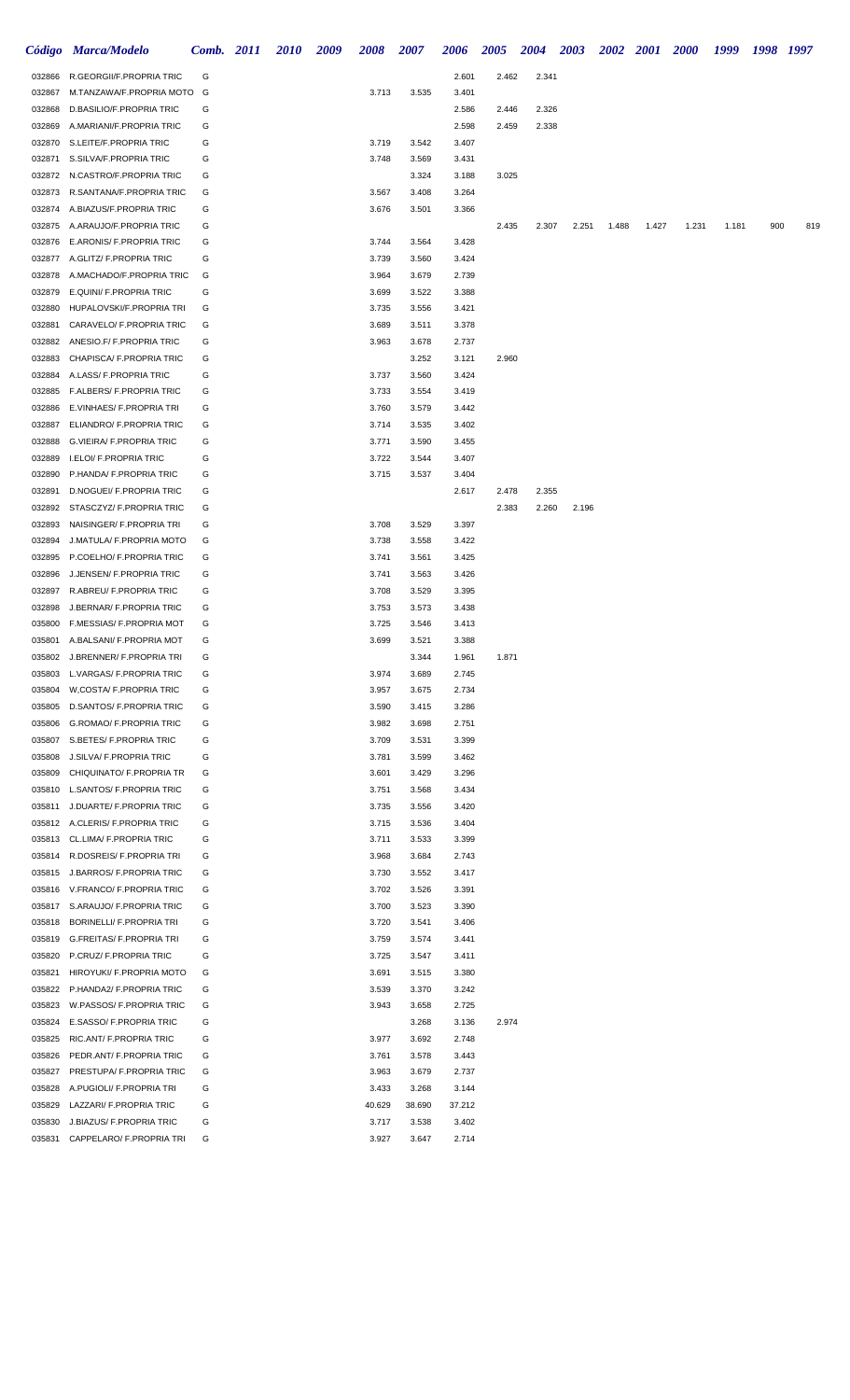|                  | Código Marca/Modelo                                                | <b>Comb.</b> 2011 | <b>2010</b> | 2009  | 2008           | 2007           | 2006           | 2005  | 2004  | 2003  | 2002 2001 2000 | 1999 | 1998 1997 |  |
|------------------|--------------------------------------------------------------------|-------------------|-------------|-------|----------------|----------------|----------------|-------|-------|-------|----------------|------|-----------|--|
| 035832           | A.BIAZUS/F.PROPRIA TRIC2                                           | G                 |             |       | 3.848          | 3.571          | 2.660          |       |       |       |                |      |           |  |
| 035833           | J.TUROLA/ F.PROPRIA TRIC                                           | G                 |             |       | 3.943          | 3.658          | 2.725          |       |       |       |                |      |           |  |
|                  | 035834 E.BOECHEL/ F.PROPRIA TRI                                    | G                 |             |       | 3.842          | 3.569          | 2.657          |       |       |       |                |      |           |  |
|                  | 035835 R.CESIUK/ F.PROPRIA TRIC                                    | G                 |             |       | 3.678          | 3.501          | 3.367          |       |       |       |                |      |           |  |
|                  | 035836 E.GUEDES/ F.PROPRIA TRIC                                    | G                 |             |       | 3.518          | 3.350          | 3.223          |       |       |       |                |      |           |  |
| 035837           | A.BEAL/ F.PROPRIA TRIC                                             | G                 |             |       | 3.584          | 3.412          | 3.282          |       |       |       |                |      |           |  |
| 035838           | J.SEBOLD/ F.PROPRIA MOTO                                           | G                 |             |       | 3.554          | 3.384          | 3.256          |       |       |       |                |      |           |  |
| 035839           | J.MOELLER/ F.PROPRIA MOT                                           | G                 |             |       | 3.629          | 3.454          | 3.323          |       |       |       |                |      |           |  |
| 035841<br>035842 | CLA.SOUZA/ F.PROPRIA TRI<br>SOLDATELI/F.PROPRIA MOTO               | G<br>G            |             |       | 4.705<br>3.483 | 4.479<br>3.234 | 4.309<br>2.406 |       |       |       |                |      |           |  |
| 035843           | ROVILSON/ F.PROPRIA TRIC                                           | G                 |             |       | 3.627          | 3.366          | 1.972          |       |       |       |                |      |           |  |
| 035844           | R.QUADROS/ F.PROPRIA TRI                                           | G                 |             |       |                | 3.674          | 2.734          | 2.369 |       |       |                |      |           |  |
| 035845           | A.DALLA/ F.PROPRIA TRIC                                            | G                 |             |       | 3.696          | 3.519          | 3.384          |       |       |       |                |      |           |  |
| 035846           | MJ.SOUZA/ F.PROPRIA TRIC                                           | G                 |             |       |                | 3.673          | 2.733          | 2.369 |       |       |                |      |           |  |
|                  | 035847 A.BOSCO/ F.PROPRIA TRIC                                     | G                 |             |       | 3.958          | 3.674          | 2.734          |       |       |       |                |      |           |  |
| 035848           | J.FREIRES/ F.PROPRIA MOT                                           | G                 |             |       | 2.412          | 2.296          | 2.209          |       |       |       |                |      |           |  |
| 035849           | A.NERY/ F.PROPRIA MOTO                                             | G                 |             |       | 3.402          | 3.159          | 2.352          |       |       |       |                |      |           |  |
| 035850           | W.FRANCO/ F.PROPRIA TRIC                                           | G                 |             |       | 3.962          | 3.678          | 2.737          |       |       |       |                |      |           |  |
| 035851           | M.HELMANN/ F.PROPRIA TRI                                           | G                 |             |       | 3.972          | 3.686          | 2.744          |       |       |       |                |      |           |  |
|                  | 035852 H.RENZ/ F.PROPRIA MOTO                                      | G                 |             |       | 3.402          | 3.159          | 2.350          |       |       |       |                |      |           |  |
| 035853           | PINZON.N/ F.PROPRIA TRIC                                           | G                 |             |       | 3.875          | 3.596          | 2.677          |       |       |       |                |      |           |  |
| 035855           | V.JAQUES/ F.PROPRIA TRIC                                           | G                 |             |       |                |                | 2.414          | 2.284 | 2.172 |       |                |      |           |  |
| 035856           | M.GUSE/ F.PROPRIA TRIC                                             | G                 |             |       |                |                | 2.378          | 2.250 | 2.140 |       |                |      |           |  |
| 035858           | J.MARTINI/ F.PROPRIA TRI                                           | G                 |             |       | 3.615          | 3.440          | 3.310          |       |       |       |                |      |           |  |
| 035859           | R.SALOMAO/ F.PROPRIA TRI<br>GET.MELO/ F.PROPRIA TRIC               | G<br>G            |             |       | 3.627          | 3.368          | 1.973          |       |       |       |                |      |           |  |
| 035860<br>035861 | J.MAZETI/ F.PROPRIA MOTO                                           | G                 |             |       | 3.975<br>3.403 | 3.690<br>3.159 | 2.747<br>2.350 |       |       |       |                |      |           |  |
| 035862           | W.POMNITZ/ F.PROPRIA TRI                                           | G                 |             |       | 3.605          | 3.433          | 3.302          |       |       |       |                |      |           |  |
| 035863           | CASTELARI/ F.PROPRIA TRI                                           | G                 |             |       | 3.944          | 3.662          | 2.726          |       |       |       |                |      |           |  |
| 035865           | ERI.OLI/ F.PROPRIA TRIC                                            | G                 |             |       |                |                |                | 2.410 | 2.281 | 2.226 |                |      |           |  |
| 035866           | <b>I.BAUELS/ F.PROPRIA TRIC</b>                                    | G                 |             |       | 4.093          | 3.895          | 3.749          |       |       |       |                |      |           |  |
| 035867           | CLAUDINO/F.PROPRIA TRIC                                            | G                 |             |       | 3.987          | 3.703          | 2.754          |       |       |       |                |      |           |  |
| 035868           | A.GUICO/ F.PROPRIA TRIC                                            | G                 |             |       | 3.956          | 3.673          | 2.732          |       |       |       |                |      |           |  |
| 035869           | E.BELLEMO/ F.PROPRIA TRI                                           | G                 |             |       | 3.964          | 3.679          | 2.738          |       |       |       |                |      |           |  |
| 035870           | G.BARAN/ F.PROPRIA TRIC                                            | G                 |             |       | 3.981          | 3.697          | 2.750          |       |       |       |                |      |           |  |
|                  | 035871 J.GOIS/ F.PROPRIA TRIC                                      | G                 |             |       | 3.955          | 3.670          | 2.732          |       |       |       |                |      |           |  |
|                  | 035872 J.MANFRIN/ F.PROPRIA TRI                                    | G                 |             |       |                |                |                | 2.379 | 2.251 | 2.198 |                |      |           |  |
| 035873           | L.RIBAS/ F.PROPRIA TRIC                                            | G                 |             |       | 3.991          | 3.703          | 2.756          |       |       |       |                |      |           |  |
|                  | 035874 I.TEODORO/ F.PROPRIA TRI<br>035875 HECKMANN/ F.PROPRIA TRIC | G                 |             |       | 3.977          | 3.693          | 2.749          |       |       |       |                |      |           |  |
| 035876           | PARREIRAS/ F.PROPRIA TRI                                           | G<br>G            |             |       | 3.950          | 3.665<br>3.703 | 2.728<br>2.756 | 2.386 |       |       |                |      |           |  |
| 035877           | ROB.PINTO/ F.PROPRIA TRI                                           | G                 |             |       |                |                | 2.732          | 2.369 | 2.243 |       |                |      |           |  |
| 035878           | LADISLAU/F.PROPRIA TRIC                                            | G                 |             |       | 3.961          | 3.678          | 2.737          |       |       |       |                |      |           |  |
| 035879           | E.GASPAR/F.PROPRIA TRIC                                            | G                 |             |       | 3.959          | 3.610          | 3.472          |       |       |       |                |      |           |  |
| 035880           | OSMAR SAN/F.PROPRIA TRIC                                           | G                 |             |       | 3.979          | 3.693          | 2.749          |       |       |       |                |      |           |  |
| 035881           | A.ATAIDES/F.PROPRIA TRIC                                           | G                 |             |       | 3.967          | 3.682          | 2.741          |       |       |       |                |      |           |  |
| 035883           | E.A.GOMES/F.PROPRIA TRIC                                           | G                 |             |       | 3.940          | 3.657          | 2.723          |       |       |       |                |      |           |  |
| 035884           | HERMES.L/F.PROPRIA TRIC                                            | G                 |             |       | 3.980          | 3.695          | 2.751          |       |       |       |                |      |           |  |
| 035885           | D.PANCOTTI/F.PROPRIA TRI                                           | G                 |             |       | 3.949          | 3.666          | 2.729          |       |       |       |                |      |           |  |
| 035886           | C.REY/F.PROPRIA TRIC                                               | G                 |             |       | 3.951          | 3.668          | 2.728          |       |       |       |                |      |           |  |
| 035887           | GILEADE B./F.PROPRIA TRI                                           | G                 |             |       |                | 3.391          | 1.987          | 1.897 |       |       |                |      |           |  |
| 035888           | DALMONIR/F.PROPRIA TRIC                                            | G                 |             |       | 3.964          | 3.617          | 3.478          |       |       |       |                |      |           |  |
| 035889           | HIL GOMES/F.PROPRIA TRIC                                           | G                 |             |       | 3.938          | 3.657          | 2.722          |       |       |       |                |      |           |  |
| 035890<br>035891 | M.AURELIO/F.PROPRIA TRIC                                           | G<br>G            |             |       | 3.981<br>3.937 | 3.698          | 2.752          |       |       |       |                |      |           |  |
| 035892           | NAIR PAES/F.PROPRIA TRIC<br>C.R.KUGLER/F.PROPRIA TRI               | G                 |             |       | 3.950          | 3.590<br>3.665 | 3.454<br>2.728 |       |       |       |                |      |           |  |
| 035893           | E.ANDRADE/F.PROPRIA TRIC                                           | G                 |             |       | 4.006          | 3.718          | 2.767          |       |       |       |                |      |           |  |
| 035894           | M.DOMINGOS/F.PROPRIA TRI                                           | G                 |             |       | 3.947          | 3.663          | 2.727          |       |       |       |                |      |           |  |
| 035895           | ADRALTO/F.PROPRIA TRIC                                             | G                 |             | 3.301 | 3.126          | 2.952          |                |       |       |       |                |      |           |  |
| 035896           | JOSE SOUZA/F.PROPRIA TRI                                           | G                 |             |       | 3.939          | 3.656          | 2.720          |       |       |       |                |      |           |  |
| 035897           | M.CRESTANI/F.PROPRIA TRI                                           | G                 |             |       | 3.967          | 3.680          | 2.739          |       |       |       |                |      |           |  |
| 035898           | HERLON.R/F.PROPRIA TRIC                                            | G                 |             |       | 3.967          | 3.680          | 2.739          |       |       |       |                |      |           |  |
| 037800           | ODAIR.S/F.PROPRIA TRIC                                             | G                 |             |       | 3.987          | 3.701          | 2.754          |       |       |       |                |      |           |  |
| 037801           | M.RIBAS/F.PROPRIA TRIC                                             | G                 |             | 3.338 | 3.162          | 2.987          |                |       |       |       |                |      |           |  |
|                  | 037802 A.FONSECA/F.PROPRIA TRIC                                    | G                 |             | 3.334 | 3.157          | 2.982          |                |       |       |       |                |      |           |  |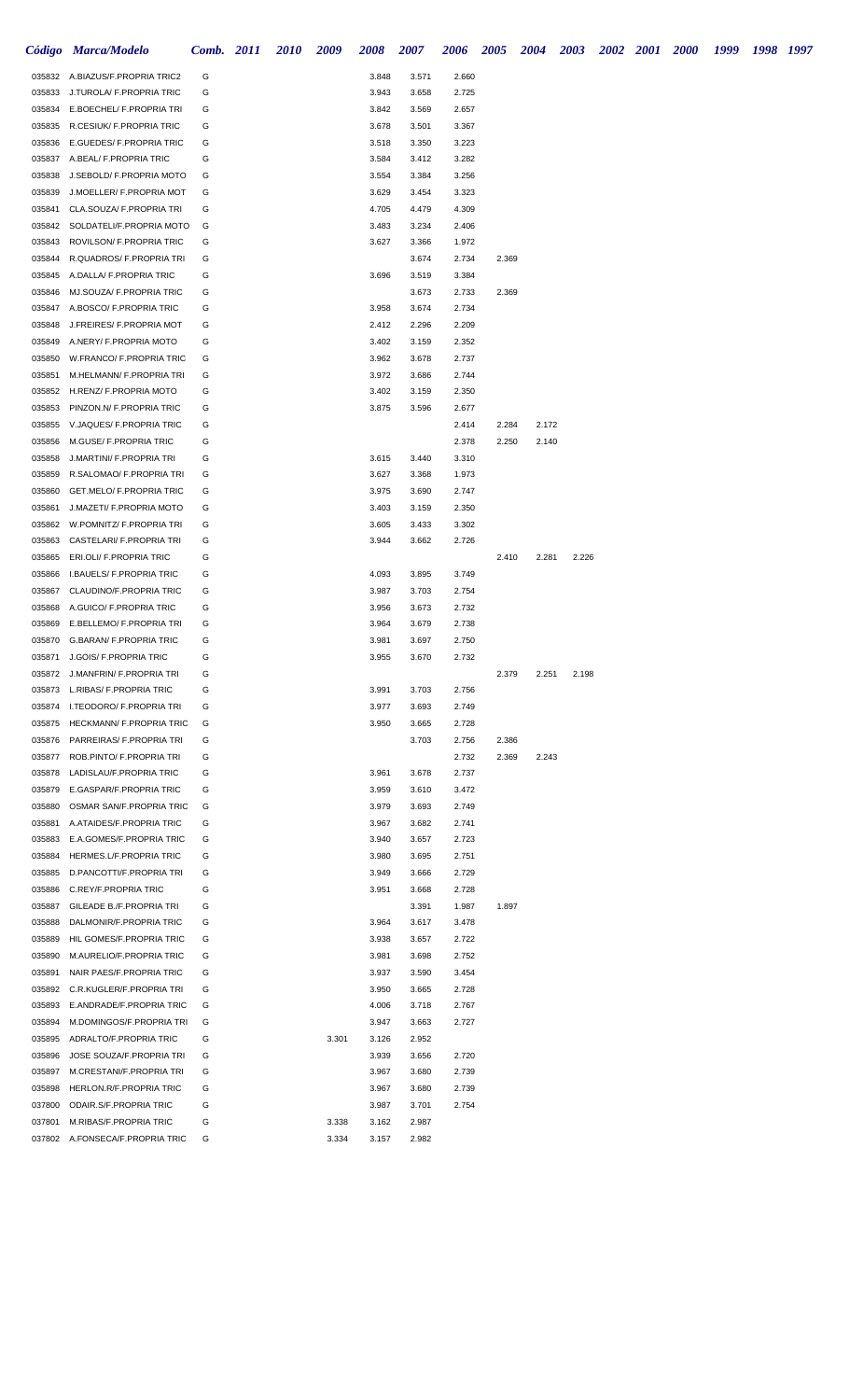|                  | Código Marca/Modelo                                        | Comb. 2011 | 2010 | 2009           | 2008           | 2007           | 2006  | <b>2005</b> | 2004  | <b>2003</b> | 2002 2001 | <b>2000</b> | 1999 | 1998 1997 |  |
|------------------|------------------------------------------------------------|------------|------|----------------|----------------|----------------|-------|-------------|-------|-------------|-----------|-------------|------|-----------|--|
| 037803           | C.DEMARCHI/F.PROPRIA TRI                                   | G          |      | 3.366          | 3.189          | 3.014          |       |             |       |             |           |             |      |           |  |
| 037804           | VALNEMER/F.PROPRIA TRIC                                    | G          |      |                | 3.951          | 3.667          | 2.730 |             |       |             |           |             |      |           |  |
| 037805           | SALUSTIANO/F.PROPRIA TRI                                   | G          |      | 3.342          | 3.166          | 2.992          |       |             |       |             |           |             |      |           |  |
| 037806           | DIVINO R./F.PROPRIA TRIC                                   | G          |      | 3.342          | 3.165          | 2.991          |       |             |       |             |           |             |      |           |  |
| 037807           | S.GISMAIR/F.PROPRIA TRIC                                   | G          |      | 3.356          | 3.179          | 3.004          |       |             |       |             |           |             |      |           |  |
| 037808           | C.ELISIO/F.PROPRIA TRIC                                    | G          |      | 3.361          | 3.182          | 3.006          |       |             |       |             |           |             |      |           |  |
| 037809           | SOCRATES/F.PROPRIA TRIC                                    | G          |      |                |                |                | 2.746 | 2.383       | 2.253 |             |           |             |      |           |  |
| 037810           | ROB.HECK/F.PROPRIA TRIC                                    | G          |      |                | 3.894          | 3.614          | 2.689 |             |       |             |           |             |      |           |  |
| 037811           | JOSE TEX/F.PROPRIA TRI                                     | G          |      |                | 3.651          | 3.390          | 1.988 |             |       |             |           |             |      |           |  |
|                  | 037812 A.QUEIROZ/F.PROPRIA TRIC                            | G          |      | 3.240          | 3.069          | 2.900          |       |             |       |             |           |             |      |           |  |
| 037814<br>037815 | L.SELOIR/F.PROPRIA TRIC<br>BLENISMAR/F.PROPRIA TRIC        | G<br>G     |      | 4.107          | 3.886<br>3.979 | 3.707<br>3.691 | 2.749 |             |       |             |           |             |      |           |  |
| 037816           | LIMA.F/F.PROPRIA TRIC                                      | G          |      | 3.359          | 3.179          | 3.004          |       |             |       |             |           |             |      |           |  |
| 037817           | CLA.BORGES/F.PROPRIA TRI                                   | G          |      |                |                | 3.487          | 3.345 | 3.174       |       |             |           |             |      |           |  |
| 037818           | V.MALARDO/F.PROPRIA TRIC                                   | G          |      |                |                | 3.664          | 2.729 | 2.363       |       |             |           |             |      |           |  |
| 037819           | CLO.LIMA/F.PROPRIA TRIC                                    | G          |      | 4.083          | 3.864          | 3.686          |       |             |       |             |           |             |      |           |  |
| 037820           | VALTERSON/F.PROPRIA TRIC                                   | G          |      | 3.350          | 3.173          | 2.996          |       |             |       |             |           |             |      |           |  |
| 037821           | C.RIZZON/F.PROPRIA TRIC                                    | G          |      | 4.151          | 3.928          | 3.746          |       |             |       |             |           |             |      |           |  |
| 037822           | SANTONINO/F.PROPRIA TRIC                                   | G          |      |                | 3.890          | 3.547          | 3.411 |             |       |             |           |             |      |           |  |
| 037823           | S.ELENO/F.PROPRIA TRIC                                     | G          |      | 3.375          | 3.196          | 3.019          |       |             |       |             |           |             |      |           |  |
| 037824           | H.MADER/F.PROPRIA TRIC                                     | G          |      |                | 4.111          | 3.751          | 3.609 |             |       |             |           |             |      |           |  |
| 037826           | VALTUR/F.PROPRIA TRIC                                      | G          |      | 4.191          | 3.963          | 3.782          |       |             |       |             |           |             |      |           |  |
| 037827           | WERETYCKI/F.PROPRIA TRIC                                   | G          |      | 4.152          | 3.928          | 3.748          |       |             |       |             |           |             |      |           |  |
| 037828           | S.NALVA/F.PROPRIA TRIC                                     | G          |      | 4.252          | 4.023          | 3.837          |       |             |       |             |           |             |      |           |  |
| 037829           | FR.COSTA/F.PROPRIA TRIC                                    | G          |      | 3.358          | 3.180          | 3.003          |       |             |       |             |           |             |      |           |  |
| 037830           | G.VALMIR/F.PROPRIA TRIC                                    | G          |      |                | 3.603          | 3.344          | 1.961 |             |       |             |           |             |      |           |  |
| 037831           | J.ROSA/F.PROPRIA TRIC                                      | G          |      | 4.264          | 4.033          | 3.849          |       |             |       |             |           |             |      |           |  |
| 037832           | J.GONCA/F.PROPRIA MOTO                                     | G          |      | 4.196          | 3.969          | 3.788          |       |             |       |             |           |             |      |           |  |
| 037833           | L.BRISOLA/F.PROPRIA TRIC                                   | G          |      | 4.153          | 3.927          | 3.747          |       |             |       |             |           |             |      |           |  |
| 037834           | C.FEDRIGO/F.PROPRIA TRIC                                   | G          |      |                |                | 3.502          | 3.357 | 3.186       |       |             |           |             |      |           |  |
| 037835           | A.GIRARDI/F.PROPRIA TRIC                                   | G          |      | 4.181          | 3.955          | 3.773          |       |             |       |             |           |             |      |           |  |
| 037836           | S.MESSIAS/F.PROPRIA TRIC                                   | G          |      |                | 3.791          | 3.610          | 3.471 |             |       |             |           |             |      |           |  |
| 037837           | A.CONTE/F.PROPRIA TRIC                                     | G          |      |                |                |                |       | 2.381       | 2.258 | 2.196       |           |             |      |           |  |
| 037838<br>037839 | <b>GR.SILVA/F.PROPRIA TRIC</b><br>MARANGONI/F.PROPRIA TRIC | G<br>G     |      | 4.122          | 3.900          | 3.721          | 2.759 | 2.610       | 2.484 |             |           |             |      |           |  |
|                  | 037840 M.ANTES/F.PROPRIA TRIC                              | G          |      | 3.587          | 3.397          | 3.238          |       |             |       |             |           |             |      |           |  |
| 037841           | J.ARRAES/F.PROPRIA TRIC                                    | G          |      |                |                | 3.267          | 3.134 | 2.973       |       |             |           |             |      |           |  |
| 037842           | CR.ALMEIDA/F.PROPRIA TRI                                   | G          |      |                | 3.873          | 3.531          | 3.400 |             |       |             |           |             |      |           |  |
|                  | 037843 FR.CAMPOS/F.PROPRIA TRIC                            | G          |      | 4.185          | 3.957          | 3.777          |       |             |       |             |           |             |      |           |  |
| 037844           | VOL.BUSS/F.PROPRIA TRIC                                    | G          |      | 4.204          | 3.975          | 3.794          |       |             |       |             |           |             |      |           |  |
| 037845           | PAULO CRUZ/F.PROPRIA TRI                                   | G          |      | 4.237          | 4.008          | 3.824          |       |             |       |             |           |             |      |           |  |
| 037846           | A.CAIXETA/F.PROPRIA TRIC                                   | G          |      |                | 3.923          | 3.734          | 3.593 |             |       |             |           |             |      |           |  |
|                  | 037847 M.FUSCO/F.PROPRIA TRIC                              | G          |      | 4.219          | 3.990          | 3.809          |       |             |       |             |           |             |      |           |  |
| 037848           | EDV.ROMERA/F.PROPRIA TRI                                   | G          |      |                |                |                |       | 1.882       | 1.806 | 1.754       |           |             |      |           |  |
| 037849           | WESTPHALEN/F.PROPRIA TRI                                   | G          |      | 4.255          | 4.025          | 3.841          |       |             |       |             |           |             |      |           |  |
|                  | 037850 E.GOUVEIA/F.PROPRIA TRIC                            | G          |      | 4.237          | 4.008          | 3.824          |       |             |       |             |           |             |      |           |  |
|                  | 037851 A.VALOES/F.PROPRIA TRIC                             | G          |      | 4.277          | 4.045          | 3.861          |       |             |       |             |           |             |      |           |  |
|                  | 037852 M.R.SILVA/F.PROPRIA TRIC                            | G          |      | 4.217          | 3.987          | 3.806          |       |             |       |             |           |             |      |           |  |
|                  | 037853 A.JUCELIA/F.PROPRIA TRIC                            | G          |      | 4.307          | 4.074          | 3.889          |       |             |       |             |           |             |      |           |  |
| 037854           | <b>JS.MENDES/F.PROPRIA TRIC</b>                            | G          |      |                | 3.410          | 3.248          | 3.122 |             |       |             |           |             |      |           |  |
| 037855           | GL.LACERDA/F.PROPRIA TRI                                   | G          |      |                | 2.953          |                |       |             |       |             |           |             |      |           |  |
| 037856           | M.HENRIQUE/F.PROPRIA MOT                                   | G          |      | 4.222          | 3.995          | 3.813          |       |             |       |             |           |             |      |           |  |
|                  | 037857 T.LOURIVAL/F.PROPRIA TRI                            | G          |      | 3.070          | 2.909          | 2.747          |       |             |       |             |           |             |      |           |  |
| 037858           | S.EZIO/F.PROPRIA TRIC                                      | G          |      | 3.072          | 2.911          | 2.749          |       |             |       |             |           |             |      |           |  |
| 037859           | O.WALMOR/F.PROPRIA TRIC                                    | G          |      | 4.404          | 4.164          | 3.974          |       |             |       |             |           |             |      |           |  |
| 037860           | C.CARLINI/F.PROPRIA TRIC                                   | G          |      |                | 3.388          | 3.225          | 2.835 |             |       |             |           |             |      |           |  |
| 037861           | S.AILTIS/F.PROPRIA TRIC                                    | G          |      |                | 3.676          | 3.499          | 3.366 |             |       |             |           |             |      |           |  |
| 037863           | 037862 MAXIMILIO/F.PROPRIA TRIC<br>C.MORAES/F.PROPRIA TRIC | G<br>G     |      | 4.309<br>3.047 | 4.076<br>2.887 | 3.892<br>2.725 |       |             |       |             |           |             |      |           |  |
| 037864           | C.OLIVEIRA/F.PROPRIA TRI                                   | G          |      | 4.481          | 4.236          | 4.042          |       |             |       |             |           |             |      |           |  |
| 037865           | I.BRANDT/F.PROPRIA TRIC                                    | G          |      |                | 3.722          | 3.546          | 3.409 |             |       |             |           |             |      |           |  |
| 037866           | A.MARCON/F.PROPRIA TRIC                                    | G          |      | 9.429          | 8.919          | 8.511          |       |             |       |             |           |             |      |           |  |
| 037867           | INIVALDO/F.PROPRIA TRIC                                    | G          |      |                |                | 3.199          | 2.471 | 1.790       |       |             |           |             |      |           |  |
| 037868           | HECKMANN1/F.PROPRIA TRIC                                   | G          |      | 3.015          | 2.856          | 2.698          |       |             |       |             |           |             |      |           |  |
|                  | 037869 S.FABRI/F.PROPRIA TRIC                              | G          |      | 3.023          | 2.862          | 2.704          |       |             |       |             |           |             |      |           |  |
|                  |                                                            |            |      |                |                |                |       |             |       |             |           |             |      |           |  |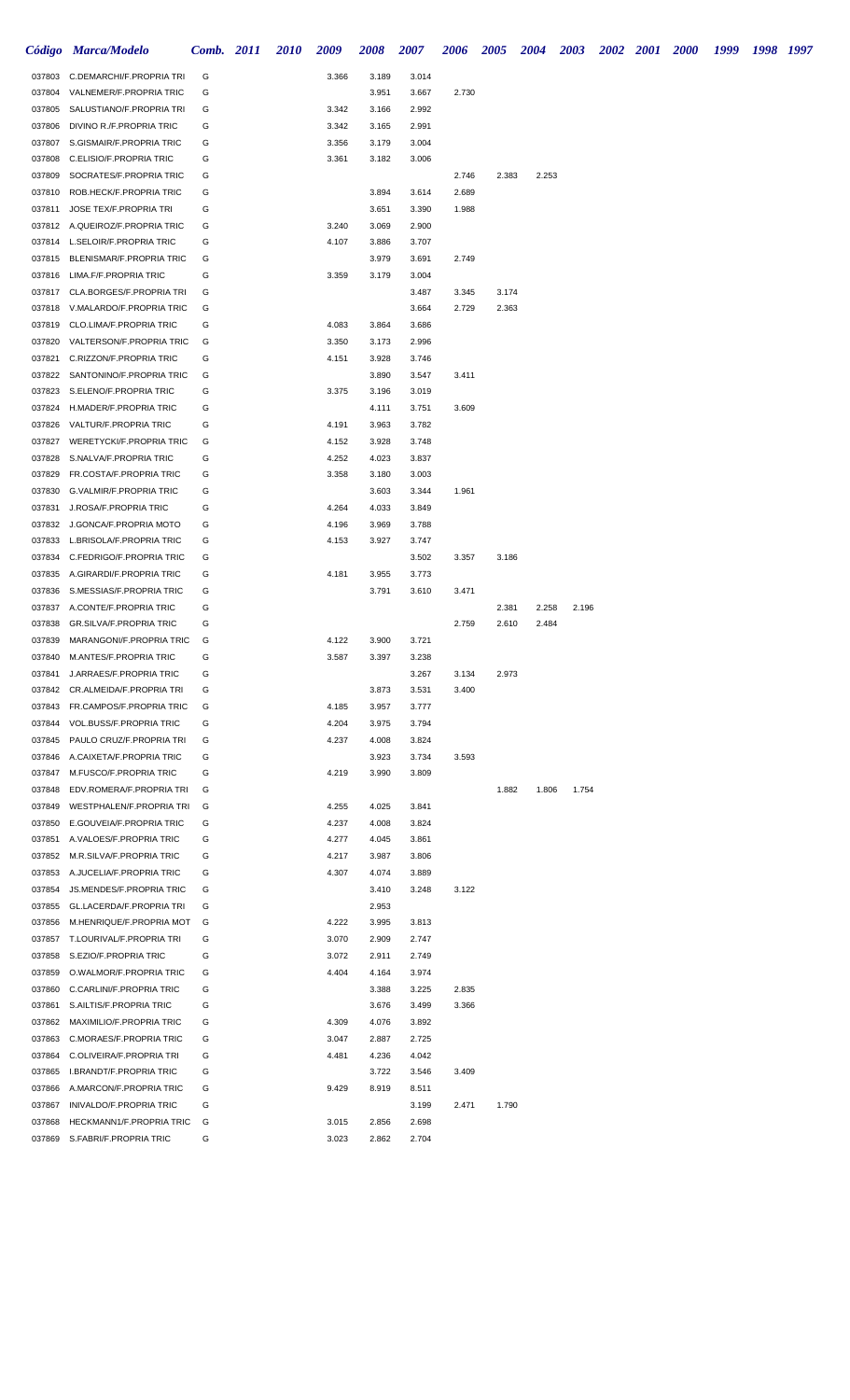|                  | Código Marca/Modelo                                  | <b>Comb.</b> 2011 |       | <b>2010</b> | 2009   | <b>2008</b> | 2007           | 2006  | 2005  | <b>2004</b> | <b>2003</b> |       | 2002 2001 2000 |       | 1999  | 1998 1997 |       |
|------------------|------------------------------------------------------|-------------------|-------|-------------|--------|-------------|----------------|-------|-------|-------------|-------------|-------|----------------|-------|-------|-----------|-------|
| 037870           | ADR.SILVA/F.PROPRIA TRIC                             | G                 |       |             | 3.039  | 2.879       | 2.718          |       |       |             |             |       |                |       |       |           |       |
| 037871           | RIC.ARAUJO/F.PROPRIA MOT                             | G                 |       |             | 2.448  | 2.319       | 2.191          |       |       |             |             |       |                |       |       |           |       |
| 037872           | ROG.GOMES/F.PROPRIA TRIC                             | G                 |       |             | 4.477  | 4.235       | 4.041          |       |       |             |             |       |                |       |       |           |       |
| 037873           | JUL.SOUZA/F.PROPRIA TRIC                             | G                 |       |             |        | 3.595       | 3.337          | 1.957 |       |             |             |       |                |       |       |           |       |
| 037874           | G.ALVARO/F.PRPPRIA TRIC                              | G                 |       |             | 3.920  | 3.714       | 3.547          |       |       |             |             |       |                |       |       |           |       |
| 037875           | EL.SOUZA/F.PROPRIA TRIC                              | G                 |       |             |        | 3.596       | 3.340          | 1.957 |       |             |             |       |                |       |       |           |       |
| 037876           | DIO.FUCHS/F.PROPRIA TRIC                             | G                 |       |             | 3.038  | 2.878       | 2.717          |       |       |             |             |       |                |       |       |           |       |
| 037877           | R.IVAIR/F.PROPRIA TRIC                               | G                 |       |             | 3.043  | 2.884       | 2.723          |       |       |             |             |       |                |       |       |           |       |
| 037878           | HG.ARAUJO/F.PROPRIA TRIC                             | G                 |       |             | 3.023  | 2.863       | 2.704          |       |       |             |             |       |                |       |       |           |       |
| 037879           | AR.PACHECO/F.PROPRIA TRI                             | G                 |       |             | 3.085  | 2.922       | 2.760          |       |       |             |             |       |                |       |       |           |       |
| 037880           | C.ARI/F.PROPRIA TRIC                                 | G                 |       |             | 3.102  | 2.939       | 2.774          |       |       |             |             |       |                |       |       |           |       |
| 037881           | LC.ANTUNES/F.PROPRIA TRI                             | G                 |       |             | 3.055  | 2.895       | 2.735          |       |       |             |             |       |                |       |       |           |       |
| 037882           | ADROALDO/F.PROPRIA TRIC                              | G                 |       |             | 3.033  | 2.871       | 2.711          |       |       |             |             |       |                |       |       |           |       |
| 037883           | PALKOWSKI/F.PROPRIA TRIC                             | G                 |       |             | 3.021  | 2.860       | 2.701          |       |       |             |             |       |                |       |       |           |       |
| 037884           | J.FURTADO/F.PROPRIA TRIC                             | G                 |       |             |        | 3.629       | 3.368          | 1.975 |       |             |             |       |                |       |       |           |       |
| 037885<br>037886 | MAR.COSTA/F.PROPRIA TRIC<br>FRANCISMAR/F.PROPRIA TRI | G<br>G            |       |             | 3.030  | 2.871       | 2.710<br>3.311 | 1.941 | 1.853 |             |             |       |                |       |       |           |       |
| 037887           | PA.ARAUJO/F.PROPRIA TRIC                             | G                 |       |             | 3.047  | 2.886       | 2.725          |       |       |             |             |       |                |       |       |           |       |
| 037888           | ED.THEISS/F.PROPRIA TRIC                             | G                 |       |             | 3.039  | 2.878       | 2.717          |       |       |             |             |       |                |       |       |           |       |
| 037889           | JCN.PANAO/F.PROPRIA TRIC                             | G                 |       |             | 3.042  | 2.884       | 2.722          |       |       |             |             |       |                |       |       |           |       |
| 037890           | C.ZELITO/F.PROPRIA TRIC                              | G                 |       |             | 3.072  | 2.910       | 2.748          |       |       |             |             |       |                |       |       |           |       |
| 037891           | ME.GOMES/F.PROPRIA TRIC                              | G                 |       |             | 3.046  | 2.886       | 2.726          |       |       |             |             |       |                |       |       |           |       |
| 037892           | S.ANIBAL/F.PROPRIA TRIC                              | G                 |       |             |        |             | 3.339          | 1.957 | 1.868 |             |             |       |                |       |       |           |       |
| 037893           | SF.MORAIS/F.PROPRIA TRIC                             | G                 |       |             | 3.029  | 2.869       | 2.708          |       |       |             |             |       |                |       |       |           |       |
| 037894           | ROB.LEITE/F.PROPRIA TRIC                             | G                 |       |             |        | 2.875       |                |       |       |             |             |       |                |       |       |           |       |
| 037895           | FRAN.SOUZA/F.PROPRIA TRI                             | G                 |       |             |        | 3.489       | 3.320          | 3.196 |       |             |             |       |                |       |       |           |       |
| 037896           | L.V.FILHO/F.PROPRIA TRIC                             | G                 |       |             | 3.053  | 2.891       | 2.730          |       |       |             |             |       |                |       |       |           |       |
| 037897           | A.AILTIS/F.PROPRIA TRIC                              | G                 |       |             |        | 3.594       | 3.334          | 1.955 |       |             |             |       |                |       |       |           |       |
|                  | 037898 V.FANTINEL/F.PROPRIA TRI                      | G                 |       |             | 3.016  | 2.857       | 2.697          |       |       |             |             |       |                |       |       |           |       |
|                  | <b>Fabricante: FASPIDER</b>                          |                   |       |             |        |             |                |       |       |             |             |       |                |       |       |           |       |
|                  | 038101 I/FASPIDER KYNRO KN125 S                      | G                 |       |             | 2.963  | 2.549       | 2.433          |       |       |             |             |       |                |       |       |           |       |
|                  | 038102 I/FASPIDER KYNRO KN50 S                       | G                 |       |             | 2.482  | 2.348       | 2.277          |       |       |             |             |       |                |       |       |           |       |
|                  | <b>Fabricante: FBM</b>                               |                   |       |             |        |             |                |       |       |             |             |       |                |       |       |           |       |
| 001899 FBM       |                                                      | G                 |       |             |        |             |                |       |       |             |             |       |                |       | 965   | 730       | 666   |
|                  | 001901 FBM/MZ 250 RS                                 | G                 |       |             |        |             |                |       |       |             | 5.074       | 4.813 | 4.670          | 4.372 | 4.132 | 3.955     | 3.822 |
| 001902           | FBM/MZ 250 RSJ                                       | G                 |       |             |        |             |                | 5.671 | 5.384 | 5.175       | 5.074       | 4.813 | 4.671          | 4.374 | 4.133 | 3.955     | 3.821 |
|                  | 001999 FBM/MZ 250                                    | G                 |       |             |        |             |                |       |       |             |             |       |                |       | 4.385 | 4.196     | 4.054 |
|                  |                                                      |                   |       |             |        |             |                |       |       |             |             |       |                |       |       |           |       |
|                  | <b>Fabricante: FELZA</b>                             |                   |       |             |        |             |                |       |       |             |             |       |                |       |       |           |       |
|                  | 036100 FELZA/LUG 2.0                                 | G                 |       | 28.823      | 25.270 | 22.261      | 19.428         |       |       |             |             |       |                |       |       |           |       |
|                  | <b>Fabricante: FENIX</b>                             |                   |       |             |        |             |                |       |       |             |             |       |                |       |       |           |       |
|                  | 012900 FENIX/TRICICLO TURISMO                        | G                 | 9.109 | 7.805       | 7.341  |             |                |       |       |             |             |       |                |       |       |           |       |
|                  |                                                      |                   |       |             |        |             |                |       |       |             |             |       |                |       |       |           |       |
|                  | <b>Fabricante: FLIGHT</b>                            |                   |       |             |        |             |                |       |       |             |             |       |                |       |       |           |       |
| 038600           | I/FLIGHT JS200ZH                                     | G<br>G            |       |             | 7.973  | 7.503       | 7.165          |       |       |             |             |       |                |       |       |           |       |
|                  | 038601 I/FLIGHT JS200ZH A                            |                   |       |             | 8.270  | 7.789       | 7.430          |       |       |             |             |       |                |       |       |           |       |
|                  | <b>Fabricante:</b> FONTA                             |                   |       |             |        |             |                |       |       |             |             |       |                |       |       |           |       |
|                  | 034002 I/FONTA FT125T 3                              | G                 |       |             |        | 3.568       | 3.452          | 3.303 |       |             |             |       |                |       |       |           |       |
|                  | <b>Fabricante: FOSTI</b>                             |                   |       |             |        |             |                |       |       |             |             |       |                |       |       |           |       |
|                  | 023801 IMP/FOSTI FT125 A                             | G                 |       |             |        |             |                |       |       | 2.833       | 2.690       | 2.488 | 2.312          | 2.121 | 1.775 | 1.699     | 1.625 |
|                  |                                                      |                   |       |             |        |             |                |       |       |             |             |       |                |       |       |           |       |
|                  | <b>Fabricante: FOTON</b>                             |                   |       |             |        |             |                |       |       |             |             |       |                |       |       |           |       |
|                  | 020770 I/FOTON BJ1020V2AV3 S                         | D                 |       | 48.545      |        |             |                |       |       |             |             |       |                |       |       |           |       |
|                  | 039500 I/FOTON FT200ZH-6                             | G                 |       | 11.022      |        |             |                |       |       |             |             |       |                |       |       |           |       |
|                  | <b>Fabricante:</b> FUTONG                            |                   |       |             |        |             |                |       |       |             |             |       |                |       |       |           |       |
|                  | 033900 I/FUTONG FT125 2                              | G                 |       |             | 3.321  | 3.144       | 2.998          |       |       |             |             |       |                |       |       |           |       |
| 033901           | I/FUTONG FT150 2                                     | G                 |       |             | 4.026  | 3.734       | 3.564          |       |       |             |             |       |                |       |       |           |       |
| 033902           | I/FUTONG FT150T 4                                    | G                 |       |             | 5.502  | 5.238       | 4.999          |       |       |             |             |       |                |       |       |           |       |
| 033903           | I/FUTONG FT200GY 2                                   | G                 |       |             | 4.201  | 3.981       | 3.726          |       |       |             |             |       |                |       |       |           |       |
|                  | <b>Fabricante: FUXING</b>                            |                   |       |             |        |             |                |       |       |             |             |       |                |       |       |           |       |
| 035900           | I/FUXING HAOBAO HB 110-3                             | G                 |       |             | 2.658  | 2.516       | 2.297          | 2.209 |       |             |             |       |                |       |       |           |       |
|                  | 035901 I/FUXING HAOBAO HB 150T                       | G                 |       |             |        | 3.926       | 3.525          | 3.435 |       |             |             |       |                |       |       |           |       |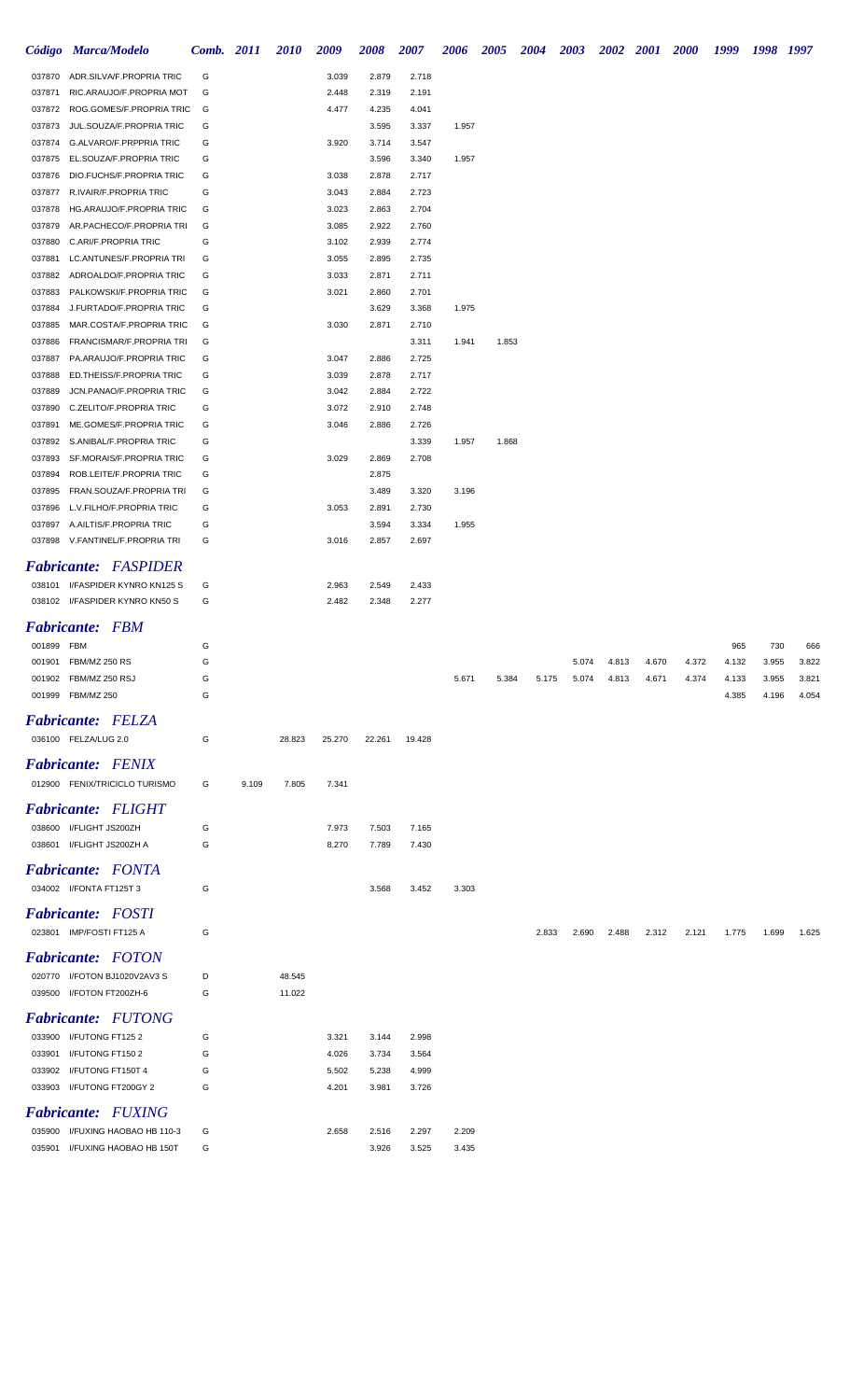|        | Código Marca/Modelo                                       | Comb. 2011 |       | <b>2010</b>    | 2009           | 2008           | 2007           | 2006   | 2005   | 2004   | 2003                   | <b>2002</b>   | 2001            | <b>2000</b> | 1999 1998 1997 |       |       |
|--------|-----------------------------------------------------------|------------|-------|----------------|----------------|----------------|----------------|--------|--------|--------|------------------------|---------------|-----------------|-------------|----------------|-------|-------|
|        | <b>Fabricante:</b> FYM                                    |            |       |                |                |                |                |        |        |        |                        |               |                 |             |                |       |       |
|        | 032300 I/FYM FY1503                                       | G          |       |                | 3.195          | 3.075          | 2.893          | 2.711  | 2.586  |        |                        |               |                 |             |                |       |       |
| 032301 | I/FYM FY250                                               | G          |       |                | 7.008          | 5.819          | 5.598          | 5.279  | 5.111  |        |                        |               |                 |             |                |       |       |
| 032302 | I/FYM FY125 20                                            | G          |       |                |                | 5.673          | 4.763          | 4.524  | 4.369  |        |                        |               |                 |             |                |       |       |
| 032303 | I/FYM FY125T 15                                           | G          |       |                |                |                | 2.843          | 2.686  | 2.464  |        |                        |               |                 |             |                |       |       |
| 032304 | I/FYM FY125 19                                            | G          |       |                | 2.923          | 2.785          | 2.611          | 2.496  | 2.371  |        |                        |               |                 |             |                |       |       |
| 032305 | I/FYM FY100 10A                                           | G          |       |                | 2.469          | 2.146          | 2.074          | 1.981  | 1.912  |        |                        |               |                 |             |                |       |       |
| 032307 | I/FYM FY125Y 3                                            | G          |       |                |                | 5.906          | 5.389          | 5.161  |        |        |                        |               |                 |             |                |       |       |
|        | 032308 I/FYM FY150T 18                                    | G          |       |                | 3.339          | 3.185          | 3.025          | 2.872  |        |        |                        |               |                 |             |                |       |       |
|        | <b>Fabricante: GANGTIAN</b>                               |            |       |                |                |                |                |        |        |        |                        |               |                 |             |                |       |       |
|        | 026401 I/GANGTIAN GT100 H                                 | G          |       |                |                |                |                | 1.837  | 1.729  | 1.668  | 1.626                  | 1.580         | 1.512           | 1.307       | 1.234          | 1.147 | 1.088 |
|        | 026402 I/GANGTIAN GT100 KS                                | G          |       |                |                |                |                |        |        |        |                        |               |                 | 1.307       | 1.234          | 1.147 | 1.088 |
|        | <b>Fabricante: GARINNI</b>                                |            |       |                |                |                |                |        |        |        |                        |               |                 |             |                |       |       |
|        | 030105 BRAMONT/GARINI GR125 T3                            | G          |       |                |                | 3.656          | 3.537          | 3.385  | 3.111  |        |                        |               |                 |             |                |       |       |
| 031000 | BRAMONT/GARINI GR150 T3                                   | G          |       |                |                | 4.318          | 3.780          | 3.656  | 3.472  |        |                        |               |                 |             |                |       |       |
| 031001 | BRAMONT/GARINI GR150 U                                    | G          |       |                |                | 3.014          | 2.920          | 2.732  | 2.548  |        |                        |               |                 |             |                |       |       |
| 031002 | BRAMONT/GARINI GR125 Z                                    | G          |       |                |                | 3.089          | 2.933          | 2.789  | 2.579  |        |                        |               |                 |             |                |       |       |
|        | 031003 BRAMONT/GARINI GR08 T4                             | G          |       |                |                | 2.901          | 2.728          | 2.537  | 2.360  |        |                        |               |                 |             |                |       |       |
| 031004 | BRAMONT/GARINI GR150 P                                    | G          |       |                |                | 4.318          | 3.780          | 3.655  | 3.440  |        |                        |               |                 |             |                |       |       |
| 031031 | BRAMONT/GARINI GR125 U2                                   | G          |       |                | 2.781          | 2.622          | 2.299          | 2.206  |        |        |                        |               |                 |             |                |       |       |
| 037600 | GARINNI/GR125 T3                                          | G          |       | 3.935          | 3.714          | 3.400          | 3.236          |        |        |        |                        |               |                 |             |                |       |       |
|        | 037601 GARINNI/GR125 Z                                    | G          |       | 3.525          | 3.415          | 3.037          | 2.837          |        |        |        |                        |               |                 |             |                |       |       |
|        | 037602 GARINNI/GR125 S                                    | G          |       | 3.248          | 3.145          | 2.836          | 2.663          |        |        |        |                        |               |                 |             |                |       |       |
|        | 037603 GARINNI/GR250 T3                                   | G          |       | 10.500         | 9.879          | 9.050          | 8.402          |        |        |        |                        |               |                 |             |                |       |       |
|        | 037604 GARINNI/GR125 ST                                   | G          |       | 3.388          | 3.280          | 2.956          | 2.776          |        |        |        |                        |               |                 |             |                |       |       |
|        | 037605 GARINNI/GR150 ST<br>037606 GARINNI/GR150 TI        | G<br>G     |       | 3.825<br>5.039 | 3.603<br>4.691 | 3.274<br>4.245 | 3.063<br>3.659 |        |        |        |                        |               |                 |             |                |       |       |
|        | 037607 GARINNI/GR125 SD                                   | G          |       | 3.071          | 2.927          |                |                |        |        |        |                        |               |                 |             |                |       |       |
|        |                                                           |            |       |                |                |                |                |        |        |        |                        |               |                 |             |                |       |       |
|        | <b>Fabricante: GAS GAS</b>                                |            |       |                |                |                |                |        |        |        |                        |               |                 |             |                |       |       |
|        | 026601 I/GAS GAS ENDUCROSS 250                            | G          |       |                |                |                |                |        |        |        |                        | 10.894        | 9.985           | 8.418       | 7.655          |       |       |
|        | 026602 I/GAS GAS ENDUCROSS 300                            | G          |       |                |                |                |                |        |        |        |                        | 11.831 11.114 | 10.345          | 8.856       | 7.995          |       |       |
|        | 026603 I/GAS GAS ENDUCROSS 200                            | G          |       |                |                |                |                |        |        |        |                        | 10.514        | 9.450           | 7.960       |                |       |       |
|        | 027500 GAS GAS/ENDUCROSS 250<br>027501 GAS GAS/EC 400 FSE | G<br>G     |       |                |                | 16.964         | 14.866         | 13.987 | 13.298 |        | 12.338  11.405  10.889 | 14.064 13.075 | 9.988<br>12.423 |             |                |       |       |
|        | 027502 GAS GAS/ENDUCROSS EC 450 G                         |            |       |                |                | 20.413         | 18.706         | 17.245 | 15.321 | 14.356 |                        |               |                 |             |                |       |       |
|        |                                                           |            |       |                |                |                |                |        |        |        |                        |               |                 |             |                |       |       |
|        | <b>Fabricante: GEMSY</b>                                  |            |       |                |                |                |                |        |        |        |                        |               |                 |             |                |       |       |
|        | 024501 GEMSY/CH 90                                        | G          |       |                |                |                |                |        |        |        |                        |               |                 |             |                |       | 2.097 |
|        | <b>Fabricante: GILERA</b>                                 |            |       |                |                |                |                |        |        |        |                        |               |                 |             |                |       |       |
|        | 005002 I/GILERA NEXUS 500                                 | G          |       |                |                | 17.895         | 16.499         | 16.167 |        |        |                        |               |                 |             |                |       |       |
|        | Fabricante: GLOBALSTRONG                                  |            |       |                |                |                |                |        |        |        |                        |               |                 |             |                |       |       |
|        | 035212 I/GLOBALSTRONG BP200 WC                            | G          |       |                |                | 8.754          | 8.299          | 8.056  |        |        |                        |               |                 |             |                |       |       |
|        | 035213 I/GLOBALSTRONG KC119 WC                            | G          |       |                |                |                | 7.369          |        |        |        |                        |               |                 |             |                |       |       |
|        | <b>Fabricante: GUANGZHOU</b>                              |            |       |                |                |                |                |        |        |        |                        |               |                 |             |                |       |       |
|        | 036200 I/GUANGZHOU FMM125T 26A                            | G          |       |                |                | 2.841          | 2.537          | 2.464  |        |        |                        |               |                 |             |                |       |       |
| 036201 | I/GUANGZHOU FMM110 2EEC                                   | G          |       |                |                | 2.110          | 2.034          | 1.971  |        |        |                        |               |                 |             |                |       |       |
|        | 036202 I/GUANGZHOU FMM125T 28                             | G          |       |                |                | 2.805          | 2.504          | 2.433  |        |        |                        |               |                 |             |                |       |       |
|        | <b>Fabricante: GUOWEI</b>                                 |            |       |                |                |                |                |        |        |        |                        |               |                 |             |                |       |       |
|        | 035700 I/GUOWEI OMOTO HTR150                              | G          |       |                |                | 5.651          | 5.433          | 4.946  |        |        |                        |               |                 |             |                |       |       |
|        | 035701 I/GUOWEI OMOTO HT150 R                             | G          |       |                |                | 3.239          | 3.040          | 2.917  |        |        |                        |               |                 |             |                |       |       |
|        |                                                           |            |       |                |                |                |                |        |        |        |                        |               |                 |             |                |       |       |
|        | <b>Fabricante: GUZZI</b>                                  |            |       |                |                |                |                |        |        |        |                        |               |                 |             |                |       |       |
|        | 028203 I/GUZZI CALIFORNIA SPORT                           | G          |       |                |                |                |                |        |        |        |                        | 26.533        | 23.619          | 19.742      |                |       |       |
| 028204 | I/GUZZI CALIF. SPORT JAC                                  | G          |       |                |                |                |                |        |        |        |                        | 22.117        | 20.677          | 19.595      |                |       |       |
| 028205 | I/GUZZI CALIF. SPORT SPE                                  | G          |       |                |                |                |                |        |        |        |                        | 26.932        | 23.971          | 20.027      |                |       |       |
|        | <b>Fabricante:</b> HAOBAO                                 |            |       |                |                |                |                |        |        |        |                        |               |                 |             |                |       |       |
|        | 035300 HAOBAO/HB 110-3                                    | G          | 3.396 | 2.909          | 2.734          | 2.387          | 2.300          | 2.285  |        |        |                        |               |                 |             |                |       |       |
| 035301 | HAOBAO/HB 125-9                                           | G          | 4.408 | 3.775          | 3.549          | 2.921          | 2.799          | 2.797  |        |        |                        |               |                 |             |                |       |       |
| 035302 | HAOBAO/HB 150-T                                           | G          | 4.802 | 4.111          | 3.871          | 3.392          | 3.262          | 3.260  |        |        |                        |               |                 |             |                |       |       |
|        | 035303 HAOBAO/HB 150                                      | G          | 4.802 | 4.112          | 3.873          | 3.392          | 3.182          |        |        |        |                        |               |                 |             |                |       |       |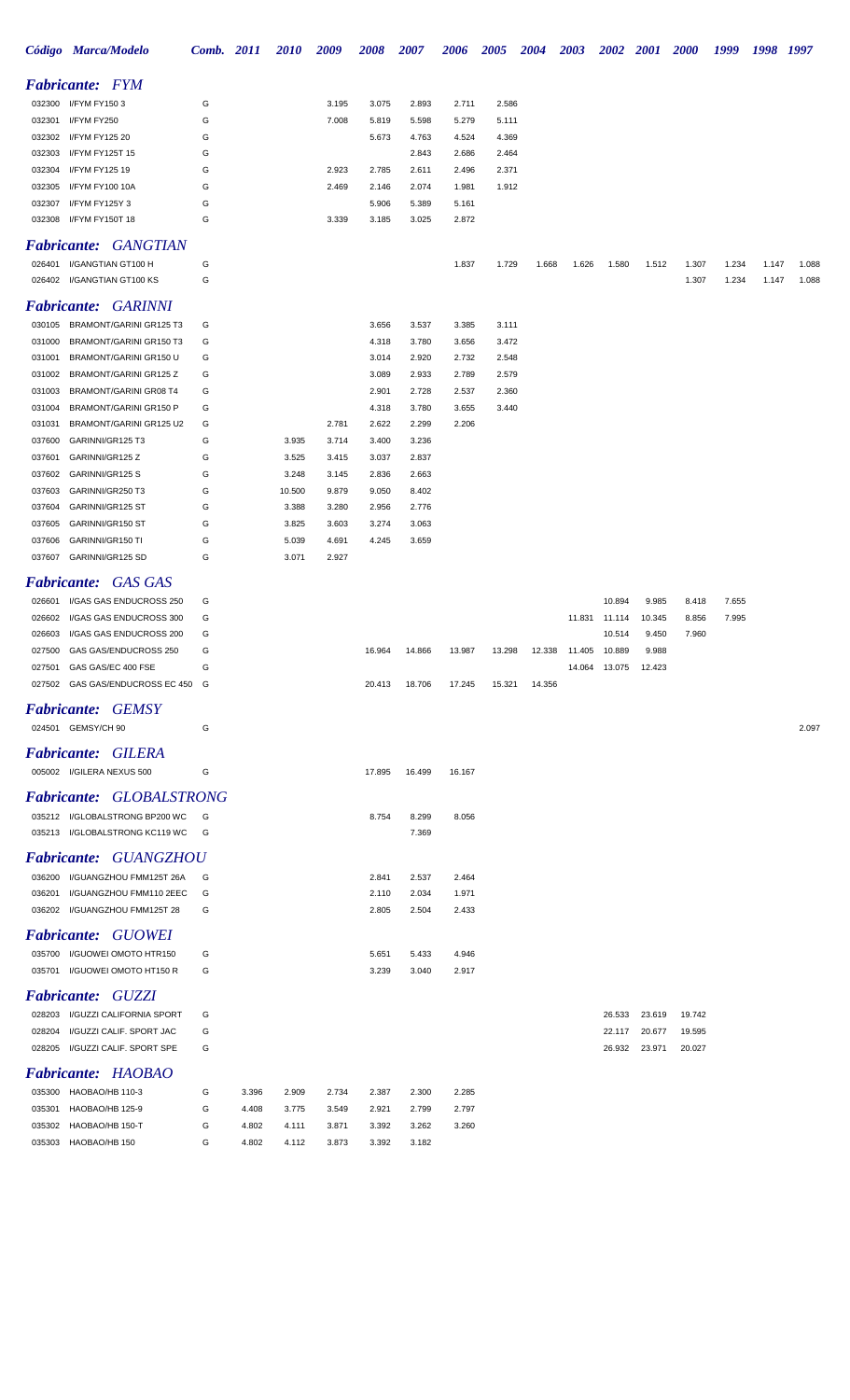|        | Código Marca/Modelo       | <b>Comb.</b> 2011 |        | <b>2010</b> | 2009   | 2008   | 2007  | 2006  | 2005 | 2004 | 2003 | <b>2002</b> | <i>2001</i> | <b>2000</b> | 1999 | 1998 | 1997 |
|--------|---------------------------|-------------------|--------|-------------|--------|--------|-------|-------|------|------|------|-------------|-------------|-------------|------|------|------|
| 035304 | HAOBAO/HB50Q              | G                 | 2.946  | 2.786       |        |        |       |       |      |      |      |             |             |             |      |      |      |
|        | <b>Fabricante: HAOJIN</b> |                   |        |             |        |        |       |       |      |      |      |             |             |             |      |      |      |
|        | 035500 I/HAOJIN HJ1259    | G                 |        |             |        | 2.997  | 2.798 | 2.729 |      |      |      |             |             |             |      |      |      |
| 035501 | I/HAOJIN HJ1108           | G                 |        |             |        | 2.382  | 2.267 | 2.201 |      |      |      |             |             |             |      |      |      |
|        | 035502 I/HAOJIN HJ100T A  | G                 |        |             |        | 2.093  | 2.016 | 1.955 |      |      |      |             |             |             |      |      |      |
|        | 035503 I/HAOJIN HJ125 7B  | G                 |        |             | 3.404  | 3.219  | 2.954 | 2.843 |      |      |      |             |             |             |      |      |      |
|        | <b>Fabricante: HARLEY</b> |                   |        |             |        |        |       |       |      |      |      |             |             |             |      |      |      |
| 011238 | HARLEY DAVIDSON/VRSCAW    | G                 | 55.912 | 53.239      | 48.738 | 47.498 |       |       |      |      |      |             |             |             |      |      |      |

### *Fabricante: HARLEY DAVIDSON*

| 004730 I/H.DAVIDSON FLHTCUI  | G |        |        |
|------------------------------|---|--------|--------|
| 004770 I/H.DAVIDSON XR 1200X | G |        | 27.453 |
| 004785 I/H.DAVIDSON IRON 883 | G | 25.298 |        |
| 047700 I/H.DAVIDSON XR 1200X | G | 29.440 | 28.168 |
|                              |   |        |        |

## *Fabricante: HARLEY-DAVIDSON*

| 004700 | I/H.DAVIDSON MRE CGPI       | G |        |        |        |        |        | 15.910 | 15.383 |               | 14.800  14.150  13.797 |        | 13.177 | 12.552 | 12.081        | 11.732 |
|--------|-----------------------------|---|--------|--------|--------|--------|--------|--------|--------|---------------|------------------------|--------|--------|--------|---------------|--------|
| 004701 | IMP/H.DAVIDSON FXSTC SC     | G |        |        |        |        |        |        |        |               |                        |        |        | 23.492 | 22.767        | 21.980 |
| 004702 | IMP/H.DAVIDSON FXSTS SS     | G |        |        |        |        |        |        |        |               |                        | 35.719 | 30.793 | 29.420 | 28.281        | 27.163 |
| 004703 | IMP/H.DAVIDSON FXSTSB BB    | G |        |        |        |        |        |        |        |               |                        |        |        |        |               | 11.896 |
| 004704 | IMP/H.DAVIDSON FXDS DRC     | G |        |        |        |        |        |        |        |               |                        |        |        |        | 26.171        | 24.701 |
| 004705 | IMP/H.DAVIDSON FXDWG DWG G  |   |        |        |        |        |        |        |        |               |                        |        | 36.746 | 25.929 | 23.744        | 22.340 |
| 004706 | IMP/H.DAVIDSON FXD DSG      | G |        |        |        |        |        |        |        |               |                        | 31.819 | 27.485 | 23.757 | 22.083        | 20.132 |
| 004707 | IMP/H.DAVIDSON FXDL DR      | G |        |        |        |        |        |        |        |               |                        |        |        | 32.369 | 24.039        | 22.924 |
| 004708 | IMP/H.DAVIDSON FLHTCU UG    | G |        |        |        |        |        |        |        |               |                        | 36.969 | 34.461 | 30.289 | 28.871        | 27.414 |
| 004709 | IMP/H.DAVIDSON FLHR EGRK    | G |        |        |        |        |        |        |        |               |                        |        |        | 24.823 | 23.935        | 23.122 |
| 004710 | IMP/H.DAVIDSON FLHT EG      | G |        |        |        |        |        |        |        |               |                        |        |        | 27.802 | 24.131        | 23.310 |
| 004711 | IMP/H.DAVIDSON FLSTF FB     | G |        |        |        |        |        |        |        |               |                        |        | 24.615 | 23.501 | 22.769        | 21.975 |
| 004712 | IMP/H.DAVIDSON FLSTC HSC    | G |        |        |        |        |        |        |        |               | 26.269                 | 25.585 | 24.609 | 23.495 | 22.770        | 21.977 |
| 004713 | IMP/H.DAVIDSON FLSTN HSS    | G |        |        |        |        |        |        |        |               |                        |        |        |        | 24.031        | 22.934 |
|        |                             | G |        |        |        |        |        |        |        |               |                        |        | 13.381 | 12.794 |               | 11.901 |
| 004714 | IMP/H.DAVIDSON XLH S883     |   |        |        |        |        |        |        |        |               |                        |        |        |        | 12.377        |        |
| 004715 | IMP/H.DAVIDSON XLH S883H    | G |        |        |        |        |        |        |        |               |                        |        | 16.289 | 15.599 | 14.914        | 14.375 |
| 004716 | IMP/H.DAVIDSON XLH 1200S    | G |        |        |        |        |        |        |        |               |                        |        |        | 22.388 | 20.370        | 18.646 |
| 004717 | IMP/H DAVIDSON FLSTS HS     | G |        |        |        |        |        |        |        |               |                        |        | 30.806 | 29.404 | 28.272        | 27.168 |
| 004718 | IMP/H.DAVIDSON XL 1200 S    | G |        |        |        |        |        |        |        |               |                        |        | 21.388 | 20.493 | 19.916        | 18.745 |
| 004719 | IMP/H.DAVIDSON FLHRCI       | G |        |        |        |        |        |        |        |               |                        | 37.751 | 34.580 | 30.284 | 28.865        | 27.414 |
| 004720 | IMP/H.DAVIDSON FLHP.        | G |        | 39.087 | 38.762 | 36.034 | 34.911 | 33.554 |        | 31.877 29.761 | 28.642                 | 27.246 | 25.961 | 18.657 | 17.901        | 16.661 |
| 004721 | IMP/H.DAVIDSON XLH 1200     | G |        |        |        |        |        |        |        |               |                        |        |        | 22.369 | 18.548        | 17.394 |
| 004722 | IMP/H.DAVIDSON XL 1200 C    | G |        |        |        |        |        |        |        |               |                        |        |        | 22.061 | 20.369        | 18.647 |
| 004723 | IMP/H.DAVIDSON FXSTB        | G |        |        |        |        |        |        |        |               |                        |        |        | 24.295 | 23.451        | 21.009 |
| 004724 | I/H.DAVIDSON FXD WG Z       | G |        |        |        |        |        |        |        |               |                        |        | 27.822 | 25.570 | 23.747        | 22.337 |
| 004725 | I/H.DAVIDSON FXD XZ         | G |        |        |        |        |        |        |        |               |                        |        |        | 23.904 | 22.093        | 20.139 |
| 004726 | I/H.DAVIDSON FXD Z          | G |        |        |        |        |        |        |        |               |                        |        | 25.313 | 22.686 | 21.438        | 20.132 |
| 004727 | I/H.DAVIDSON FLHRCI Z       | G |        |        |        |        |        |        |        |               |                        |        |        | 24.186 | 22.090        | 20.139 |
| 004728 | I/H.DAVIDSON XLH 883        | G |        |        |        |        |        |        | 15.385 | 14.776        | 14.289                 | 13.947 | 13.384 | 12.799 | 12.379        |        |
| 004729 | I/H.DAVIDSON XLH 883 C      | G |        |        |        |        |        |        |        |               |                        | 17.062 | 16.292 | 15.592 | 14.918        |        |
| 004731 | I/H.DAVIDSON VRSCA          | G |        |        |        | 43.123 | 40.945 | 39.147 | 36.564 | 35.308        | 33.232                 | 29.485 |        |        |               |        |
| 004732 | I/H.DAVIDSON XL 883 C       | G |        |        | 21.336 | 19.470 | 18.894 | 18.161 | 17.256 | 16.248        | 15.039                 |        |        |        |               |        |
| 004733 | I/H.DAVIDSON XL 883         | G |        |        | 18.131 | 17.124 | 16.668 | 16.040 | 15.385 | 14.782        | 14.292                 |        |        |        |               |        |
| 004734 | I/H.DAVIDSON VRSCB          | G |        |        |        |        | 45.290 | 42.347 | 40.623 | 37.137        | 35.756                 |        |        |        |               |        |
| 004735 | I/H.DAVIDSON XL 883L        | G |        |        |        | 17.118 | 16.665 | 16.040 | 15.387 |               |                        |        |        |        |               |        |
| 004736 | I/H.DAVIDSON FLHTCSE        | G |        |        |        |        | 52.214 | 48.889 | 46.998 |               |                        |        |        |        |               |        |
| 004737 | I/H.DAVIDSON FLSTFSE        | G |        |        |        |        | 74.617 | 65.492 | 61.894 |               |                        |        |        |        |               |        |
| 004738 | I/H.DAVIDSON VRSCSE         | G |        |        |        | 58.617 | 55.875 | 52.910 | 49.465 |               |                        |        |        |        |               |        |
| 004739 | I/H.DAVIDSON VRSCR          | G |        |        | 41.509 | 36.080 | 34.936 | 29.708 | 28.192 |               |                        |        |        |        |               |        |
| 004740 | I/H.DAVIDSON XL 883R        | G |        |        | 19.322 | 17.898 | 17.356 | 16.099 | 14.784 |               |                        |        |        |        |               |        |
| 004741 | I/H.DAVIDSON VTP            | G |        |        |        |        |        |        |        |               |                        |        |        |        | 12.379 11.900 |        |
| 004742 | I/H.DAVIDSON FLHTCUSE       | G |        |        |        |        | 52.219 | 48.877 | 47.157 |               |                        |        |        |        |               |        |
| 004743 | I/H.DAVIDSON FXSTSSE        | G |        |        | 74.827 | 69.580 | 67.163 |        |        |               |                        |        |        |        |               |        |
| 004744 | <b>I/H.DAVIDSON FLHRSE3</b> | G |        |        |        | 53.728 | 51.449 | 48.167 |        |               |                        |        |        |        |               |        |
| 004745 | I/H.DAVIDSON FLHTCUSE2      | G |        |        |        |        | 94.173 | 85.800 |        |               |                        |        |        |        |               |        |
| 004746 | I/H.DAVIDSON VRSCAW         | G |        | 29.630 | 28.912 | 26.417 | 25.167 | 23.952 |        |               |                        |        |        |        |               |        |
| 004747 | I/H.DAVIDSON VRSCDX         | G | 53.964 | 51.841 | 51.405 | 48.821 | 46.153 |        |        |               |                        |        |        |        |               |        |
|        | 004748 I/H.DAVIDSON VRSCD   | G |        |        | 51.398 | 48.818 | 46.100 |        |        |               |                        |        |        |        |               |        |
|        |                             |   |        |        |        |        |        |        |        |               |                        |        |        |        |               |        |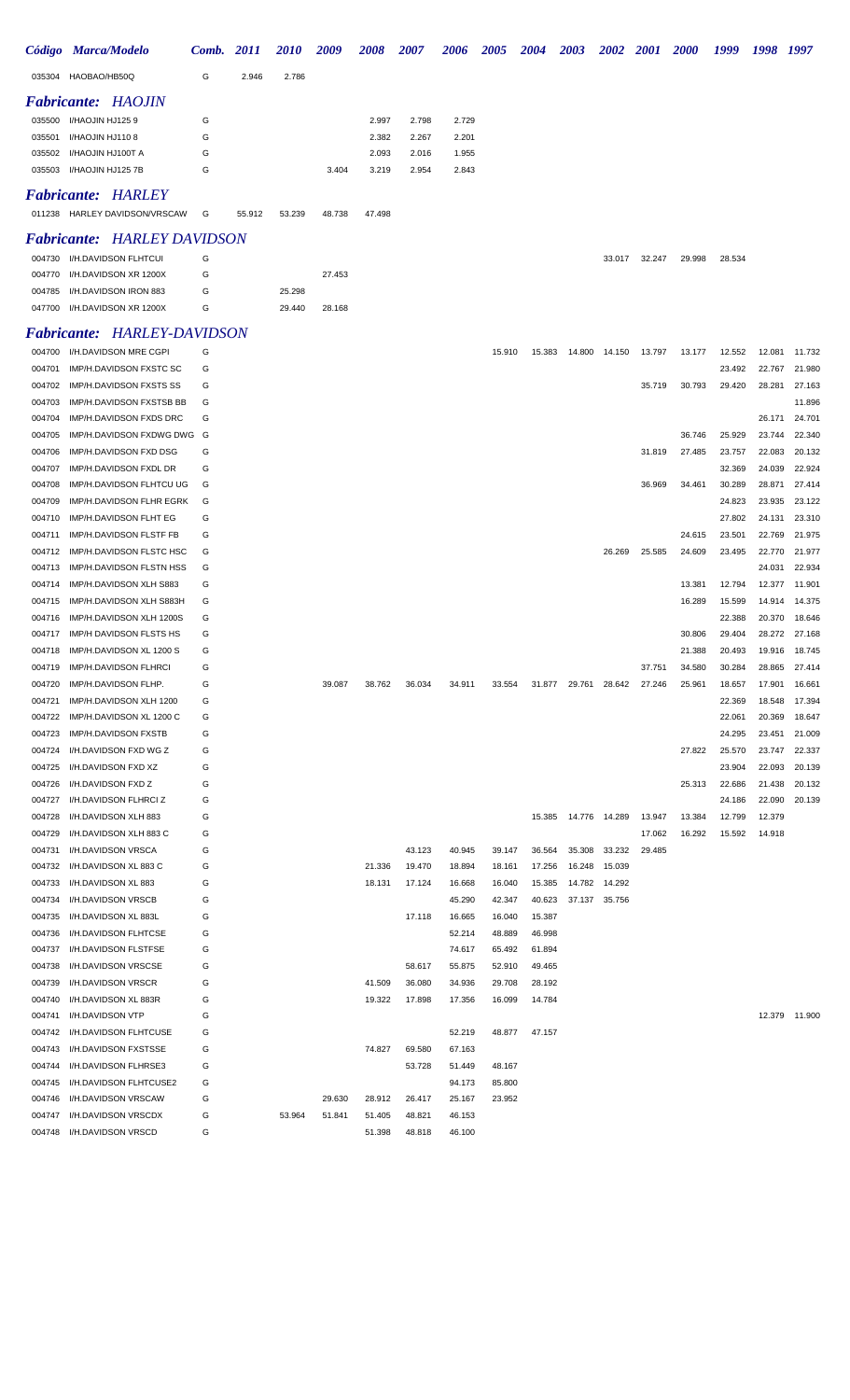|                  | Código Marca/Modelo                                    | Comb.  | 2011   | 2010             | 2009             | 2008             | 2007             | 2006             | <b>2005</b>      | <b>2004</b>      | <b>2003</b>      | <b>2002</b>      | <b>2001</b> | <b>2000</b> | 1999   | 1998   | 1997          |
|------------------|--------------------------------------------------------|--------|--------|------------------|------------------|------------------|------------------|------------------|------------------|------------------|------------------|------------------|-------------|-------------|--------|--------|---------------|
| 004749           | I/H.DAVIDSON VRSCX                                     | G      |        |                  |                  | 64.961           | 60.781           | 55.878           |                  |                  |                  |                  |             |             |        |        |               |
| 004750           | <b>I/H.DAVIDSON FXST</b>                               | G      |        |                  |                  |                  | 26.407           | 25.738           | 24.892           |                  |                  |                  |             |             |        |        |               |
| 004754           | I/H.DAVIDSON VRSCAWA                                   | G      |        |                  | 49.683           | 48.399           | 43.965           | 41.708           |                  |                  |                  |                  |             |             |        |        |               |
| 004755           | I/H.DAVIDSON FXSTSSE2                                  | G      |        |                  |                  | 33.567           | 31.092           | 30.070           |                  |                  |                  |                  |             |             |        |        |               |
| 004756           | I/H.DAVIDSON FXDC                                      | G      |        |                  |                  | 27.930           | 24.694           | 23.748           |                  |                  |                  |                  |             |             |        |        |               |
| 004757           | I/H.DAVIDSON FXD                                       | G      |        |                  |                  | 27.936           | 24.745           | 23.807           |                  |                  |                  |                  |             |             |        |        |               |
| 004758           | I/H.DAVIDSON FLHTCUSE3                                 | G      |        | 69.047           | 64.999           | 63.987           | 60.553           | 59.064           |                  |                  |                  |                  |             |             |        |        |               |
| 004759           | I/H.DAVIDSON FLHRSE4                                   | G      |        |                  |                  | 62.168           | 58.637           | 55.083           |                  |                  |                  |                  |             |             |        |        |               |
| 004760           | I/H.DAVIDSON VRSCDXA                                   | G      |        |                  | 52.363           | 51.934           | 49.307           | 46.634           |                  |                  |                  |                  |             |             |        |        |               |
| 004762           | I/H.DAVIDSON FLHTCUSE4                                 | G      |        |                  | 65.024           | 63.991           | 60.556           |                  |                  |                  |                  |                  |             |             |        |        |               |
| 004763           | I/H.DAVIDSON VRSCF                                     | G      |        |                  | 55.878           | 54.445           | 49.416           |                  |                  |                  |                  |                  |             |             |        |        |               |
| 004764           | I/H.DAVIDSON XL1200N                                   | G      |        |                  |                  | 26.606           | 25.079           | 24.126           |                  |                  |                  |                  |             |             |        |        |               |
| 004766           | I/H.DAVIDSON VRSC V-ROD                                | G      | 75.782 | 62.493           | 59.454           | 58.297           |                  |                  |                  |                  |                  |                  |             |             |        |        |               |
| 004767<br>004768 | I/H.DAVIDSON FXCWC<br>I/H.DAVIDSON XL883N              | G<br>G | 51.869 | 42.349<br>23.394 | 40.269<br>22.168 | 39.892<br>21.683 |                  |                  |                  |                  |                  |                  |             |             |        |        |               |
| 004769           | I/H.DAVIDSON FLSTFB                                    | G      |        | 37.054           | 35.196           | 35.006           |                  |                  |                  |                  |                  |                  |             |             |        |        |               |
| 004771           | I/H.DAVIDSON FLHXSE                                    | G      |        | 28.926           | 27.594           | 27.241           |                  |                  |                  |                  |                  |                  |             |             |        |        |               |
| 004774           | HARLEY DAVIDSON/FLSTN                                  | G      |        |                  |                  | 36.725           |                  |                  |                  |                  |                  |                  |             |             |        |        |               |
| 004776           | HARLEY DAVIDSON/FLSTF                                  | G      |        |                  |                  | 33.308           | 31.723           | 30.836           |                  |                  |                  |                  |             |             |        |        |               |
| 004777           | I/H.DAVIDSON FLHTCUSE5                                 | G      |        | 71.596           | 67.406           | 66.363           |                  |                  |                  |                  |                  |                  |             |             |        |        |               |
| 004778           | I/H.DAVIDSON FLSTSE                                    | G      |        | 39.435           | 37.700           | 37.361           |                  |                  |                  |                  |                  |                  |             |             |        |        |               |
| 004779           | HARLEY DAVIDSON/VRSCF                                  | G      | 74.867 | 62.844           | 59.286           |                  |                  |                  |                  |                  |                  |                  |             |             |        |        |               |
| 004780           | HARLEY DAVIDSON/VRSCDX                                 | G      | 66.017 | 53.961           | 51.837           |                  |                  |                  |                  |                  |                  |                  |             |             |        |        |               |
| 004781           | HARLEY DAVIDSON/FLSTFB                                 | G      | 45.972 | 37.888           | 34.969           |                  |                  |                  |                  |                  |                  |                  |             |             |        |        |               |
| 004799           | IMP/H.DAVIDSON                                         | G      |        |                  |                  |                  |                  |                  |                  |                  |                  |                  | 13.795      | 13.183      | 12.550 | 12.077 | 11.731        |
| 011201           | HARLEY/DAVIDSON FXSTB                                  | G      |        |                  | 36.434           | 34.422           | 31.896           | 30.857           | 29.517           | 28.320           | 27.055           | 25.701           | 25.203      | 23.951      | 22.896 | 22.092 | 21.286        |
| 011202           | HARLEY/DAVIDSON FLSTF                                  | G      | 43.470 | 35.246           | 33.488           | 33.312           | 31.716           | 30.840           | 29.879           | 28.278           | 27.292           | 26.265           | 25.594      | 24.607      | 23.499 | 22.770 | 21.973        |
| 011203           | HARLEY/DAVIDSON FLSTF Y                                | G      |        |                  |                  |                  |                  |                  |                  |                  | 27.300           | 26.255           | 25.582      | 24.614      | 23.492 | 22.768 | 21.979        |
| 011204           | HARLEY/DAVIDSON FXST Y                                 | G      |        |                  |                  |                  |                  |                  |                  |                  | 23.989           | 22.934           | 22.469      | 21.396      | 20.486 |        |               |
| 011205           | HARLEY/DAVIDSON FXSTB Y                                | G      |        |                  |                  |                  |                  |                  |                  |                  | 28.998           | 27.356           | 26.730      | 25.408      | 24.288 | 23.438 |               |
| 011206           | HARLEY/DAVIDSON FXSTD Y                                | G      |        |                  |                  |                  |                  |                  |                  |                  | 28.814           | 27.561           | 26.662      | 24.350      | 20.239 |        |               |
| 011207           | HARLEY/DAVIDSON FLSTC Y                                | G      |        |                  |                  |                  |                  |                  |                  |                  | 28.686           | 27.536           | 26.474      | 25.289      | 23.712 | 22.913 |               |
| 011208           | HARLEY DAVID/FLHRCI                                    | G      |        |                  |                  |                  | 36.040           | 34.909           | 33.559           | 31.861           | 29.747           | 28.648           | 27.248      | 25.962      | 24.811 |        |               |
| 011209           | <b>HARLEY DAVID/FLHT</b>                               | G      |        |                  |                  |                  |                  |                  |                  |                  | 31.110           | 27.888           | 26.015      | 24.045      | 21.243 |        |               |
| 011210           | HARLEY DAVIDSON/FLSTFI                                 | G      |        |                  |                  |                  | 31.712           | 30.844           | 29.884           | 28.280           | 27.293           | 26.268           | 25.584      |             |        |        |               |
| 011211           | HARLEY DAVIDSON/FLHTC                                  | G      |        | 47.594           | 42.242           | 41.381           | 34.795           | 33.785           | 32.575           | 31.219           | 29.769           | 28.539           | 27.265      | 25.392      | 24.323 |        | 23.373 21.879 |
| 011213           | 011212 HARLEY DAVIDSON/FLSTCI<br>HARLEY DAVIDSON/FXSTI | G<br>G |        |                  |                  |                  | 33.154           | 32.161<br>27.919 | 30.905<br>26.404 | 29.828<br>24.873 | 28.684<br>23.990 | 27.528<br>22.939 | 26.480      |             |        |        |               |
| 011214           | HARLEY DAVIDSON/FXSTDI                                 | G      |        |                  |                  |                  |                  | 34.072           | 31.210           | 29.883           | 28.806           | 27.559           |             |             |        |        |               |
| 011215           | <b>HARLEY DAVIDSON/FLHTCUI</b>                         | G      |        |                  |                  |                  | 41.095           | 38.574           | 37.011           | 35.557           | 34.436           | 33.020           |             |             |        |        |               |
| 011216           | HARLEY DAVIDSON/FXSTBI                                 | G      |        |                  |                  |                  | 31.885           | 30.857           | 29.508           | 28.328           | 27.346           |                  |             |             |        |        |               |
| 011217           | HARLEY DAVIDSON/FLHRSI                                 | G      |        |                  |                  |                  | 36.041           | 34.917           | 33.553           | 31.869           | 29.762           | 28.636           |             |             |        |        |               |
| 011218           | I/H.DAVIDSON FLHPI                                     | G      |        |                  |                  |                  |                  |                  | 31.598           | 30.840           | 28.866           |                  |             |             |        |        |               |
| 011219           | HARLEY DAVIDSON/FLHTCI                                 | G      |        |                  |                  |                  | 34.814           | 33.799           | 32.571           | 31.205           | 29.775           |                  |             |             |        |        |               |
| 011220           | HARLEY DAVIDSON/XL 883                                 | G      |        |                  | 20.191           | 18.760           | 17.763           | 16.994           |                  |                  |                  |                  |             |             |        |        |               |
| 011222           | HARLEY DAVIDSON/XL 883 C                               | G      |        |                  |                  |                  |                  | 19.741           | 18.420           | 17.285           |                  |                  |             |             |        |        |               |
| 011223           | HARLEY DAVIDSON/FLSTNI                                 | G      |        |                  | 36.600           | 35.563           | 33.299           | 31.264           | 30.081           | 27.350           | 26.284           |                  |             |             |        |        |               |
| 011224           | HARLEY DAVIDSON/XL883 R                                | G      | 25.731 | 21.063           | 20.080           | 19.322           | 17.900           | 17.356           |                  |                  |                  |                  |             |             |        |        |               |
| 011225           | HARLEY DAVIDSON/FLSTI                                  | G      |        |                  |                  |                  | 27.196           | 25.987           | 23.815           | 22.414           |                  |                  |             |             |        |        |               |
| 011226           | HARLEY DAVIDSON/FLSTC                                  | G      | 45.024 | 36.912           | 35.285           | 34.977           | 33.161           | 32.153           | 30.907           | 29.819           |                  | 28.689 27.533    | 26.479      | 25.340      | 24.041 | 23.392 | 22.048        |
| 011227           | HARLEY DAVIDSON/FLHTCU                                 | G      | 62.914 | 51.977           | 49.163           | 47.274           | 41.076           | 38.587           | 37.025           |                  |                  |                  |             |             |        |        |               |
| 011228           | HARLEY DAVIDSON/FLHRS                                  | G      |        |                  |                  | 38.773           | 36.049           | 34.923           | 33.553           |                  |                  |                  |             |             |        |        |               |
| 011229           | HARLEY DAVIDSON/FLHRC                                  | G      | 50.031 | 40.947           | 39.072           | 38.769           | 36.032           | 34.906           | 33.556           |                  |                  |                  |             |             |        |        |               |
| 011230           | HARLEY DAVIDSON/FXST                                   | G      |        |                  | 31.062           | 28.921           | 26.414           | 25.772           | 24.889           | 23.432           |                  | 22.612 21.620    | 21.178      | 20.158      | 19.305 |        | 18.433 17.607 |
| 011231           | HARLEY DAVIDSON/FLSTN                                  | G      | 47.118 | 38.529           | 36.599           | 35.567           | 33.287           | 31.269           | 30.077           |                  |                  |                  |             |             |        |        |               |
| 011232           | HARLEY DAVIDSON/FLST                                   | G      | 35.868 | 30.116           | 28.295           | 27.940           | 25.275           | 24.318           |                  |                  |                  |                  |             |             |        |        |               |
| 011233           | <b>HARLEY DAVIDSON/FXDC</b><br>HARLEY DAVIDSON/FXD     | G<br>G | 35.869 | 30.116<br>27.043 | 28.297<br>25.813 | 27.934<br>25.466 | 25.314<br>23.781 |                  |                  |                  |                  |                  |             |             |        |        |               |
| 011234<br>011236 | <b>HARLEY DAVIDSON/FXCW</b>                            | G      | 33.080 | 36.123           | 34.536           | 34.224           | 32.452           |                  |                  |                  |                  |                  |             |             |        |        |               |
| 011237           | HARLEY DAVIDSON/XL 1200N                               | G      |        | 30.345           | 28.106           | 27.442           | 26.270           |                  |                  |                  |                  |                  |             |             |        |        |               |
| 011239           | HARLEY DAVIDSON/XR 1200                                | G      |        | 27.657           | 26.129           | 25.589           | 23.995           |                  |                  |                  |                  |                  |             |             |        |        |               |
| 011240           | HARLEY DAVIDSON/XR 1200X                               | G      | 32.971 | 27.721           | 25.972           |                  |                  |                  |                  |                  |                  |                  |             |             |        |        |               |
| 011244           | HARLEY DAVIDSON/XL883N                                 | G      | 26.628 | 22.402           | 21.232           |                  |                  |                  |                  |                  |                  |                  |             |             |        |        |               |
| 011245           | <b>HARLEY DAVIDSON/FXCWC</b>                           | G      | 49.712 | 40.570           | 38.600           |                  |                  |                  |                  |                  |                  |                  |             |             |        |        |               |
| 047740           | HARLEY DAVIDSON/FLSTN                                  | G      |        |                  |                  | 35.987           |                  |                  |                  |                  |                  |                  |             |             |        |        |               |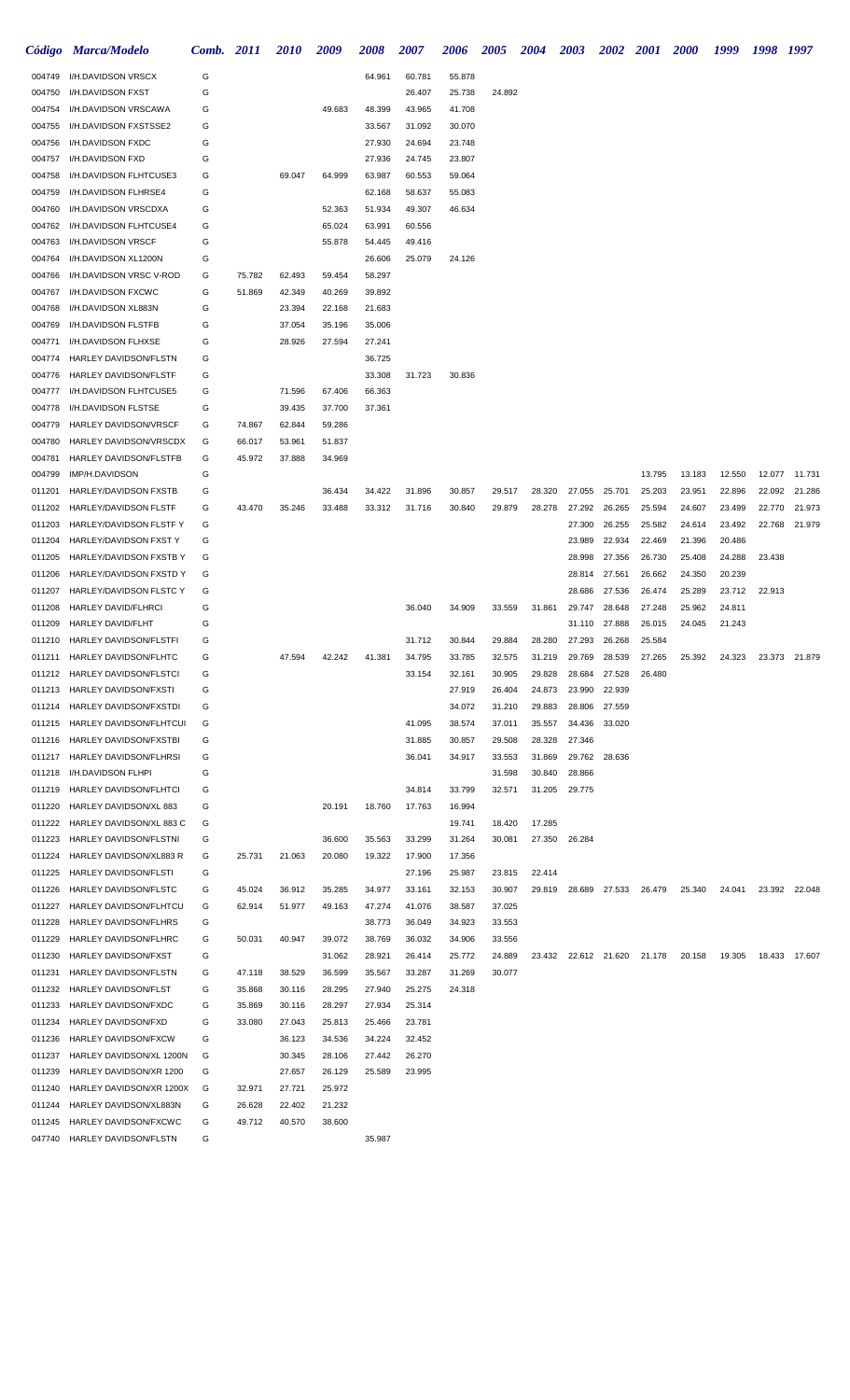|                  | Código Marca/Modelo                             | Comb. 2011 |        | <i><b>2010</b></i> | 2009   | 2008           | <i><b>2007</b></i> | 2006           | <i><b>2005</b></i> | 2004           | 2003           | 2002           | <b>2001</b>            | <b>2000</b>    | 1999           | 1998           | 1997           |
|------------------|-------------------------------------------------|------------|--------|--------------------|--------|----------------|--------------------|----------------|--------------------|----------------|----------------|----------------|------------------------|----------------|----------------|----------------|----------------|
|                  | <b>Fabricante: HARTFORD</b>                     |            |        |                    |        |                |                    |                |                    |                |                |                |                        |                |                |                |                |
|                  | 020213 IMP/HARTFORD LEGION 125                  | G          |        |                    |        |                |                    |                |                    |                |                |                |                        | 2.432          | 2.222          | 2.062          | 1.952          |
|                  | 024901 IMP/HARTFORD LEGION 125                  | G          |        |                    |        |                |                    |                |                    | 3.318          | 3.146          | 2.911          | 2.709                  | 2.434          | 2.221          | 2.063          | 1.952          |
|                  | <b>Fabricante: HER</b>                          |            |        |                    |        |                |                    |                |                    |                |                |                |                        |                |                |                |                |
|                  | 023001 IMP/HER CHEE AT 50PT                     | G          |        |                    |        |                |                    |                |                    |                |                |                |                        |                |                |                | 660            |
| 023002           | IMP/HER CHEE AT 70PT                            | G          |        |                    |        |                |                    |                |                    |                |                |                |                        |                |                |                | 1.210          |
| 023003           | IMP/HER CHEE CAT CT125B                         | G          |        |                    |        |                |                    |                |                    |                |                |                |                        |                |                | 1.643          | 1.591          |
| 023004           | IMP/HER CHEE CAT CT125D                         | G          |        |                    |        |                |                    |                |                    |                |                |                |                        |                |                | 1.643          | 1.591          |
| 023005           | IMP/HER CHEE CAT CT125S                         | G          |        |                    |        |                |                    |                |                    |                |                |                |                        |                |                | 1.643          | 1.591          |
| 023006           | IMP/HER CHEE TB100                              | G          |        |                    |        |                |                    |                |                    |                |                |                |                        |                |                | 1.147          | 1.088          |
| 023007           | IMP/HER CHEE TB 50                              | G          |        |                    |        |                |                    |                |                    |                |                |                |                        |                |                | 674            | 660            |
|                  | <b>Fabricante: HERCHEE</b>                      |            |        |                    |        |                |                    |                |                    |                |                |                |                        |                |                |                |                |
|                  | 017399 IMP/HERCHEE                              | G          |        |                    |        |                |                    |                |                    |                |                |                |                        |                |                |                | 1.222          |
|                  | <b>Fabricante: HERO</b>                         |            |        |                    |        |                |                    |                |                    |                |                |                |                        |                |                |                |                |
|                  | 018101 IMP/HERO PUCH 65                         | G          |        |                    |        |                |                    | 1.082          | 1.025              | 972            | 941            | 931            | 893                    | 809            | 755            | 719            | 607            |
| 018102           | IMP/HERO ANKUR 50                               | G          |        |                    |        |                |                    |                |                    |                |                | 1.191          | 1.107                  | 1.009          | 932            | 894            | 810            |
| 018103           | IMP/HERO STREAM 50                              | G          |        |                    |        |                |                    |                | 1.681              | 1.593          | 1.544          | 1.448          | 1.316                  | 997            | 878            | 770            | 732            |
|                  | 018104 I/HERO PUCH 50                           | G          |        |                    |        |                |                    |                |                    | 1.231          | 1.193          | 1.093          | 1.018                  | 808            | 700            | 629            |                |
|                  | 018199 IMP/HERO PUCH                            | G          |        |                    |        |                |                    |                |                    |                | 1.305          | 1.093          | 1.019                  | 808            | 700            | 677            | 606            |
|                  | <b>Fabricante: HGL</b>                          |            |        |                    |        |                |                    |                |                    |                |                |                |                        |                |                |                |                |
|                  | 015601 IMP/HGL 1000                             | G          |        |                    |        |                |                    |                |                    |                |                |                |                        |                |                | 16.308         | 15.726         |
|                  |                                                 |            |        |                    |        |                |                    |                |                    |                |                |                |                        |                |                |                |                |
|                  | <b>Fabricante: HIGHWAY</b>                      |            |        |                    |        |                |                    |                |                    |                |                |                |                        |                |                |                |                |
|                  | 033800 I/HIGHWAY SEVEN CUST 113                 | G          |        |                    |        | 51.736         | 48.217             | 45.547         |                    |                |                |                |                        |                |                |                |                |
|                  | 033801 I/HIGHWAY SEVEN CUST 96                  | G          |        |                    |        | 45.429         | 43.408             | 40.320         |                    |                |                |                |                        |                |                |                |                |
|                  | <b>Fabricante: HONDA</b>                        |            |        |                    |        |                |                    |                |                    |                |                |                |                        |                |                |                |                |
| 002001           | HONDA/C100 DREAM                                | G          |        |                    |        |                |                    | 2.426          | 2.324              | 2.246          | 2.169          | 2.080          | 2.013                  | 1.923          | 1.883          | 1.806          | 1.775          |
| 002002           | HONDA/C100 BIZ                                  | G          |        |                    |        | 3.637          | 3.488              | 3.244          | 2.739              | 2.600          | 2.429          | 2.316          | 2.240                  | 2.124          | 1.972          | 1.873          | 1.614          |
| 002003           | HONDA/C100 BIZ ES                               | G          |        |                    | 4.293  | 3.909          | 3.751              | 3.217          | 3.010              | 2.817          | 2.690          | 2.483          | 2.365                  | 2.243          | 2.183          | 1.921          | 1.583          |
| 002004           | HONDA/C100 BIZ MAIS                             | G          |        |                    |        | 4.081          | 3.913              | 3.561          | 3.368              | 3.094          | 2.811          | 2.693          | 2.441                  | 2.138          | 1.971          | 1.816          | 1.731          |
| 002005           | HONDA/BIZ 125 KS                                | G          | 5.265  | 4.572              | 4.269  | 3.876          | 3.528              | 3.319          | 2.832              | 2.686          | 2.561          | 2.423          | 2.315                  |                |                |                |                |
| 002006           | HONDA/BIZ 125 ES                                | G          | 5.784  | 5.072              | 4.756  | 4.075          | 3.837              | 3.452          | 3.231              | 3.123          |                |                |                        |                |                |                |                |
| 002007           | HONDA/BIZ 125 MAIS                              | G          | 6.096  | 5.439              | 4.983  | 4.516          | 4.347              | 3.785          | 3.405              | 3.275          |                |                |                        |                |                |                |                |
| 002008           | HONDA/LEAD 110                                  | G          | 5.915  | 4.860              | 4.728  | 4.348          |                    |                |                    |                |                |                |                        |                |                |                |                |
| 002009           | HONDA/BIZ 125 EX                                | G          | 6.127  | 5.923              |        |                |                    |                |                    |                |                |                |                        |                |                |                |                |
| 002099           | <b>HONDA</b>                                    | G          |        |                    |        |                | 2.518              | 2.399          | 2.299              | 2.218          | 2.144          | 2.055          | 1.990                  | 1.902          | 1.861          | 1.785          | 1.754          |
| 002199           | HONDA/125                                       | G          |        |                    |        |                |                    |                |                    |                | 2.688          | 2.565          | 2.302                  | 2.185          | 2.107          | 2.003          | 1.951          |
| 002299           | HONDA/150                                       | G          |        |                    |        |                |                    |                | 3.329              | 3.158          | 2.922          | 2.777          | 2.662                  | 2.520          | 2.431          | 2.278          | 2.216          |
| 002602           | HONDA/CB600F HORNET                             | G          | 31.208 | 27.948             | 26.039 | 24.757         | 21.708             | 20.537         | 19.742             | 18.667         | 17.859         |                |                        |                |                |                |                |
| 002702           | HONDA/CB 450 E                                  | G          |        |                    |        |                |                    |                |                    |                |                |                |                        |                | 8.587          | 8.137          | 7.988          |
| 002706           | HONDA/CB 450 P                                  | G          |        |                    |        |                |                    |                |                    |                |                |                |                        |                |                |                | 10.617         |
| 002709           | HONDA/CB500                                     | G          |        |                    |        |                | 18.660             | 17.477         | 15.694             | 14.746         |                |                | 14.079  13.216  12.724 | 11.908         | 11.179         | 10.358         | 8.680          |
| 002710           | HONDA/CB 300R                                   | G          | 11.399 | 9.726              | 9.205  | 8.739          |                    |                |                    |                |                |                |                        |                |                |                |                |
| 002711           | I/HONDA FURY                                    | G          | 52.497 | 45.443             | 43.122 |                |                    |                |                    |                |                |                |                        |                |                |                |                |
| 002772           | I/HONDA DN-01 NSA700A                           | G          |        |                    | 55.071 |                |                    |                |                    |                |                |                |                        |                |                |                |                |
| 002799           | HONDA/CB 450                                    | G          |        |                    |        |                |                    |                |                    | 14.093         | 12.909         | 12.092         | 11.308                 | 10.217         | 9.548          | 8.800          | 8.400          |
| 002801           | HONDA/CG 125 CARGO                              | G          |        | 5.039              | 4.862  | 4.496          | 4.345              | 3.850          | 2.950              | 2.811          | 2.619          | 2.510          | 2.358                  | 2.209          | 2.086          | 2.028          | 1.945          |
| 002802           | HONDA/CG 125 TODAY                              | G          |        |                    |        |                |                    |                | 3.170              | 3.020          | 2.764          | 2.534          | 2.399                  | 2.349          | 2.238          | 2.187          | 2.090          |
| 002803           | HONDA/CG 125 TITAN                              | G<br>G     |        |                    |        | 4.595          | 4.442              | 3.934          | 3.503              | 2.809          | 2.620          | 2.510          | 2.357                  | 2.208          | 2.085          | 2.029          | 1.945<br>2.089 |
| 002804<br>002805 | HONDA/CG 125 TITAN ES                           | G          |        |                    |        | 4.241<br>3.914 | 4.101              | 3.709          | 3.289              | 3.159          | 2.939          | 2.841          | 2.670                  | 2.349<br>2.359 | 2.249<br>2.239 | 2.187<br>1.889 | 1.729          |
| 002806           | HONDA/CG 125 TITAN KS<br>HONDA/CG 125 TITAN KSE | G          |        |                    |        |                | 3.786<br>3.988     | 3.352<br>3.532 | 3.180<br>3.330     | 3.020<br>3.237 | 2.764<br>3.037 | 2.533<br>2.843 | 2.400<br>2.542         | 2.349          | 2.249          | 2.188          | 2.089          |
| 002807           | HONDA/CG 150 TITAN KS                           | G          |        | 5.050              | 4.598  | 3.925          | 3.621              | 3.487          | 3.206              | 3.038          | 2.953          | 2.521          | 2.408                  | 2.281          | 2.235          | 2.115          | 2.050          |
| 002808           | HONDA/CG 150 TITAN ES                           | G          |        | 5.391              | 4.925  | 4.212          | 3.924              | 3.729          | 3.512              | 3.290          | 3.096          | 2.923          | 2.794                  |                |                |                |                |
| 002809           | HONDA/CG 150 TITAN ESD                          | G          | 5.914  | 5.585              | 5.088  | 4.514          | 4.273              | 4.009          | 3.788              | 3.531          | 3.357          | 3.176          | 3.034                  | 2.860          | 2.762          | 2.613          | 2.534          |
| 002810           | HONDA/CG 150 JOB                                | G          |        | 5.050              | 4.599  | 3.925          | 3.621              | 3.488          | 3.205              | 3.039          | 2.888          | 2.729          |                        |                |                |                |                |
| 002811           | HONDA/CG 125 FAN                                | G          | 5.087  | 4.484              | 3.976  | 3.434          | 3.262              | 2.988          | 2.905              | 2.836          | 2.639          | 2.353          | 2.176                  | 2.115          | 2.012          | 1.941          | 1.838          |
| 002812           | HONDA/CG 150 SPORT                              | G          |        | 6.025              | 5.626  | 5.133          | 4.779              | 4.365          | 3.862              | 3.575          | 3.542          |                |                        |                |                |                |                |
| 002813           | HONDA/NXR125 BROS CARGO                         | G          |        |                    |        |                |                    | 4.032          | 3.647              | 3.507          |                |                |                        |                |                |                |                |
| 002814           | HONDA/CG 125 FAN JOB KS                         | G          |        |                    | 3.977  | 3.436          | 3.262              | 3.055          | 2.935              | 2.840          |                |                |                        |                |                |                |                |
| 002815           | HONDA/NXR150BROS CARGO K G                      |            |        | 6.423              | 6.107  | 5.141          | 4.913              | 4.383          | 4.137              | 3.635          |                |                |                        |                |                |                |                |
| 002816           | HONDA/SHADOW 750                                | G          | 27.726 | 24.081             | 22.813 | 20.551         | 19.525             | 18.460         | 16.537             | 15.881         |                |                |                        |                |                |                |                |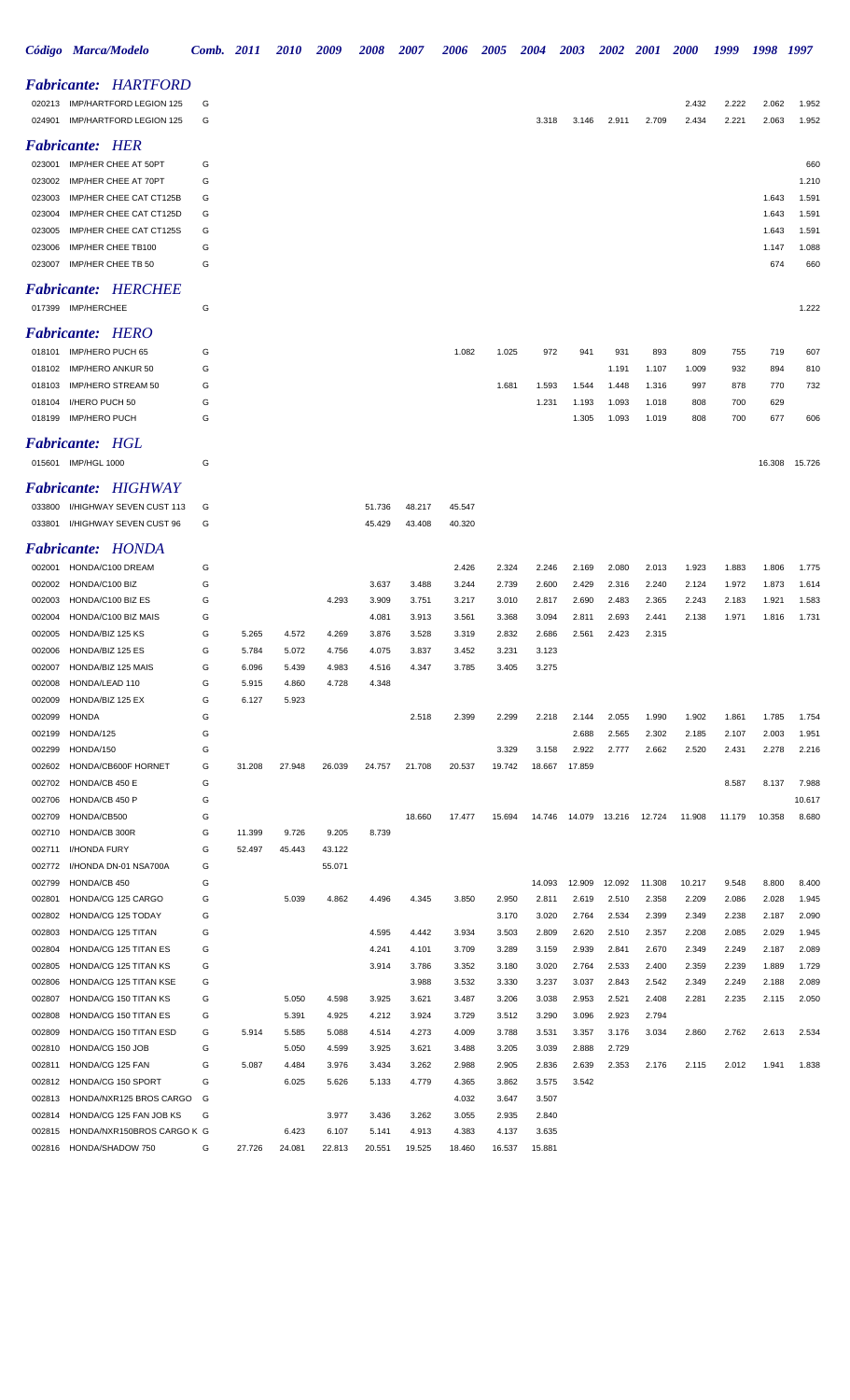|                  | Código Marca/Modelo                              | Comb.  | <b>2011</b>      | <i>2010</i>     | 2009           | <b>2008</b>    | 2007           | <b>2006</b>    | <b>2005</b>    | <b>2004</b>    | <b>2003</b> | <b>2002</b> | <b>2001</b> | <b>2000</b> | 1999   | 1998   | 1997          |
|------------------|--------------------------------------------------|--------|------------------|-----------------|----------------|----------------|----------------|----------------|----------------|----------------|-------------|-------------|-------------|-------------|--------|--------|---------------|
| 002817           | <b>HONDA/JPC TRICICLO</b>                        | G      | 8.197            | 7.298           | 6.852          | 6.433          | 6.090          | 5.706          | 5.194          | 4.620          | 4.310       | 4.014       | 3.782       | 3.460       | 3.273  | 3.025  | 2.849         |
| 002819           | HONDA/BRAZCAR CARGO 150                          | G      | 12.115           | 10.789          | 9.865          | 8.355          | 7.825          | 7.421          | 6.887          | 6.541          | 6.206       | 5.889       | 5.643       | 5.264       |        |        |               |
| 002820           | HONDA/CG150 SPECIAL ED                           | G      |                  |                 |                | 4.569          | 4.390          | 4.053          | 3.867          |                |             |             |             |             |        |        |               |
| 002821           | HONDA/150 NISSEI T-CARGO                         | G      |                  |                 | 8.380          | 8.024          | 7.450          | 6.691          | 6.255          |                |             |             |             |             |        |        |               |
| 002822           | HONDA/125 NISSEI T-CARGO                         | G      |                  |                 | 8.058          | 7.690          | 7.137          | 6.410          | 5.993          | 5.788          | 5.519       | 5.222       | 4.986       | 4.701       | 4.542  | 4.295  | 4.168         |
| 002823           | HONDA/METAINOX KATUNY MS G                       |        |                  |                 | 8.670          | 8.277          | 7.973          | 7.514          | 7.155          | 6.868          | 6.577       | 5.962       | 5.587       | 5.085       | 4.671  |        |               |
| 002824           | HONDA/POP100                                     | G      | 3.798            | 3.327           | 3.102          | 2.832          | 2.396          | 2.220          | 2.140          | 2.037          | 1.943       | 1.839       | 1.756       |             |        |        |               |
| 002825           | HONDA/ENGECART TRICAR                            | G      | 7.967            | 7.095           | 6.660          | 6.241          | 5.892          | 5.593          | 5.162          | 4.950          | 4.665       | 4.389       | 3.883       | 3.659       |        |        |               |
| 002826           | HONDA/SOLMAK CG 150 CFF                          | G      | 12.415           | 10.893          | 9.946          | 8.512          | 7.927          | 7.538          | 7.092          | 6.645          | 6.483       |             |             |             |        |        |               |
| 002827           | HONDA/SOLMAK CG 150 CFT                          | G      | 11.746           | 10.306          | 9.378          | 8.007          | 7.385          | 7.117          | 6.538          | 6.197          | 5.998       |             |             |             |        |        |               |
| 002828           | HONDA/SOLMAK CG 150 CA                           | G      | 7.605            | 6.674           | 6.082          | 5.396          | 5.108          | 4.792          | 4.525          | 4.219          | 4.116       |             |             |             |        |        |               |
| 002829<br>002830 | HONDA/FUSCO CARGO 125A<br>HONDA/FUSCO CARGO 150A | G<br>G | 10.638<br>11.630 | 9.215<br>10.356 | 8.045<br>9.471 | 7.210<br>8.021 | 6.726<br>7.510 | 6.379<br>7.122 | 6.033<br>6.614 | 5.775<br>6.279 | 5.509       | 5.211       | 4.979       |             |        |        |               |
| 002831           | HONDA/FUSCO CARGO 125F                           | G      | 10.536           | 9.126           | 7.967          | 7.141          | 6.658          | 6.317          | 5.973          | 5.726          | 5.460       | 4.520       | 4.318       |             |        |        |               |
| 002832           | HONDA/FUSCO CARGO 150F                           | G      | 12.658           | 11.272          | 10.346         | 8.781          | 8.300          | 7.766          | 7.387          |                |             |             |             |             |        |        |               |
| 002833           | HONDA/CG DJC TRIDEAL F12                         | G      |                  |                 | 9.762          | 9.243          | 8.769          | 8.088          | 7.726          |                |             |             |             |             |        |        |               |
| 002834           | HONDA/CG DJC TRIDEAL A12                         | G      |                  |                 |                | 8.352          | 7.755          | 6.963          | 6.509          | 6.252          | 5.960       | 5.640       | 5.386       |             |        |        |               |
| 002835           | HONDA/CG DJC TRIDEAL F15                         | G      |                  |                 |                | 9.410          | 8.931          | 8.232          | 7.866          | 7.498          | 7.152       |             |             |             |        |        |               |
| 002836           | HONDA/CG DJC TRIDEAL A15                         | G      |                  |                 |                |                | 7.959          | 7.545          | 7.004          |                |             |             |             |             |        |        |               |
| 002837           | HONDA/KATUNY GUARA CF                            | G      | 8.039            | 7.156           | 6.717          | 6.222          | 5.879          | 5.282          |                |                |             |             |             |             |        |        |               |
| 002838           | HONDA/KATUNY COIOTE CA                           | G      | 10.432           | 9.038           | 7.888          | 7.070          | 6.596          | 6.254          | 5.917          | 5.669          | 5.407       |             |             |             |        |        |               |
| 002839           | HONDA/BRAZCAR CARGO 160                          | G      | 11.089           | 9.874           | 9.270          | 8.873          | 8.239          |                |                |                |             |             |             |             |        |        |               |
| 002841           | HONDA/BRAZCAR 125 CA                             | G      | 11.324           | 9.813           | 8.567          | 7.679          | 7.157          | 6.792          |                |                |             |             |             |             |        |        |               |
| 002842           | HONDA/BRAZCAR 125 CF                             | G      | 10.521           | 9.127           | 8.653          | 8.144          | 7.752          | 7.283          | 6.885          | 5.905          | 5.634       | 5.334       | 5.080       |             |        |        |               |
| 002843           | HONDA/CG 125 FAN ES                              | G      | 5.470            | 4.757           | 4.456          | 4.041          | 3.925          |                |                |                |             |             |             |             |        |        |               |
| 002844           | HONDA/CG 125 FAN KS                              | G      | 5.302            | 4.672           | 4.145          | 3.581          | 3.400          |                |                |                |             |             |             |             |        |        |               |
| 002845           | HONDA/CG 125 CARGO KS                            | G      | 4.968            | 4.252           | 4.093          | 3.611          | 3.500          | 3.105          | 3.085          | 2.960          | 2.826       | 2.706       | 2.550       | 2.477       |        |        |               |
| 002846           | HONDA/CG 125 CARGO ES                            | G      | 5.506            | 4.749           | 4.473          | 4.056          |                |                |                |                |             |             |             |             |        |        |               |
| 002847           | HONDA/CG150 TITAN MIXESD                         | G      | 6.732            | 6.025           | 5.614          | 5.282          | 5.032          |                |                |                |             |             |             |             |        |        |               |
| 002848           | HONDA/CG150 TITAN MIX ES                         | G      | 6.452            | 5.599           | 5.310          | 4.998          | 4.756          |                |                |                |             |             |             |             |        |        |               |
| 002849           | HONDA/CG150 TITAN MIX KS                         | G      | 6.167            | 5.518           | 4.915          | 4.625          | 4.404          |                |                |                |             |             |             |             |        |        |               |
| 002850           | HONDA/DALCAR 150 FECHADA G                       |        |                  |                 | 10.923         | 9.276          | 8.769          |                |                |                |             |             |             |             |        |        |               |
| 002851           | HONDA/DALCAR150 ABERTA                           | G      | 13.806           | 12.293          | 11.255         | 9.912          | 9.522          |                |                |                |             |             |             |             |        |        |               |
| 002852<br>002853 | HONDA/KATUNY CHITA CP<br>HONDA/CG 150 TITAN EX   | G<br>G | 10.234<br>6.253  |                 |                |                |                |                |                |                |             |             |             |             |        |        |               |
| 002854           | HONDA/CG150 TITAN MIX EX                         | G      | 7.131            | 6.050<br>6.144  | 5.787          | 5.123          |                |                |                |                |             |             |             |             |        |        |               |
| 002855           | HONDA/CG 150 FAN ESI                             | G      | 5.892            | 4.887           | 4.594          | 4.337          |                |                |                |                |             |             |             |             |        |        |               |
| 002856           | HONDA/BRAZCAR CG150 WIND G                       |        | 13.501           | 11.702          | 10.422         | 9.883          | 9.411          |                |                |                |             |             |             |             |        |        |               |
| 002857           | HONDA/MDF CG150 MAXXI CA G                       |        | 13.941           | 12.080          | 10.759         |                |                |                |                |                |             |             |             |             |        |        |               |
| 002858           | HONDA/MDF CG150 MAXXI CF                         | G      | 14.087           | 12.210          | 10.871         | 10.231         |                |                |                |                |             |             |             |             |        |        |               |
| 002859           | HONDA/MDF CG125 MAXXI CF                         | G      | 11.479           | 9.950           | 8.683          |                |                |                |                |                |             |             |             |             |        |        |               |
| 002860           | HONDA/MDF CG125 MAXXI CA                         | G      |                  |                 |                |                |                | 6.810          | 6.443          | 6.137          |             |             |             |             |        |        |               |
| 002861           | HONDA/CG125 TRITECNO                             | G      |                  | 4.744           |                |                |                |                |                |                |             |             |             |             |        |        |               |
| 002863           | HONDA/CG150 FAN ESDI                             | G      | 5.984            | 5.723           |                |                |                |                |                |                |             |             |             |             |        |        |               |
| 002865           | HONDA/CG150 AGAR THOR CA G                       |        | 6.084            |                 |                |                |                |                |                |                |             |             |             |             |        |        |               |
| 002866           | HONDA/CG150 AGAR THOR CF G                       |        | 6.700            |                 |                |                |                |                |                |                |             |             |             |             |        |        |               |
| 002867           | HONDA/CG 125 SOLMAK TRCF G                       |        | 5.968            |                 |                |                |                |                |                |                |             |             |             |             |        |        |               |
| 002868           | HONDA/CG 125 SOLMAK TRCA G                       |        | 6.020            |                 |                |                |                |                |                |                |             |             |             |             |        |        |               |
| 002870           | HONDA/CGPR 150FAN ESI                            | G      | 7.256            |                 |                |                |                |                |                |                |             |             |             |             |        |        |               |
| 002899           | HONDA/CG 125                                     | G      |                  |                 |                |                |                |                | 2.880          | 2.810          | 2.619       | 2.510       | 2.356       | 2.209       | 2.085  | 2.029  | 1.945         |
| 002999           | HONDA/FS 125                                     | G      |                  |                 |                |                |                |                |                |                |             |             |             | 2.185       | 2.107  | 2.003  | 1.950         |
| 003099           | HONDA/ML 125                                     | G      |                  |                 |                |                |                |                |                |                |             |             |             |             |        |        | 3.897         |
| 003199           | HONDA/TURUNA 125                                 | G      |                  |                 |                |                |                |                |                |                |             | 2.566       | 2.301       | 2.185       | 2.107  | 2.002  | 1.950         |
| 003201           | HONDA/XL 125 S                                   | G      |                  |                 |                |                | 4.712          | 4.619          | 4.355          | 4.138          | 3.678       | 3.305       | 3.146       | 2.945       | 2.794  | 2.699  | 2.549         |
| 003202           | HONDA/XL 125 DUTY                                | G      |                  |                 |                |                | 4.677          | 4.583          | 4.324          | 4.107          | 3.678       | 3.306       | 3.146       | 2.944       | 2.794  | 2.699  | 2.550         |
| 003203           | HONDA/XLS 125                                    | G      |                  |                 |                |                |                |                |                |                |             |             |             |             | 2.669  | 2.553  | 2.468         |
| 003204           | HONDA/XLR 125                                    | G      |                  |                 |                | 5.479          | 4.986          | 4.889          | 4.610          | 4.380          | 3.677       | 3.306       | 3.146       | 2.945       | 2.795  | 2.700  | 2.550         |
| 003205<br>003206 | HONDA/XLR 125 ES                                 | G<br>G | 31.300           | 29.947          |                |                | 4.275          | 4.190          | 3.950          | 3.752          | 3.677       | 3.304       | 3.145       | 2.945       | 2.795  | 2.700  |               |
| 003299           | HONDA/XL 700V TRANSALP<br>HONDA/XL 125           | G      |                  |                 |                |                |                |                |                |                | 3.678       | 3.306       | 3.145       | 2.944       | 2.795  | 2.700  | 2.550         |
| 003501           | HONDA/XLX 250 R                                  | G      |                  |                 |                |                |                |                |                |                |             |             |             |             |        | 3.585  | 3.413         |
| 003502           | HONDA/XLX 350 R                                  | G      |                  |                 |                |                |                |                |                |                |             |             |             | 7.039       | 5.857  | 5.643  | 5.270         |
| 003503           | HONDA/XRE 300                                    | G      | 12.879           | 10.970          | 10.817         | 10.076         |                |                |                |                |             |             |             |             |        |        |               |
| 004801           | IMP/HONDA NX 650 DOMINAT                         | G      |                  |                 |                |                |                |                |                | 47.678         | 45.339      | 24.368      | 22.904      | 20.531      | 20.104 | 18.947 | 18.334        |
|                  | 004802 IMP/HONDA SHADOW 600                      | G      |                  |                 |                |                |                |                |                |                |             |             |             |             | 10.635 |        | 10.222 10.036 |
|                  |                                                  |        |                  |                 |                |                |                |                |                |                |             |             |             |             |        |        |               |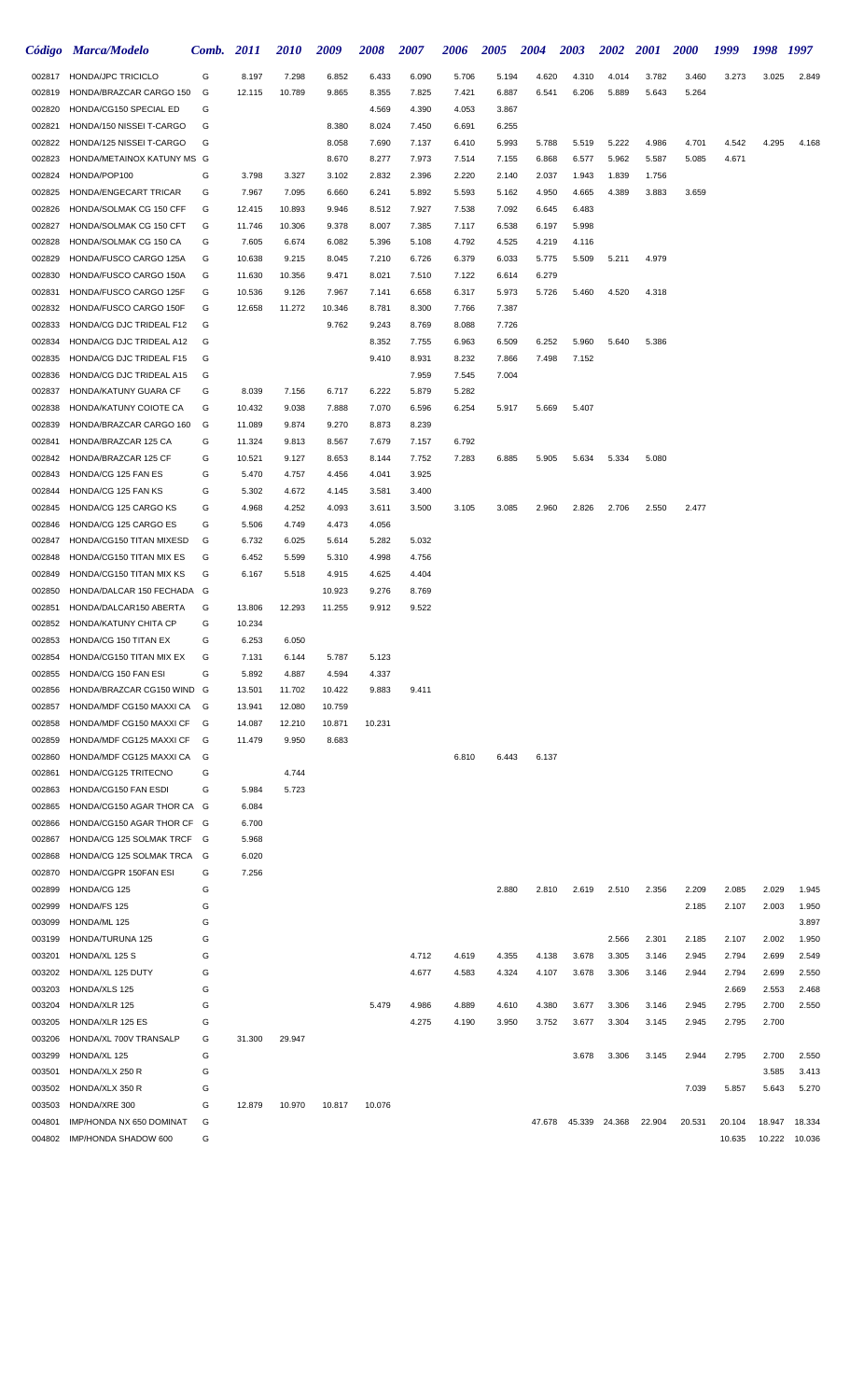|                  | Código Marca/Modelo                          | Comb.  | <b>2011</b> | <i>2010</i> | 2009   | 2008   | 2007   | 2006   | <b>2005</b> | <b>2004</b> | <b>2003</b>   | 2002          | <i>2001</i>     | <b>2000</b>     | 1999            | 1998   | 1997           |
|------------------|----------------------------------------------|--------|-------------|-------------|--------|--------|--------|--------|-------------|-------------|---------------|---------------|-----------------|-----------------|-----------------|--------|----------------|
| 004803           | I/HONDA SHADOW 1100                          | G      |             |             |        |        |        |        |             |             |               | 25.736        | 24.935          | 23.326          | 21.103          | 20.281 | 19.176         |
| 004804           | IMP/HONDA GOLD WING 1500                     | G      |             |             |        |        |        |        |             |             |               |               | 44.180          | 39.530          | 37.812          | 35.482 | 35.059         |
| 004805           | IMP/HONDA MAGNA 750                          | G      |             |             |        |        |        |        |             |             |               | 23.685        | 21.862          | 18.446          | 17.819          | 16.802 | 15.650         |
| 004806           | IMP/HONDA VFR 400                            | G      |             |             |        |        |        |        |             |             |               |               |                 |                 |                 |        | 5.404          |
| 004807           | I/HONDA VALKIRIE                             | G      |             |             |        | 69.541 | 64.080 | 58.152 | 55.105      | 51.415      | 49.124        | 46.545        | 44.123          | 42.059          | 41.144          | 39.687 | 32.439         |
| 004808           | IMP/HONDA CBR 1100XX                         | G      |             |             |        |        |        | 37.648 | 33.167      | 31.614      | 29.612        | 28.849        | 27.432          | 25.721          | 24.072          | 22.943 | 21.520         |
| 004809           | IMP/HONDA VTR 1000 F                         | G      |             |             |        |        |        |        |             |             |               |               | 23.619          | 21.214          | 19.514          | 18.338 | 17.950         |
| 004810           | I/HONDA SHADOW 750                           | G      |             |             |        | 32.568 | 30.919 | 28.966 | 27.320      | 25.959      | 24.675        | 21.511        | 20.762          | 20.165          | 18.962          | 17.380 | 16.241         |
| 004811           | I/HONDA VFR 800                              | G      |             |             |        |        |        |        |             |             |               |               | 21.829          | 19.629          | 19.173          | 18.597 |                |
| 004813           | I/HONDA CBR 900RRY ED                        | G<br>G |             |             |        |        |        |        |             |             |               | 27.857        | 26.992          | 25.363          | 23.230          |        |                |
| 004814<br>004816 | I/HONDA VARADERO<br>I/HONDA HORNET           | G      |             |             |        |        |        |        |             |             |               | 28.869        | 27.210<br>4.855 | 25.819<br>4.497 | 24.208<br>4.311 | 22.987 |                |
| 004817           | I/HONDA VALKYRIE GL 1500                     | G      |             |             |        |        |        |        |             |             |               | 46.533        | 44.108          | 42.069          | 41.148          | 39.710 |                |
| 004818           | I/HONDA XL1000V VARADERO                     | G      |             | 40.742      | 37.340 | 35.437 | 33.904 | 30.634 | 28.885      | 27.880      | 26.614        | 25.246        | 24.166          | 22.599          |                 |        |                |
| 004820           | I/HONDA GOLDWING GL 1800                     | G      |             |             | 77.444 | 73.345 | 65.183 | 61.862 | 54.283      | 51.013      | 48.751        | 46.286        | 44.615          | 42.384          | 40.681          |        |                |
| 004821           | I/HONDA VT 1100                              | G      |             |             |        |        |        |        |             |             |               | 32.733        | 30.547          | 28.204          | 26.222          | 22.433 | 21.026         |
| 004822           | I/HONDA ST 1100 ABS II                       | G      |             |             |        |        |        |        |             |             |               |               | 26.639          | 24.416          | 22.952          |        |                |
| 004823           | I/HONDA VTX 1800                             | G      |             |             |        |        |        |        | 33.088      | 30.756      | 29.900        | 28.440        | 26.951          | 22.931          | 21.588          |        |                |
| 004824           | I/HONDA VTX 1800C                            | G      |             |             |        | 40.326 | 36.705 | 35.347 | 33.084      | 30.694      | 30.008        | 28.443        | 27.216          | 26.169          |                 |        |                |
| 004825           | I/HONDA CB900F                               | G      |             |             |        |        |        |        |             |             | 32.125        | 28.883        | 26.528          | 24.371          | 23.704          | 21.916 | 21.443         |
| 004826           | I/HONDA VT1100C3                             | G      |             |             |        |        |        |        |             |             | 35.476        | 32.707        | 30.792          |                 |                 |        |                |
| 004828           | I/HONDA SH 150                               | G      |             |             |        |        |        |        |             |             |               | 7.970         | 7.190           | 6.542           |                 |        |                |
| 004829           | I/HONDA CB400 SUPER FOUR                     | G      |             |             |        |        |        |        |             |             |               |               |                 |                 |                 | 5.488  | 5.406          |
| 004831           | I/HONDA GOLDWING GL 1800A                    | G      |             |             |        |        |        | 51.649 | 47.742      | 45.190      | 40.466        | 36.238        |                 |                 |                 |        |                |
| 004833           | I/HONDA CBR 1000RR4 BR                       | G      |             |             |        |        |        | 33.936 | 32.415      | 30.577      | 27.119        |               |                 |                 |                 |        |                |
| 004834           | I/HONDA VALKYRIE RUNE                        | G      |             |             |        |        |        |        | 55.088      | 51.431      | 49.143        |               |                 |                 |                 |        |                |
| 004835           | I/HONDA VTX 1300                             | G      |             |             |        |        | 32.052 | 29.708 | 24.547      | 23.441      | 22.156        |               |                 |                 |                 |        |                |
| 004838           | I/HONDA VALKYRIE CUSTON                      | G      |             |             |        |        |        |        |             |             |               |               |                 |                 | 42.231          | 40.848 | 32.446         |
| 004839<br>004841 | I/HONDA GL1800 GOLD WING                     | G<br>G |             |             | 77.172 | 71.346 | 67.846 | 61.685 | 56.422      | 52.547      |               |               |                 |                 |                 |        | 15.649         |
| 004843           | I/HONDA MAGNA VF 750<br>I/HONDA PAN-EUROPEAN | G      |             |             |        |        | 55.423 | 52.601 | 46.128      |             |               |               |                 |                 |                 |        |                |
| 004844           | I/HONDA SILVER WING                          | G      |             |             |        |        | 19.526 | 18.463 | 17.044      | 16.261      |               | 15.767 15.175 |                 |                 |                 |        |                |
| 004845           | I/HONDA XL650V TRANSALP                      | G      |             |             |        |        |        |        | 16.063      | 15.453      | 14.817        |               |                 |                 |                 |        |                |
| 004846           | I/HONDA ST 1300                              | G      |             |             |        |        | 56.714 | 53.818 | 47.228      |             |               |               |                 |                 |                 |        |                |
| 004848           | I/HONDA CB1300F                              | G      |             |             | 29.351 | 27.939 | 25.670 | 24.464 |             |             |               |               |                 |                 |                 |        |                |
| 004850           | I/HONDA SILVER WING ABS                      | G      |             |             |        | 76.484 | 68.010 | 64.555 |             |             |               |               |                 |                 |                 |        |                |
| 004852           | I/HONDA SCOOTER X8R-S                        | G      |             |             |        |        |        |        |             |             | 5.754         | 5.278         | 4.980           |                 |                 |        |                |
| 004854           | I/HONDA INTERCEPTOR VFR                      | G      |             |             | 41.521 | 38.023 | 32.933 |        |             |             |               |               |                 |                 |                 |        |                |
| 004856           | I/HONDA VTX 1800 NC35                        | G      |             |             |        |        |        | 33.543 | 32.426      | 30.465      |               |               |                 |                 |                 |        |                |
| 004857           | I/HONDA NRX1800EA RUNE                       | G      |             |             |        |        |        |        | 62.530      | 58.746      | 56.163        |               |                 |                 |                 |        |                |
| 004858           | I/HONDA GOLDWING GL18BM                      | G      |             | 80.945      | 74.225 | 70.272 |        |        |             |             |               |               |                 |                 |                 |        |                |
| 004859           | I/HONDA GOLDWING ACN XM                      | G      |             |             | 80.715 |        |        |        |             |             |               |               |                 |                 |                 |        |                |
| 004860           | I/HONDA VFR 1200F                            | G      | 66.184      | 62.973      |        |        |        |        |             |             |               |               |                 |                 |                 |        |                |
| 004861           | I/HONDA RUCKUS                               | G      |             | 4.459       |        |        |        |        |             |             |               |               |                 |                 |                 |        |                |
| 004862           | I/HONDA CB 1000 HORNET                       | G      | 51.745      |             |        |        |        |        |             |             |               |               |                 |                 |                 |        |                |
| 004899           | <b>IMP/HONDA</b>                             | G      |             |             |        |        |        |        |             |             |               | 5.485         | 4.853           | 4.497           | 4.312           | 4.086  | 3.994          |
| 004999           | IMP/HONDA CB 125<br>IMP/HONDA CB 500         | G<br>G |             |             |        |        |        |        |             |             |               | 13.205        | 12.835          | 11.865          |                 | 10.338 | 5.639<br>8.794 |
| 005699<br>005899 | IMP/HONDA CB 750 FOUR                        | G      |             |             |        |        |        |        |             |             |               |               |                 |                 | 11.115          |        | 10.716         |
| 005901           | IMP/HONDA XL 600                             | G      |             |             |        |        |        |        |             |             |               |               |                 |                 | 12.113          | 11.689 | 11.229         |
| 005902           | IMP/HONDA XL 185                             | G      |             |             |        |        |        |        |             |             |               |               |                 | 6.917           | 6.662           | 6.013  | 5.753          |
| 005903           | IMP/HONDA XR 650 L                           | G      |             |             |        |        |        |        |             |             |               |               | 13.039          | 12.573          | 11.925          | 8.876  | 8.139          |
| 011101           | HONDA/CBX 750 F INDY                         | G      |             |             |        |        |        |        |             |             | 31.422 28.781 | 26.964        | 25.223          | 22.783          | 21.289          | 19.618 | 18.728         |
| 012799           | IMP/HONDA CT 125                             | G      |             |             |        |        |        |        |             |             |               |               |                 |                 |                 |        | 5.344          |
| 014101           | HONDA/CBX 150 AERO                           | G      |             |             |        |        |        |        |             |             |               |               |                 | 3.905           | 3.755           | 3.556  | 3.490          |
| 014102           | HONDA/CBX 200 STRADA                         | G      |             |             |        |        |        | 4.979  | 4.701       | 4.413       | 3.914         | 3.471         | 3.340           | 3.098           | 3.014           | 2.894  | 2.878          |
| 014103           | HONDA/CBX 250 TWISTER                        | G      |             |             | 6.876  | 6.561  | 6.336  | 5.943  | 5.329       | 5.049       | 4.686         | 4.498         | 4.016           | 3.741           | 3.644           |        |                |
| 014199           | HONDA/CBX 150                                | G      |             |             |        |        |        |        |             | 5.429       | 3.913         | 3.472         | 3.340           | 3.099           | 3.013           | 2.895  | 2.878          |
| 014401           | IMP/HONDA CT 90                              | G      |             |             |        |        |        |        |             |             |               |               |                 |                 |                 |        | 4.214          |
| 014901           | HONDA/NX 150                                 | G      |             |             |        |        |        |        | 6.408       | 6.003       | 5.712         | 5.174         | 4.023           | 3.705           | 3.594           | 3.402  | 3.302          |
| 014902           | HONDA/NX 350 SAHARA                          | G      |             |             |        |        |        |        |             |             |               | 7.382         | 6.709           | 6.294           | 5.692           | 5.403  | 5.108          |
| 014903           | HONDA/NX 200                                 | G      |             |             |        |        | 7.118  | 6.702  | 6.316       | 5.789       | 5.510         | 5.027         | 4.025           | 3.704           | 3.594           | 3.401  | 3.302          |
| 014904           | IMP/HONDA NX 125                             | G      |             |             |        |        |        |        |             |             |               |               |                 |                 |                 | 5.760  | 5.576          |
| 014905           | HONDA/NX-4 FALCON                            | G      |             |             | 10.591 | 10.323 | 9.532  | 8.854  | 8.495       | 8.048       | 7.759         | 7.328         | 6.812           | 6.395           | 5.971           | 5.289  | 5.071          |
| 014906           | HONDA/NXR125 BROS KS                         | G      |             |             |        | 4.553  | 4.322  | 3.962  | 3.647       | 3.506       | 3.329         | 3.046         | 2.808           |                 |                 |        |                |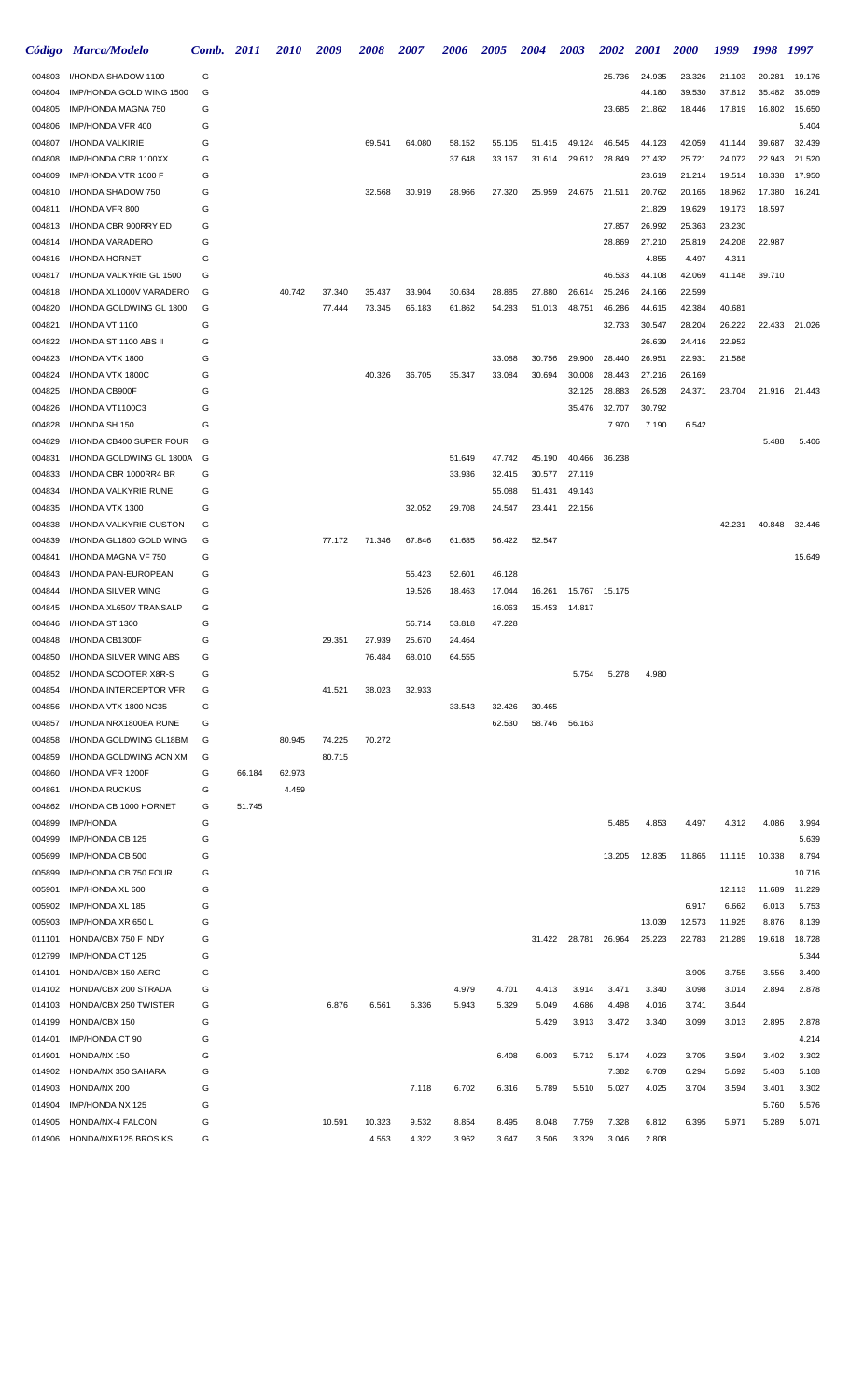|                  | Código Marca/Modelo                                      | Comb. 2011 |                | <i>2010</i> | 2009   | 2008   | 2007   | 2006   | 2005   | <b>2004</b> | 2003   | <b>2002</b> | <b>2001</b> | <i>2000</i> | 1999   | 1998   | - 1997           |
|------------------|----------------------------------------------------------|------------|----------------|-------------|--------|--------|--------|--------|--------|-------------|--------|-------------|-------------|-------------|--------|--------|------------------|
| 014907           | HONDA/NXR125 BROS ES                                     | G          |                |             |        | 4.749  | 4.507  | 4.191  | 3.943  | 3.794       | 3.383  | 3.111       | 2.934       |             |        |        |                  |
| 014908           | HONDA/NXR150 BROS ESD                                    | G          | 7.869          | 7.558       | 6.934  | 5.796  | 5.464  | 5.131  | 4.869  | 4.682       | 3.964  | 3.820       | 3.633       |             |        |        |                  |
| 014909           | HONDA/NXR150 BROS KS                                     | G          | 7.400          | 6.424       | 6.104  | 5.142  | 4.913  | 4.384  | 4.078  | 3.878       |        |             |             |             |        |        |                  |
| 014910           | HONDA/NXR150 BROS ES                                     | G          | 7.571          | 7.184       | 6.571  | 5.647  | 5.302  | 4.717  | 4.062  | 3.794       | 3.384  | 3.221       | 3.094       |             |        |        |                  |
| 014911           | HONDA/NXR150BROS CARGO E G                               |            |                |             |        |        | 7.246  | 6.468  | 6.211  |             |        |             |             |             |        |        |                  |
| 014912           | HONDA/NXR150 BROS MIX KS                                 | G          | 7.438          | 6.272       | 5.910  | 5.563  |        |        |        |             |        |             |             |             |        |        |                  |
| 014913           | HONDA/NXR150BROS MIX ESD                                 | G          | 8.270          | 6.977       | 6.559  | 6.172  |        |        |        |             |        |             |             |             |        |        |                  |
| 014914           | HONDA/NXR150 BROS MIX ES                                 | G          | 8.128          | 6.863       | 6.458  | 6.077  |        |        |        |             |        |             |             |             |        |        |                  |
| 014999           | <b>HONDA/NX</b>                                          | G          |                |             |        |        |        |        |        | 8.046       | 7.760  | 7.328       | 4.024       | 3.703       | 3.592  | 3.401  | 3.303            |
| 015001           | IMP/HONDA CR 250 RK                                      | G          |                |             |        |        |        |        |        | 14.001      | 13.037 | 9.404       | 8.723       | 7.987       | 7.559  | 6.981  | 6.591            |
| 015101<br>015102 | IMP/HONDA CBR 600F<br>IMP/HONDA CBR 750                  | G<br>G     |                |             |        |        |        |        |        |             | 37.255 | 24.024      | 23.267      | 20.857      | 19.643 | 18.679 | 18.542<br>17.149 |
| 015103           | IMP/HONDA CBR 1000F                                      | G          |                |             |        |        |        |        |        |             | 28.219 | 25.946      | 23.820      | 21.142      | 19.400 | 18.294 | 18.176           |
| 015104           | I/HONDA CBR 900RR                                        | G          |                |             |        |        |        |        | 36.283 | 34.575      | 30.479 | 27.855      | 26.986      | 25.375      | 23.238 | 22.290 | 21.340           |
| 015105           | I/HONDA CBR 929RR                                        | G          |                |             |        |        |        |        |        |             |        | 27.848      | 26.757      | 24.280      | 23.232 |        |                  |
| 015106           | I/HONDA CBR 600 F4I                                      | G          |                |             |        |        |        |        |        |             | 25.373 | 24.024      | 23.268      | 20.864      | 19.642 | 18.680 | 18.551           |
| 015107           | I/HONDA CBR 954RR                                        | G          |                |             |        |        |        |        |        |             | 30.484 | 27.853      | 26.992      |             |        |        |                  |
| 015108           | I/HONDA CBR 1000R                                        | G          |                | 49.498      |        |        |        |        |        |             |        |             |             |             |        |        |                  |
| 015109           | I/HONDA CBR 600RR                                        | G          | 45.907         | 38.041      | 35.980 | 33.869 | 32.953 | 30.603 | 29.262 | 27.753      | 26.299 | 25.478      |             |             |        |        |                  |
| 015110           | I/HONDA CBR 1000RR                                       | G          | 54.881         | 49.666      | 44.887 | 41.281 | 36.559 | 33.932 | 32.410 | 30.579      | 26.675 |             |             |             |        |        |                  |
| 015111           | I/HONDA CBR 600 F4                                       | G          |                |             |        |        |        |        |        | 26.655      | 24.953 | 24.031      | 23.264      | 20.860      | 19.641 | 18.673 |                  |
| 015112           | I/HONDA CBR1000RR REPSOL                                 | G          |                | 50.313      | 45.289 | 41.470 | 35.920 | 33.737 |        |             |        |             |             |             |        |        |                  |
| 015113           | I/HONDA CBR 1000RA                                       | G          |                | 49.664      | 44.868 | 41.298 |        |        |        |             |        |             |             |             |        |        |                  |
| 015114           | I/HONDA CBR 1000RR FB                                    | G          |                |             |        | 43.445 |        |        |        |             |        |             |             |             |        |        |                  |
| 015118           | HONDA/CB 1000R                                           | G          | 34.301         |             |        |        |        |        |        |             |        |             |             |             |        |        |                  |
| 015199           | IMP/HONDA CBR 1000                                       | G          |                |             |        |        |        |        |        |             | 32.781 | 30.692      | 28.716      | 25.931      | 24.237 | 22.337 | 21.321           |
| 015401           | IMP/HONDA 1000F                                          | G          |                |             |        |        |        |        |        |             |        |             |             |             |        | 18.888 | 18.486           |
| 016104           | IMP/HONDA SHADOW VT600CD                                 | G          |                |             |        |        |        |        |        |             |        |             |             |             | 10.769 | 10.290 | 10.040           |
| 016901           | IMP/HONDA VFR 700 F                                      | G          |                |             |        |        |        |        |        |             |        |             |             |             |        | 8.952  | 8.592            |
| 017401           | HTA/HONDA C100                                           | G          |                |             |        |        |        |        |        |             |        | 2.317       | 2.240       | 2.125       | 1.971  | 1.822  | 1.785            |
| 019101           | HONDA/XR 200R                                            | G          |                |             |        |        |        | 5.925  | 5.648  | 5.230       | 4.719  | 4.427       | 4.154       | 3.902       | 3.795  | 3.646  | 3.414            |
| 019102           | HONDA/XR 250 TORNADO                                     | G          |                |             | 8.105  | 7.597  | 6.890  | 6.607  | 6.131  | 5.746       | 5.283  | 5.038       | 4.859       | 4.643       | 4.385  |        |                  |
| 019201           | HTA/HONDA CH 125 SPACY                                   | G          |                |             |        |        |        |        |        | 6.616       | 6.160  | 5.412       | 5.107       | 4.740       | 4.421  | 4.055  | 3.718            |
| 025101           | HONDA/VT600C SHADOW                                      | G          |                |             |        |        | 19.912 | 18.648 | 15.916 | 15.304      | 14.452 | 12.746      | 12.095      | 11.749      | 10.774 | 10.290 | 10.042           |
| 028410           | HONDA/BRAZCAR 125 CA                                     | G          | 5.575          |             |        |        |        |        |        |             |        |             |             |             |        |        |                  |
| 028530           | HONDA/CG 150 TITAN EX                                    | G          | 6.802          | 6.450       |        |        |        |        |        |             |        |             |             |             |        |        |                  |
| 028630           | HONDA/CG150 FAN ESDI                                     | G          | 6.033          | 5.772       |        |        |        |        |        |             |        |             |             |             |        |        |                  |
| 028660<br>028670 | HONDA/CG150 AGAR THOR CF G<br>HONDA/CG 125 SOLMAK TRCF G |            | 9.563<br>4.981 |             |        |        |        |        |        |             |        |             |             |             |        |        |                  |
| 028680           | HONDA/CG 125 SOLMAK TRCA G                               |            | 8.414          |             |        |        |        |        |        |             |        |             |             |             |        |        |                  |
| 030800           | HONDA/CG FUCAM ADVENTURE G                               |            | 5.189          | 4.498       | 3.926  | 3.518  | 3.281  | 3.111  | 2.943  | 2.702       | 2.623  | 2.481       | 2.371       | 2.234       | 2.158  | 2.042  | 1.980            |
| 030801           | HONDA/CG FUCAM ADVTF129                                  | G          |                |             |        |        |        |        |        |             | 6.157  | 5.551       | 5.239       |             |        |        |                  |
| 030802           | HONDA/CG FUCAM ADVT 126                                  | G          |                | 9.735       | 9.282  | 8.569  | 8.097  | 7.140  | 6.905  | 6.700       | 6.238  | 5.972       | 5.626       | 5.468       | 5.199  |        |                  |
| 032060           | HONDA/XL 700V TRANSALP                                   | G          | 30.423         | 29.383      |        |        |        |        |        |             |        |             |             |             |        |        |                  |
| 038000           | HONDA/IBDT TRI PRATIC                                    | G          | 10.592         | 9.194       | 8.710  | 7.973  | 7.589  | 7.130  | 6.741  | 5.946       | 5.672  | 5.372       | 5.114       | 4.649       | 4.458  | 4.253  | 4.174            |
| 048600           | I/HONDA VFR 1200F                                        | G          | 65.732         | 62.401      |        |        |        |        |        |             |        |             |             |             |        |        |                  |
| 048610           | I/HONDA RUCKUS                                           | G          |                | 4.459       |        |        |        |        |        |             |        |             |             |             |        |        |                  |
| 048620           | I/HONDA CB 1000 HORNET                                   | G          | 43.228         |             |        |        |        |        |        |             |        |             |             |             |        |        |                  |
|                  | <b>Fabricante: HONGYAN</b>                               |            |                |             |        |        |        |        |        |             |        |             |             |             |        |        |                  |
|                  |                                                          |            |                |             |        |        |        |        |        |             |        |             |             |             |        |        |                  |
|                  | 039100 I/HONGYAN DRAGON                                  | G          |                | 3.251       | 3.027  | 2.870  |        |        |        |             |        |             |             |             |        |        |                  |
|                  | 039101 I/HONGYAN TDR 8677Z                               | G          |                | 4.435       | 4.092  | 3.879  |        |        |        |             |        |             |             |             |        |        |                  |
|                  | <b>Fabricante: HONLING</b>                               |            |                |             |        |        |        |        |        |             |        |             |             |             |        |        |                  |
| 014200           | I/HONLING HL125T-5                                       | G          |                |             |        |        | 3.421  |        |        |             |        |             |             |             |        |        |                  |
|                  | 014201 I/HONLING HL50QT-11B                              | G          |                |             |        |        | 2.184  |        |        |             |        |             |             |             |        |        |                  |
|                  | <b>Fabricante: HUANSONG</b>                              |            |                |             |        |        |        |        |        |             |        |             |             |             |        |        |                  |
|                  | 025800 I/HUANSONG 250S                                   | G          | 11.765         |             |        |        |        |        |        |             |        |             |             |             |        |        |                  |
| 025801           | I/HUANSONG 250M                                          | G          | 10.749         |             |        |        |        |        |        |             |        |             |             |             |        |        |                  |
| 025802           | I/HUANSONG 250R                                          | G          | 10.502         |             |        |        |        |        |        |             |        |             |             |             |        |        |                  |
|                  |                                                          |            |                |             |        |        |        |        |        |             |        |             |             |             |        |        |                  |
|                  | <b>Fabricante: HUARI</b>                                 |            |                |             |        |        |        |        |        |             |        |             |             |             |        |        |                  |
| 027302           | I/HUARI CH200TR-C-S3                                     | G          |                |             | 4.516  | 4.281  | 4.005  |        |        |             |        |             |             |             |        |        |                  |
| 027303           | I/HUARI HS200ZH AUTO                                     | G          |                | 6.350       | 5.948  | 5.072  |        |        |        |             |        |             |             |             |        |        |                  |
| 027304           | I/HUARI HS200ZH                                          | G          |                | 5.040       | 4.723  | 4.322  |        |        |        |             |        |             |             |             |        |        |                  |
|                  |                                                          |            |                |             |        |        |        |        |        |             |        |             |             |             |        |        |                  |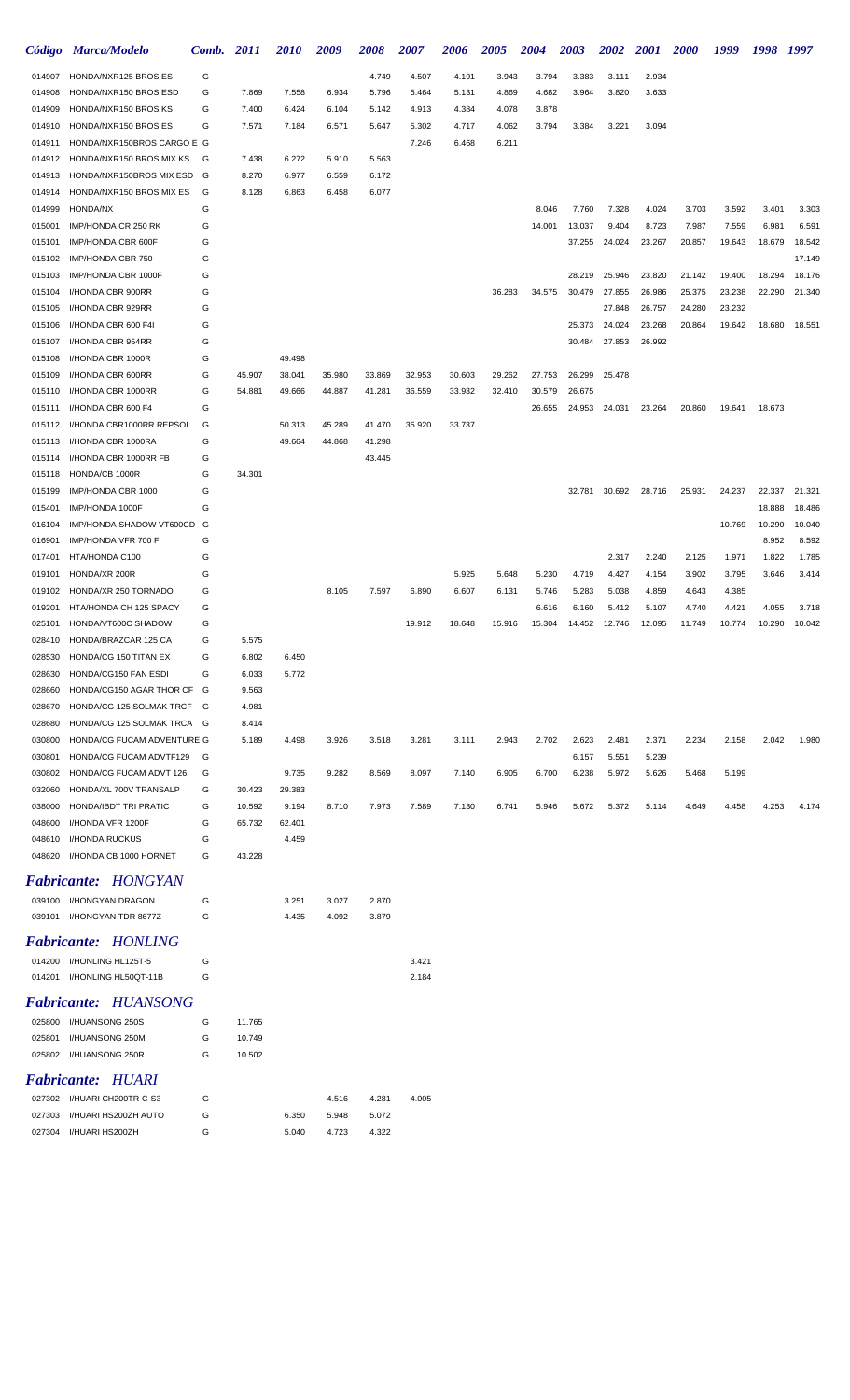|                  | Código Marca/Modelo                          | Comb.  | 2011    | <i>2010</i> | 2009   | 2008   | 2007   | <b>2006</b> | <b>2005</b> | <b>2004</b> | <b>2003</b> | <b>2002</b> | <b>2001</b> | <b>2000</b> | 1999   | 1998  | 1997  |
|------------------|----------------------------------------------|--------|---------|-------------|--------|--------|--------|-------------|-------------|-------------|-------------|-------------|-------------|-------------|--------|-------|-------|
| 027305           | I/HUARI MARVA UFO50                          | G      |         | 2.286       | 2.001  | 1.918  |        |             |             |             |             |             |             |             |        |       |       |
| 027306           | I/HUARI MARVA HERC HS200                     | G      |         |             | 10.559 |        |        |             |             |             |             |             |             |             |        |       |       |
| 027307           | I/HUARI MARVA HS150 FIRE                     | G      |         | 3.610       |        |        |        |             |             |             |             |             |             |             |        |       |       |
| 027308           | I/HUARI HS150TR 3                            | G      |         | 7.694       |        |        |        |             |             |             |             |             |             |             |        |       |       |
| 027309           | I/HUARI FOX 150X                             | G      | 4.891   |             |        |        |        |             |             |             |             |             |             |             |        |       |       |
|                  | 027310 I/HUARI FOX 150R                      | G      | 4.915   |             |        |        |        |             |             |             |             |             |             |             |        |       |       |
|                  | <b>Fabricante: HUAWIN</b>                    |        |         |             |        |        |        |             |             |             |             |             |             |             |        |       |       |
|                  | 015700 I/HUAWIN GS HY150T-5                  | G      |         |             |        |        | 2.966  |             |             |             |             |             |             |             |        |       |       |
|                  | 015701 I/HUAWIN HY150T-8                     | G      |         |             |        |        | 2.920  |             |             |             |             |             |             |             |        |       |       |
|                  | <b>Fabricante: HUSABERG</b>                  |        |         |             |        |        |        |             |             |             |             |             |             |             |        |       |       |
|                  | 006412 I/HUSABERG F550 E                     | G      |         |             | 23.716 | 23.317 | 19.278 | 18.268      | 16.723      | 15.595      |             |             |             |             |        |       |       |
|                  | 006432 I/HUSABERG FS 570                     | G      | 30.324  |             |        |        |        |             |             |             |             |             |             |             |        |       |       |
|                  | 064320 I/HUSABERG FS 570                     | G      | 36.226  |             |        |        |        |             |             |             |             |             |             |             |        |       |       |
|                  |                                              |        |         |             |        |        |        |             |             |             |             |             |             |             |        |       |       |
|                  | <b>Fabricante: HUSQVARNA</b>                 |        |         |             |        |        |        |             |             |             |             |             |             |             |        |       |       |
|                  | 020221 I/HUSQVARNA TE 610E DUAL              | G      |         |             |        |        |        |             |             |             |             |             |             | 13.298      | 11.614 |       |       |
| 020222           | I/HUSQVARNA TE 410E DUAL                     | G      |         |             |        |        |        |             |             |             |             |             |             | 9.891       | 8.803  |       |       |
| 020223           | I/HUSQVARNA SM 610                           | G<br>G |         |             |        | 20.166 | 18.325 | 17.818      |             |             |             |             |             | 13.235      | 12.365 |       |       |
| 020243<br>027001 | I/HUSQVARNA TE 510 IE<br>IMP/HUSQVARNA 150CC | G      |         |             | 19.923 | 17.369 | 15.973 |             |             | 7.855       |             |             |             |             |        |       |       |
|                  |                                              |        |         |             |        |        |        |             |             |             |             |             |             |             |        |       |       |
|                  | <b>Fabricante: HYOSUNG</b>                   |        |         |             |        |        |        |             |             |             |             |             |             |             |        |       |       |
| 020901           | IMP/HYOSUNG CAB 50                           | G      |         |             |        |        |        |             |             |             |             |             |             | 2.125       | 2.045  | 1.962 | 1.883 |
|                  | 020902 I/HYOSUNG CRUISE 125                  | G      |         |             |        |        |        |             |             |             |             |             |             |             |        | 2.861 | 2.698 |
| 020903           | IMP/HYOSUNG TN 125                           | G      |         |             |        |        |        |             |             |             |             |             |             |             | 2.045  | 1.961 | 1.883 |
| 020904           | I/HYOSUNG GV 250                             | G      | 12.169  | 10.573      | 10.028 | 9.576  | 9.173  | 8.908       | 8.621       | 8.295       | 8.148       | 7.893       | 7.666       |             |        |       |       |
| 020906           | I/HYOSUNG GF125                              | G      |         |             |        |        |        |             |             |             |             |             |             |             |        | 2.235 | 1.951 |
| 020907<br>020908 | I/HYOSUNG MIDAS<br>I/HYOSUNG SUPER CAB 100   | G<br>G |         |             |        |        |        |             |             | 2.965       | 2.814       | 2.655       | 2.577       | 2.444       | 2.309  | 2.094 | 2.058 |
| 020909           | I/HYOSUNG SENSE                              | G      |         |             |        |        |        |             |             |             |             |             |             |             |        | 1.961 | 1.883 |
| 020913           | I/HYOSUNG AQUILA GV650                       | G      |         | 18.471      | 16.154 | 15.302 | 14.505 | 13.629      | 12.514      | 11.681      |             |             |             |             |        |       |       |
| 020915           | I/HYOSUNG COMET GT650R                       | G      |         | 18.499      | 17.511 | 16.779 | 16.171 | 15.700      | 15.071      | 13.963      |             |             |             |             |        |       |       |
| 022401           | HYOSUNG/CRUISE 125                           | G      |         |             |        |        |        |             |             |             | 4.261       | 3.630       | 3.343       | 3.170       | 3.045  | 2.860 | 2.697 |
| 022402           | HYOSUNG/SUPER CAB 50                         | G      |         |             |        |        |        |             |             |             |             |             |             | 2.125       | 2.046  | 1.961 | 1.884 |
| 022404           | HYOSUNG/CAB 100                              | G      |         |             |        |        |        |             |             |             |             |             |             | 2.646       | 2.464  | 2.242 | 2.058 |
|                  | 022405 HYOSUNG/GF 125 SPEED                  | G      |         |             |        |        |        | 3.495       | 3.279       | 3.151       | 3.075       | 2.864       | 2.772       | 2.576       | 2.332  | 2.234 | 1.952 |
|                  | 022406 HYOSUNG/MIDAS 110                     | G      |         |             |        |        |        |             |             |             |             |             | 2.416       | 2.291       | 2.163  | 1.963 | 1.828 |
|                  | <b>Fabricante: IBRAMOTO</b>                  |        |         |             |        |        |        |             |             |             |             |             |             |             |        |       |       |
| 003701           | <b>IBRAMOTO/GARELLI 3</b>                    | G      |         |             |        |        |        |             |             |             |             |             |             |             |        |       | 666   |
|                  | 010799 IBRAMOTO/EUREKA                       | G      |         |             |        |        |        |             |             |             |             |             |             | 1.008       | 966    | 731   | 666   |
|                  |                                              |        |         |             |        |        |        |             |             |             |             |             |             |             |        |       |       |
|                  | <b>Fabricante: INDIAN</b>                    |        |         |             |        |        |        |             |             |             |             |             |             |             |        |       |       |
|                  | 029400 I/INDIAN CHIEF VINTAGE                | G      | 121.057 | 103.693     | 97.264 |        |        |             |             |             |             |             |             |             |        |       |       |
|                  | <b>Fabricante: IROS</b>                      |        |         |             |        |        |        |             |             |             |             |             |             |             |        |       |       |
|                  | 024900 IROS/ONE 125                          | G      | 4.127   | 3.774       |        |        |        |             |             |             |             |             |             |             |        |       |       |
|                  | <b>Fabricante: ITAL</b>                      |        |         |             |        |        |        |             |             |             |             |             |             |             |        |       |       |
|                  |                                              |        |         |             |        |        |        |             |             |             |             |             |             |             |        |       |       |
|                  | 016502 ITAL/SELVA SPORT                      | G      |         |             |        | 24.999 | 23.734 | 22.618      |             |             |             |             |             |             |        |       |       |
|                  | <b>Fabricante: ITALJET</b>                   |        |         |             |        |        |        |             |             |             |             |             |             |             |        |       |       |
| 026201           | IMP/ITALJET FORMULA 125                      | G      |         |             |        |        |        |             |             |             |             |             |             |             |        | 1.643 | 1.592 |
|                  | 026202 IMP/ITALJET FORMULA 50                | G      |         |             |        |        |        |             |             |             |             |             |             |             |        | 674   | 660   |
| 026203           | IMP/ITALJET FORMULA 50LC                     | G      |         |             |        |        |        |             |             |             |             |             |             |             |        | 674   | 660   |
|                  | 026204 I/ITALJET DRAGSTER 180                | G      |         |             |        |        |        |             |             |             |             |             |             | 7.748       | 6.573  | 6.286 |       |
|                  | <b>Fabricante: JIALING</b>                   |        |         |             |        |        |        |             |             |             |             |             |             |             |        |       |       |
| 019401           | IMP/JIALING CJ 50F                           | G      |         |             |        |        |        |             |             |             |             |             |             |             | 991    | 953   | 865   |
| 019402           | IMP/JIALING JH 50                            | G      |         |             |        |        |        |             |             |             |             |             |             |             | 1.272  | 1.105 | 1.063 |
| 019403           | IMP/JIALING JH 70                            | G      |         |             |        |        |        |             |             |             |             |             |             |             |        |       | 1.179 |
| 019404           | IMP/JIALING JH 125                           | G      |         |             |        |        |        |             |             |             |             |             |             |             |        |       | 1.606 |
| 019405           | I/JIALING JH 125L                            | G      |         |             |        |        |        |             |             |             |             | 3.067       | 2.800       | 2.592       | 2.394  | 2.028 | 1.901 |
| 019407           | I/JIALING JL1103                             | G      |         |             |        |        |        |             |             |             |             | 2.390       | 1.623       | 1.404       | 1.316  |       |       |
| 019408           | I/JIALING JL1108                             | G      |         |             |        |        |        |             |             |             |             | 2.390       | 1.613       | 1.405       | 1.319  |       |       |
| 019409           | I/JIALING JL125G                             | G      |         |             |        |        |        |             |             |             |             | 3.067       | 2.155       | 1.899       | 1.810  |       |       |
|                  | 019410 I/JIALING JL125T-18                   | G      |         | 4.294       | 3.961  | 3.838  | 3.245  | 3.087       | 2.962       | 2.743       | 2.697       |             |             | 2.025       |        | 1.807 | 1.712 |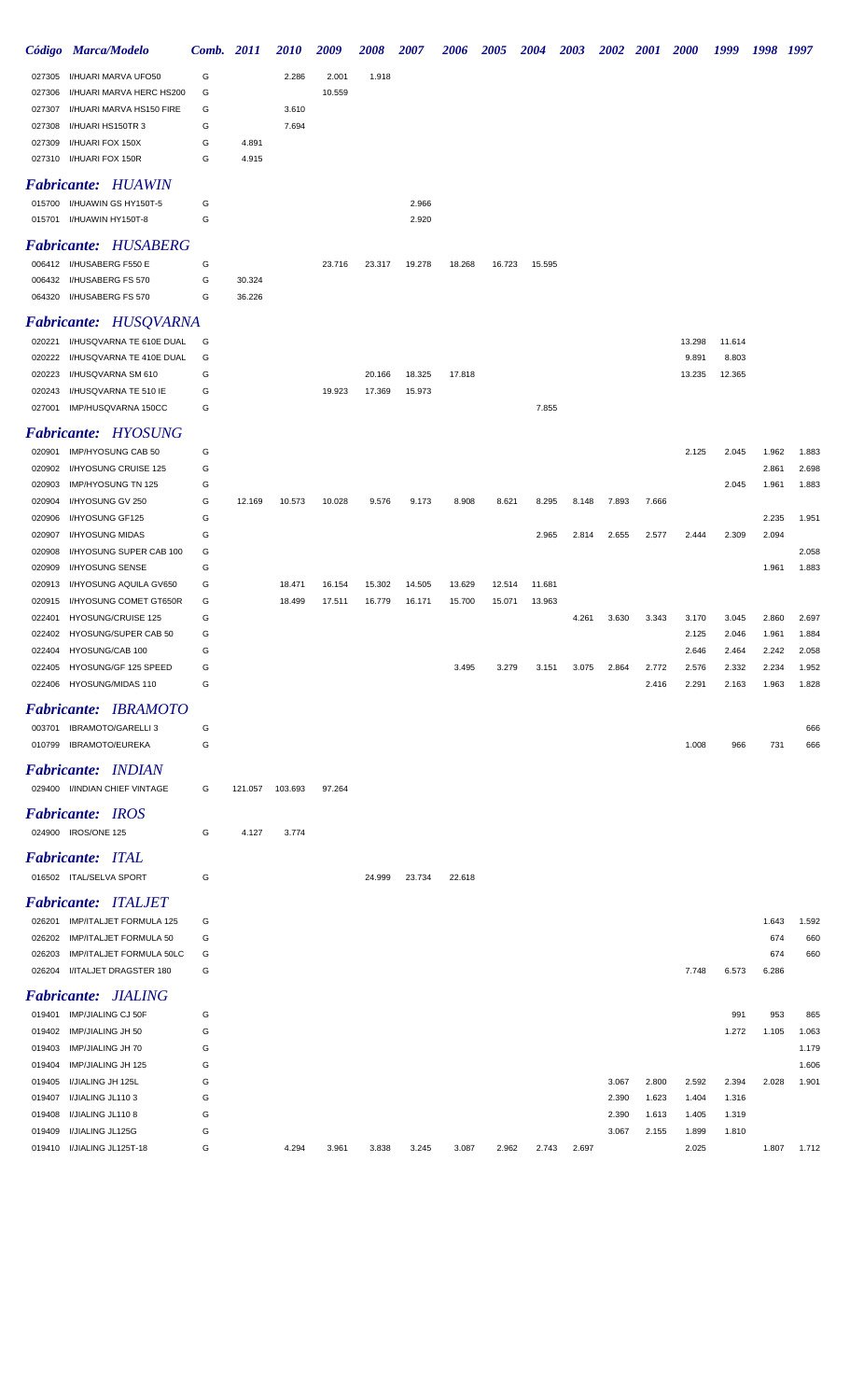|                  | Código Marca/Modelo        |                                                   | Comb. 2011 |       | <b>2010</b> | 2009   | 2008           | 2007           | 2006           | <b>2005</b> | 2004  | 2003  | 2002  | <b>2001</b> | <b>2000</b> | 1999  | 1998  | 1997  |
|------------------|----------------------------|---------------------------------------------------|------------|-------|-------------|--------|----------------|----------------|----------------|-------------|-------|-------|-------|-------------|-------------|-------|-------|-------|
| 019423           |                            | I/JIALING TRAXXJH125 35A                          | G          |       |             | 3.296  | 3.155          | 2.993          |                |             |       |       |       |             |             |       |       |       |
| 019429           |                            | I/JIALING TRAXX JH250E5                           | G          |       | 6.841       | 6.264  | 5.940          | 5.669          |                |             |       |       |       |             |             |       |       |       |
| 019433           | I/JIALING JL 125 GY2       |                                                   | G          |       |             | 3.151  | 2.929          | 2.795          |                |             |       |       |       |             |             |       |       |       |
| 019434           |                            | I/JIALING TRAXX JL50Q 2                           | G          |       | 2.588       | 2.336  | 2.232          | 2.026          |                |             |       |       |       |             |             |       |       |       |
| 019435           |                            | I/JIALING TR TDP051Z-HTY                          | G          |       | 3.551       | 3.252  | 3.114          |                |                |             |       |       |       |             |             |       |       |       |
| 019438           |                            | I/JIALING TRAXX JH125F                            | G          | 4.899 | 4.197       | 3.833  | 3.674          |                |                |             |       |       |       |             |             |       |       |       |
| 019440           |                            | I/JIALING TRAXX JL125-9                           | G          | 3.731 | 3.570       |        |                |                |                |             |       |       |       |             |             |       |       |       |
| 019499           | <b>IMP/JIALING</b>         |                                                   | G          |       |             |        |                |                |                |             |       |       |       |             |             |       |       | 862   |
|                  |                            | <b>Fabricante: JIANGSU</b>                        |            |       |             |        |                |                |                |             |       |       |       |             |             |       |       |       |
|                  |                            | I/JIANGSU DM 800 W XSG                            |            |       |             |        |                |                |                |             |       |       |       |             |             |       |       |       |
| 031600           |                            |                                                   | G          |       |             |        | 2.531          | 2.441          | 2.297          | 2.179       |       |       |       |             |             |       |       |       |
| 031601           |                            | I/JIANGSU DM 500 W GY                             | G          |       |             |        | 2.263          | 2.190          | 2.126          | 1.977       |       |       |       |             |             |       |       |       |
| 031602           |                            | I/JIANGSU DM 500 W XGW                            | G          |       |             |        | 2.714          | 2.426          | 2.363          | 2.105       |       |       |       |             |             |       |       |       |
| 031603           |                            | I/JIANGSU WINER STREET                            | G          |       |             |        | 3.187          | 2.877          | 2.780          |             |       |       |       |             |             |       |       |       |
| 031604<br>031605 |                            | I/JIANGSU DM 500 W P10<br>I/JIANGSU DM 1000 W P09 | G<br>G     |       |             | 3.326  | 2.769<br>3.109 | 2.472<br>2.899 | 2.400<br>2.781 |             |       |       |       |             |             |       |       |       |
|                  |                            |                                                   |            |       |             |        |                |                |                |             |       |       |       |             |             |       |       |       |
|                  |                            | <b>Fabricante: JIANSHE</b>                        |            |       |             |        |                |                |                |             |       |       |       |             |             |       |       |       |
|                  |                            | 020302 IMP/JIANSHE JS50Q 4E                       | G          |       |             | 2.044  | 1.863          | 1.659          | 1.564          | 1.483       | 1.401 | 1.352 | 1.050 | 986         | 806         | 711   | 674   | 659   |
| 020303           |                            | I/JIANSHE HOUSTON 125-6A                          | G          |       |             | 4.463  | 4.222          | 4.030          |                |             |       |       |       |             |             |       |       |       |
| 020304           |                            | I/JIANSHE HOUSTON 125-28                          | G          |       |             | 2.762  | 2.626          | 2.506          |                |             |       |       |       |             |             |       |       |       |
| 020305           |                            | I/JIANSHE HOUSTON 110-J                           | G          |       |             | 2.886  | 2.669          | 2.541          |                |             |       |       |       |             |             |       |       |       |
|                  |                            | 020306 I/JIANSHE HOUSTON 110-B                    | G          |       |             | 3.120  | 2.855          | 2.606          |                |             |       |       |       |             |             |       |       |       |
|                  |                            | <b>Fabricante: JIAPENG</b>                        |            |       |             |        |                |                |                |             |       |       |       |             |             |       |       |       |
|                  |                            |                                                   |            |       |             |        |                |                |                |             |       |       |       |             |             |       |       |       |
|                  |                            | 019417 I/JIAPENG VOLCANO JP150B                   | G          |       |             |        | 2.767          | 2.661          | 2.532          |             |       |       |       |             |             |       |       |       |
|                  |                            | 019418 I/JIAPENG VOLCANO JP1104                   | G          |       |             |        | 2.397          | 2.306          | 2.194          |             |       |       |       |             |             |       |       |       |
|                  |                            | <b>Fabricante: JINBAWANG</b>                      |            |       |             |        |                |                |                |             |       |       |       |             |             |       |       |       |
| 029300           | I/JINBAWANG JBW250         |                                                   | G          |       |             | 6.900  | 6.457          | 6.134          |                |             |       |       |       |             |             |       |       |       |
| 029301           |                            | I/JINBAWANG JBW200 6A                             | G          |       |             | 4.940  | 4.521          | 4.082          |                |             |       |       |       |             |             |       |       |       |
| 029302           |                            | I/JINBAWANG JBW200 GY                             | G          |       |             | 4.439  | 3.998          | 3.630          |                |             |       |       |       |             |             |       |       |       |
|                  |                            | 029303 I/JINBAWANG JBW125T 4A                     | G          |       |             | 2.856  | 2.700          | 2.556          |                |             |       |       |       |             |             |       |       |       |
|                  | <b>Fabricante: JINBEI</b>  |                                                   |            |       |             |        |                |                |                |             |       |       |       |             |             |       |       |       |
|                  |                            |                                                   |            |       |             |        |                |                |                |             |       |       |       |             |             |       |       |       |
|                  |                            | 024590 I/JINBEI SY6483N1LWB                       | G          |       |             | 39.778 |                |                |                |             |       |       |       |             |             |       |       |       |
|                  |                            | <b>Fabricante: JINCHENG</b>                       |            |       |             |        |                |                |                |             |       |       |       |             |             |       |       |       |
| 023101           | I/JINCHENG CJ 70A          |                                                   | G          |       |             |        |                |                |                |             |       |       | 1.491 | 1.426       | 1.363       | 1.285 | 1.234 | 1.179 |
|                  | 023102 IMP/JINCHENG JC 70C |                                                   | G          |       |             |        |                |                |                |             |       |       |       |             | 1.354       | 1.286 | 1.234 | 1.179 |
| 023104           |                            | IMP/JINCHENG JC 125 7B                            | G          |       |             |        |                |                |                |             |       |       |       |             |             |       | 1.834 | 1.697 |
| 023105           | IMP/JINCHENG JC90          |                                                   | G          |       |             |        |                |                |                |             |       | 3.067 | 2.917 | 2.791       | 2.561       | 2.367 | 1.357 | 1.258 |
|                  | 023106 IMP/JINCHENG JC125  |                                                   | G          |       |             |        |                |                |                |             |       | 4.359 | 4.082 | 3.772       | 3.410       | 3.112 | 1.834 | 1.693 |
| 023107           | IMP/JINCHENG AX 100        |                                                   | G          |       |             |        |                |                |                |             |       |       |       |             |             |       | 1.684 | 1.590 |
|                  |                            | 023108 IMP/JINCHENG JC 125-8                      | G          |       |             |        |                |                |                |             |       |       |       |             |             |       | 1.884 | 1.763 |
|                  | <b>Fabricante: JINJIE</b>  |                                                   |            |       |             |        |                |                |                |             |       |       |       |             |             |       |       |       |
|                  | 038502 I/JINJIE ZQTD 388-2 |                                                   | G          |       | 4.976       | 4.674  | 4.433          |                |                |             |       |       |       |             |             |       |       |       |
|                  |                            |                                                   |            |       |             |        |                |                |                |             |       |       |       |             |             |       |       |       |
|                  |                            | <b>Fabricante: JMSTAR</b>                         |            |       |             |        |                |                |                |             |       |       |       |             |             |       |       |       |
|                  | 031901 I/JMSTAR JS150T 19  |                                                   | G          |       |             |        | 5.167          | 4.989          | 4.772          |             |       |       |       |             |             |       |       |       |
|                  | 031902 I/JMSTAR 150T-3D    |                                                   | G          |       |             |        | 3.756          | 3.372          | 3.278          |             |       |       |       |             |             |       |       |       |
| 031903           | I/JMSTAR JSD150T 19        |                                                   | G          |       |             | 4.174  | 3.777          | 3.541          |                |             |       |       |       |             |             |       |       |       |
| 031904           | I/JMSTAR JSD50QT 20        |                                                   | G          |       |             | 2.593  | 2.451          | 2.340          |                |             |       |       |       |             |             |       |       |       |
| 031905           | I/JMSTAR JSD250T 2         |                                                   | G          |       |             | 8.155  | 7.279          | 6.645          |                |             |       |       |       |             |             |       |       |       |
| 031906           |                            | I/JMSTAR YY50QT10 50CC                            | G          |       | 6.492       | 6.143  | 5.817          |                |                |             |       |       |       |             |             |       |       |       |
| 031907           | I/JMSTAR YY 150T-12        |                                                   | G          |       |             | 4.085  | 3.790          | 3.617          |                |             |       |       |       |             |             |       |       |       |
| 031908           | I/JMSTAR YY 250T-2         |                                                   | G          |       |             | 6.713  | 6.351          | 6.061          |                |             |       |       |       |             |             |       |       |       |
|                  |                            | 031909 I/JMSTAR NORTHSTAR 250T                    | G          |       | 11.585      | 10.614 | 9.385          |                |                |             |       |       |       |             |             |       |       |       |
|                  |                            | <b>Fabricante: JOHNNY</b>                         |            |       |             |        |                |                |                |             |       |       |       |             |             |       |       |       |
|                  |                            | 013900 I/JOHNNY PAG SPYDER                        | G          |       |             | 17.692 | 16.582         | 15.056         |                |             |       |       |       |             |             |       |       |       |
|                  |                            |                                                   |            |       |             |        |                |                |                |             |       |       |       |             |             |       |       |       |
|                  |                            | <b>Fabricante: JOHNNY PAG</b>                     |            |       |             |        |                |                |                |             |       |       |       |             |             |       |       |       |
|                  |                            | 013901 I/JOHNNY PAG PRO STREET                    | G          |       |             | 13.885 |                |                |                |             |       |       |       |             |             |       |       |       |
|                  |                            | 013903 I/JOHNNY PAG BARHOG                        | G          |       | 14.649      |        |                |                |                |             |       |       |       |             |             |       |       |       |
|                  |                            | <b>Fabricante: JONWAY</b>                         |            |       |             |        |                |                |                |             |       |       |       |             |             |       |       |       |

033000 I/JONWAY RALLY 150CC G C 3.720 3.540 3.376 3.274 3.068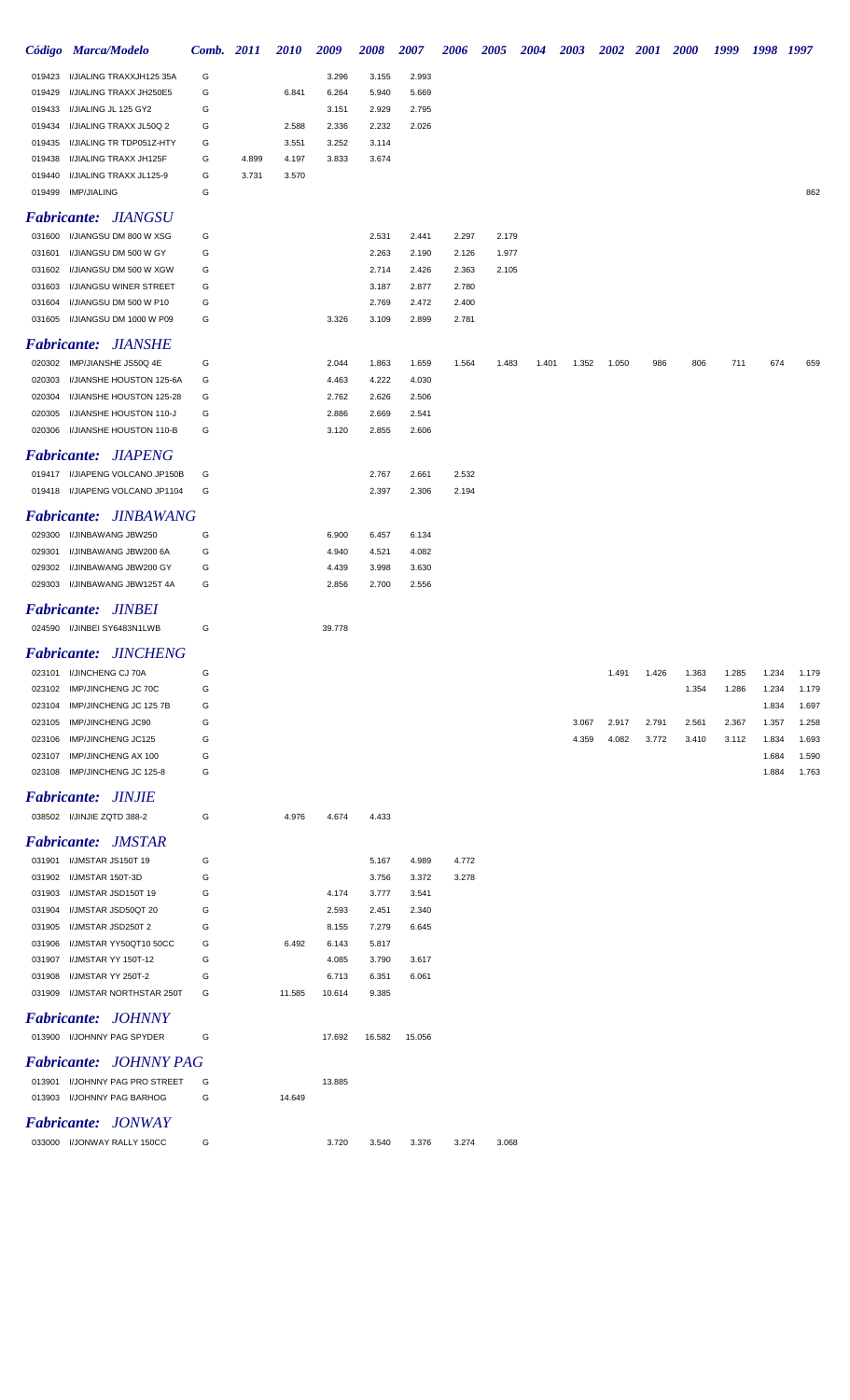|                  | Código Marca/Modelo                          | Comb. 2011 |                | <i>2010</i>    | 2009           | <b>2008</b>    | <b>2007</b>    | 2006           | <b>2005</b>    | <b>2004</b>    | <b>2003</b>          |                |                | 2002 2001 2000 | 1999             | 1998             | 1997             |
|------------------|----------------------------------------------|------------|----------------|----------------|----------------|----------------|----------------|----------------|----------------|----------------|----------------------|----------------|----------------|----------------|------------------|------------------|------------------|
| 033001           | I/JONWAY YY150 T2                            | G          |                |                |                |                | 4.603          | 4.124          | 3.881          |                |                      |                |                |                |                  |                  |                  |
| 033002           | I/JONWAY NEW ADV 150CC                       | G          |                |                |                | 4.292          | 4.077          | 3.873          | 3.703          |                |                      |                |                |                |                  |                  |                  |
| 033003           | I/JONWAY NEW RALLY 150CC                     | G          |                |                |                | 3.483          | 3.237          | 3.136          | 2.891          |                |                      |                |                |                |                  |                  |                  |
| 033004           | I/JONWAY YY150T 4A                           | G          |                |                |                |                | 7.068          | 6.769          | 6.258          |                |                      |                |                |                |                  |                  |                  |
| 033005           | I/JONWAY YY50 QT6                            | G          |                |                |                |                | 2.562          | 2.485          | 2.316          |                |                      |                |                |                |                  |                  |                  |
| 033006           | I/JONWAY JONNY ATLAN 150                     | G          |                |                | 5.742          | 5.439          | 5.200          | 5.022          |                |                |                      |                |                |                |                  |                  |                  |
| 033007<br>033008 | I/JONWAY JONNY ATLAN 250<br>I/JONWAY YY250I  | G<br>G     |                |                | 9.037<br>8.632 | 8.328<br>7.957 | 7.746<br>7.712 | 7.453          |                |                |                      |                |                |                |                  |                  |                  |
| 033009           | I/JONWAY YY50 QT29                           | G          |                |                | 2.592          | 2.450          | 2.340          |                |                |                |                      |                |                |                |                  |                  |                  |
| 033017           | I/JONWAY YY50 QT6C                           | G          | 3.129          | 2.992          |                |                |                |                |                |                |                      |                |                |                |                  |                  |                  |
|                  | 033018 I/JONWAY YY125 T12                    | G          |                |                |                | 5.578          | 5.334          |                |                |                |                      |                |                |                |                  |                  |                  |
|                  |                                              |            |                |                |                |                |                |                |                |                |                      |                |                |                |                  |                  |                  |
|                  | <b>Fabricante: JUNCHENG</b>                  |            |                |                |                |                |                |                |                |                |                      |                |                |                |                  |                  |                  |
|                  | 023109 I/JUNCHENG JC 125-2A                  | G          |                |                |                |                |                |                |                |                |                      |                |                |                |                  | 2.257            | 2.132            |
|                  | <b>Fabricante: KAHENA</b>                    |            |                |                |                |                |                |                |                |                |                      |                |                |                |                  |                  |                  |
|                  | 017101 TECPAMA/KAHENA LJ-16                  | G          |                |                |                |                |                |                |                |                |                      |                | 7.121          | 6.535          | 5.629            | 5.108            | 4.776            |
| 032200           | I/KAHENA 125 TOP                             | G          |                |                |                |                | 3.431          | 3.288          | 2.988          |                |                      |                |                |                |                  |                  |                  |
| 032205           | I/TIANHENG KAHENA 250DUA                     | G          |                |                | 8.379          | 7.896          |                |                |                |                |                      |                |                |                |                  |                  |                  |
|                  | <b>Fabricante: KANDI</b>                     |            |                |                |                |                |                |                |                |                |                      |                |                |                |                  |                  |                  |
|                  | 038800 I/KANDI KD250MB2 2009                 | G          |                | 7.632          | 6.987          | 6.626          |                |                |                |                |                      |                |                |                |                  |                  |                  |
|                  | 038804 I/KANDI KD250MB                       | G          |                | 11.160         | 10.698         |                |                |                |                |                |                      |                |                |                |                  |                  |                  |
|                  |                                              |            |                |                |                |                |                |                |                |                |                      |                |                |                |                  |                  |                  |
|                  | Fabricante: KASINSKI                         |            |                |                |                |                |                |                |                |                |                      |                |                |                |                  |                  |                  |
|                  | 022407 KASINSKI/GF 125                       | G          |                |                |                |                | 3.789          | 3.545          | 3.242          | 3.129          | 3.000                | 2.861          | 2.673          | 2.641          | 2.430            | 2.342            | 2.028            |
| 022408<br>022409 | KASINSKI/SUPER CAB 50<br>KASINSKI/CRUISE 125 | G<br>G     |                |                |                |                | 3.030<br>4.743 | 2.919<br>4.605 | 2.838<br>4.471 | 2.593<br>4.403 | 2.465<br>3.933       | 2.266<br>3.490 | 2.243<br>3.264 | 2.176<br>3.068 | 2.067<br>2.913   | 1.994<br>2.743   | 1.910<br>2.636   |
| 022410           | KASINSKI/MIDAS FX 110                        | G          |                |                |                |                |                |                | 3.110          | 2.895          | 2.636                | 2.544          | 2.420          | 2.348          | 2.255            | 2.057            | 1.731            |
| 022411           | KASINSKI/CAB 100                             | G          |                |                |                |                | 4.220          | 4.056          | 3.874          | 3.769          | 3.450                | 3.158          | 2.963          | 2.698          | 2.522            | 2.281            | 2.106            |
| 022412           | <b>KASINSKI/PRIMA</b>                        | G          |                |                |                |                |                | 3.202          | 3.156          | 2.910          | 2.592                | 2.500          | 2.377          | 2.267          | 2.195            | 1.936            |                  |
| 022413           | KASINSKI/RE4                                 | G          |                |                |                | 6.005          | 5.644          | 5.555          |                |                |                      |                |                |                |                  |                  |                  |
| 022415           | KASINSKI/RX 125                              | G          |                |                |                |                |                |                |                | 5.977          | 5.275                | 4.860          | 3.877          | 3.354          | 2.909            | 2.723            |                  |
| 022422           | KASINSKI/MIRAGE 250                          | G          | 11.943         | 10.570         | 9.516          | 8.514          | 8.302          | 8.110          | 7.958          | 7.804          | 7.601                | 7.360          | 7.099          | 6.607          | 6.201            |                  |                  |
| 022423           | KASINSKI/QJ125U                              | G          |                |                |                |                |                |                |                | 2.391          | 2.230                | 2.143          | 2.009          | 1.997          |                  |                  |                  |
| 022424           | KASINSKI/QJ250H                              | G          |                |                |                |                |                |                |                | 6.761          | 6.303                | 6.097          | 5.787          | 5.696          |                  |                  |                  |
|                  | 022425 KASINSKI/MOTOKAR PICK UP              | G          |                |                |                | 8.307          | 7.848          | 7.644          | 7.459          | 7.202          | 6.985                | 6.392          | 5.663          | 5.088          | 4.824            |                  |                  |
|                  | 022426 KASINSKI/MOTOKAR FURGAO               | G          |                |                |                |                |                |                | 7.495          | 7.255          | 7.028                | 6.392          | 5.694          | 5.384          |                  |                  |                  |
|                  | 022427 KASINSKI/MOTOKAR TAXIKAR              | G          |                |                |                |                |                |                |                |                | 6.939                | 6.314          | 5.731          |                |                  |                  |                  |
| 022432           | KASINSKI/PRIMA RALLY 50                      | G          |                |                |                |                | 3.825          | 3.688          | 3.570          | 3.350          |                      |                |                |                |                  |                  |                  |
| 022433           | KASINSKI/COMET 250                           | G          | 10.766         | 9.572          | 8.241          | 7.743          | 7.114          | 6.820          | 6.695          | 6.533          | 6.199                |                |                |                |                  |                  |                  |
| 022434<br>022435 | KASINSKI/FLASH K 150<br>KASINSKI/SETA 125    | G<br>G     |                | 3.027          | 2.946<br>2.619 | 2.709<br>2.309 | 2.430<br>2.165 | 2.217<br>2.047 | 2.105<br>1.987 | 1.969          |                      |                |                |                |                  |                  |                  |
| 022436           | KASINSKI/COMET 250R                          | G          | 13.036         | 11.925         | 10.224         | 9.465          | 8.412          | 7.988          |                |                |                      |                |                |                |                  |                  |                  |
| 022437           | KASINSKI/SETA 150                            | G          |                | 3.431          | 2.967          | 2.629          | 2.515          | 2.410          |                |                |                      |                |                |                |                  |                  |                  |
| 022438           | KASINSKI/COMET 650R                          | G          | 22.117         | 19.081         | 16.427         | 15.432         |                |                |                |                |                      |                |                |                |                  |                  |                  |
| 022439           | KASINSKI/WIN 110 60                          | G          | 3.637          | 3.042          | 2.956          | 2.642          |                |                |                |                |                      |                |                |                |                  |                  |                  |
| 022440           | KASINSKI/MIRAGE 150 50                       | G          | 4.864          | 4.126          | 3.737          | 3.166          |                |                |                |                |                      |                |                |                |                  |                  |                  |
| 022441           | KASINSKI/COMET 150 70                        | G          | 4.659          | 3.881          | 3.332          |                |                |                |                |                |                      |                |                |                |                  |                  |                  |
| 022442           | KASINSKI/CRZ 150 10                          | G          | 5.766          | 4.689          | 4.449          |                |                |                |                |                |                      |                |                |                |                  |                  |                  |
| 022443           | KASINSKI/CRZ 150 10 SM                       | G          | 6.559          | 5.705          | 5.156          |                |                |                |                |                |                      |                |                |                |                  |                  |                  |
| 022444           | KASINSKI/PRIMA 150                           | G          | 4.973          |                |                |                |                |                |                |                |                      |                |                |                |                  |                  |                  |
| 022445           | KASINSKI/MIRAGE 650                          | G          | 23.842         | 20.486         | 18.513         |                |                |                |                |                |                      |                |                |                |                  |                  |                  |
| 022446           | KASINSKI/PRIMA E 2000                        | G          | 4.946          | 4.368          | 3.903          |                |                |                |                |                |                      |                |                |                |                  |                  |                  |
| 022447           | KASINSKI/PRIMA E 500                         | G          | 2.860          | 2.648          |                |                |                |                |                |                |                      |                |                |                |                  |                  |                  |
| 022453           | KASINSKI/SOFT<br>022543 KASINSKI/SOFT        | G<br>G     | 3.254<br>3.198 | 3.113<br>2.987 |                |                |                |                |                |                |                      |                |                |                |                  |                  |                  |
|                  | 027721 I/LIFAN KASINSKI LF125-5              | G          |                | 3.232          | 2.979          | 2.414          | 2.178          | 2.099          |                |                |                      |                |                |                |                  |                  |                  |
|                  |                                              |            |                |                |                |                |                |                |                |                |                      |                |                |                |                  |                  |                  |
|                  | Fabricante: KAWASAKI                         |            |                |                |                |                |                |                |                |                |                      |                |                |                |                  |                  |                  |
|                  | 000010 IMP/KAWASAKI KDX 200                  | G          |                |                |                |                |                |                |                |                |                      |                |                |                |                  |                  | 7.253            |
|                  | 002393 KAWASAKI/NINJA ZX-10R                 | G          | 55.205         |                |                |                |                |                |                |                |                      |                |                |                |                  |                  |                  |
| 006301           | IMP/KAWASAKI VN750                           | G          |                |                |                |                |                |                |                |                |                      |                |                |                |                  | 10.604           | 9.893            |
| 006302<br>006303 | IMP/KAWASAKI VN1500<br>IMP/KAWASAKI ZX750    | G<br>G     |                |                |                |                |                |                |                |                |                      |                |                |                | 20.192<br>24.620 | 18.808<br>19.103 | 16.726<br>18.015 |
| 006304           | IMP/KAWASAKI ZX1100                          | G          |                |                |                |                |                |                |                |                |                      |                |                | 23.254         | 20.259           | 19.576           | 18.639           |
|                  | 006305 IMP/KAWASAKI ZX600                    | G          |                |                |                |                |                | 43.293         | 41.486         |                | 29.070 22.482 22.206 |                | 21.298         | 20.617         | 19.269           | 18.688           | 17.542           |
|                  |                                              |            |                |                |                |                |                |                |                |                |                      |                |                |                |                  |                  |                  |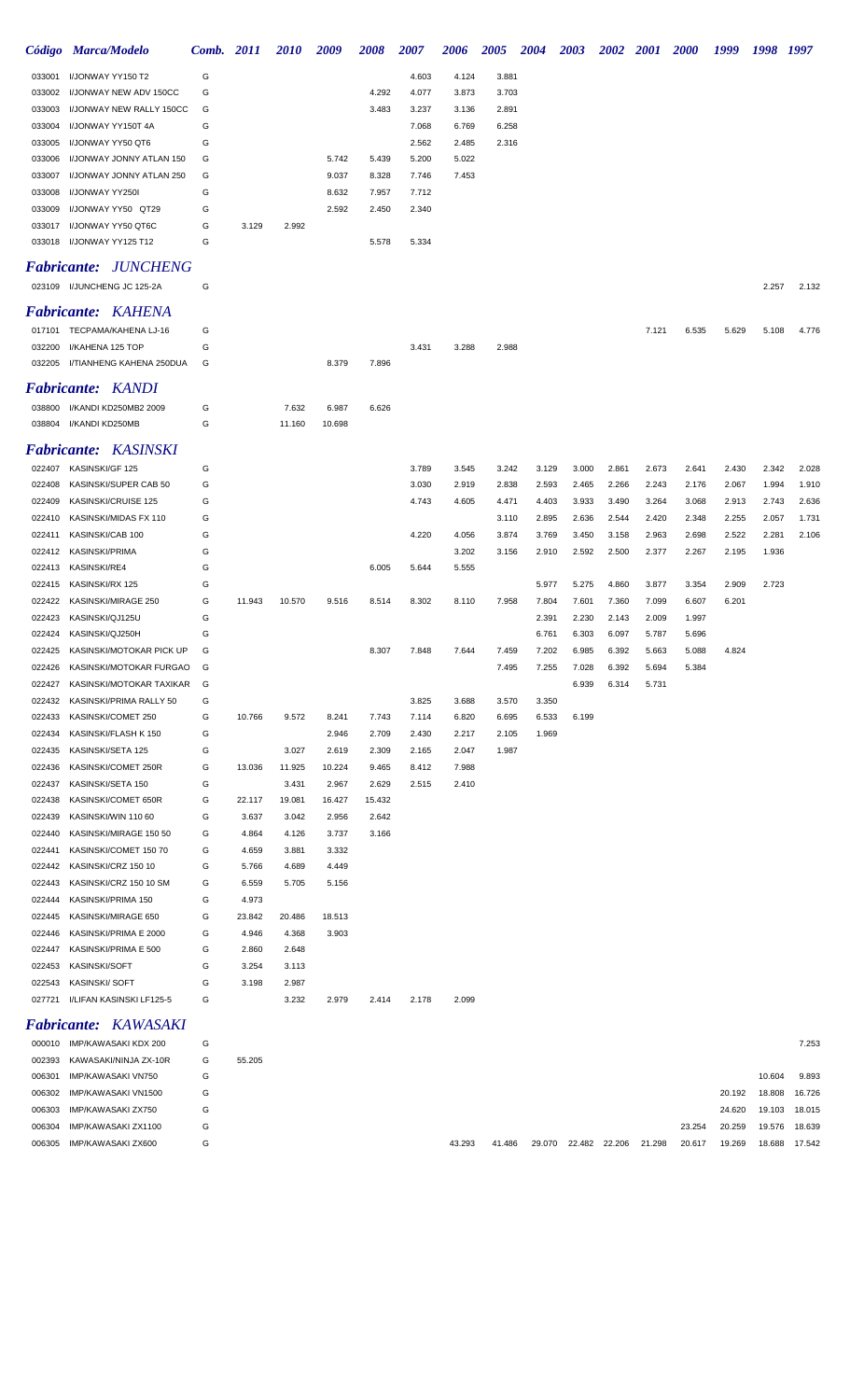|                  | Código Marca/Modelo                              | <b>Comb.</b> 2011 |                  | <b>2010</b>      | 2009             | 2008             | 2007             | <b>2006</b>      | <b>2005</b>      | <b>2004</b> | <b>2003</b>   | <b>2002</b>   | <b>2001</b> | <b>2000</b> | 1999   | 1998   | 1997            |
|------------------|--------------------------------------------------|-------------------|------------------|------------------|------------------|------------------|------------------|------------------|------------------|-------------|---------------|---------------|-------------|-------------|--------|--------|-----------------|
| 006307           | IMP/KAWASAKI KLR250                              | G                 |                  |                  |                  |                  |                  |                  |                  |             |               |               |             |             |        |        | 3.448           |
| 006308           | IMP/KAWASAKI EX250                               | G                 |                  |                  |                  |                  |                  |                  |                  |             |               |               |             |             | 3.786  | 3.233  | 3.042           |
| 006310           | IMP/KAWASAKI EN500                               | G                 |                  |                  |                  |                  |                  |                  |                  |             |               |               |             |             |        | 9.481  | 8.667           |
| 006311           | IMP/KAWASAKI ZX900                               | G                 |                  |                  |                  |                  |                  |                  |                  |             | 27.441        | 25.591        | 24.235      | 21.227      | 19.880 | 19.270 | 18.210          |
| 006312           | IMP/KAWASAKI ZG1200                              | G                 |                  |                  |                  |                  |                  |                  |                  |             |               |               | 26.155      | 23.257      | 20.266 | 19.585 | 18.650          |
| 006313           | IMP/KAWASAKI KLX650                              | G                 |                  |                  |                  |                  |                  |                  |                  |             |               |               | 15.413      | 14.311      | 12.936 | 12.057 | 9.530           |
| 006314           | I/KAWASAKI VN800                                 | G                 |                  |                  |                  |                  |                  |                  |                  |             |               |               |             | 16.219      | 15.264 | 14.791 | 13.288          |
| 006316           | IMP/KAWASAKI BAYOU 220                           | G                 |                  |                  |                  |                  |                  |                  |                  |             |               |               |             |             |        | 3.232  | 3.087<br>10.387 |
| 006317<br>006318 | IMP/KAWASAKI NINJA 500<br>IMP/KAWASAKI NINJA ZX7 | G<br>G            |                  |                  |                  |                  |                  |                  |                  |             |               |               |             |             | 24.769 | 19.234 | 17.994          |
| 006319           | IMP/KAWASAKI NINJA ZX9                           | G                 |                  |                  |                  |                  |                  |                  |                  |             |               | 25.183        | 23.727      | 21.337      | 20.257 | 19.399 | 18.192          |
| 006320           | IMP/KAWASAKI NINJA ZX11                          | G                 |                  |                  |                  |                  |                  |                  |                  |             |               |               |             |             |        | 19.722 | 18.620          |
| 006321           | IMP/KAWASAKI VULCAN 750                          | G                 |                  |                  |                  |                  |                  |                  |                  |             |               |               |             |             | 13.161 | 10.780 | 10.141          |
| 006322           | IMP/KAWASAKI VULCAN 800                          | G                 |                  |                  |                  |                  |                  |                  |                  |             |               |               |             |             |        | 14.477 | 13.228          |
| 006323           | I/KAWASAKI VULCAN 1500                           | G                 |                  |                  |                  |                  |                  |                  |                  |             |               |               |             | 22.325      | 20.379 | 18.692 | 16.639          |
| 006326           | IMP/KAWAZAKI ZRX 1100                            | G                 |                  |                  |                  |                  |                  |                  |                  |             |               |               |             |             | 20.259 | 19.584 | 18.642          |
| 006327           | I/KAWASAKI ZX9 R                                 | G                 |                  |                  |                  |                  |                  |                  |                  |             |               |               | 24.245      | 21.232      | 19.871 | 19.269 | 18.215          |
| 006328           | I/KAWASAKI NINJA ZX 12R                          | G                 |                  |                  |                  |                  |                  |                  | 35.369           |             | 31.205 27.189 | 24.530        | 23.436      | 23.366      | 20.481 | 18.784 | 16.981          |
| 006329           | I/KAWASAKI KDX 220                               | G                 |                  |                  |                  |                  |                  |                  |                  |             |               |               |             |             |        | 3.232  | 3.096           |
| 006330           | I/KAWASAKI ZR750                                 | G                 |                  |                  |                  |                  |                  |                  |                  |             |               | 26.538        | 24.947      | 23.105      | 21.541 | 10.607 | 9.888           |
| 006334           | I/KAWASAKI NINJA ZX 10R                          | G                 | 48.080           | 45.739           | 41.557           | 39.359           | 35.372           | 33.202           | 29.563           | 28.983      | 25.683        |               |             |             |        |        |                 |
| 006335           | I/KAWASAKI ZX 10R                                | G                 |                  |                  | 45.398           | 41.015           | 35.943           | 32.304           | 29.966           | 29.113      |               |               |             |             |        |        |                 |
| 006336           | I/KAWASAKI ZX 6R                                 | G                 |                  | 40.196           | 39.875           | 35.608           | 32.870           | 31.420           | 30.024           | 27.599      |               |               |             |             |        |        |                 |
| 006337           | I/KAWASAKI VULCAN 2000                           | G                 |                  |                  |                  | 56.975           | 51.520           | 50.650           | 45.093           | 42.093      |               |               |             |             |        |        |                 |
| 006338           | I/KAWASAKI ZX 14<br>I/KAWASAKI NINJA ZX 14       | G<br>G            |                  |                  | 46.209           | 44.232<br>42.426 | 40.654<br>40.008 | 38.137<br>39.205 | 37.721<br>37.529 |             |               |               |             |             |        |        |                 |
| 006339<br>006340 | I/KAWASAKI Z1000                                 | G                 | 45.909           | 38.441           | 33.135           | 31.783           | 28.626           | 27.760           | 27.493           | 25.034      |               | 22.533 22.038 | 20.951      | 20.045      | 18.681 | 17.950 | 16.942          |
| 006341           | I/KAWASAKI KLR 650                               | G                 |                  |                  |                  |                  |                  |                  |                  |             |               |               |             |             |        | 12.418 | 11.777          |
| 006342           | I/KAWASAKI NINJA 650 R                           | G                 |                  |                  |                  |                  |                  | 30.367           | 29.624           | 27.769      |               |               |             |             |        |        |                 |
| 006343           | I/KAWASAKI CLASSIC 1500                          | G                 |                  |                  |                  |                  |                  |                  |                  |             |               | 24.513        | 23.538      | 22.388      |        |        |                 |
| 006344           | I/KAWASAKI DRIFTER                               | G                 |                  |                  |                  |                  |                  |                  |                  |             |               |               | 17.168      | 16.519      | 15.559 |        |                 |
| 006345           | I/KAWASAKI Z 750                                 | G                 | 33.955           | 29.460           | 27.869           | 24.210           | 22.350           | 20.771           |                  |             |               |               |             |             |        |        |                 |
| 006346           | I/KAWASAKI VN 900                                | G                 |                  |                  |                  | 22.610           | 19.933           | 19.899           |                  |             |               |               |             |             |        |        |                 |
| 006347           | I/KAWASAKI ZG1400                                | G                 |                  |                  |                  | 41.043           | 38.112           | 37.302           |                  |             |               |               |             |             |        |        |                 |
| 006348           | I/KAWASAKI ZZR 1400                              | G                 |                  |                  |                  | 42.954           | 39.475           | 37.055           |                  |             |               |               |             |             |        |        |                 |
| 006349           | I/KAWASAKI CONCOURS 14                           | G                 |                  | 54.203           | 50.880           | 48.755           | 43.445           | 42.832           |                  |             |               |               |             |             |        |        |                 |
| 006350           | I/KAWASAKI NINJA 250R                            | G                 |                  | 12.995           | 12.120           | 10.974           | 10.236           |                  |                  |             |               |               |             |             |        |        |                 |
| 006351           | I/KAWASAKI VULCAN 900 CL                         | G                 |                  | 26.365           | 25.189           | 24.081           | 20.735           |                  |                  |             |               |               |             |             |        |        |                 |
| 006353           | I/KAWASAKI VULCAN 900 CT                         | G                 |                  | 26.374           | 25.185           | 24.079           |                  |                  |                  |             |               |               |             |             |        |        |                 |
| 006354           | I/KAWASAKI CONCOURS14ABS                         | G                 |                  | 52.478           | 49.286           | 47.320           |                  |                  |                  |             |               |               |             |             |        |        |                 |
| 006355           | I/KAWASAKI VERSYS ABS<br>I/KAWASAKI VERSYS       | G                 | 35.018           | 29.754           | 27.788<br>26.326 | 26.381           |                  |                  |                  |             |               |               |             |             |        |        |                 |
| 006356<br>006358 | I/KAWASAKI Z1000 ABS                             | G<br>G            | 32.119<br>44.614 | 28.181<br>38.458 | 36.278           | 24.980           |                  |                  |                  |             |               |               |             |             |        |        |                 |
| 006359           | KAWASAKI/VULCAN 900 CT                           | G                 | 27.863           | 26.072           |                  |                  |                  |                  |                  |             |               |               |             |             |        |        |                 |
| 006360           | KAWASAKI/NINJA 650R ABS                          | G                 | 27.935           | 26.728           |                  |                  |                  |                  |                  |             |               |               |             |             |        |        |                 |
| 006361           | I/KAWASAKI NINJA ZX14ABS                         | G                 | 56.608           | 48.534           | 46.221           |                  |                  |                  |                  |             |               |               |             |             |        |        |                 |
| 006362           | KAWASAKI/VULCAN 900 LT                           | G                 | 27.025           | 25.573           |                  |                  |                  |                  |                  |             |               |               |             |             |        |        |                 |
| 006363           | KAWASAKI/VULCAN 900 CL                           | G                 | 28.922           | 27.835           |                  |                  |                  |                  |                  |             |               |               |             |             |        |        |                 |
| 006364           | KAWASAKI/NINJA 650R                              | G                 | 27.545           | 26.355           |                  |                  |                  |                  |                  |             |               |               |             |             |        |        |                 |
| 006365           | I/KAWASAKI VN 900 BAF CL                         | G                 |                  |                  | 27.996           |                  |                  |                  |                  |             |               |               |             |             |        |        |                 |
| 006367           | KAWASAKI/Z1000 ABS                               | G                 | 48.205           |                  |                  |                  |                  |                  |                  |             |               |               |             |             |        |        |                 |
| 006368           | KAWASAKI/VERSYS                                  | G                 | 30.590           |                  |                  |                  |                  |                  |                  |             |               |               |             |             |        |        |                 |
| 006369           | KAWASAKI/VERSYS ABS                              | G                 | 31.911           |                  |                  |                  |                  |                  |                  |             |               |               |             |             |        |        |                 |
| 006370           | KAWASAKI/Z1000                                   | G                 | 45.749           |                  |                  |                  |                  |                  |                  |             |               |               |             |             |        |        |                 |
| 006371           | <b>KAWASAKI/VERSYS TR</b>                        | G                 | 29.244           |                  |                  |                  |                  |                  |                  |             |               |               |             |             |        |        |                 |
| 006372           | KAWASAKI/VERSYS TR ABS                           |                   | G                | 33.707           |                  |                  |                  |                  |                  |             |               |               |             |             |        |        |                 |
| 006399<br>011600 | <b>IMP/KAWASAKI</b><br>KAWASAKI/NINJA 250R       | G                 |                  |                  |                  |                  |                  |                  |                  |             |               |               | 9.328       | 8.913       | 4.162  | 3.903  | 3.736           |
| 011601           | KAWASAKI/ER-6N                                   | G<br>G            | 15.617<br>24.636 | 12.996<br>21.847 | 12.117<br>18.935 | 10.308           |                  |                  |                  |             |               |               |             |             |        |        |                 |
| 011602           | KAWASAKI/Z750                                    | G                 | 34.882           | 28.484           | 25.569           | 23.531           |                  |                  |                  |             |               |               |             |             |        |        |                 |
| 011603           | KAWASAKI/Z750 ABS                                | G                 | 36.378           | 29.718           | 26.669           |                  |                  |                  |                  |             |               |               |             |             |        |        |                 |
| 011604           | KAWASAKI/ER-6N ABS                               | G                 | 24.636           | 21.847           | 18.943           |                  |                  |                  |                  |             |               |               |             |             |        |        |                 |
| 022454           | KASINSKI/COMET 650                               | G                 | 17.174           |                  |                  |                  |                  |                  |                  |             |               |               |             |             |        |        |                 |
| 023201           | AVA/AVAJET 100                                   | G                 |                  |                  |                  |                  |                  |                  |                  |             |               | 2.794         | 2.647       | 2.527       | 2.350  | 2.252  | 2.081           |
| 023202           | AVA/AVAJET CLASSIC                               | G                 |                  |                  |                  |                  |                  |                  |                  |             |               | 2.954         | 2.800       | 2.599       | 2.340  | 2.251  | 2.081           |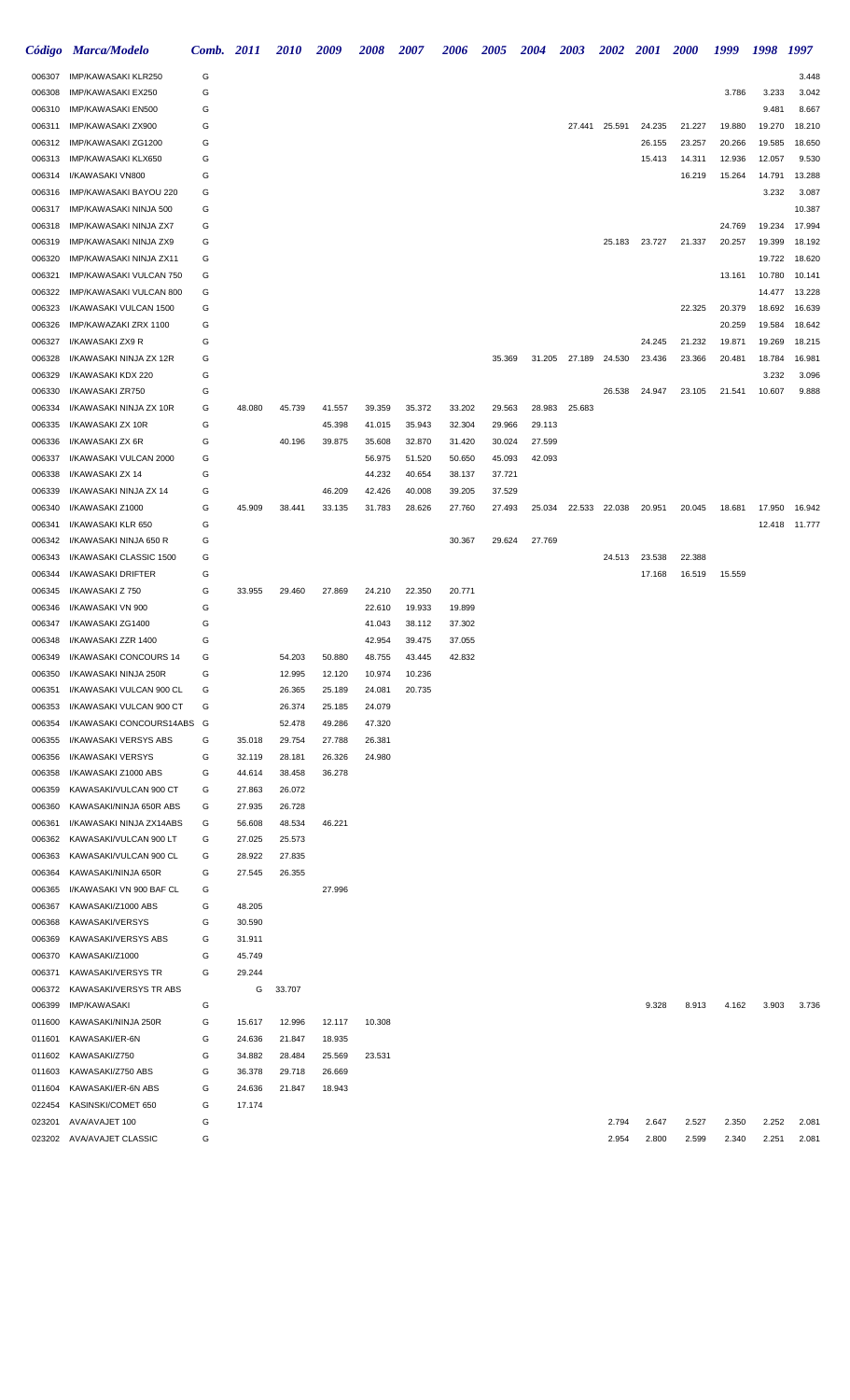| Código           | <b>Marca/Modelo</b>                           | Comb.  | <b>2011</b>      | 2010             | 2009   | 2008   | 2007   | 2006             | 2005             | 2004             | 2003             | 2002             | <b>2001</b>      | <i>2000</i>      | 1999             | 1998            | 1997           |
|------------------|-----------------------------------------------|--------|------------------|------------------|--------|--------|--------|------------------|------------------|------------------|------------------|------------------|------------------|------------------|------------------|-----------------|----------------|
| 023901           | AVA/KAWASAKI EN 500                           | G      |                  |                  |        |        |        |                  |                  |                  |                  |                  |                  |                  | 10.899           | 9.482           | 8.671          |
| 023902           | AVA/KAWASAKI VN 750                           | G      |                  |                  |        |        |        |                  |                  |                  |                  |                  |                  |                  | 12.086           | 11.017          | 10.195         |
| 023903           | AVA/KAWASAKI VN 800                           | G      |                  |                  |        |        |        |                  |                  |                  | 19.625           | 17.526           | 16.841           | 16.001           | 15.028           | 14.581          | 12.172         |
| 023904           | AVA/KAWASAKI VN 1500                          | G      |                  |                  |        |        |        |                  |                  | 31.344           | 27.803           | 24.508           | 23.537           | 22.392           | 20.734           | 19.832          | 16.726         |
| 023905           | AVA/KAWASAKI NINJA 500                        | G      |                  |                  |        |        |        |                  |                  |                  |                  |                  |                  |                  |                  |                 | 10.060         |
| 023906<br>023907 | AVA/KAWASAKI BAYOU 220<br>AVA/KAWASAKI ZX 750 | G<br>G |                  |                  |        | 4.686  | 4.520  | 4.454            | 4.387            | 4.188            | 3.985<br>27.228  | 3.851<br>25.320  | 3.712<br>24.108  | 3.601<br>23.103  | 3.399<br>17.556  | 3.312<br>10.607 | 3.168<br>9.889 |
| 023908           | AVA/KAWASAKI ZX 1100                          | G      |                  |                  |        |        |        |                  |                  |                  |                  |                  | 26.548           | 23.250           | 20.262           | 19.580          | 18.644         |
| 023909           | AVA/KAWASAKI ZX 600                           | G      |                  |                  |        |        |        |                  |                  | 30.611           | 22.492           | 22.196           | 21.298           | 20.622           | 19.262           | 18.687          | 17.532         |
| 023910           | AVA/KAWASAKI ZX 900                           | G      |                  |                  |        |        |        |                  |                  |                  | 27.438           | 25.595           | 24.246           | 21.238           | 19.878           | 19.272          | 18.209         |
| 023911           | AVA/KAWASAKI MAX II                           | G      |                  |                  |        |        |        |                  | 2.973            | 2.815            | 2.549            | 2.519            | 2.355            | 2.072            | 1.893            | 1.794           | 1.679          |
| 023912           | AVA/KAWASAKI ER.5                             | G      |                  |                  |        |        |        |                  |                  |                  |                  |                  | 9.949            | 9.563            | 9.272            | 7.571           | 6.816          |
| 023913           | IMP/KAWASAKI NINJA ZX10                       | G      |                  |                  | 41.537 | 39.366 | 35.378 | 33.205           | 29.561           | 28.481           | 25.048           | 24.890           | 23.537           | 23.375           | 20.655           | 19.720          | 18.623         |
| 023914           | AVA/KAWASAKI POLICE 1000                      | G      |                  |                  |        | 29.918 | 27.956 | 25.262           | 24.187           | 22.286           | 20.557           | 20.185           | 18.754           | 17.936           | 16.721           | 16.366          | 15.621         |
| 023916           | AVA/KAWASAKI ZX 1200                          | G      |                  |                  |        |        |        |                  |                  |                  |                  | 24.931           | 23.939           | 23.249           | 20.098           |                 |                |
| 023917           | AVA/KAWASAKI 1000TOURING                      | G      |                  |                  |        |        |        |                  |                  |                  |                  | 26.500           | 23.407           |                  |                  |                 |                |
| 023919           | AVA/KAWASAKI VN1500 MS                        | G      |                  |                  |        |        |        |                  | 32.882           | 31.332           | 27.800           | 24.511           |                  |                  |                  |                 |                |
| 023920           | AVA/KAWASAKI ZZR 1200                         | G      |                  |                  |        |        |        |                  | 34.360           | 33.912           | 30.297           | 28.349           |                  |                  |                  |                 |                |
| 023923           | AVA/KAWASAKI ZX636B                           | G      |                  |                  |        |        |        | 30.258           | 30.029           | 27.691           | 23.631           | 22.708           |                  |                  |                  |                 |                |
| 023924<br>023925 | AVA/KAWASAKI Z1000<br>AVA/KAWASAKI ZX 10R     | G<br>G |                  |                  |        |        |        | 27.768           | 27.497<br>29.966 | 25.024<br>28.663 | 21.670<br>26.047 | 20.525           | 19.520           | 18.673           | 17.403           | 16.719          | 15.788         |
| 023926           | AVA/KAWASAKI VN 2000                          | G      |                  |                  |        |        |        | 32.303<br>48.726 | 44.536           | 42.311           |                  |                  |                  |                  |                  |                 |                |
| 023927           | AVA/KAWASAKI VN 1600 MS                       | G      |                  |                  |        |        | 37.202 | 36.980           | 34.620           | 32.631           |                  |                  |                  |                  |                  |                 |                |
| 023928           | I/KAWASAKI ZX 6R                              | G      |                  |                  |        |        | 33.017 | 31.450           | 30.027           | 28.279           |                  |                  |                  |                  |                  |                 |                |
| 023929           | I/KAWASAKI NINJA ZX 6R                        | G      | 43.612           | 38.364           | 36.461 | 34.123 | 32.645 | 30.370           | 29.612           | 28.524           |                  |                  |                  |                  |                  |                 |                |
| 023930           | I/KAWASAKI NINJA ZX1000                       | G      | 53.513           |                  |        |        | 35.375 | 33.207           | 29.567           |                  |                  |                  |                  |                  |                  |                 |                |
| 023931           | I/KAWASAKI NINJA EX 650                       | G      |                  |                  |        | 34.278 | 33.166 | 32.201           |                  |                  |                  |                  |                  |                  |                  |                 |                |
| 023932           | I/KAWASAKI D-TRACKER X                        | G      |                  | 11.858           | 11.405 | 11.085 |        |                  |                  |                  |                  |                  |                  |                  |                  |                 |                |
| 023933           | KAWASAKI/NINJA ZX-10RABS                      | G      | 54.295           |                  |        |        |        |                  |                  |                  |                  |                  |                  |                  |                  |                 |                |
| 023935           | KAWASAKI/NINJA ZX-6R                          | G      | 43.210           |                  |        |        |        |                  |                  |                  |                  |                  |                  |                  |                  |                 |                |
| 023937           | KAWASAKI/NINJA 1000 ABS                       | G      | 44.320           |                  |        |        |        |                  |                  |                  |                  |                  |                  |                  |                  |                 |                |
| 063590           | KAWASAKI/VULCAN 900 CT                        | G      |                  | 26.074           |        |        |        |                  |                  |                  |                  |                  |                  |                  |                  |                 |                |
| 063600           | KAWASAKI/NINJA 650R ABS                       | G      | 27.935           | 26.728           |        |        |        |                  |                  |                  |                  |                  |                  |                  |                  |                 |                |
| 063620           | KAWASAKI/VULCAN 900 LT                        | G      | 29.731           | 27.339           |        |        |        |                  |                  |                  |                  |                  |                  |                  |                  |                 |                |
| 063630<br>063640 | KAWASAKI/VULCAN 900 CL<br>KAWASAKI/NINJA 650R | G<br>G | 28.970<br>27.935 | 27.985<br>26.730 |        |        |        |                  |                  |                  |                  |                  |                  |                  |                  |                 |                |
| 063650           | I/KAWASAKI VN 900 BAF CL                      | G      |                  | 27.038           | 25.903 |        |        |                  |                  |                  |                  |                  |                  |                  |                  |                 |                |
| 063670           | KAWASAKI/Z1000 ABS                            | G      | 46.127           |                  |        |        |        |                  |                  |                  |                  |                  |                  |                  |                  |                 |                |
| 063680           | KAWASAKI/VERSYS                               | G      | 29.542           |                  |        |        |        |                  |                  |                  |                  |                  |                  |                  |                  |                 |                |
| 063690           | KAWASAKI/VERSYS ABS                           | G      | 30.876           |                  |        |        |        |                  |                  |                  |                  |                  |                  |                  |                  |                 |                |
| 063700           | KAWASAKI/Z1000                                | G      | 46.127           |                  |        |        |        |                  |                  |                  |                  |                  |                  |                  |                  |                 |                |
| 063710           | KAWASAKI/VERSYS TR                            | G      | 30.876           |                  |        |        |        |                  |                  |                  |                  |                  |                  |                  |                  |                 |                |
| 063720           | KAWASAKI/VERSYS TR ABS                        | G      | 30.876           |                  |        |        |        |                  |                  |                  |                  |                  |                  |                  |                  |                 |                |
|                  | <b>Fabricante: KIN MOTORS</b>                 |        |                  |                  |        |        |        |                  |                  |                  |                  |                  |                  |                  |                  |                 |                |
|                  | 032000 KIN MOTORS/EL 350 ST                   | G      |                  |                  | 2.106  | 1.993  | 1.898  | 1.825            |                  |                  |                  |                  |                  |                  |                  |                 |                |
|                  |                                               |        |                  |                  |        |        |        |                  |                  |                  |                  |                  |                  |                  |                  |                 |                |
|                  | <b>Fabricante: KOAYENG</b>                    |        |                  |                  |        |        |        |                  |                  |                  |                  |                  |                  |                  |                  |                 |                |
|                  | 037200 I/KOAYENG WINNER PRO                   | G      |                  | 3.241            | 3.042  | 2.879  | 2.740  | 2.637            |                  |                  |                  |                  |                  |                  |                  |                 |                |
|                  | <b>Fabricante: KTM</b>                        |        |                  |                  |        |        |        |                  |                  |                  |                  |                  |                  |                  |                  |                 |                |
|                  | 006401 IMP/KTM 400 LC4E                       | G      |                  |                  |        |        |        |                  |                  |                  |                  |                  |                  |                  | 11.634           | 10.330          | 9.891          |
| 006402           | IMP/KTM 640 LC4E                              | G      |                  |                  |        |        |        |                  |                  |                  |                  | 22.805 17.644    | 16.117           | 15.054           | 13.564           | 11.703          | 9.877          |
| 006403           | IMP/KTM 620 SC                                | G      |                  |                  |        |        |        |                  |                  |                  |                  |                  |                  |                  | 8.387            | 7.734           | 7.320          |
| 006404<br>006405 | IMP/KTM 640 ADVENTURE<br>I/KTM DUKE II        | G<br>G |                  |                  |        |        |        |                  |                  |                  | 21.761<br>19.181 | 20.404<br>18.015 | 18.699<br>16.733 | 17.267<br>16.001 | 15.081<br>14.979 | 13.254          | 11.152         |
| 006406           | I/KTM ADVENTURE R 640                         | G      |                  |                  |        | 26.625 | 26.336 | 25.907           | 23.823           | 22.308           | 21.761           | 20.397           | 18.691           | 17.272           | 15.084           | 13.256          | 10.974         |
| 006407           | I/KTM EXC 400                                 | G      |                  |                  |        |        |        |                  |                  |                  | 17.373           | 15.176           | 14.143           | 11.520           |                  |                 |                |
| 006408           | I/KTM EXC 520                                 | G      |                  |                  |        |        |        |                  |                  |                  | 18.827           | 16.368           | 14.958           | 12.488           |                  |                 |                |
| 006409           | I/KTM 950 ADVENTURE LC8                       | G      |                  |                  |        |        |        | 32.962           | 31.642           | 29.311           | 27.596           | 26.396           |                  |                  |                  |                 |                |
| 006410           | I/KTM 625 SC                                  | G      |                  |                  |        |        | 25.534 | 24.484           | 22.178           | 20.613           | 20.349           |                  |                  |                  |                  |                 |                |
| 006411           | I/KTM EXC 450                                 | G      |                  | 27.964           | 25.123 | 22.785 | 21.856 | 19.197           | 16.448           | 15.296           |                  |                  |                  |                  |                  |                 |                |
| 006413           | I/KTM 990 SUPER DUKE                          | G      |                  | 40.361           | 38.403 | 36.806 | 34.809 | 31.955           | 30.814           | 30.299           |                  |                  |                  |                  |                  |                 |                |
| 006414           | I/KTM 990 ADVENTURE LC8                       | G      | 55.022           | 46.734           | 44.535 | 41.267 | 39.788 | 35.575           | 33.741           |                  |                  |                  |                  |                  |                  |                 |                |
| 006415           | I/KTM 950 SUPER ENDURO R                      | G      |                  |                  | 34.526 | 33.837 | 32.525 | 31.428           |                  |                  |                  |                  |                  |                  |                  |                 |                |
|                  | 006416 I/KTM 690 SUPERMOTO                    | G      |                  |                  | 28.245 | 26.737 | 23.536 | 20.383           |                  |                  |                  |                  |                  |                  |                  |                 |                |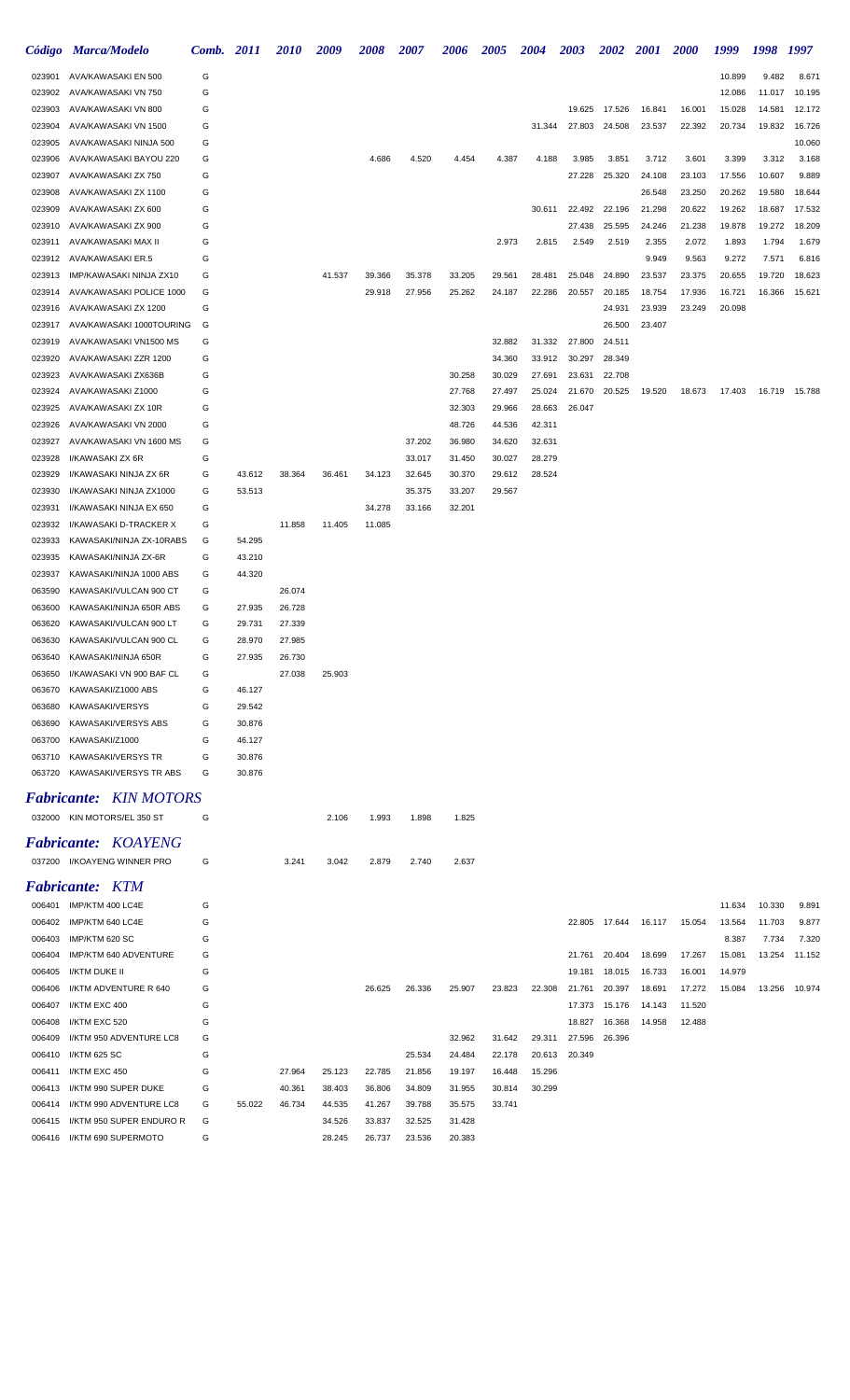|        | Código Marca/Modelo           | Comb. 2011 |        | 2010   | 2009   | 2008   | <i><b>2007</b></i> | 2006   | 2005  | 2004  | <b>2003</b> | <b>2002</b> | <i>2001</i> | <b>2000</b> | 1999  | 1998  | 1997  |
|--------|-------------------------------|------------|--------|--------|--------|--------|--------------------|--------|-------|-------|-------------|-------------|-------------|-------------|-------|-------|-------|
|        |                               |            |        |        |        |        |                    |        |       |       |             |             |             |             |       |       |       |
| 006417 | I/KTM 990 ADVENTURE LC8       | G          |        |        |        | 43.348 |                    |        |       |       |             |             |             |             |       |       |       |
| 006418 | I/KTM 690 ENDURO              | G          | 40.748 | 33.719 | 29.030 | 28.569 | 26.232             |        |       |       |             |             |             |             |       |       |       |
| 006419 | I/KTM 950 SUPERMOTO R         | G          |        |        |        | 42.343 | 40.026             | 34.879 |       |       |             |             |             |             |       |       |       |
| 006420 | I/KTM 1190 RC8                | G          |        | 84.846 | 77.100 | 76.150 | 71.097             |        |       |       |             |             |             |             |       |       |       |
| 006421 | I/KTM SMC 690                 | G          |        |        |        | 30.816 |                    |        |       |       |             |             |             |             |       |       |       |
| 006422 | I/KTM 990 SUPERMOTO T         | G          |        | 47.643 | 40.350 | 39.759 |                    |        |       |       |             |             |             |             |       |       |       |
| 006423 | I/KTM ADVENTURE 990           | G          |        | 46.736 | 44.535 | 41.272 |                    |        |       |       |             |             |             |             |       |       |       |
| 006424 | I/KTM 690 DUKE                | G          |        | 36.809 | 32.200 | 31.585 |                    |        |       |       |             |             |             |             |       |       |       |
|        |                               |            |        |        |        |        |                    |        |       |       |             |             |             |             |       |       |       |
| 006425 | I/KTM 990 ADVENTURE R         | G          | 53.842 | 51.091 |        |        |                    |        |       |       |             |             |             |             |       |       |       |
| 006426 | I/KTM 690 ENDURO R            | G          | 33.262 | 31.943 |        |        |                    |        |       |       |             |             |             |             |       |       |       |
| 006428 | I/KTM 990 ADV ABS             | G          | 52.885 | 48.985 |        |        |                    |        |       |       |             |             |             |             |       |       |       |
| 006499 | IMP/KTM                       | G          |        |        |        |        |                    |        |       |       |             |             |             |             |       |       | 2.694 |
| 064170 | I/KTM 990 ADVENTURE LC8       | G          |        |        |        | 43.348 |                    |        |       |       |             |             |             |             |       |       |       |
| 064250 | I/KTM 990 ADVENTURE R         | G          | 53.842 | 51.091 |        |        |                    |        |       |       |             |             |             |             |       |       |       |
| 064260 | I/KTM 690 ENDURO R            | G          |        | 32.164 |        |        |                    |        |       |       |             |             |             |             |       |       |       |
|        | 064280 I/KTM 990 ADV ABS      | G          | 53.455 | 49.969 |        |        |                    |        |       |       |             |             |             |             |       |       |       |
|        |                               |            |        |        |        |        |                    |        |       |       |             |             |             |             |       |       |       |
|        | <b>Fabricante: KYMCO</b>      |            |        |        |        |        |                    |        |       |       |             |             |             |             |       |       |       |
|        | 023203 AVA/KYMCO DJW 50       | G          |        |        |        |        |                    |        |       |       |             | 3.340       | 3.054       | 2.495       | 2.175 | 2.044 | 1.851 |
|        | AVA/KYMCO MANBOY 90           | G          |        |        |        |        |                    |        |       |       |             |             |             |             |       |       |       |
| 023204 |                               |            |        |        |        |        |                    |        |       |       |             | 4.120       | 3.574       | 3.230       | 3.091 | 2.809 | 2.507 |
| 023205 | AVA/KYMCO ZING 150            | G          |        |        |        |        |                    |        |       |       | 5.749       | 5.237       | 4.996       | 4.355       |       |       |       |
| 023206 | AVA/KYMCO DJW 50 JUNIOR       | G          |        |        |        |        |                    |        |       |       |             | 3.564       | 3.260       | 2.661       | 2.320 | 2.180 | 1.975 |
| 023208 | AVA/KYMCO ZING 150            | G          |        |        |        |        |                    |        |       | 5.514 | 5.389       | 4.908       | 4.683       | 4.082       | 3.976 | 3.589 | 3.347 |
| 023209 | AVA/KYMCO PEOPLE 50           | G          |        |        |        |        |                    |        |       |       | 4.424       | 4.099       | 3.541       | 3.289       | 3.233 |       |       |
|        |                               |            |        |        |        |        |                    |        |       |       |             |             |             |             |       |       |       |
|        | <b>Fabricante: LAMBRETTA</b>  |            |        |        |        |        |                    |        |       |       |             |             |             |             |       |       |       |
|        | 006599 IMP/LAMBRETTA          | G          |        |        |        |        |                    |        |       |       |             |             | 1.543       | 1.408       | 1.306 | 1.233 | 1.013 |
|        |                               |            |        |        |        |        |                    |        |       |       |             |             |             |             |       |       |       |
|        | <b>Fabricante: LANDUN</b>     |            |        |        |        |        |                    |        |       |       |             |             |             |             |       |       |       |
|        | 035400 I/LANDUN LD 150ZH      | G          |        |        | 6.151  | 5.816  | 5.716              | 5.133  |       |       |             |             |             |             |       |       |       |
|        | 035401 I/LANDUN LD 150ZH      | G          |        |        | 4.968  | 4.374  | 4.133              | 3.861  |       |       |             |             |             |             |       |       |       |
|        |                               |            |        |        |        |        |                    |        |       |       |             |             |             |             |       |       |       |
|        | Fabricante: L'AQUILA          |            |        |        |        |        |                    |        |       |       |             |             |             |             |       |       |       |
| 021507 | I/TGB LAQUILA ERGON           | G          |        |        |        |        |                    |        |       |       | 2.837       | 2.701       | 2.586       | 2.327       | 1.994 | 1.546 | 1.491 |
| 021508 | I/TGB LAQUILA PALIO           | G          |        |        |        |        |                    |        |       |       |             | 2.462       | 2.360       | 2.064       | 1.901 | 1.734 | 1.588 |
| 021509 | I/TGB LAQUILA NIX             | G          |        |        |        |        |                    |        |       |       |             |             | 2.998       | 2.584       | 2.315 | 2.200 | 2.079 |
|        | 021510 I/TGB LAQUILA AKROS 90 | G          |        |        |        |        |                    |        |       |       |             |             | 2.940       | 2.670       | 2.348 | 2.201 |       |
|        | 021511 I/TGB LAQUILA ALFA 125 | G          |        |        |        |        |                    |        |       |       |             |             |             | 2.839       | 2.510 |       |       |
|        |                               |            |        |        |        |        |                    |        |       |       |             |             |             |             |       |       |       |
|        | <b>Fabricante: LAVRALE</b>    |            |        |        |        |        |                    |        |       |       |             |             |             |             |       |       |       |
|        | 014701 LAVRALE/QUATTOR 30.0   | G          |        |        |        |        |                    |        |       |       |             |             |             |             |       | 3.572 | 3.235 |
|        |                               |            |        |        |        |        |                    |        |       |       |             |             |             |             |       |       |       |
|        | <b>Fabricante: LEOPARD</b>    |            |        |        |        |        |                    |        |       |       |             |             |             |             |       |       |       |
|        | 029100 I/LEOPARD MC 110 1 EVO | G          |        |        |        | 2.110  | 2.033              | 1.971  |       |       |             |             |             |             |       |       |       |
| 029101 | I/LEOPARD MD 150 TRADIC       | G          |        |        | 2.710  | 2.563  | 2.437              | 2.348  |       |       |             |             |             |             |       |       |       |
| 029102 | I/LEOPARD MD 150 SPORTS       | G          | 4.091  | 3.505  | 3.287  | 3.047  | 2.806              | 2.669  |       |       |             |             |             |             |       |       |       |
|        |                               |            |        |        |        |        |                    |        |       |       |             |             |             |             |       |       |       |
| 029103 | I/LEOPARD MD 125              | G          |        |        |        | 2.637  | 2.508              | 2.415  |       |       |             |             |             |             |       |       |       |
| 029104 | I/LEOPARD ML 200 CHOPPER      | G          | 10.847 | 9.290  | 8.511  | 7.523  | 6.897              | 6.708  |       |       |             |             |             |             |       |       |       |
| 029105 | I/LEOPARD ML 200 SNJA         | G          |        |        | 7.726  | 7.174  | 6.493              |        |       |       |             |             |             |             |       |       |       |
| 029106 | I/LEOPARD MC 110 EVO          | G          | 4.612  | 3.841  | 3.475  |        |                    |        |       |       |             |             |             |             |       |       |       |
| 029107 | I/LEOPARD HA 125 ITALY        | G          |        | 5.625  |        |        |                    |        |       |       |             |             |             |             |       |       |       |
| 029108 | I/LEOPARD GT 150 R            | G          |        | 5.199  |        |        |                    |        |       |       |             |             |             |             |       |       |       |
|        |                               |            |        |        |        |        |                    |        |       |       |             |             |             |             |       |       |       |
|        | <b>Fabricante: LIFAN</b>      |            |        |        |        |        |                    |        |       |       |             |             |             |             |       |       |       |
| 002771 | I/LIFAN LF110 11H             | G          |        |        |        | 2.534  | 2.444              | 2.353  |       |       |             |             |             |             |       |       |       |
| 027700 | I/LIFAN LF125 3A              | G          |        |        |        |        |                    |        |       |       | 2.028       | 1.945       | 1.897       |             |       |       |       |
| 027701 | I/LIFAN LF100 9               | G          |        |        |        | 2.115  | 2.038              | 1.978  |       |       |             |             |             |             |       |       |       |
| 027703 | I/LIFAN LF 1507               | G          |        |        |        |        |                    |        |       |       | 2.817       | 2.678       | 2.569       |             |       |       |       |
|        |                               |            |        |        |        |        |                    |        |       |       |             |             |             |             |       |       |       |
| 027704 | I/LIFAN LF110 2G              | G          |        | 2.954  | 2.803  | 2.625  | 2.489              | 2.261  | 2.084 |       |             |             |             |             |       |       |       |
| 027707 | I/LIFAN LF125 ST6             | G          |        |        |        |        | 2.425              | 2.167  | 2.050 | 1.954 |             |             |             |             |       |       |       |
| 027708 | I/LIFAN LF125 5               | G          | 3.944  | 3.292  | 2.890  |        |                    |        |       |       |             |             |             |             |       |       |       |
| 027711 | I/LIFAN LF125 T6              | G          |        |        |        |        | 2.424              | 2.192  | 2.079 |       |             |             |             |             |       |       |       |
|        | 027712 I/LIFAN LF150 T6       | G          |        |        |        |        | 2.471              | 2.312  | 2.158 |       |             |             |             |             |       |       |       |
| 027713 | I/LIFAN LF150 T5              | G          |        |        |        |        | 2.348              | 2.196  | 2.047 |       |             |             |             |             |       |       |       |
| 027714 | I/LIFAN LF200 III             | G          |        |        |        |        | 9.346              | 9.070  | 8.687 |       |             |             |             |             |       |       |       |
| 027716 | I/LIFAN MEGA LF110 2G         | G          |        |        |        |        | 2.369              | 2.280  | 2.162 |       |             |             |             |             |       |       |       |
|        | 027717 I/LIFAN MEGA LF150 13  | G          |        |        |        |        | 2.730              | 2.444  | 2.318 |       |             |             |             |             |       |       |       |
|        | 027723 I/LIFAN LF250 1        | G          |        | 9.133  | 8.370  | 7.393  |                    |        |       |       |             |             |             |             |       |       |       |
|        |                               |            |        |        |        |        |                    |        |       |       |             |             |             |             |       |       |       |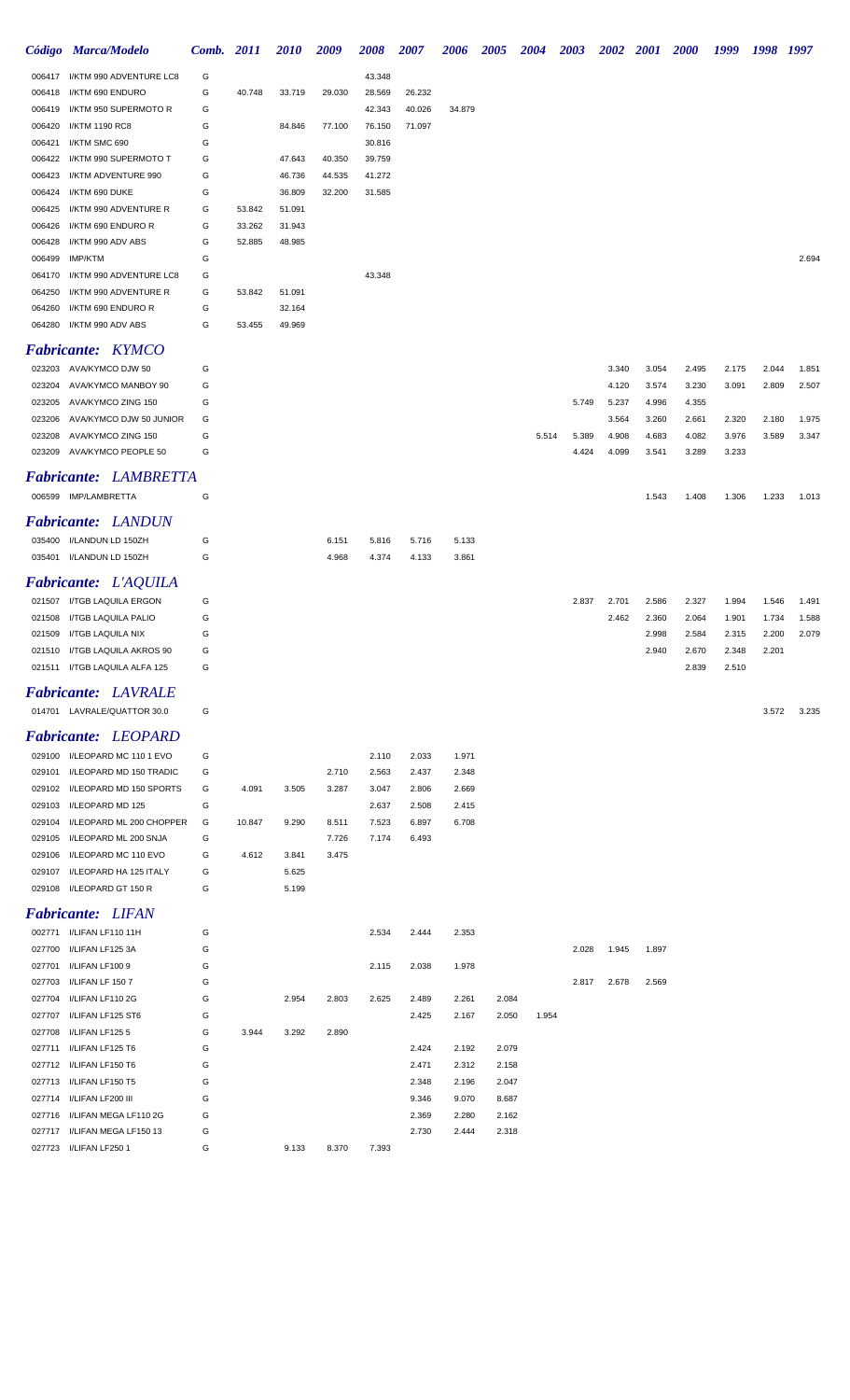|                  | Código Marca/Modelo                          | Comb. 2011 |        | <b>2010</b> | 2009   | 2008   | 2007  | <b>2006</b> | <b>2005</b> | <b>2004</b> | 2003 | 2002 2001 | <b>2000</b> | 1999 | 1998 1997 |  |
|------------------|----------------------------------------------|------------|--------|-------------|--------|--------|-------|-------------|-------------|-------------|------|-----------|-------------|------|-----------|--|
|                  | 027724 I/LIFAN LF250 4                       | G          |        | 7.444       | 6.942  | 6.495  |       |             |             |             |      |           |             |      |           |  |
|                  | 027725 I/LIFAN HL200ZH A MEILUN              | G          |        | 8.893       | 8.386  | 7.951  |       |             |             |             |      |           |             |      |           |  |
|                  | 027726 I/LIFAN CARGO C200ZH                  | G          | 9.231  | 8.775       |        |        |       |             |             |             |      |           |             |      |           |  |
|                  | 027727 I/LIFAN CARGO C200                    | G          | 12.240 |             |        |        |       |             |             |             |      |           |             |      |           |  |
|                  | <b>Fabricante: LIFENG</b>                    |            |        |             |        |        |       |             |             |             |      |           |             |      |           |  |
|                  | 033100 I/LIFENG MVK FU 300 1                 | G          |        | 10.450      | 9.804  | 8.834  | 8.453 |             |             |             |      |           |             |      |           |  |
|                  | 033101 I/LIFENG MVK FU 240 2                 | G          |        | 8.747       | 8.208  | 7.246  | 6.909 |             |             |             |      |           |             |      |           |  |
|                  | 033102 I/LIFENG MVK FU 240 1                 | G          |        | 9.064       | 8.501  | 7.521  | 7.173 |             |             |             |      |           |             |      |           |  |
|                  | 033103 I/LIFENG MVK FU 320 2                 | G          |        | 10.082      | 9.237  | 8.758  |       |             |             |             |      |           |             |      |           |  |
|                  | 033104 I/LIFENG MVK FU 320 1                 | G          |        | 12.451      | 11.401 | 10.082 |       |             |             |             |      |           |             |      |           |  |
|                  | 033105 I/LIFENG MVK FU 320 3                 | G          |        | 11.606      | 10.891 | 10.330 |       |             |             |             |      |           |             |      |           |  |
|                  | 033106 I/LIFENG MVK FU 320 4                 | G          |        | 11.610      | 10.891 | 10.331 |       |             |             |             |      |           |             |      |           |  |
|                  | 033107 I/LIFENG MVK FU 320 5                 | G          |        | 11.607      | 10.892 | 10.327 |       |             |             |             |      |           |             |      |           |  |
|                  | 033108 I/LIFENG DD300E-6                     | G          |        |             | 11.467 | 10.134 | 9.670 |             |             |             |      |           |             |      |           |  |
|                  | <b>Fabricante: LINGTIAN</b>                  |            |        |             |        |        |       |             |             |             |      |           |             |      |           |  |
|                  | 035000 I/LINGTIAN LB 150T-9                  | G          |        |             |        | 2.907  | 2.677 | 2.545       |             |             |      |           |             |      |           |  |
| 035001           | I/LINGTIAN LB 125T-21                        | G          |        |             |        | 3.203  | 3.020 | 2.860       |             |             |      |           |             |      |           |  |
| 035002           | I/LINGTIAN LB 150T-15                        | G          |        |             |        | 3.858  | 3.678 | 3.538       |             |             |      |           |             |      |           |  |
|                  | 035003 I/LINGTIAN LB 150T-13                 | G          |        |             |        | 3.627  | 3.464 | 3.326       |             |             |      |           |             |      |           |  |
|                  | 035004 I/LINGTIAN LB 250T                    | G          |        |             |        | 6.866  | 6.540 | 6.314       |             |             |      |           |             |      |           |  |
|                  | <b>Fabricante: LINGYUN</b>                   |            |        |             |        |        |       |             |             |             |      |           |             |      |           |  |
|                  | 036300 I/LINGYUN LY150T 7A                   | G          |        |             | 4.070  | 2.954  | 2.852 | 2.745       |             |             |      |           |             |      |           |  |
| 036301           | I/LINGYUN LY150T 6A                          | G          |        |             |        | 5.768  | 5.331 | 5.131       |             |             |      |           |             |      |           |  |
| 036302           | I/LINGYUN LY150T 5                           | G          |        | 4.939       | 4.609  | 3.973  | 3.802 | 3.659       |             |             |      |           |             |      |           |  |
|                  | 036303 I/LINGYUN LY125T 5                    | G          |        |             | 3.738  | 3.548  | 3.261 |             |             |             |      |           |             |      |           |  |
|                  | <b>Fabricante: LINZHI</b>                    |            |        |             |        |        |       |             |             |             |      |           |             |      |           |  |
|                  | 034804 I/LINZHI XB 150ZH-B                   | G          |        |             | 3.577  | 3.092  | 2.893 |             |             |             |      |           |             |      |           |  |
| 034805           | I/LINZHI XB 150 ZHC                          | G          |        |             | 6.749  | 6.353  | 6.064 |             |             |             |      |           |             |      |           |  |
| 034806           | I/LINZHI XB 125 5B                           | G          |        |             | 3.561  | 3.367  | 3.215 |             |             |             |      |           |             |      |           |  |
| 034807           | I/LINZHI XB 200 ZHC                          | G          |        |             | 5.697  | 5.391  | 5.145 |             |             |             |      |           |             |      |           |  |
| 034808           | I/LINZHI CARGO C-200ZH                       | G          | 11.089 | 9.229       | 8.715  | 8.268  |       |             |             |             |      |           |             |      |           |  |
|                  | 034809 I/LINZHI CARGO C-200                  | G          |        | 8.955       |        |        |       |             |             |             |      |           |             |      |           |  |
|                  | <b>Fabricante: LIYANG</b>                    |            |        |             |        |        |       |             |             |             |      |           |             |      |           |  |
|                  | 007700 I/LIYANG KZUKI KN150-4                | G          |        | 4.044       | 3.495  | 3.197  |       |             |             |             |      |           |             |      |           |  |
|                  | 007701 I/LIYANG KZUKI KN150T-12              | G          |        | 4.304       | 3.764  | 3.355  |       |             |             |             |      |           |             |      |           |  |
|                  | 007702 I/LIYANG KZUKI KN250-A                | G          |        | 7.450       | 6.949  | 6.503  |       |             |             |             |      |           |             |      |           |  |
|                  | <b>Fabricante: LMF</b>                       |            |        |             |        |        |       |             |             |             |      |           |             |      |           |  |
|                  | 018901 I/LMF DPCTX ZQTD690 1500              | G          |        | 2.721       | 2.659  |        |       |             |             |             |      |           |             |      |           |  |
|                  | <b>Fabricante: LONCIN</b>                    |            |        |             |        |        |       |             |             |             |      |           |             |      |           |  |
|                  | 028302 I/LONCIN LX250 8                      | G          |        |             | 8.918  | 7.877  | 7.223 | 7.022       | 6.132       | 5.831       |      |           |             |      |           |  |
| 028303           | I/LONCIN LX110 3DI                           | G          |        |             | 2.562  | 2.366  | 2.291 | 2.225       | 1.985       | 1.889       |      |           |             |      |           |  |
| 028304           | I/LONCIN LX150 GY 4B                         | G          |        |             |        |        |       | 2.974       | 2.874       | 2.732       |      |           |             |      |           |  |
| 028305           | I/LONCIN LX250 8J                            | G          |        |             | 10.701 | 9.454  | 8.668 | 8.429       | 7.355       | 7.133       |      |           |             |      |           |  |
| 028306           | I/LONCIN LX150 6 II                          | G          |        |             |        |        | 2.982 | 2.703       | 2.560       | 2.431       |      |           |             |      |           |  |
| 028307           | I/LONCIN LX125 26                            | G          |        |             | 3.041  | 2.839  | 2.537 | 2.470       | 2.108       | 2.017       |      |           |             |      |           |  |
| 028308           | I/LONCIN LX200 2I                            | G          |        |             |        |        | 4.473 | 4.056       | 3.839       | 3.645       |      |           |             |      |           |  |
| 028309<br>028315 | I/LONCIN LX150 T C<br>I/LONCIN ITALIKA FT150 | G<br>G     | 6.956  |             | 4.455  | 3.866  | 3.727 | 3.381       | 3.145       | 2.994       |      |           |             |      |           |  |
| 028316           | I/LONCIN ITALIKA FT125                       | G          |        |             | 3.021  |        |       |             |             |             |      |           |             |      |           |  |
|                  | 028318 I/LONCIN ITALIKA AT110                | G          |        | 3.058       |        |        |       |             |             |             |      |           |             |      |           |  |
|                  | <b>Fabricante: LUOJIA</b>                    |            |        |             |        |        |       |             |             |             |      |           |             |      |           |  |
|                  | 031300 I/LUOJIA LJ110 10                     | G          |        |             |        | 2.678  | 2.475 | 2.384       | 2.031       |             |      |           |             |      |           |  |
|                  | 031301 I/LUOJIA LJ125-6                      | G          |        |             | 3.041  | 2.547  | 2.333 | 2.197       | 2.019       |             |      |           |             |      |           |  |
| 031302           | I/LUOJIA LJ150T-7 MIZA                       | G          |        |             |        | 3.525  | 2.886 | 2.796       | 2.677       |             |      |           |             |      |           |  |
| 031303           | I/LUOJIA LJ150-2MI ZAFAST                    | G          |        |             | 3.693  | 3.307  | 2.867 | 2.675       |             |             |      |           |             |      |           |  |
| 031304           | I/LUOJIA LJ150-7MIZADRAG                     | G          |        |             | 6.201  | 5.941  | 5.583 | 5.025       | 4.725       |             |      |           |             |      |           |  |
| 031305           | I/LUOJIA LJ125 MIZA EASY                     | G          |        | 3.733       | 3.412  | 2.988  | 2.558 | 2.453       | 2.325       |             |      |           |             |      |           |  |
| 031308           | I/LUOJIA 125 SOLMAK TRCF                     | G          |        |             | 2.669  | 2.537  | 2.423 |             |             |             |      |           |             |      |           |  |
|                  | 031309 I/LUOJIA 125 SOLMAK TRCA              | G          |        |             | 2.893  | 2.708  | 2.421 |             |             |             |      |           |             |      |           |  |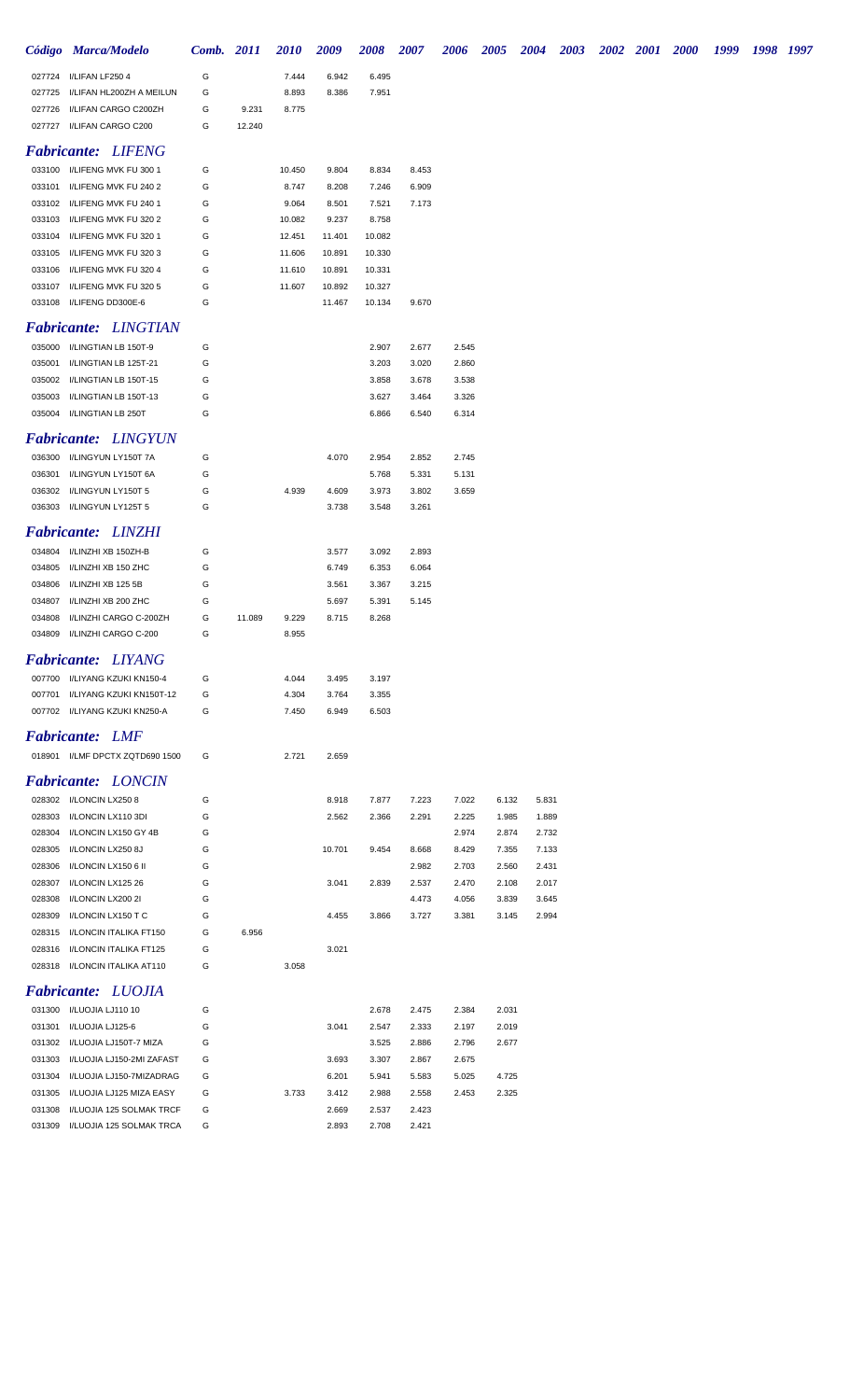|                  | Código Marca/Modelo                                    |          | Comb. 2011 |        | <i>2010</i> | 2009   | <b>2008</b> | 2007   | <b>2006</b>    | <b>2005</b>    | <b>2004</b> | <b>2003</b>      | <b>2002</b>      | <b>2001</b>      | <b>2000</b>             | 1999             | 1998             | 1997       |
|------------------|--------------------------------------------------------|----------|------------|--------|-------------|--------|-------------|--------|----------------|----------------|-------------|------------------|------------------|------------------|-------------------------|------------------|------------------|------------|
|                  | <b>Fabricante: LUOYAN</b>                              |          |            |        |             |        |             |        |                |                |             |                  |                  |                  |                         |                  |                  |            |
|                  | 031307 I/LUOYAN XF-250ZH                               |          | G          |        |             | 9.878  | 9.529       | 8.868  |                |                |             |                  |                  |                  |                         |                  |                  |            |
|                  | <b>Fabricante: MAGRAO</b>                              |          |            |        |             |        |             |        |                |                |             |                  |                  |                  |                         |                  |                  |            |
|                  | 038900 MAGRAO/MT7 CHOPPER                              |          | G          | 35.244 | 28.826      | 25.288 |             |        |                |                |             |                  |                  |                  |                         |                  |                  |            |
|                  | <b>Fabricante: MALAGUTI</b>                            |          |            |        |             |        |             |        |                |                |             |                  |                  |                  |                         |                  |                  |            |
| 023706           | I/MALAGUTI PH MAX 250                                  |          | G          |        |             |        |             |        | 17.310         | 16.372         | 15.568      |                  |                  |                  |                         |                  |                  |            |
| 023707<br>023708 | I/MALAGUTI CIAK MAST 200<br>I/MALAGUTI PASSWORD 250    |          | G<br>G     |        |             |        |             | 7.863  | 7.159<br>8.859 | 6.788<br>8.483 | 8.166       |                  |                  |                  |                         |                  |                  |            |
| 023709           | I/MALAGUTI SP MAX GT500                                |          | G          |        |             |        |             |        | 15.018         | 14.239         | 13.541      |                  |                  |                  |                         |                  |                  |            |
| 023710           | I/MALAGUTI MADISON 250                                 |          | G          |        |             | 16.721 | 15.371      | 13.542 |                |                |             |                  |                  |                  |                         |                  |                  |            |
|                  | 023711 I/MALAGUTI CENTRO 160                           |          | G          |        |             | 8.352  | 7.755       | 7.024  |                |                |             |                  |                  |                  |                         |                  |                  |            |
|                  | <b>Fabricante: MENGDELI</b>                            |          |            |        |             |        |             |        |                |                |             |                  |                  |                  |                         |                  |                  |            |
|                  | 011800 I/MENGDELI KD 250MB2                            |          | G          |        | 11.153      |        |             |        |                |                |             |                  |                  |                  |                         |                  |                  |            |
|                  | <b>Fabricante: MICROUSI</b>                            |          |            |        |             |        |             |        |                |                |             |                  |                  |                  |                         |                  |                  |            |
|                  | 036500 MICROUSI/BRABEZA STRET                          |          | G          |        | 4.167       | 3.913  | 3.699       | 3.529  |                |                |             |                  |                  |                  |                         |                  |                  |            |
|                  | <b>Fabricante: MON</b>                                 |          |            |        |             |        |             |        |                |                |             |                  |                  |                  |                         |                  |                  |            |
|                  | 099999 MON/PROTOTIPO                                   |          | G          |        |             |        |             |        |                | 1.663          | 1.596       | 1.550            | 1.093            | 1.043            | 978                     | 937              | 730              | 667        |
|                  | <b>Fabricante: MONARK</b>                              |          |            |        |             |        |             |        |                |                |             |                  |                  |                  |                         |                  |                  |            |
|                  | 008101 MONARK/AVX                                      |          | G          |        |             |        |             |        |                |                |             |                  |                  |                  |                         |                  |                  | 667        |
| 008104           | MONARK/MONARETA S50                                    |          | G          |        |             |        |             |        |                |                |             |                  |                  |                  |                         |                  |                  | 664        |
| 008105           | MONARK/MONARETA                                        |          | G          |        |             |        |             |        |                |                |             |                  |                  |                  |                         |                  |                  | 667        |
| 663              | 008106 MONARK/MONARETA S50 SPORT                       |          |            |        |             |        |             |        |                |                |             |                  |                  |                  |                         |                  |                  | G          |
| 008107           | MONARK/AVX SPORT                                       |          | G          |        |             |        |             |        |                |                |             |                  |                  |                  |                         |                  | 730              | 666        |
| 008108           | MONARK/MONARETA AX 50                                  |          | G          |        |             |        |             |        |                |                |             |                  |                  |                  |                         |                  | 728              | 664        |
|                  | 008199 MONARK                                          |          | G          |        |             |        |             |        |                |                |             |                  |                  |                  |                         |                  |                  | 666        |
|                  | <b>Fabricante: MONDIAL</b>                             |          |            |        |             |        |             |        |                |                |             |                  |                  |                  |                         |                  |                  |            |
| 016101           | IMP/MONDIAL DRIBBLING VR                               |          | G          |        |             |        |             |        |                |                |             |                  |                  |                  |                         |                  |                  | 733        |
|                  | 016102 IMP/MONDIAL M1                                  |          | G          |        |             |        |             |        |                |                |             |                  |                  |                  |                         |                  | 846              | 769        |
| 016103           | IMP/MONDIAL RAPICARGO VR<br>016199 IMP/MONDIAL         |          | G<br>G     |        |             |        |             |        |                |                |             |                  |                  |                  |                         |                  | 769              | 803<br>699 |
|                  |                                                        |          |            |        |             |        |             |        |                |                |             |                  |                  |                  |                         |                  |                  |            |
|                  | <b>Fabricante: MOTO</b><br>028202 I/MOTO GUZZI STELVIO |          | G          |        |             | 35.922 | 34.373      | 32.813 |                |                |             |                  |                  |                  |                         |                  |                  |            |
|                  |                                                        |          |            |        |             |        |             |        |                |                |             |                  |                  |                  |                         |                  |                  |            |
|                  | <b>Fabricante: MOTO GUZZI</b>                          |          |            |        |             |        |             |        |                |                |             |                  |                  |                  |                         |                  |                  |            |
| 006801<br>006802 | I/MGUZZI BR CALIFORNIA S<br>I/MGUZZI BR V11 SPORT      |          | G<br>G     |        |             |        |             |        |                |                |             | 25.483<br>41.318 | 24.559<br>35.186 | 19.552<br>33.186 | 17.233<br>31.717        | 16.408<br>25.694 | 15.117<br>21.541 |            |
| 006803           | I/MGUZZI BR CALIFORNIA EV                              |          | G          |        |             |        |             |        |                |                |             |                  | 26.486           | 24.118           | 20.092                  | 19.282           | 17.046           |            |
| 006804           | I/MGUZZI BR QUOTA 1100ES                               |          | G          |        |             |        |             |        |                |                |             |                  |                  | 24.238           | 21.812                  | 20.048           | 17.940           |            |
| 006805           | I/MGUZZI BR CALIF JACKAL                               |          | G          |        |             |        |             |        |                |                |             | 22.488           | 21.354           | 19.555           | 17.225                  | 15.148           |                  |            |
| 006806           | I/MGUZZI GRISO 8V                                      |          | G          |        | 41.373      | 38.484 | 35.051      |        |                |                |             |                  |                  |                  |                         |                  |                  |            |
| 028201           | I/MOTO GUZZI V7                                        |          | G          |        |             | 46.784 | 39.000      | 37.217 |                |                |             |                  |                  |                  |                         |                  |                  |            |
|                  | <b>Fabricante: MOTOVI</b>                              |          |            |        |             |        |             |        |                |                |             |                  |                  |                  |                         |                  |                  |            |
|                  | 008499 MOTOVI/50                                       |          | G          |        |             |        |             | 2.976  | 2.858          | 2.481          | 2.343       | 2.255            | 1.089            | 1.040            | 992                     | 949              | 728              | 664        |
|                  | <b>Fabricante: MOTTUS</b>                              |          |            |        |             |        |             |        |                |                |             |                  |                  |                  |                         |                  |                  |            |
|                  | 028700 MOTTUS/MOTTOCA SX                               |          | G          |        | 2.007       | 1.757  | 1.684       | 1.417  | 1.357          | 1.210          | 1.093       | 1.053            |                  |                  |                         |                  |                  |            |
|                  | 028701 MOTTUS/MOTTOCA CGO                              |          | G          |        |             |        |             |        | 1.751          | 1.663          | 1.596       | 1.550            |                  |                  |                         |                  |                  |            |
|                  | <b>Fabricante: MTL</b>                                 |          |            |        |             |        |             |        |                |                |             |                  |                  |                  |                         |                  |                  |            |
|                  | 016600 I/MTL DPCTX EB023 1500W                         |          | G          |        | 5.859       |        |             |        |                |                |             |                  |                  |                  |                         |                  |                  |            |
|                  | <b>Fabricante: MULLER</b>                              |          |            |        |             |        |             |        |                |                |             |                  |                  |                  |                         |                  |                  |            |
|                  | 030100 MULLER/TR 18                                    |          | G          | 2.769  | 2.312       | 2.068  | 1.961       | 1.870  | 1.751          | 1.663          | 1.596       | 1.549            |                  |                  |                         |                  |                  |            |
|                  | <b>Fabricante: MV</b>                                  |          |            |        |             |        |             |        |                |                |             |                  |                  |                  |                         |                  |                  |            |
|                  | 020239 I/MV AGUSTA BRUT 1078 RR                        |          | G          |        | 53.462      | 47.845 | 46.560      |        |                |                |             |                  |                  |                  |                         |                  |                  |            |
|                  | <b>Fabricante: MV AGUSTA</b>                           |          |            |        |             |        |             |        |                |                |             |                  |                  |                  |                         |                  |                  |            |
|                  | 020224 I/MV AGUSTA F4 750                              | (Prata)  |            |        |             |        |             |        |                |                |             |                  | G 54.451         | 43.269           | 41.836                  | 39.958           | 36.613           |            |
| 30.388           | I/MV AGUSTA F4S                                        |          |            |        |             |        |             |        |                |                |             |                  |                  |                  |                         |                  |                  |            |
| 020227           | 020230 I/MV AGUSTA BRUTALE 750                         | (Ouro) G | G          |        |             |        |             |        |                | 33.696         |             | 30.808 27.086    |                  |                  | 133.053 120.405 113.814 |                  |                  |            |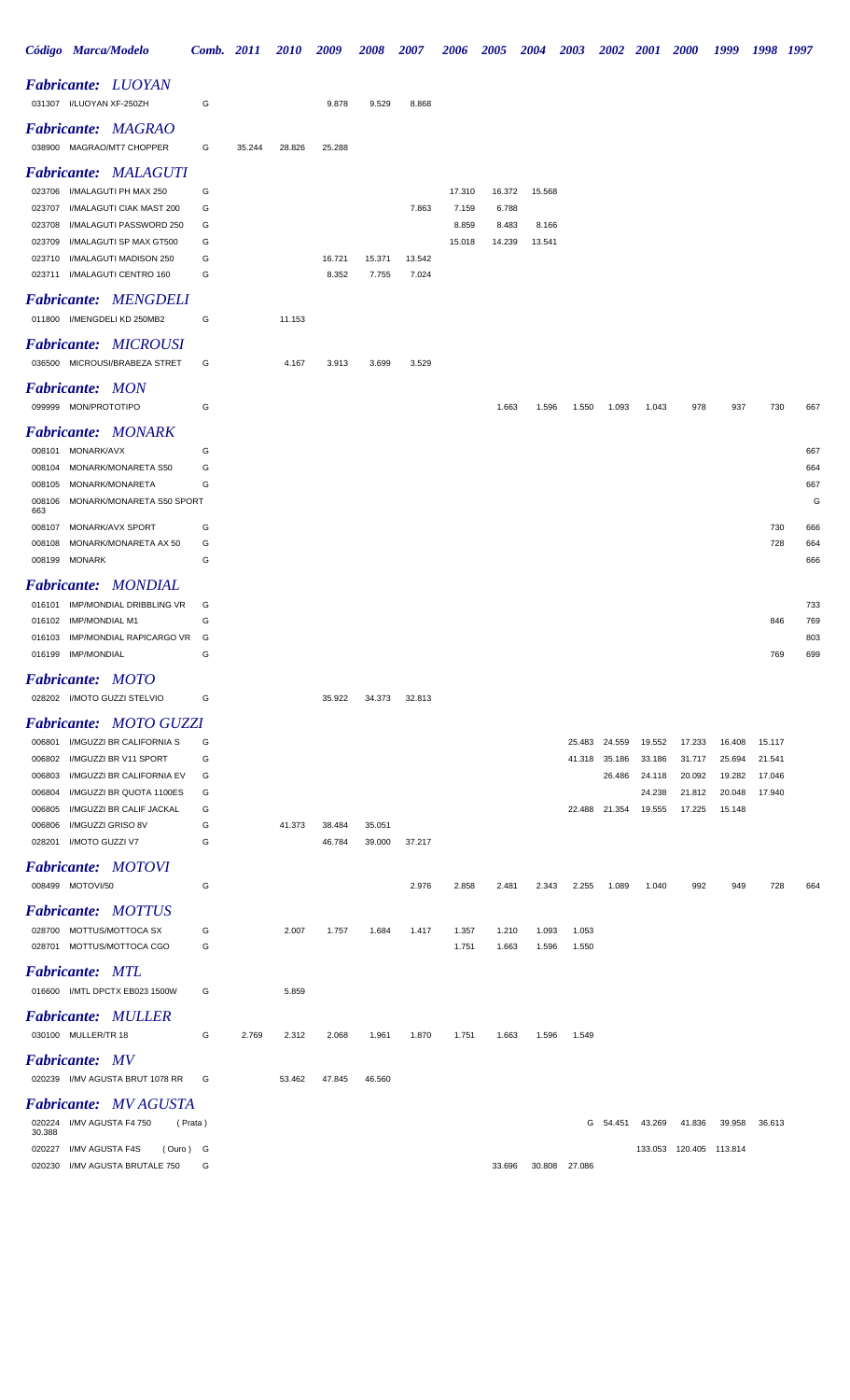|                    | Código Marca/Modelo        | Comb. 2011 | <i>2010</i> | 2009   | 2008   | 2007   | 2006   | 2005   | <b>2004</b> | <b>2003</b> | <b>2002</b> | 2001   | <b>2000</b> | 1999   | 1998 1997 |       |
|--------------------|----------------------------|------------|-------------|--------|--------|--------|--------|--------|-------------|-------------|-------------|--------|-------------|--------|-----------|-------|
| 020231             | I/MV AGUSTA F4 1000R 1 1   | G          |             |        | 51.022 | 45.388 | 44.166 | 42.077 |             |             |             |        |             |        |           |       |
| 020232             | I/MV AGUSTA BRUTALE 910S   | G          |             | 43.385 | 42.055 | 40.810 | 39.358 | 37.333 |             |             |             |        |             |        |           |       |
| 020233             | I/MV AGUSTA F4 1000R       | G          | 66.794      |        | 61.518 | 59.039 | 58.249 |        |             |             |             |        |             |        |           |       |
| 020234             | I/MV AGUSTA F4 1000SENNA   | G          |             |        | 90.121 | 81.495 | 80.932 | 76.758 |             |             |             |        |             |        |           |       |
| 020235             | I/MV AGUSTA BRUTALE 910R   | G          |             | 45.260 | 44.972 | 41.737 | 40.818 |        |             |             |             |        |             |        |           |       |
| 020237             | I/MV AGUSTA F4 1000 RR     | G          |             |        | 66.379 | 59.064 | 58.215 |        |             |             |             |        |             |        |           |       |
| 020238             | I/MV AGUSTA F4 R 312 11    | G          |             | 72.122 | 72.075 | 64.103 |        |        |             |             |             |        |             |        |           |       |
| 020240             | I/MV AGUSTA BRUTALE 989R   | G          | 49.380      | 44.845 | 43.115 |        |        |        |             |             |             |        |             |        |           |       |
| 020241             | I/MV AGUSTA F4 1078RR1 1   | G          | 60.475      | 52.979 | 52.110 |        |        |        |             |             |             |        |             |        |           |       |
| 028100             | I/MV AGUSTA F4 BRUTALE     | G          |             |        |        |        |        |        | 49.936      | 48.855      | 44.818      | 40.831 | 38.358      | 35.754 |           |       |
| 031036             | I/MV AGUSTA F4 312R        | G          |             | 53.484 | 53.038 | 49.005 |        |        |             |             |             |        |             |        |           |       |
|                    | <b>Fabricante: MVK</b>     |            |             |        |        |        |        |        |             |             |             |        |             |        |           |       |
|                    | 027702 I/MVK HALLEY 150    | G          |             |        |        | 4.979  | 4.885  | 4.600  | 4.240       |             |             |        |             |        |           |       |
| 028400             | I/MVK MA 125 GY            | G          |             |        |        | 2.936  | 2.825  | 2.757  | 2.466       | 2.356       | 2.185       | 1.983  | 1.888       |        |           |       |
| 028401             | <b>I/MVK MA 1257</b>       | G          |             |        |        | 3.345  | 3.237  | 3.013  | 2.956       | 2.806       | 2.660       | 2.514  | 2.276       | 2.150  |           |       |
| 028402             | I/MVK MA 100 3B            | G          |             |        |        | 2.211  | 2.180  | 2.018  | 1.905       | 1.852       | 1.743       | 1.537  | 1.379       | 1.283  |           |       |
| 028403             | I/MVK MA 100 3             | G          |             |        | 2.769  | 2.647  | 2.585  | 2.280  | 2.061       | 2.003       | 1.929       | 1.818  | 1.715       | 1.600  |           |       |
| <b>Fabricante:</b> | MZ                         |            |             |        |        |        |        |        |             |             |             |        |             |        |           |       |
| 006999 IMP/MZ      |                            | G          |             |        |        |        |        |        |             |             |             |        |             |        | 1.250     | 1.003 |
|                    | <b>Fabricante: NORTON</b>  |            |             |        |        |        |        |        |             |             |             |        |             |        |           |       |
|                    | 007099 IMP/NORTON          | G          |             |        |        |        |        |        |             |             |             |        |             |        | 2.245     | 2.081 |
|                    | <b>Fabricante: PAMPERA</b> |            |             |        |        |        |        |        |             |             |             |        |             |        |           |       |
|                    | 025201 IMP/PAMPERA 250     | G          |             |        |        |        |        |        |             |             |             |        | 6.352       | 5.935  | 5.282     | 4.878 |
|                    | <b>Fabricante: PANYU</b>   |            |             |        |        |        |        |        |             |             |             |        |             |        |           |       |
| 036700             | I/PANYU KAZUKI KZ 125-5    | G          |             |        | 4.482  | 4.112  | 3.956  |        |             |             |             |        |             |        |           |       |
| 036701             | I/PANYU KAZUKI KZ 110-7A   | G          |             |        | 2.451  | 2.363  | 2.259  |        |             |             |             |        |             |        |           |       |
| 036702             | I/PANYU KAZUKI KZ 150-GY   | G          |             | 4.626  | 4.446  | 4.243  |        |        |             |             |             |        |             |        |           |       |
| 036703             | I/PANYU KAZUKI KZ 200-GY   | G          |             | 4.835  | 4.422  | 3.994  |        |        |             |             |             |        |             |        |           |       |
| 036704             | I/PANYU BR200 ZH           | G          | 7.924       |        |        |        |        |        |             |             |             |        |             |        |           |       |
| 036706             | I/PANYU BR125 2C           | G          |             | 4.486  |        |        |        |        |             |             |             |        |             |        |           |       |
| 036709             | I/PANYU BR125 19           | G          | 5.086       |        |        |        |        |        |             |             |             |        |             |        |           |       |
|                    |                            |            |             |        |        |        |        |        |             |             |             |        |             |        |           |       |

# *Fabricante: PETERSON*

| 021302 IMP/PETERSON SCOOTER BW5 G | .494، | 976 |
|-----------------------------------|-------|-----|
|-----------------------------------|-------|-----|

|        | <b>Fabricante: PEUGEOT</b>     |   |                         |       |       |       |       |
|--------|--------------------------------|---|-------------------------|-------|-------|-------|-------|
| 020806 | <b>IMP/PEUGEOT BUXY</b>        | G |                         |       | 1.919 | 1.776 | 1.604 |
| 020807 | IMP/PEUGEOT SPEEDAKE           | G | 3.698<br>3.440          | 3.149 | 2.645 | 2.325 | 2.201 |
| 020808 | <b>IMP/PEUGEOT ZENITH</b>      | G |                         |       | 1.872 | 1.728 | 1.522 |
| 020809 | <b>IMP/PEUGEOT SQUAB</b>       | G |                         |       | 2.329 | 2.147 | 1.974 |
| 020810 | <b>IMP/PEUGEOT SPEEDFIGHT</b>  | G |                         |       | 3.221 | 2.981 | 2.766 |
| 020811 | IMP/PEUGEOT FIGHT 100          | G | 4.419                   | 4.041 | 3.645 | 3.370 | 3.024 |
| 020812 | <b>I/PEUGEOT SCOOTELEC</b>     | G |                         |       |       | 2.363 | 2.175 |
| 020813 | IMP/PEUGEOT SPEEDAKE C         | G |                         |       | 2.644 | 2.325 | 2.201 |
| 020814 | IMP/PEUGEOT SPEEDFIGHT C       | G |                         |       | 3.370 | 3.096 | 2.870 |
| 020815 | <b>IMP/PEUGEOT ZENITH C</b>    | G |                         |       | 1.872 | 1.727 | 1.522 |
| 020816 | <b>I/PEUGEOT VIVACITY 50</b>   | G | 2.670                   | 2.445 | 2.231 |       |       |
| 020817 | <b>I/PEUGEOT SPEEDAKE 50</b>   | G |                         |       |       | 2.325 | 2.200 |
| 020819 | I/PEUGEOT SPEEDFIGHT 50        | G |                         |       | 3.436 | 3.181 | 2.949 |
| 020820 | I/PEUGEOT SPEEDFIGHT 100       | G | 4.406                   | 4.041 | 3.647 |       |       |
| 020821 | I/PEUGEOT ELYSEO 125           | G |                         | 4.932 | 4.379 | 4.045 |       |
| 020822 | <b>I/PEUGEOT JET FORCE 125</b> | G | 3.123<br>2.969<br>3.454 |       |       |       |       |
| 020899 | <b>IMP/PEUGEOT</b>             | G |                         |       |       |       | 1.516 |
|        | <b>Fabricante: PIAGGIO</b>     |   |                         |       |       |       |       |

| 007201 | IMP/PIAGGIO RUNNER GL 50        | G |                            |       |       | 2.218 | 2.176 |
|--------|---------------------------------|---|----------------------------|-------|-------|-------|-------|
|        | 007202 IMP/PIAGGIO VESPA OR 150 | G | 2.914                      | 2.574 | 2.350 | 2.081 | 2.039 |
|        | 007203 IMP/PIAGGIO ZIP 50       | G |                            |       | 2.462 | 2.270 | 2.185 |
|        | 007204 IMP/PIAGGIO ZIP 50 FD    | G |                            |       | 2.462 | 2.284 | 2.195 |
|        | 007205 IMP/PIAGGIO NRG MC2 50   | G |                            |       |       | 2.217 | 2.177 |
|        | 007206 IMP/PIAGGIO TYPHOON 80   | G |                            |       |       | 2.218 | 2.178 |
| 007207 | I/PIAGGIO BEVERLY 500           | G | 14.105<br>15.651<br>14.488 |       |       |       |       |
| 007208 | I/PIAGGIO NGR MC3 DD            | G | 5.395<br>5.535<br>5.817    |       |       |       |       |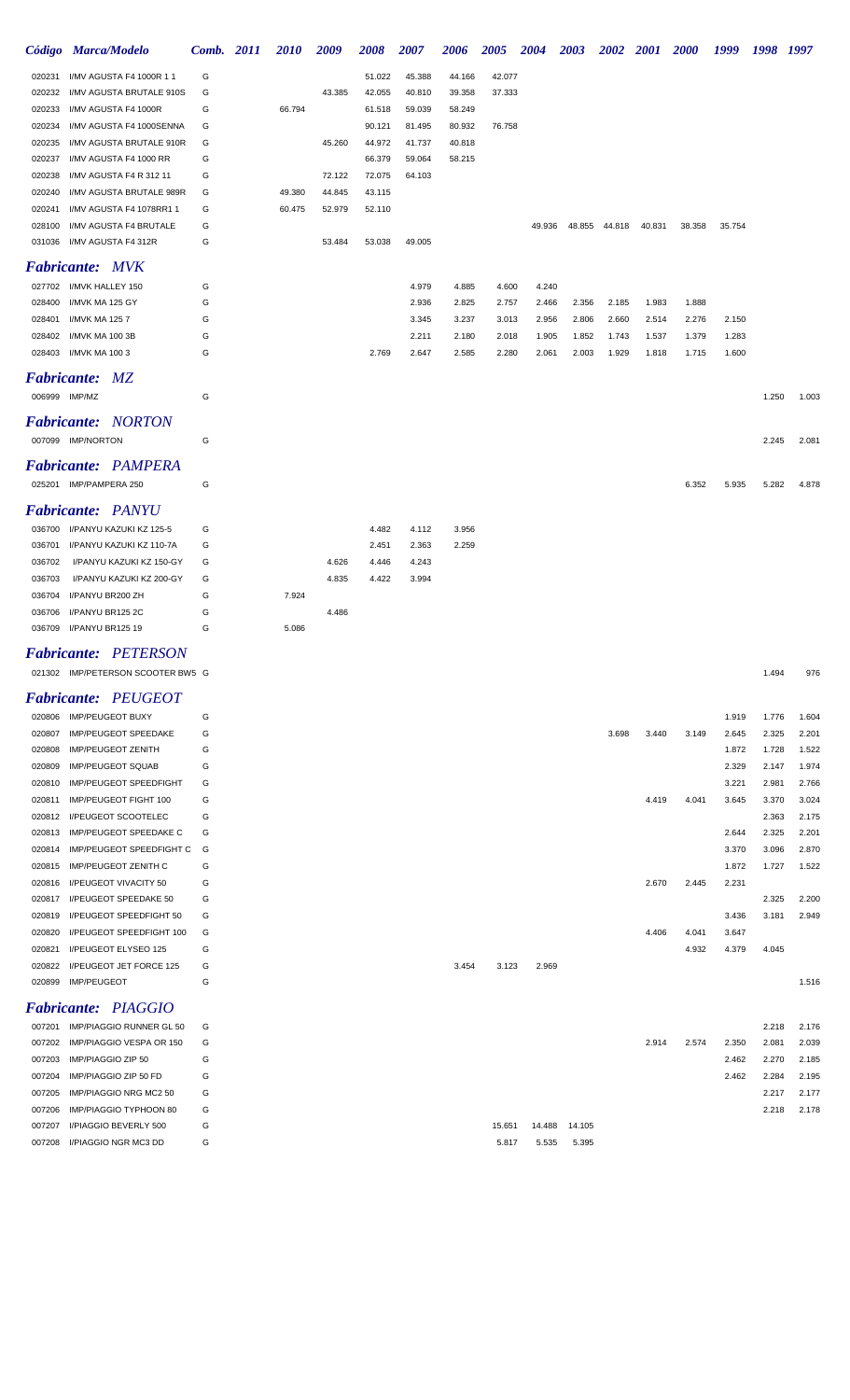|                  | Código Marca/Modelo                                     | Comb. 2011 |        | <i>2010</i> | 2009   | <b>2008</b> | <b>2007</b> | <b>2006</b> | <b>2005</b> | <b>2004</b> | 2003                   |       | 2002 2001 | <b>2000</b> | 1999  | 1998           | 1997           |
|------------------|---------------------------------------------------------|------------|--------|-------------|--------|-------------|-------------|-------------|-------------|-------------|------------------------|-------|-----------|-------------|-------|----------------|----------------|
| 007209           | I/PIAGGIO 250 D                                         | G          |        |             |        |             |             |             | 11.601      | 10.602      | 10.320                 |       |           |             |       |                |                |
| 007210           | I/VESPA 150CC ET4                                       | G          |        |             |        |             |             | 10.571      | 9.325       | 8.660       |                        |       |           |             |       |                |                |
| 007211           | I/VESPA GTS 250                                         | G          |        |             |        | 17.920      | 15.483      | 13.882      | 12.385      |             |                        |       |           |             |       |                |                |
| 007212           | I/PIAGGIO BEVERLY 250                                   | G          |        |             |        | 14.831      | 13.584      | 12.498      | 11.269      |             |                        |       |           |             |       |                |                |
| 007213           | I/VESPA LX 150                                          | G          |        | 12.288      | 11.524 | 10.259      | 9.421       | 8.551       | 7.632       |             |                        |       |           |             |       |                |                |
| 007214           | I/PIAGGIO BEVERLY 500                                   | G          |        |             |        |             | 19.421      | 17.570      | 15.655      |             |                        |       |           |             |       |                |                |
| 007216           | I/VESPA GT SB                                           | G          |        |             | 21.448 | 19.608      | 16.935      | 15.355      | 13.709      |             |                        |       |           |             |       |                |                |
| 007217           | I/PIAGGIO BV B 500                                      | G          |        |             | 22.648 | 20.773      | 19.422      | 17.568      |             |             |                        |       |           |             |       |                |                |
| 007218           | I/PIAGGIO BV B 250                                      | G          |        |             | 19.603 | 17.923      | 15.473      | 14.006      |             |             |                        |       |           |             |       |                |                |
| 007220           | I/PIAGGIO MPB                                           | G          |        |             |        | 27.246      | 25.402      | 23.033      |             |             |                        |       |           |             |       |                |                |
| 007221           | I/PIAGGIO LIBERTY S 200                                 | G          |        |             |        | 9.395       | 8.895       | 7.994       |             |             |                        |       |           |             |       |                |                |
| 007223           | I/PIAGGIO LTB                                           | G          |        |             | 10.437 | 9.538       | 9.032       | 8.116       |             |             |                        |       |           |             |       |                |                |
| 007226           | I/PIAGGIO MP3 500                                       | G          |        | 34.480      | 32.895 | 30.047      | 29.090      |             |             |             |                        |       |           |             |       |                |                |
| 007230           | I/PIAGGIO MP3 250                                       | G          |        | 29.617      | 28.364 | 25.993      |             |             |             |             |                        |       |           |             |       |                |                |
| 007231           | I/PIAGGIO MP3 400                                       | G          |        | 31.037      | 29.730 | 27.239      |             |             |             |             |                        |       |           |             |       |                |                |
| 007232           | I/PIAGGIO BEVERLY 300 T                                 | G          |        | 18.782      | 17.951 | 16.396      |             |             |             |             |                        |       |           |             |       |                |                |
| 007233           | I/PIAGGIO BEVERLY 500 C                                 | G          |        | 23.541      | 22.650 | 20.775      |             |             |             |             |                        |       |           |             |       |                |                |
| 007299           | <b>IMP/PIAGGIO</b>                                      | G          |        |             |        |             |             |             |             |             |                        |       |           |             | 2.364 | 2.289          | 2.234          |
| 017930           | I/PIAGGIO APRILIA RSV4-R                                | G          | 72.955 | 65.179      | 61.741 |             |             |             |             |             |                        |       |           |             |       |                |                |
|                  | 034100 I/ZONGSHEN PIAGGIO FLY                           | G          |        |             | 4.818  | 4.356       | 4.215       |             |             |             |                        |       |           |             |       |                |                |
|                  | <b>Fabricante: PUCH</b>                                 |            |        |             |        |             |             |             |             |             |                        |       |           |             |       |                |                |
|                  | 016899 IMP/PUCH                                         | G          |        |             |        |             |             |             |             |             |                        |       |           |             |       | 687            | 609            |
|                  |                                                         |            |        |             |        |             |             |             |             |             |                        |       |           |             |       |                |                |
|                  | <b>Fabricante: QIANJIANG</b>                            |            |        |             |        |             |             |             |             |             |                        |       |           |             |       |                |                |
|                  | 026101 IMP/QIANJIANG QJ150                              | G          |        |             |        |             |             |             |             |             |                        |       |           | 1.978       | 1.870 | 1.762          | 1.682          |
| 026107           | I/QIANJIANG QJ2503                                      | G          |        |             |        |             | 6.154       | 5.824       | 5.448       |             |                        |       |           |             |       |                |                |
| 026110           | I/QIANJIANG QJ1109                                      | G          |        |             | 3.434  | 3.141       | 2.867       |             |             |             |                        |       |           |             |       |                |                |
|                  | 026111 I/QIANJIANG QJ150 18                             | G          |        |             | 6.027  | 5.741       | 5.479       |             |             |             |                        |       |           |             |       |                |                |
|                  | <b>Fabricante: QINGQI</b>                               |            |        |             |        |             |             |             |             |             |                        |       |           |             |       |                |                |
|                  |                                                         |            |        |             |        |             |             |             |             |             |                        |       |           |             |       |                |                |
| 019501           | IMP/QINGQI KASEA 50B                                    | G          |        |             |        |             |             |             |             |             |                        |       |           |             |       | 674            | 660            |
| 019502           | IMP/QINGQI QM50QW                                       | G          |        |             |        |             |             |             |             |             |                        | 1.050 | 987       | 806         | 711   | 674            | 660            |
| 019508           | I/QINGQI QM100 12                                       | G          |        |             |        |             |             |             |             |             |                        | 1.626 | 1.511     | 1.307       |       |                |                |
| 019509           | I/QINGQI QM125 2C                                       | G          |        |             |        |             |             |             |             |             |                        | 1.920 | 1.862     | 1.778       |       |                |                |
| 019511           | I/QINGQI QM50 T                                         | G          |        |             |        |             |             |             |             |             |                        | 1.050 | 987       | 806         |       |                |                |
| 019519           | I/QINGQI QM125T 9H                                      | G          |        |             |        |             |             |             |             |             |                        | 2.020 | 1.959     | 1.872       |       |                |                |
|                  | 019524 I/QINGQI QM 125T-10D<br>I/QINGQI PEGASSI BR3 150 | G<br>G     |        |             |        |             |             | 3.545       | 3.204       | 3.048       |                        |       |           |             |       |                |                |
| 019525<br>019599 | <b>IMP/QINGQI</b>                                       | G          |        | 9.996       | 8.913  | 7.336       |             |             |             |             |                        |       |           |             |       | 1.225          | 1.010          |
|                  |                                                         |            |        |             |        |             |             |             |             |             |                        |       |           |             |       |                |                |
|                  | <b>Fabricante: R.ENFIELD</b>                            |            |        |             |        |             |             |             |             |             |                        |       |           |             |       |                |                |
|                  | 021002 I/R.ENFIELD BULLET 350                           | G          |        |             |        |             |             |             |             |             | 21.318  19.261  18.365 |       |           |             |       |                |                |
|                  |                                                         |            |        |             |        |             |             |             |             |             |                        |       |           |             |       |                |                |
|                  | <b>Fabricante: RAINHA</b>                               |            |        |             |        |             |             |             |             |             |                        |       |           |             |       |                |                |
|                  | 007800 RAINHA/RTSPORT V01                               | G          |        | 15.700      |        |             |             |             |             |             |                        |       |           |             |       |                |                |
|                  | <b>Fabricante: RIGUET</b>                               |            |        |             |        |             |             |             |             |             |                        |       |           |             |       |                |                |
|                  | 031700 RIGUET/TRC 01                                    | G          | 38.800 | 32.442      | 10.146 | 9.598       | 9.172       | 8.921       | 8.354       |             |                        |       |           |             |       |                |                |
|                  |                                                         |            |        |             |        |             |             |             |             |             |                        |       |           |             |       |                |                |
|                  | <b>Fabricante: ROMPAL</b>                               |            |        |             |        |             |             |             |             |             |                        |       |           |             |       |                |                |
|                  | 021201 IMP/ROMPAL SAFARI LU                             | G          |        |             |        |             |             |             |             |             |                        |       |           |             |       |                | 1.039          |
|                  | <b>Fabricante: ROYAL</b>                                |            |        |             |        |             |             |             |             |             |                        |       |           |             |       |                |                |
|                  |                                                         |            |        |             |        |             |             |             |             |             |                        |       |           |             |       |                |                |
|                  | 019799 IMP/ROYAL                                        | G          |        |             |        |             |             |             |             |             |                        |       |           |             |       |                | 1.075          |
|                  | <b>Fabricante: RTR</b>                                  |            |        |             |        |             |             |             |             |             |                        |       |           |             |       |                |                |
|                  | 033201 I/RTR 150 APACHE                                 | G          | 5.128  | 4.392       | 4.015  | 3.559       |             |             |             |             |                        |       |           |             |       |                |                |
|                  |                                                         |            |        |             |        |             |             |             |             |             |                        |       |           |             |       |                |                |
|                  | <b>Fabricante: SACHS</b>                                |            |        |             |        |             |             |             |             |             |                        |       |           |             |       |                |                |
|                  | 039400 I/SACHS MADASS 125                               | G          |        | 6.465       |        |             |             |             |             |             |                        |       |           |             |       |                |                |
|                  | <b>Fabricante:</b> SANYANG                              |            |        |             |        |             |             |             |             |             |                        |       |           |             |       |                |                |
|                  |                                                         | G          |        |             |        |             |             |             |             |             |                        |       |           |             |       |                |                |
|                  | 013101 IMP/SANYANG ENJOY<br>013102 IMP/SANYANG HUSKY    | G          |        |             |        |             |             |             |             |             |                        |       |           |             |       | 1.810<br>4.236 | 1.534<br>4.041 |
|                  | 013103 IMP/SANYANG PASSING110SR                         | G          |        |             |        |             |             |             |             |             |                        |       |           |             |       | 2.716          | 2.586          |
|                  | 013199 IMP/SANYANG                                      | G          |        |             |        |             |             |             |             |             |                        |       |           |             |       | 1.814          | 1.552          |
|                  |                                                         |            |        |             |        |             |             |             |             |             |                        |       |           |             |       |                |                |
|                  | <b>Fabricante:</b> SANYOU                               |            |        |             |        |             |             |             |             |             |                        |       |           |             |       |                |                |
|                  | 033300 I/SANYOU B09-22                                  | G          |        | 3.073       | 2.722  | 2.163       | 2.085       |             |             |             |                        |       |           |             |       |                |                |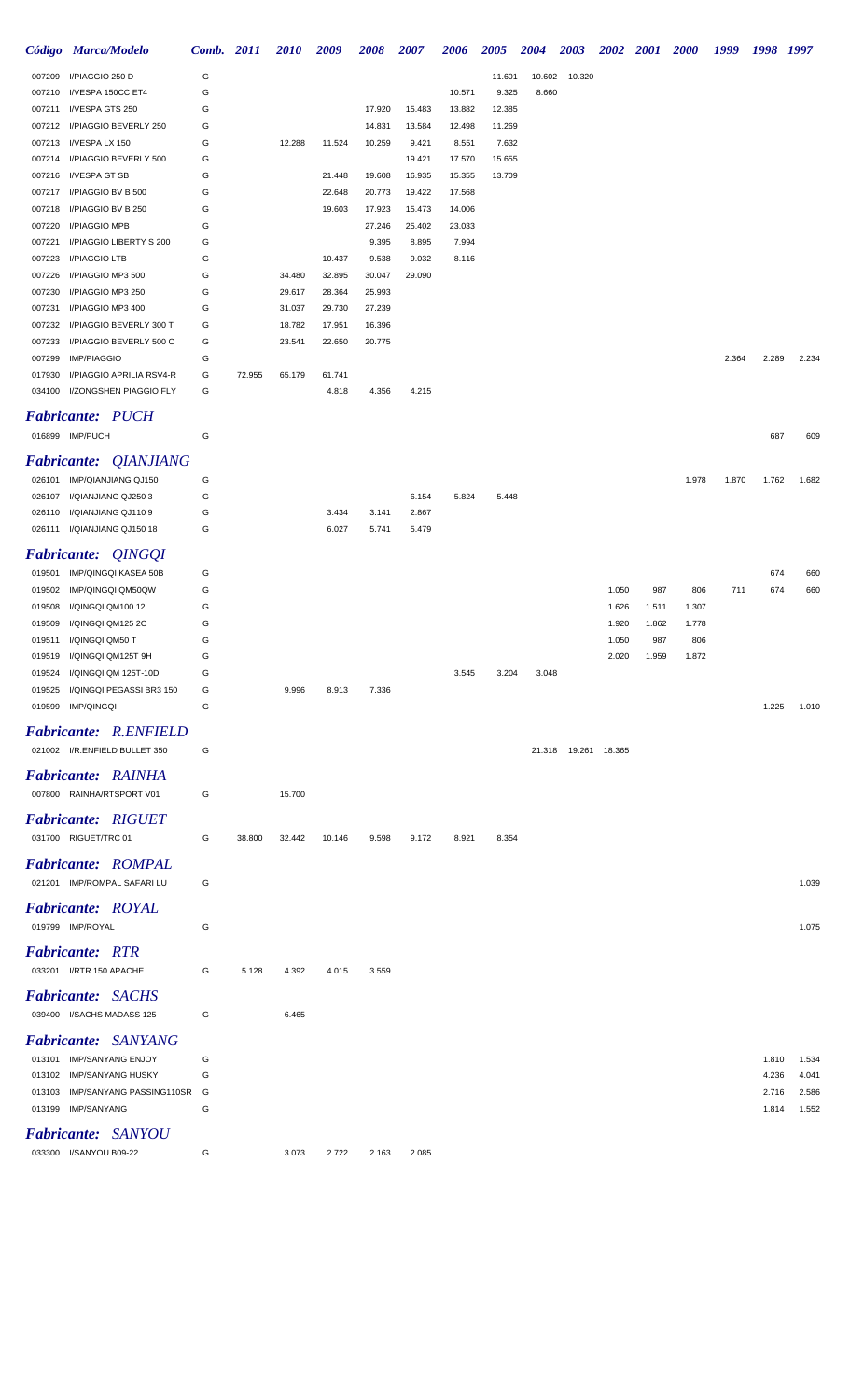|                  | Código Marca/Modelo                                   | Comb.  | <b>2011</b>    | 2010           | 2009           | 2008           | 2007           | 2006           | <i><b>2005</b></i> | 2004           | <b>2003</b> | <b>2002</b> | <b>2001</b> | <b>2000</b> | 1999           | 1998           | 1997           |
|------------------|-------------------------------------------------------|--------|----------------|----------------|----------------|----------------|----------------|----------------|--------------------|----------------|-------------|-------------|-------------|-------------|----------------|----------------|----------------|
| 033301           | I/SANYOU B10 800W                                     | G      |                |                | 4.959          | 4.707          | 4.357          | 3.902          |                    |                |             |             |             |             |                |                |                |
| 033302           | I/SANYOU XGW V1500 W                                  | G      |                |                | 4.195          | 3.869          | 3.516          | 3.383          | 3.209              | 3.051          | 2.964       | 2.828       | 2.712       | 2.561       | 2.438          | 2.315          | 2.228          |
| 033305           | I/SANYOU MOTOR Z S1000                                | G      |                | 5.442          | 4.962          | 4.273          |                |                |                    |                |             |             |             |             |                |                |                |
|                  | <b>Fabricante: SHANDONG</b>                           |        |                |                |                |                |                |                |                    |                |             |             |             |             |                |                |                |
|                  | 035402 I/SHANDONG LANDUN LD1P50                       | G      |                |                |                |                | 6.147          | 5.918          | 5.664              |                |             |             |             |             |                |                |                |
| 035403           | I/SHANDONG LANDUN LX450S                              | G      |                |                | 19.866         |                |                |                |                    |                |             |             |             |             |                |                |                |
| 035404           | I/SHANDONG LANDUN AWT015 G                            |        |                |                | 6.886          |                |                |                |                    |                |             |             |             |             |                |                |                |
|                  | <b>Fabricante: SHINERAY</b>                           |        |                |                |                |                |                |                |                    |                |             |             |             |             |                |                |                |
|                  | 030700 I/SHINERAY XY 150 ZH                           | G      |                | 6.960          | 6.313          | 5.442          | 5.214          | 4.955          | 4.248              | 4.046          |             |             |             |             |                |                |                |
| 030701           | I/SHINERAY XY 125                                     | G      |                | 2.748          | 2.626          | 2.548          | 2.449          | 2.433          | 2.138              | 2.102          |             |             |             |             |                |                |                |
| 030702           | I/SHINERAY XY 125 14                                  | G      | 3.248          | 3.086          | 2.937          | 2.777          | 2.700          | 2.630          | 2.285              | 2.163          |             |             |             |             |                |                |                |
| 030703           | I/SHINERAY XY 250 5                                   | G      | 7.902          | 7.580          | 7.055          | 6.660          | 6.305          | 4.885          | 4.107              | 4.106          |             |             |             |             |                |                |                |
| 030704<br>030705 | I/SHINERAY XY 150 5<br>I/SHINERAY XY 125 5            | G<br>G | 5.348          | 4.576          | 4.176          | 3.732          | 3.529          | 3.457<br>2.904 | 3.022<br>2.417     | 3.015<br>2.220 |             |             |             |             |                |                |                |
| 030706           | I/SHINERAY XY 110 VES                                 | G      |                |                | 2.786          |                |                |                |                    |                |             |             |             |             |                |                |                |
| 030707           | I/SHINERAY XY 110 V                                   | G      | 3.403          | 2.748          | 2.626          | 2.547          | 2.449          | 2.388          | 2.076              | 2.056          |             |             |             |             |                |                |                |
| 030708           | I/SHINERAY XY 150 GY                                  | G      | 4.766          | 4.522          | 4.067          | 3.695          | 3.344          | 3.298          | 2.806              |                |             |             |             |             |                |                |                |
| 030709           | I/SHINERAY XY 200 5                                   | G      | 5.626          | 5.381          | 5.037          | 4.647          | 4.181          | 4.028          | 3.508              |                |             |             |             |             |                |                |                |
| 030710           | I/SHINERAY MVK XY150 1                                | G      |                | 3.314          | 3.143          | 2.943          | 2.583          | 2.563          | 2.251              |                |             |             |             |             |                |                |                |
| 030711           | I/SHINERAY MVK XY1102                                 | G      |                | 2.952          | 2.824          | 2.545          | 2.308          | 2.249          | 1.937              |                |             |             |             |             |                |                |                |
| 030712           | I/SHINERAY MVK XY150 2                                | G      |                | 4.233          | 4.048          | 3.620          | 3.313          | 3.260          |                    |                |             |             |             |             |                |                |                |
| 030713<br>030714 | I/SHINERAY MVK XY200 1<br>I/SHINERAY MVK XY1251       | G<br>G |                |                | 5.142<br>3.120 | 4.923<br>2.809 | 4.458<br>2.616 | 4.288<br>2.544 | 3.774              |                |             |             |             |             |                |                |                |
| 030715           | I/SHINERAY MVK XY1503                                 | G      |                |                |                | 4.953          | 4.674          | 4.598          |                    |                |             |             |             |             |                |                |                |
| 030716           | I/SHINERAY XY 200 III                                 | G      |                | 6.693          | 6.249          | 5.377          | 4.619          | 4.293          |                    |                |             |             |             |             |                |                |                |
| 030717           | I/SHINERAY XY 50 Q                                    | G      | 2.885          | 2.335          | 2.039          | 1.973          | 1.655          | 1.648          | 1.448              |                |             |             |             |             |                |                |                |
| 030718           | I/SHINERAY OMOTO HTB1106                              | G      |                |                |                | 2.458          | 2.363          | 2.291          |                    |                |             |             |             |             |                |                |                |
| 030719           | I/SHINERAY WINER 125                                  | G      |                |                |                | 2.632          | 2.483          | 2.403          |                    |                |             |             |             |             |                |                |                |
| 030720           | I/SHINERAY BOGUSSI M150                               | G      |                |                |                | 3.398          | 3.210          | 3.145          |                    |                |             |             |             |             |                |                |                |
| 030721           | I/SHINERAY BOGUSSI W110                               | G      |                |                |                | 2.466          | 2.372          | 2.296          |                    |                |             |             |             |             |                |                |                |
| 030723<br>030727 | I/SHINERAY XY 50 Q 2<br>I/SHINERAY XY200-5A           | G<br>G | 2.804<br>8.696 | 2.335<br>8.223 | 2.039          | 1.973          |                |                |                    |                |             |             |             |             |                |                |                |
| 030728           | I/SHINERAY XY50Q PHOENIX                              | G      | 3.451          | 3.302          |                |                |                |                |                    |                |             |             |             |             |                |                |                |
|                  | Fabricante: SIAMOTO                                   |        |                |                |                |                |                |                |                    |                |             |             |             |             |                |                |                |
|                  |                                                       |        |                |                |                |                |                |                |                    |                |             |             |             |             |                |                |                |
|                  | 026301 IMP/SIAMOTO SC 10 SCROSS                       | G      |                |                |                |                |                |                |                    |                |             |             |             |             | 3.870          | 3.609          | 3.336          |
|                  | <b>Fabricante: SINSKI</b>                             |        |                |                |                |                |                |                |                    |                |             |             |             |             |                |                |                |
|                  | 027401 I/SINSKI XSJ 110-10F                           | G      |                |                |                |                | 1.904          | 1.762          | 1.671              |                |             |             |             |             |                |                |                |
|                  | 027402 I/SINSKI XSJ 125-6A                            | G      |                |                |                |                | 2.508          | 2.322          | 2.202              |                |             |             |             |             |                |                |                |
| 027403<br>027404 | I/SINSKI XSJ 150T-5<br>I/SINSKI XSJ 125-3             | G<br>G |                |                |                |                | 2.987<br>3.385 | 2.819<br>3.241 | 2.675<br>2.944     |                |             |             |             |             |                |                |                |
| 027405           | I/SINSKI XSJ 150T-11B                                 | G      |                |                |                |                | 4.148          | 3.716          | 3.496              |                |             |             |             |             |                |                |                |
|                  | 027406 I/SINSKI XSJ 150T-11C                          | G      |                |                |                |                | 4.206          | 3.768          | 3.548              |                |             |             |             |             |                |                |                |
|                  | <b>Fabricante: SINTEC</b>                             |        |                |                |                |                |                |                |                    |                |             |             |             |             |                |                |                |
|                  | 024601 IMP/SINTEC CRUISER 90                          | G      |                |                |                |                |                |                |                    |                |             |             |             |             |                |                | 2.015          |
|                  | 024602 IMP/SINTEC RUNNER 50                           | G      |                |                |                |                |                |                |                    |                |             |             |             |             |                |                | 2.178          |
|                  |                                                       |        |                |                |                |                |                |                |                    |                |             |             |             |             |                |                |                |
|                  | <b>Fabricante: SKYGO</b>                              |        |                |                |                |                |                |                |                    |                |             |             |             |             |                |                |                |
|                  | 028005 I/SKYGO SG 150-14                              | G      |                |                |                | 3.193          | 2.883          | 2.712          |                    |                |             |             |             |             |                |                |                |
|                  | <b>Fabricante:</b> SONIK                              |        |                |                |                |                |                |                |                    |                |             |             |             |             |                |                |                |
|                  | 034400 I/SONIK YAI YH 150 2A                          | G      |                |                | 3.386          | 3.217          | 2.901          |                |                    |                |             |             |             |             |                |                |                |
| 034401           | I/SONIK SIRIK YH 125 3C                               | G      |                |                | 3.530          | 3.296          | 3.075          |                |                    |                |             |             |             |             |                |                |                |
| 034402           | I/SONIK WIKKI YH 125 2A                               | G      |                |                | 2.908          | 2.761          | 2.540          |                |                    |                |             |             |             |             |                |                |                |
|                  | <b>Fabricante: STANDARD</b>                           |        |                |                |                |                |                |                |                    |                |             |             |             |             |                |                |                |
|                  | 020207 IMP/STANDARD CITY 50                           | G      |                |                |                |                |                |                |                    |                |             |             | 2.848       | 2.444       | 2.162          | 1.913          | 1.803          |
| 020208           | IMP/STANDARD CITY 90                                  | G      |                |                |                |                |                |                |                    |                |             |             | 3.299       | 2.981       | 2.726          | 2.539          | 2.431          |
| 020209           | IMP/STANDARD FORCE 90<br>020210 IMP/STANDARD DAKAR 50 | G<br>G |                |                |                |                |                |                |                    |                |             |             |             | 2.562       | 2.448<br>2.459 | 2.151<br>2.264 | 2.081<br>2.121 |
|                  |                                                       |        |                |                |                |                |                |                |                    |                |             |             |             |             |                |                |                |

 IMP/STANDARD FORCE 50 G 2.412 2.137 1.985 IMP/STANDARD NAN 90 G 2.241 2.015 IMP/STANDARD TCHAU 50 G 1.919 1.861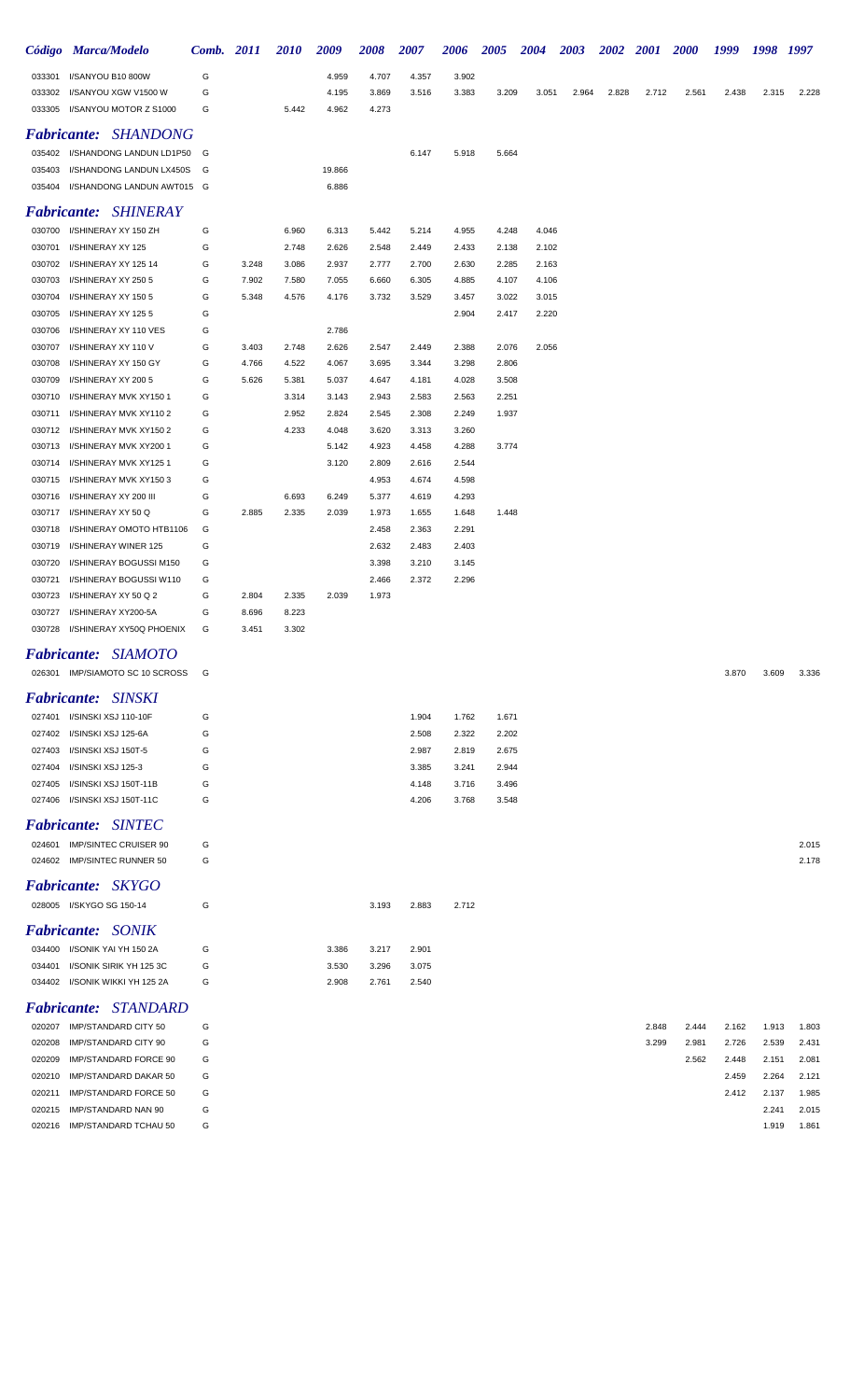|        | Código Marca/Modelo                                        | <b>Comb.</b> 2011 |       | <i><b>2010</b></i> | 2009   | <i><b>2008</b></i> | <i><b>2007</b></i> | 2006   | <b>2005</b> | 2004   | 2003   | <b>2002</b> | <b>2001</b> | <i><b>2000</b></i> | 1999   | 1998   | 1997   |
|--------|------------------------------------------------------------|-------------------|-------|--------------------|--------|--------------------|--------------------|--------|-------------|--------|--------|-------------|-------------|--------------------|--------|--------|--------|
|        | <b>Fabricante: SUKIDA</b>                                  |                   |       |                    |        |                    |                    |        |             |        |        |             |             |                    |        |        |        |
| 036203 | I/SUKIDA SK150A-5 STREET                                   | G                 |       |                    |        |                    |                    | 3.807  | 3.642       | 3.398  |        |             |             |                    |        |        |        |
| 036204 | I/SUKIDA SK150-9 STREET                                    | G                 |       |                    |        |                    |                    | 5.248  | 4.867       | 4.523  |        |             |             |                    |        |        |        |
| 036205 | I/SUKIDA ALIEN SK 150T14                                   | G                 |       |                    |        | 3.555              | 3.369              | 3.163  |             |        |        |             |             |                    |        |        |        |
| 036206 | I/SUKIDA SPORT 150-3                                       | G                 |       |                    |        |                    |                    | 3.700  | 3.502       | 3.329  |        |             |             |                    |        |        |        |
| 036207 | I/SUKIDA SK150 GY                                          | G                 |       |                    |        |                    |                    |        | 4.171       |        |        |             |             |                    |        |        |        |
| 036208 | I/SUKIDA SPORT 150-6                                       | G                 |       |                    |        |                    |                    | 3.389  | 3.205       | 3.048  |        |             |             |                    |        |        |        |
| 036209 | I/SUKIDA SK 150-6                                          | G                 |       |                    |        |                    | 3.351              | 3.168  | 2.996       |        |        |             |             |                    |        |        |        |
|        | <b>Fabricante: SUNDIRO</b>                                 |                   |       |                    |        |                    |                    |        |             |        |        |             |             |                    |        |        |        |
| 022301 | IMP/SUNDIRO XDZ 50                                         | G                 |       |                    |        |                    |                    |        |             |        |        |             |             |                    |        |        | 660    |
| 022303 | IMP/SUNDIRO XDZ 125TC                                      | G                 |       |                    |        |                    |                    |        |             |        |        |             |             |                    |        | 1.643  | 1.591  |
| 022304 | I/SUNDIRO BX 50G                                           | G                 |       |                    |        |                    |                    |        |             |        |        |             |             |                    |        | 674    | 660    |
| 022305 | IMP/SUNDIRO BX 90C                                         | G                 |       |                    |        |                    |                    |        |             |        |        |             |             |                    |        | 1.856  | 1.803  |
| 022306 | <b>IMP/SUNDIRO TB 125T</b>                                 | G                 |       |                    |        |                    |                    |        |             |        |        |             |             |                    |        | 1.643  | 1.592  |
| 022399 | <b>IMP/SUNDIRO</b>                                         | G                 |       |                    |        |                    |                    |        |             |        |        |             |             |                    |        | 1.509  | 971    |
|        | <b>Fabricante:</b> SUNDOWN                                 |                   |       |                    |        |                    |                    |        |             |        |        |             |             |                    |        |        |        |
| 019604 | <b>IMP/PGO SUNDOWN FIFTY</b>                               | G                 |       |                    |        |                    |                    |        |             |        |        |             |             |                    | 2.473  | 1.785  | 1.711  |
| 019605 | IMP/PGO SUNDOWN SUPER                                      | G                 |       |                    |        |                    |                    | 2.975  | 2.910       | 2.807  | 2.689  | 2.574       | 2.492       | 2.353              | 2.230  | 1.976  | 1.880  |
| 019606 | IMP/PGO SUNDOWN TWIN90                                     | G                 |       |                    |        |                    |                    |        |             |        |        |             |             |                    |        | 2.244  | 1.980  |
| 019608 | IMP/PGO SUNDOWN SPEED90                                    | G                 |       |                    |        |                    |                    |        |             |        |        |             |             |                    | 2.501  | 2.111  | 1.958  |
| 019609 | IMP/PGO SUNDOWN FIFTY C                                    | G                 |       |                    |        |                    |                    |        |             |        |        |             |             | 2.614              | 2.484  | 1.785  | 1.712  |
| 019610 | IMP/PGO SUNDOWN SUPER C                                    | G                 |       |                    |        |                    |                    |        |             |        |        |             |             |                    |        | 1.975  | 1.880  |
| 019699 | IMP/PGO                                                    | G                 |       |                    |        |                    |                    |        |             |        |        |             |             |                    |        | 1.950  | 1.560  |
| 021501 | <b>IMP/TGB SUNDOWN PALIO</b>                               | G                 |       |                    |        |                    |                    |        |             |        |        |             |             |                    | 2.045  | 1.701  | 1.560  |
| 021502 | <b>IMP/TGB SUNDOWN ERGON</b>                               | G                 |       |                    |        |                    |                    |        |             |        |        |             |             |                    | 1.657  | 1.477  | 1.416  |
| 021503 | <b>IMP/TGB SUNDOWN AKROS50</b>                             | G                 |       |                    |        |                    |                    |        |             |        |        |             |             |                    | 2.443  | 2.083  | 1.931  |
| 021504 | IMP/TGB SUNDOWN AKROS90                                    | G                 |       |                    |        |                    |                    |        |             |        |        |             |             |                    | 2.579  | 2.299  | 2.035  |
| 021505 | IMP/TGB SUNDOWN ERGON C                                    | G                 |       |                    |        |                    |                    |        |             |        |        |             | 1.851       | 1.744              | 1.657  | 1.477  | 1.415  |
| 021506 | IMP/TGB SUNDOWN AKROS50C G                                 |                   |       |                    |        |                    |                    |        |             |        |        |             |             |                    | 2.458  | 2.082  | 1.930  |
| 022501 | <b>IMP/LMS SUNDOWN CLUB</b>                                | G                 |       |                    |        |                    |                    |        |             |        |        |             |             |                    |        | 1.506  | 1.434  |
| 027900 | SUNDOWN/WEB 100                                            | G                 | 3.654 | 2.946              | 2.556  | 2.264              | 2.153              | 2.001  | 1.921       | 1.799  | 1.737  | 1.675       | 1.644       | 1.525              |        |        |        |
| 027901 | SUNDOWN/FIFTY 50                                           | G                 |       |                    |        |                    |                    | 2.409  | 2.338       | 2.288  | 2.193  | 2.088       | 2.020       | 1.900              |        |        |        |
| 027902 | SUNDOWN/FIFTY 50 C                                         | G                 |       |                    | 2.945  | 2.600              | 2.514              | 2.410  | 2.339       | 2.293  | 2.194  | 2.089       |             |                    |        |        |        |
| 027903 | SUNDOWN/MAX 125 SE                                         | G                 | 4.289 | 3.631              | 3.203  | 2.408              | 2.146              | 2.030  | 1.900       | 1.779  | 1.698  | 1.619       |             |                    |        |        |        |
| 027904 | SUNDOWN/MAX 125 SED                                        | G                 | 4.439 | 3.746              | 3.270  | 2.781              | 2.605              | 2.405  | 2.253       | 2.185  | 1.999  | 1.919       |             |                    |        |        |        |
| 027905 | SUNDOWN/HUNTER 125 SE                                      | G                 |       | 2.997              | 2.650  | 2.133              | 1.995              | 1.961  | 1.846       | 1.767  | 1.626  | 1.566       |             |                    |        |        |        |
| 027906 | SUNDOWN/HAWK 150                                           | G                 |       |                    | 3.780  | 3.185              | 2.926              |        |             |        |        |             |             |                    |        |        |        |
| 027907 | SUNDOWN/FUTURE 125                                         | G                 | 4.814 | 3.864              | 3.562  | 2.868              | 2.529              | 2.517  | 2.475       | 2.373  | 2.168  |             |             |                    |        |        |        |
| 027908 | SUNDOWN/WEB 100 EVO                                        | G                 | 4.158 | 3.417              | 2.843  | 2.410              | 2.336              | 2.236  | 1.977       |        |        |             |             |                    |        |        |        |
| 027909 | SUNDOWN/HUNTER 90                                          | G                 |       |                    | 2.089  | 1.905              | 1.743              | 1.714  | 1.616       |        |        |             |             |                    |        |        |        |
| 027910 | SUNDOWN/BLADE 250                                          | G                 |       |                    | 7.769  | 7.383              | 6.751              | 6.329  | 6.081       |        |        |             |             |                    |        |        |        |
| 027913 | SUNDOWN/STX 200                                            | G                 |       |                    | 3.933  | 3.880              | 3.558              | 3.255  | 3.185       | 3.065  | 2.994  | 2.865       | 2.859       | 2.701              | 2.570  | 2.361  | 2.274  |
| 027914 | SUNDOWN/VBLADE 250                                         | G                 |       |                    | 7.592  | 7.380              | 6.751              | 6.327  | 6.070       |        |        |             |             |                    |        |        |        |
| 027916 | SANDOWN/HUNTER 100                                         | G                 | 2.803 | 2.374              | 2.098  | 1.740              | 1.641              | 1.620  | 1.534       | 1.523  | 1.458  | 1.395       | 1.390       | 1.314              | 1.252  | 1.150  | 1.107  |
| 027917 | SUNDOWN/MAX TRIMOTO CA                                     | G                 | 7.268 | 6.914              | 6.578  | 5.967              | 5.631              |        |             |        |        |             |             |                    |        |        |        |
| 027918 | SUNDOWN/MAX TRIMOTO BA                                     | G                 | 7.327 | 7.037              | 6.759  | 5.079              | 4.527              |        |             |        |        |             |             |                    |        |        |        |
| 027919 | SUNDOWN/STX 125                                            | G                 |       | 4.970              | 4.528  | 4.134              |                    |        |             |        |        |             |             |                    |        |        |        |
| 027920 | SUNDOWN/STX MOTARD 125                                     | G                 |       | 5.510              | 5.017  | 4.615              |                    |        |             |        |        |             |             |                    |        |        |        |
|        |                                                            |                   |       |                    |        |                    |                    |        |             |        |        |             |             |                    |        |        |        |
|        | <b>Fabricante:</b> SUNDOWS<br>027912 SUNDOW/STX MOTARD 200 |                   |       |                    |        |                    |                    |        |             |        |        |             |             |                    |        |        |        |
|        |                                                            | G                 |       |                    | 4.524  | 4.484              | 3.973              | 3.595  | 3.471       |        |        |             |             |                    |        |        |        |
|        | <b>Fabricante: SUNHOU</b>                                  |                   |       |                    |        |                    |                    |        |             |        |        |             |             |                    |        |        |        |
|        | 034500 I/SUNHOU 250 4                                      | G                 |       |                    |        | 6.732              | 6.448              | 6.176  |             |        |        |             |             |                    |        |        |        |
|        | <b>Fabricante: SUZUKI</b>                                  |                   |       |                    |        |                    |                    |        |             |        |        |             |             |                    |        |        |        |
|        | 000011 IMP/SUZUKI VS 800 GL                                | G                 |       |                    |        |                    |                    |        |             |        | 17.053 | 16.346      | 15.261      | 14.657             | 14.251 | 13.660 | 13.021 |
|        | 000012 IMP/SUZUKI K-100                                    | G                 |       |                    | 6.023  | 5.675              | 5.320              |        |             |        |        |             |             |                    |        |        |        |
| 007301 | IMP/SUZUKI AE 50                                           | G                 |       |                    |        |                    |                    |        |             |        |        |             |             |                    | 1.582  | 1.450  | 1.380  |
| 007302 | IMP/SUZUKI AG 100                                          | G                 |       |                    |        |                    |                    |        |             |        |        |             |             | 3.157              | 2.661  | 2.307  | 2.210  |
| 007303 | IMP/SUZUKI GT 380                                          | G                 |       |                    |        |                    |                    |        |             |        |        |             |             |                    |        |        | 12.677 |
| 007305 | IMP/SUZUKI GSF 400                                         | G                 |       |                    |        |                    |                    |        |             |        |        |             |             | 9.013              | 8.682  | 8.246  | 7.820  |
| 007306 | IMP/SUZUKI GSXR 1100                                       | G                 |       |                    |        |                    |                    |        |             |        |        |             |             |                    |        | 17.580 | 16.746 |
| 007307 | IMP/SUZUKI GSXR 750                                        | G                 |       |                    | 36.917 | 33.936             | 32.226             | 29.654 | 27.474      | 26.493 | 25.169 | 24.204      | 23.339      | 21.505             | 20.963 | 20.050 | 17.733 |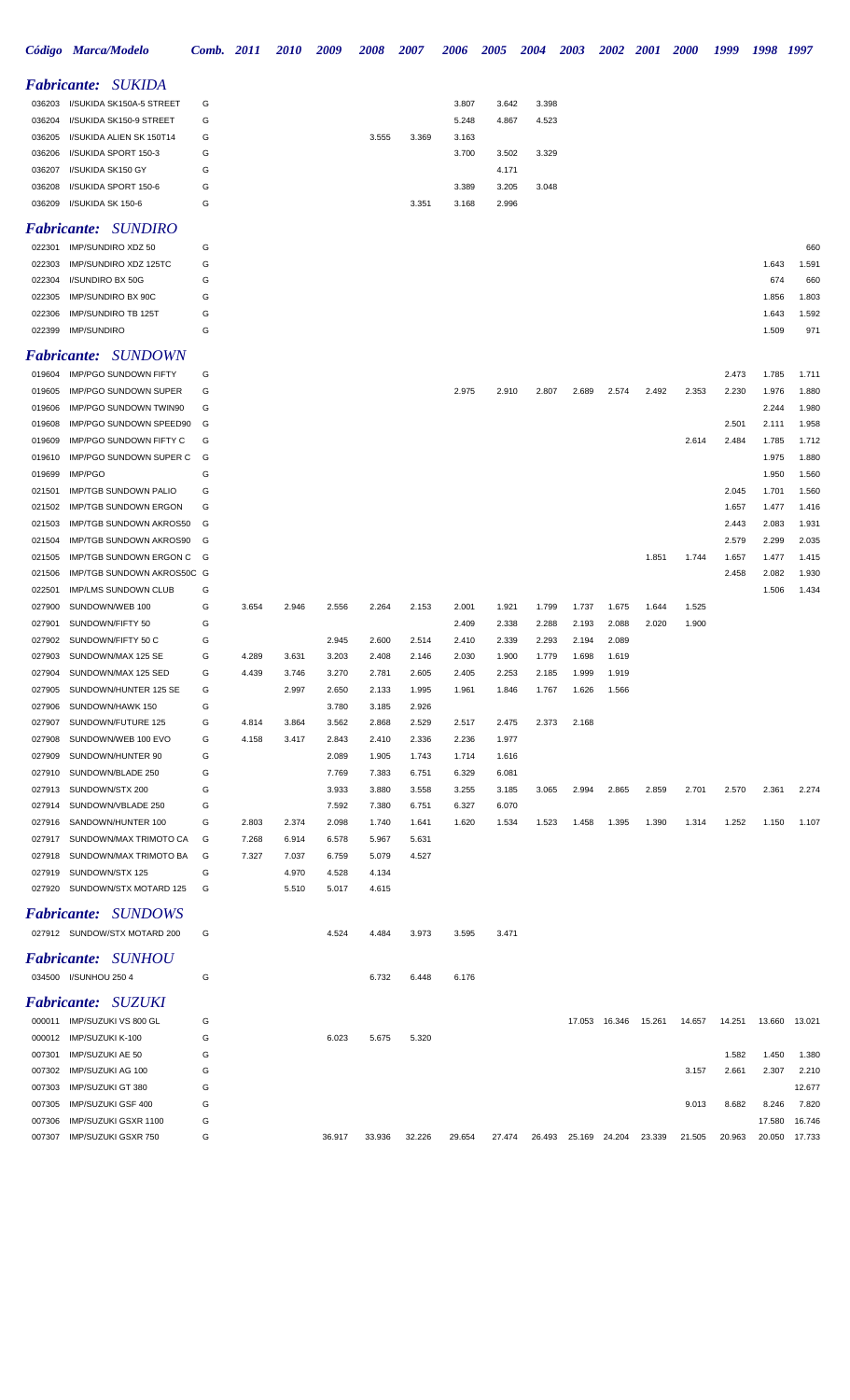|                  | Código Marca/Modelo                                | Comb. 2011 |                  | <i>2010</i>      | 2009             | 2008             | <b>2007</b>      | 2006             | <b>2005</b>      | <b>2004</b>      | <b>2003</b>      | 2002             | <b>2001</b>      | <b>2000</b>      | 1999             | 1998            | 1997            |
|------------------|----------------------------------------------------|------------|------------------|------------------|------------------|------------------|------------------|------------------|------------------|------------------|------------------|------------------|------------------|------------------|------------------|-----------------|-----------------|
| 007308           | IMP/SUZUKI FB 100                                  | G          |                  |                  |                  |                  |                  |                  | 4.701            | 4.471            | 4.151            | 3.863            | 3.372            | 3.189            | 2.664            | 2.330           | 2.174           |
| 007309           | IMP/SUZUKI AN 125                                  | G          |                  |                  |                  |                  |                  |                  |                  |                  |                  |                  |                  |                  | 2.616            | 2.312           | 2.161           |
| 007310           | <b>IMP/SUZUKI ROYAL CRISTAL</b>                    | G          |                  |                  |                  |                  |                  |                  |                  |                  |                  |                  |                  |                  | 2.675            | 2.341           | 2.185           |
| 007311           | IMP/SUZUKI SEPHIA 50                               | G          |                  |                  |                  |                  |                  |                  |                  |                  |                  |                  |                  |                  | 2.675            | 2.341           | 2.185           |
| 007312           | <b>IMP/SUZUKI MAURADER</b>                         | G          |                  |                  |                  |                  |                  |                  |                  |                  |                  |                  |                  |                  |                  | 12.711          | 12.013          |
| 007313           | <b>IMP/SUZUKI SAVAGE LS650</b>                     | G          |                  |                  |                  |                  |                  |                  |                  |                  |                  |                  |                  |                  |                  |                 | 7.535           |
| 007314<br>007315 | IMP/SUZUKI TL 1000S<br>IMP/SUZUKI DR 125SJ         | G<br>G     |                  |                  |                  |                  |                  |                  |                  |                  |                  |                  | 21.361           | 19.809<br>4.722  | 17.968<br>4.550  | 17.262<br>4.176 | 16.275<br>3.820 |
| 007316           | IMP/SUZUKI GN 125R                                 | G          |                  |                  |                  |                  |                  |                  |                  |                  |                  |                  |                  | 4.528            | 4.243            | 3.948           | 3.598           |
| 007317           | IMP/SUZUKI GN 250R                                 | G          |                  |                  |                  |                  |                  |                  |                  |                  |                  |                  |                  |                  |                  |                 | 3.544           |
| 007318           | IMP/SUZUKI GS 125ES                                | G          |                  |                  |                  |                  |                  |                  |                  |                  |                  |                  |                  |                  |                  | 3.639           | 3.439           |
| 007319           | IMP/SUZUKI AX 100                                  | G          |                  |                  |                  |                  |                  |                  |                  |                  |                  |                  |                  | 3.189            | 2.663            | 2.329           | 2.174           |
| 007320           | IMP/SUZUKI GSXR 600                                | G          |                  |                  | 14.196           | 13.180           | 12.394           | 11.838           | 11.069           | 10.646           | 10.377           | 9.903            | 9.589            | 8.794            | 8.542            | 7.958           | 7.523           |
| 007322           | JTA/SUZUKI GSX 1300 R                              | G          | 48.869           | 42.298           | 40.461           | 33.508           | 31.727           | 30.570           | 29.019           | 27.502           | 26.404           | 24.889           | 23.693           | 23.059           | 21.925           | 19.345          | 17.733          |
| 007323           | I/SUZUKI LC 1500                                   | G          |                  |                  |                  |                  |                  |                  | 25.948           | 25.139           | 23.602           | 22.579           | 21.784           | 20.801           | 19.630           |                 |                 |
| 007325           | I/SUZUKI GSX 750F                                  | G          |                  |                  |                  |                  |                  |                  |                  |                  |                  |                  |                  |                  |                  | 14.064          | 13.299          |
| 007327           | I/SUZUKI GSX 1300 R                                | G          |                  |                  | 39.095           | 32.376           | 30.657           | 29.521           |                  |                  |                  |                  |                  |                  |                  |                 |                 |
| 007329           | I/SUZUKI FB 100DV                                  | G          |                  |                  |                  |                  |                  |                  |                  |                  |                  |                  |                  |                  |                  | 2.329           | 2.175           |
| 007330           | I/SUZUKI BURGMAN 400                               | G          |                  |                  |                  | 14.977           | 13.976           | 13.388           | 12.435           | 11.658           | 10.956           | 10.535           | 9.740            | 9.084            | 8.821            | 8.366           |                 |
| 007333           | I/SUZUKI GSXR 1000                                 | G          |                  | 45.607           | 41.779           | 38.769           | 34.631           | 32.346           | 29.339           | 27.826           | 27.158           | 26.067           | 25.182           | 24.281           |                  |                 |                 |
| 007334           | I/SUZUKI AN650 BURGMAN                             | G          |                  |                  |                  |                  | 13.972           | 13.389           | 12.436           | 11.658           | 10.962           | 10.536           |                  |                  |                  |                 |                 |
| 007336<br>007339 | I/SUZUKI BURGMAN 650 EXE<br>I/SUZUKI GSX 1300 RZK6 | G<br>G     |                  |                  | 22.112           | 21.171           | 20.730<br>31.733 | 19.989<br>30.575 | 19.054<br>29.018 | 18.096           | 17.052           |                  |                  |                  |                  |                 |                 |
| 007340           | I/SUZUKI GSX750F                                   | G          |                  |                  |                  |                  | 21.021           | 20.406           | 19.205           |                  |                  |                  |                  |                  |                  |                 |                 |
| 007341           | I/SUZUKI DL 650                                    | G          |                  |                  |                  | 19.881           | 19.216           | 19.018           |                  |                  |                  |                  |                  |                  |                  |                 |                 |
| 007342           | I/SUZUKI BURGMAN 650                               | G          |                  |                  |                  | 22.386           | 21.870           | 20.655           |                  |                  |                  |                  |                  |                  |                  |                 |                 |
| 007343           | I/SUZUKI B-KING                                    | G          |                  |                  | 39.179           | 37.176           | 33.304           | 31.828           |                  |                  |                  |                  |                  |                  |                  |                 |                 |
| 007344           | I/SUZUKI GSX1300R HAYABU                           | G          |                  |                  | 39.547           | 32.745           | 31.076           |                  |                  |                  |                  |                  |                  |                  |                  |                 |                 |
| 007345           | I/SUZUKI GSXR 1300                                 | G          |                  |                  | 40.347           | 33.416           | 31.703           | 30.570           |                  |                  |                  |                  |                  |                  |                  |                 |                 |
| 007346           | I/SUZUKI BOULEVARD M109R                           | G          |                  |                  | 31.111           | 29.046           | 27.956           | 26.881           |                  |                  |                  |                  |                  |                  |                  |                 |                 |
| 007347           | I/SUZUKI MARAUDER 250                              | G          |                  |                  |                  |                  |                  |                  |                  |                  |                  |                  | 8.922            | 8.227            | 7.268            |                 |                 |
| 007350           | I/SUZUKI DR650 SE                                  | G          |                  | 22.492           | 20.556           | 19.497           | 18.400           |                  |                  |                  |                  |                  |                  |                  |                  |                 |                 |
| 007399           | <b>IMP/SUZUKI</b>                                  | G          |                  |                  |                  |                  |                  |                  |                  | 5.617            | 4.168            | 3.879            | 3.389            | 3.203            | 2.675            | 2.341           | 2.185           |
| 007499           | IMP/SUZUKI 750                                     | G          |                  |                  |                  |                  |                  |                  |                  |                  |                  |                  |                  |                  |                  | 14.216          | 13.436          |
| 017601           | CALOI/SUZUKI AE 50                                 | G          |                  |                  |                  |                  | 4.114            | 3.921            | 3.648            | 3.337            | 3.218            | 2.645            | 2.554            | 1.837            | 1.583            | 1.449           | 1.380           |
|                  | 017602 CALOI/SUZUKI AG 100                         | G          |                  |                  |                  |                  |                  |                  |                  |                  |                  | 3.823            | 3.338            | 3.157            | 2.663            | 2.308           | 2.210           |
| 017603           | CALOI/SUZUKI AH 50                                 | G          |                  |                  |                  |                  |                  |                  |                  |                  |                  |                  |                  |                  | 1.583            | 1.450           | 1.380           |
| 018201<br>018301 | JTA/SUZUKI GS500E<br>JTA/SUZUKI RF600R             | G<br>G     |                  | 15.577           | 14.194           | 13.176           | 12.314           | 11.955           | 11.063           | 10.647           | 10.377           | 9.900            | 9.587            | 8.794            | 8.542            | 7.959           | 7.523<br>12.610 |
| 018302           | JTA/SUZUKI DR650RSE                                | G          |                  |                  |                  |                  |                  |                  | 16.981           | 16.284<br>14.595 | 15.846<br>13.760 | 15.277<br>12.706 | 14.794<br>11.830 | 14.164<br>10.877 | 13.758<br>10.162 | 13.175<br>9.485 | 8.916           |
| 018303           | JTA/SUZUKI DR650RE                                 | G          |                  |                  |                  |                  |                  |                  | 15.711           | 14.941           | 14.388           | 13.660           | 12.240           | 10.570           | 9.638            | 8.952           | 8.237           |
| 018304           | JTA/SUZUKI BANDIT N600                             | G          |                  | 23.373           | 20.983           | 19.942           | 18.774           | 18.066           | 17.192           | 16.760           | 16.187           | 15.585           | 15.045           | 14.484           | 13.947           | 13.367          | 12.829          |
| 018305           | JTA/SUZUKI BANDIT N1200                            | G          |                  |                  | 23.224           | 21.339           | 20.152           | 19.633           | 18.725           | 18.428           | 17.838           | 17.162           | 16.514           | 15.950           | 15.376           | 14.770          | 14.292          |
| 018306           | JTA/SUZUKI SAVAGE LS650                            | G          |                  |                  |                  |                  |                  | 15.558           | 14.475           | 13.770           | 13.257           | 11.107           | 9.585            | 9.044            | 8.621            | 8.002           | 6.871           |
| 018307           | JTA/SUZUKI BURGMAN 400                             | G          | 23.706           | 19.370           | 16.620           | 14.971           | 13.979           | 13.382           | 12.439           | 11.661           | 10.961           | 10.537           | 9.738            | 8.746            | 7.248            | 6.762           |                 |
| 018308           | JTA/SUZUKI LET'S II 50                             | G          |                  |                  |                  |                  |                  |                  |                  | 3.599            | 3.410            | 3.119            | 2.890            | 2.620            | 2.455            |                 |                 |
| 018309           | JTA/SUZUKI DL1000                                  | G          |                  | 34.488           | 31.434           | 30.011           | 27.226           | 25.397           | 23.909           | 21.862           | 20.636           | 19.775           | 18.901           |                  |                  |                 |                 |
| 018310           | JTA/SUZUKI BANDIT 1200S                            | G          |                  |                  | 25.465           | 22.631           | 21.437           | 21.025           | 20.023           | 18.892           |                  |                  |                  |                  |                  |                 |                 |
| 018311           | JTA/SUZUKI EN125 YES CAR                           | G          |                  | 4.250            | 3.797            | 3.248            | 3.032            | 2.763            | 2.520            | 2.437            |                  |                  |                  |                  |                  |                 |                 |
| 018312           | JTA/SUZUKI BOULEV C1500                            | G          |                  | 31.125           | 28.406           | 26.261           | 24.917           | 23.909           | 20.503           | 19.857           | 19.394           |                  |                  |                  |                  |                 |                 |
| 018313           | JTA/SUZUKI BANDIT600S                              | G          |                  |                  |                  |                  |                  | 18.495           | 17.213           | 16.262           |                  |                  |                  |                  |                  |                 |                 |
| 018314           | JTA/SUZUKI BANDIT 650S<br>JTA/SUZUKI BANDIT 650    | G          | 28.340           | 23.808           | 21.790           | 20.525<br>19.932 | 19.360           | 18.531           | 17.430<br>17.189 | 16.753           |                  |                  |                  |                  |                  |                 |                 |
| 018315<br>018316 | JTA/SUZUKI DL650                                   | G<br>G     | 28.847<br>29.609 | 23.369<br>24.703 | 20.973<br>23.408 | 22.018           | 18.775<br>20.712 | 18.076           |                  |                  |                  |                  |                  |                  |                  |                 |                 |
| 018317           | I/SUZUKI BANDIT 1250                               | G          |                  |                  | 25.955           | 24.813           |                  |                  |                  |                  |                  |                  |                  |                  |                  |                 |                 |
| 018318           | JTA/SUZUKI B-KING                                  | G          | 45.470           | 41.292           | 39.169           | 37.164           |                  |                  |                  |                  |                  |                  |                  |                  |                  |                 |                 |
| 018319           | JTA/SUZUKI BOULEV M1500                            | G          | 39.244           | 35.290           | 33.130           |                  |                  |                  |                  |                  |                  |                  |                  |                  |                  |                 |                 |
| 018320           | JTA/SUZUKI BURGMAN I                               | G          | 5.177            |                  |                  |                  |                  |                  |                  |                  |                  |                  |                  |                  |                  |                 |                 |
| 018321           | JTA/SUZUKI BURGMAN 650                             | G          | 37.229           | 35.416           | 34.424           | 31.996           |                  |                  |                  |                  |                  |                  |                  |                  |                  |                 |                 |
| 018401           | JTA/SUZUKI GSX750F                                 | G          |                  | 25.890           | 23.618           | 22.227           | 21.019           | 20.400           | 19.204           | 18.468           | 17.953           | 17.103           | 16.590           | 15.869           | 15.371           | 14.208          | 13.439          |
| 018402           | JTA/SUZUKI GSXR750                                 | G          | 44.235           | 39.609           | 36.940           | 33.933           | 32.216           | 29.646           | 27.485           | 26.499           | 25.176           | 24.218           | 23.339           | 21.500           | 20.954           | 20.039          | 17.738          |
| 018404           | JTA/SUZUKI GSX650F                                 | G          | 28.177           | 24.811           | 23.221           | 20.835           | 19.592           |                  |                  |                  |                  |                  |                  |                  |                  |                 |                 |
| 018501           | JTA/SUZUKI VX800                                   | G          |                  |                  |                  |                  |                  |                  |                  | 26.270           | 24.759           | 22.870           | 21.286           | 19.579           | 18.290           | 16.856          | 15.510          |
| 018502           | JTA/SUZUKI DR800S                                  | G          |                  |                  |                  |                  |                  |                  |                  |                  |                  | 20.067           | 15.231           | 14.490           | 13.908           | 13.276          | 12.707          |
| 018503           | JTA/SUZUKI VS800GL                                 | G          |                  |                  |                  |                  |                  |                  |                  | 18.446           | 15.989           | 15.322           | 14.308           | 13.742           | 13.358           | 12.811          | 12.210          |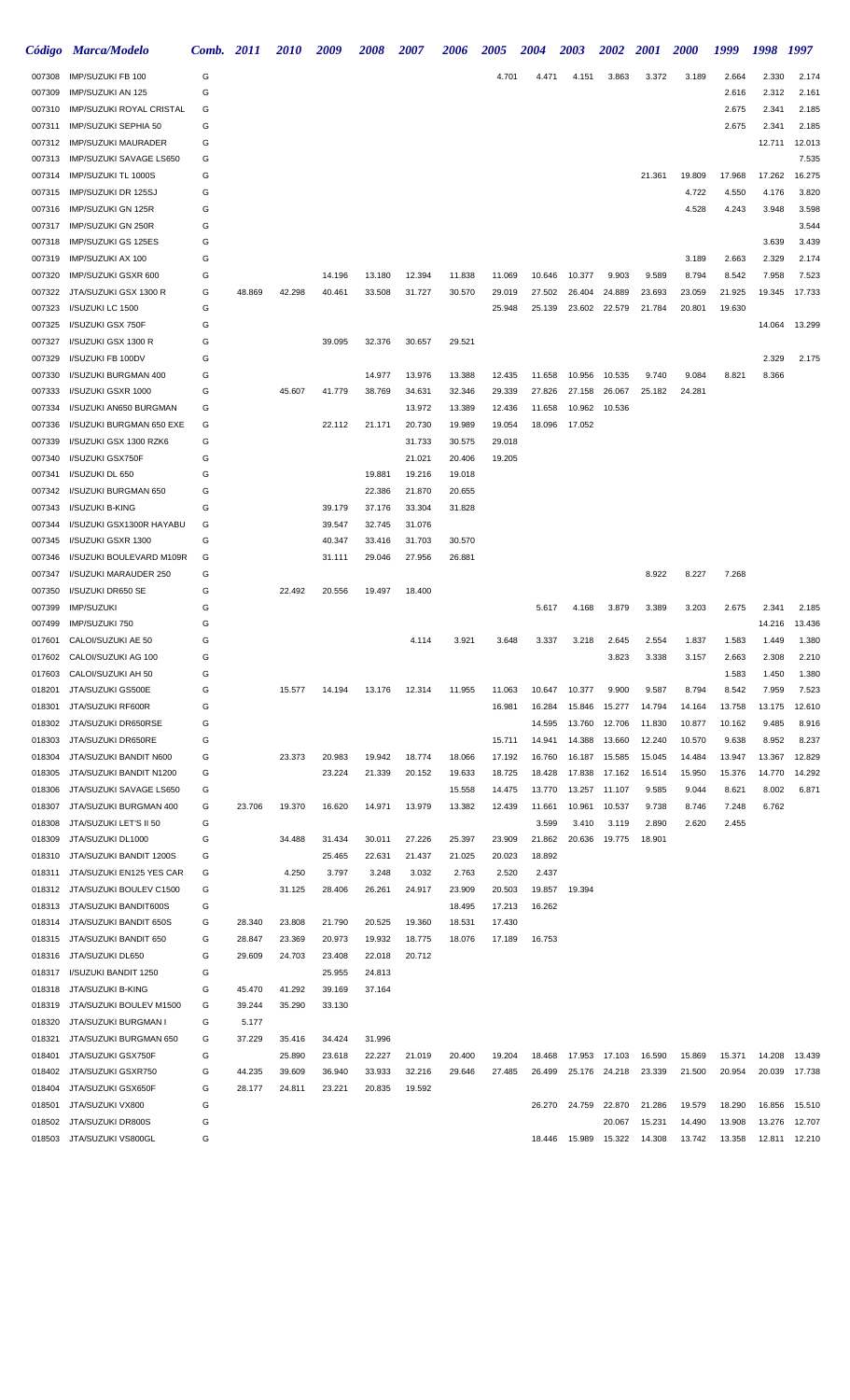|                    | Código Marca/Modelo                                       | Comb. 2011 |        | <i>2010</i>    | 2009   | 2008           | 2007           | 2006           | <b>2005</b> | <b>2004</b>      | <b>2003</b>      | <b>2002</b>      | <b>2001</b>      | <b>2000</b>      | 1999             | 1998           | 1997           |
|--------------------|-----------------------------------------------------------|------------|--------|----------------|--------|----------------|----------------|----------------|-------------|------------------|------------------|------------------|------------------|------------------|------------------|----------------|----------------|
| 018504             | JTA/SUZUKI MARAUDER                                       | G          |        |                |        |                |                | 19.432         | 17.182      | 16.516           | 15.929           | 15.447           | 14.841           | 14.304           | 13.399           | 12.716         | 12.013         |
| 018601             | JTA/SUZUKI GSX1100F                                       | G          |        |                |        |                |                |                |             |                  | 31.840           | 29.424           | 27.381           | 21.084           | 18.816           | 17.579         | 15.942         |
| 018602             | JTA/SUZUKI GSXR1100                                       | G          |        |                |        |                |                |                |             |                  |                  |                  | 23.752           | 21.085           | 18.810           | 17.576         | 15.937         |
| 018603             | JTA/SUZUKI TL1000S                                        | G          |        |                |        |                |                |                |             |                  |                  | 23.765           | 20.946           | 19.758           | 17.771           | 16.997         | 16.247         |
| 018604<br>018701   | JTA/SUZUKI GSXR1000<br>JTA/SUZUKI VS1400GLP               | G<br>G     | 54.361 | 45.585         | 41.792 | 38.763         | 34.637         | 32.359         | 29.342      | 27.825<br>25.431 | 27.157<br>23.967 | 26.066<br>22.143 | 25.183<br>18.457 | 23.696<br>16.739 | 23.088<br>15.967 | 14.300         | 13.697         |
| 018801             | JTA/SUZUKI RMX250                                         | G          |        |                |        |                |                |                |             |                  |                  | 9.325            | 7.497            | 7.189            | 6.792            | 6.511          | 6.038          |
| 018802             | JTA/SUZUKI KATANA 125                                     | G          |        |                | 4.582  | 4.331          | 4.063          | 3.871          | 3.602       | 3.427            | 3.305            | 2.977            | 2.757            | 2.278            | 2.182            | 1.993          | 1.896          |
| 018803             | JTA/SUZUKI INTRUDER 250                                   | G          |        |                | 7.279  | 7.070          | 6.372          | 6.017          | 5.803       | 5.442            | 5.305            | 5.091            | 4.872            | 4.180            | 4.026            | 3.686          | 3.505          |
| 018804             | JTA/SUZUKI KATANA 125 C                                   | G          |        | 4.860          | 4.549  | 4.300          | 4.035          | 3.846          | 3.578       | 3.402            | 3.282            | 2.977            | 2.757            | 2.279            | 2.182            | 1.992          | 1.896          |
| 018805             | JTA/SUZUKI LC 1500                                        | G          |        |                |        |                |                | 27.261         | 24.323      | 23.574           | 22.120           | 21.161           | 20.424           | 19.503           | 18.415           | 17.405         | 13.637         |
| 018806             | JTA/SUZUKI INTRUDER 125                                   | G          | 4.610  | 4.127          | 3.439  | 3.250          | 2.875          | 2.759          | 2.688       | 2.539            | 2.486            | 2.328            | 2.190            | 2.131            |                  |                |                |
| 018807             | JTA/SUZUKI INTRUDER 125C                                  | G          |        |                | 3.438  | 3.251          | 2.875          | 2.760          | 2.689       |                  |                  |                  |                  |                  |                  |                |                |
| 020101             | JTA/SUZUKI RF900R                                         | G          |        |                |        |                |                |                |             |                  | 27.749           | 25.621           | 23.849           | 21.940           | 18.218           | 17.278         | 16.582         |
| 020601             | JTA/SUZUKI DR350                                          | G          |        |                |        |                |                |                |             |                  |                  |                  |                  |                  | 7.695            | 6.960          | 6.341          |
| 020602<br>020603   | JTA/SUZUKI DR350SE<br>JTA/SUZUKI DR-Z400E                 | G<br>G     |        |                | 16.293 | 14.095         | 13.067         | 12.323         | 11.766      | 11.208           | 10.162<br>10.752 | 9.388<br>9.960   | 8.698<br>9.410   | 7.965<br>8.656   | 7.583<br>7.479   | 7.239<br>6.785 | 6.717<br>6.242 |
| 020701             | JTA/SUZUKI FREEWIND 650                                   | G          |        |                |        |                |                | 19.402         | 17.920      | 16.931           | 15.134           | 13.855           | 13.002           | 12.189           | 11.368           | 11.134         |                |
| 020702             | JTA/SUZUKI ADDRESS V100                                   | G          |        |                |        | 5.606          | 5.244          | 4.888          | 4.605       | 4.380            | 4.179            | 4.046            | 3.461            | 3.278            | 2.719            | 2.346          |                |
| 020703             | JTA/SUZUKI AE50                                           | G          |        |                |        |                |                |                |             |                  | 2.754            | 2.647            | 2.554            | 1.840            | 1.582            |                |                |
| 020704             | JTA/SUZUKI EN125 YES                                      | G          | 5.062  | 4.249          | 3.798  | 3.248          | 3.033          | 2.762          | 2.520       | 2.399            | 2.356            |                  |                  |                  |                  |                |                |
| 020705             | JTA/SUZUKI AN125                                          | G          |        | 4.802          | 4.033  | 3.488          | 3.213          | 3.097          | 2.754       | 2.670            |                  |                  |                  |                  |                  |                |                |
| 020706             | JTA/SUZUKIBOULEVARD M800                                  | G          | 28.429 | 25.311         | 23.907 | 22.336         | 21.014         | 20.284         | 17.536      | 16.560           |                  |                  |                  |                  |                  |                |                |
| 020707             | JTA/SUZUKI BANDIT 1250 S                                  | G          | 32.225 | 27.004         | 25.311 | 24.271         | 22.809         |                |             |                  |                  |                  |                  |                  |                  |                |                |
| 020708             | JTA/SUZUKI BANDIT 1250                                    | G          | 31.645 | 26.592         | 24.588 | 22.927         | 21.538         |                |             |                  |                  |                  |                  |                  |                  |                |                |
| 020710             | JTA/BRAZCAR SUZUKI CF                                     | G          |        |                | 8.169  | 6.983          | 6.520          |                |             |                  |                  |                  |                  |                  |                  |                |                |
| 020712<br>020713   | JTA/SUZUKI AN125 TRIKE<br>JTA/SUZUKI EN125 YES SE         | G<br>G     | 5.075  | 4.653<br>4.901 | 3.906  | 3.376          | 3.112          |                |             |                  |                  |                  |                  |                  |                  |                |                |
|                    | 020714 JTA/SUZUKI GSR150I                                 | G          | 5.531  |                |        |                |                |                |             |                  |                  |                  |                  |                  |                  |                |                |
|                    |                                                           |            |        |                |        |                |                |                |             |                  |                  |                  |                  |                  |                  |                |                |
|                    | <b>Fabricante: TANK</b>                                   |            |        |                |        |                |                |                |             |                  |                  |                  |                  |                  |                  |                |                |
|                    | 037300 I/TANK TK150-2                                     | G          |        |                |        | 4.646          | 4.300          | 3.852          |             |                  |                  |                  |                  |                  |                  |                |                |
| 037301             | I/TANK TK250-R3                                           | G          |        |                |        | 4.051          | 3.794          | 3.596          |             |                  |                  |                  |                  |                  |                  |                |                |
| 037302<br>037303   | I/TANK TK250-14A<br>I/TANK TK150-8                        | G<br>G     |        |                |        | 4.706<br>4.646 | 4.260<br>4.299 | 4.086<br>3.852 |             |                  |                  |                  |                  |                  |                  |                |                |
|                    | 037304 I/TANK TK150T-12                                   | G          |        |                |        | 4.784          | 4.432          | 3.968          |             |                  |                  |                  |                  |                  |                  |                |                |
|                    | 037305 I/TANK TK150-7B                                    |            |        |                |        | 5.695          | 5.470          | 4.980          |             |                  |                  |                  |                  |                  |                  |                |                |
|                    | 037306 I/TANK TK150-7                                     | G          |        |                |        | 5.255          | 4.868          | 4.358          |             |                  |                  |                  |                  |                  |                  |                |                |
|                    | 037307 I/TANK TK200GS-5                                   | G          |        |                |        | 6.980          | 6.630          | 6.389          |             |                  |                  |                  |                  |                  |                  |                |                |
|                    | <b>Fabricante: TAVOLA</b>                                 |            |        |                |        |                |                |                |             |                  |                  |                  |                  |                  |                  |                |                |
|                    | 012348 TAVOLA/F.PROPRIA TRIC                              | G          |        | 4.210          |        |                |                |                |             |                  |                  |                  |                  |                  |                  |                |                |
|                    |                                                           |            |        |                |        |                |                |                |             |                  |                  |                  |                  |                  |                  |                |                |
|                    | <b>Fabricante: TAYO</b>                                   |            |        |                |        |                |                |                |             |                  |                  |                  |                  |                  |                  |                |                |
|                    | 038100 I/TAYO KYNRO KN150                                 | G          |        |                | 3.441  | 3.264          | 3.160          |                |             |                  |                  |                  |                  |                  |                  |                |                |
| 038109             | 038108 I/TAYO HANNA 150 URBANA<br>I/TAYO HJ 150 3B        | G<br>G     |        | 3.885<br>3.546 | 3.628  | 3.247          |                |                |             |                  |                  |                  |                  |                  |                  |                |                |
|                    | 038110 I/TAYO HJ 150 3A                                   | G          |        | 4.440          |        |                |                |                |             |                  |                  |                  |                  |                  |                  |                |                |
|                    |                                                           |            |        |                |        |                |                |                |             |                  |                  |                  |                  |                  |                  |                |                |
| <b>Fabricante:</b> | - TGB                                                     |            |        |                |        |                |                |                |             |                  |                  |                  |                  |                  |                  |                |                |
|                    | 021599 IMP/TGB                                            | G          |        |                |        |                |                |                |             |                  |                  |                  |                  |                  |                  | 1.507          | 986            |
|                    | <b>Fabricante: TIANHENG</b>                               |            |        |                |        |                |                |                |             |                  |                  |                  |                  |                  |                  |                |                |
|                    | 032202 I/TIANHENG KAHENA 125K T                           | G          |        |                | 3.760  | 3.619          | 3.507          | 3.347          |             |                  |                  |                  |                  |                  |                  |                |                |
|                    | 032203 I/TIANHENG KAHENA 125TOP                           | G          |        |                | 3.992  | 3.560          | 3.365          | 3.169          |             |                  |                  |                  |                  |                  |                  |                |                |
|                    | 032204 I/TIANHENG KAHENA 250D T                           | G          |        |                | 8.044  | 7.624          | 7.277          |                |             |                  |                  |                  |                  |                  |                  |                |                |
|                    | <b>Fabricante: TIANJING</b>                               |            |        |                |        |                |                |                |             |                  |                  |                  |                  |                  |                  |                |                |
|                    | 019506 TIANJING/HUNTY CARGO 200                           | G          |        |                |        |                |                |                |             |                  |                  |                  |                  | 3.502            | 3.229            | 3.081          |                |
| 019507             | TIANJING/HUNTY CARGO 125                                  | G          |        |                |        |                | 2.191          | 1.971          | 1.888       | 1.811            | 1.757            | 1.708            | 1.667            | 1.589            | 1.539            | 1.487          | 1.442          |
| 019513             | TIANJING/HUNTY 125                                        | G          |        |                |        |                |                |                |             | 1.811            | 1.758            | 1.707            | 1.667            | 1.589            | 1.539            | 1.487          | 1.442          |
| 019514             | TIANJING/HUNTY 90                                         | G          |        |                |        |                |                |                | 4.100       | 3.858            | 3.392            | 3.131            | 2.921            | 2.584            | 2.439            | 2.215          | 2.098          |
| 019520             | I/TIANJING HUNTY 125                                      | G          |        |                |        |                |                |                |             |                  |                  |                  |                  |                  |                  | 1.677          | 1.606          |
| 019521             | TIANJING/MOTOCARG LRV200<br>019522 I/TIAJING HUNTY HT 125 | G<br>G     |        | 9.545          | 8.957  | 8.616          | 8.016          | 7.375          | 6.917       |                  |                  |                  |                  |                  |                  | 1.656          |                |
|                    |                                                           |            |        |                |        |                |                |                |             |                  |                  |                  |                  |                  |                  |                | 1.568          |
|                    | <b>Fabricante: TMZ</b>                                    |            |        |                |        |                |                |                |             |                  |                  |                  |                  |                  |                  |                |                |
|                    | 021701 IMP/TMZ MURAVEY 200                                | G          |        |                |        |                |                |                |             |                  |                  |                  |                  |                  |                  | 4.897          | 4.248          |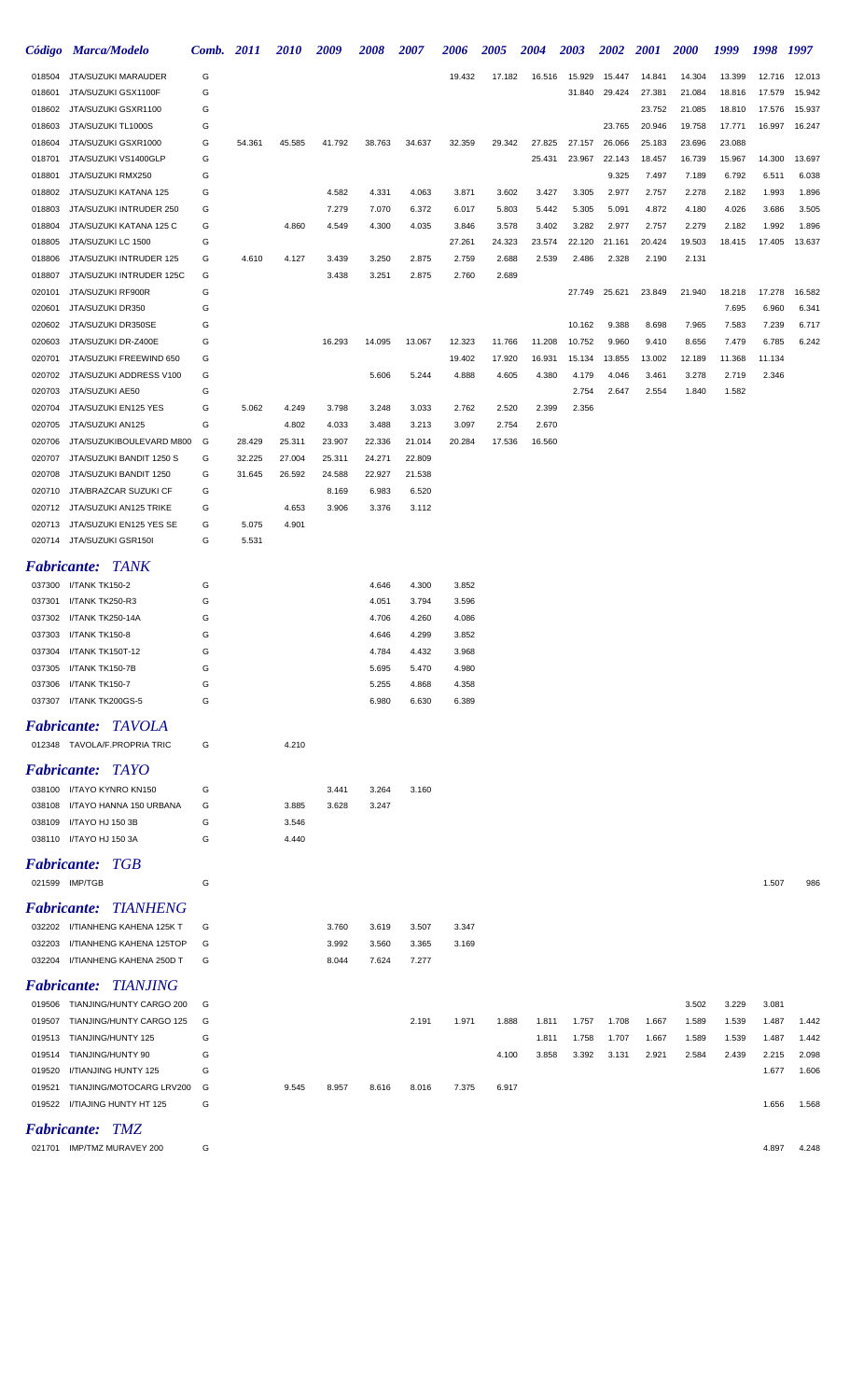|        | Código Marca/Modelo      | Comb. | 2011  | <b>2010</b> | 2009  | 2008  | 2007  | 2006  | 2005  | 2004  | 2003  | 2002  | <b>2001</b> | <b>2000</b> | 1999 | 1998 | 1997 |
|--------|--------------------------|-------|-------|-------------|-------|-------|-------|-------|-------|-------|-------|-------|-------------|-------------|------|------|------|
|        | <b>Fabricante: TRAXX</b> |       |       |             |       |       |       |       |       |       |       |       |             |             |      |      |      |
| 019411 | I/TRAXX JH125 G          | G     |       |             |       | 3.381 | 3.070 | 2.919 | 2.731 | 2.648 | 2.553 | 2.194 | 1.962       | 1.830       |      |      |      |
|        | 019412 I/TRAXX JL110 3   | G     |       |             |       |       |       |       |       | 2.195 | 2.049 | 1.903 | 1.804       | 1.662       |      |      |      |
|        | 019413 I/TRAXX JH125 L   | G     |       |             | 3.673 | 3.540 | 3.449 | 3.346 | 3.155 | 3.139 | 2.990 | 2.795 | 2.606       | 2.425       |      |      |      |
|        | 019414 I/TRAXX JL110 8   | G     |       |             | 2.611 | 2.428 | 2.394 | 2.322 | 2.230 | 2.195 | 2.048 | 1.676 | 1.626       | 1.499       |      |      |      |
|        | 019415 I/TRAXX JL50Q 2   | G     |       | 2.558       | 2.240 | 2.151 | 2.023 | 1.929 | 1.739 | 1.676 | 1.566 | 1.502 | 1.443       | 1.329       |      |      |      |
|        | 019416 I/TRAXX JL110 11  | G     |       |             |       |       | 2.817 | 2.581 | 2.246 |       |       |       |             |             |      |      |      |
| 019421 | TRAXX/JL50 Q2            | G     | 2.995 | 2.558       | 2.241 | 2.151 | 2.023 |       |       |       |       |       |             |             |      |      |      |
| 019425 | TRAXX/JH125 35A          | G     | 3.916 | 3.557       | 3.160 | 3.041 | 3.003 |       |       |       |       |       |             |             |      |      |      |
| 019426 | TRAXX/JH125 L            | G     | 4.319 | 3.923       | 3.476 | 3.348 | 3.262 |       |       |       |       |       |             |             |      |      |      |
| 019431 | <b>TRAXX/JL1108</b>      | G     | 3.529 | 2.739       | 2.521 | 2.344 | 2.312 |       |       |       |       |       |             |             |      |      |      |
| 019436 | TRAXX/JH125F             | G     | 4.741 |             |       |       |       |       |       |       |       |       |             |             |      |      |      |
|        | 019439 TRAXX/JL125-9     | G     | 3.695 |             |       |       |       |       |       |       |       |       |             |             |      |      |      |

### *Fabricante: TRIUMPH*

| 000005 | IMP/TRIUMPH THUNDERB. 900       | G |        |        |        |        |        |        |        |                        |        |        |        |                                |        | 16.060 |
|--------|---------------------------------|---|--------|--------|--------|--------|--------|--------|--------|------------------------|--------|--------|--------|--------------------------------|--------|--------|
| 015002 | IMP/TRIUMPH TROPHY 1200         | G |        |        |        |        |        |        |        |                        |        | 27.520 | 26.519 | 25.023                         | 22.809 | 21.332 |
| 015003 | IMP/TRIUMPH TROPHY 900          | G |        |        |        |        |        |        |        |                        |        |        |        |                                |        | 19.292 |
| 015004 | IMP/TRIUMPH T509 SPEED T        | G |        |        |        |        |        |        |        |                        |        |        |        |                                | 16.835 | 16.246 |
| 015005 | <b>IMP/TRIUMPH DAYTONA T595</b> | G |        |        |        |        |        |        |        |                        |        |        |        | 17.853                         | 17.230 | 14.574 |
| 015006 | <b>IMP/TRIUMPH TIGER 900</b>    | G |        |        |        |        |        |        |        |                        |        |        |        | 17.623                         | 16.898 | 16.245 |
| 015007 | IMP/TRIUMPH ADVENTURER 9        | G |        |        |        |        |        |        |        |                        |        |        |        |                                |        | 14.648 |
| 015009 | IMP/TRIUMPH THUNDERBIRD         | G |        |        |        |        |        |        |        |                        |        |        |        |                                |        | 16.060 |
| 015010 | IMP/TRIUMPH TRIDENT 900         | G |        |        |        |        |        |        |        |                        |        |        | 22.191 | 20.661                         | 19.232 | 18.783 |
| 015011 | IMP/TRIUMPH THUNDER SPOR G      |   |        |        |        |        |        |        |        |                        |        |        |        | 19.073                         | 17.724 | 16.320 |
| 015012 | <b>IMP/TRIUMPH SPRINT TOUR</b>  | G |        |        |        |        |        |        |        |                        |        |        |        |                                | 16.932 | 16.381 |
| 015013 | <b>IMP/TRIUMPH SPRINT SPORT</b> | G |        |        |        |        |        |        |        |                        |        |        |        |                                | 16.931 | 16.385 |
| 015014 | IMP/TRIUMPH TRIDENT 750         | G |        |        |        |        |        |        |        |                        |        |        |        |                                |        | 14.106 |
| 015015 | IMP/TRIUMPH LEGEND TT 90        | G |        |        |        |        |        |        |        |                        |        |        |        | 17.817                         | 15.402 | 14.428 |
| 015016 | I/TRIUMPH DAYTONA 955I          | G |        |        |        | 25.006 | 23.243 | 20.649 | 20.235 | 18.956                 | 17.392 | 17.264 | 16.156 | 15.388                         | 14.857 | 14.304 |
| 015017 | <b>IMP/TRIUMPH SPRINT ST</b>    | G |        |        |        | 27.790 | 26.773 | 24.953 | 24.454 | 22.903                 | 21.639 | 19.779 | 18.918 | 18.080                         | 17.285 |        |
| 015018 | IMP/TRIUMPH TIGER 900           | G |        |        |        |        |        |        |        |                        |        | 20.528 | 18.475 | 17.621                         | 16.902 | 16.241 |
| 015019 | IMP/TRIUMPH SPEED TRIPLE        | G |        |        |        | 30.178 | 27.729 | 25.885 | 24.796 | 21.992                 | 20.643 | 19.590 | 18.846 | 17.666                         | 16.832 | 16.251 |
| 015020 | I/TRIUMPH SPRINT RS             | G |        |        |        |        |        |        |        |                        | 25.646 | 22.818 | 20.971 | 17.118                         |        |        |
| 015021 | I/TRIUMPH TT 600                | G |        |        |        |        |        |        |        |                        |        | 20.363 | 19.598 | 18.249                         |        |        |
| 015022 | I/TRIUMPH TIGER 955I            | G |        |        |        |        | 27.404 | 23.196 | 22.209 | 22.134                 | 19.699 | 19.044 | 18.304 |                                |        |        |
| 015023 | I/TRIUMPH BONNEVILLE            | G | 29.271 | 27.983 | 26.461 | 25.172 | 24.387 | 21.919 | 20.431 | 19.505                 | 18.647 | 17.136 | 15.256 |                                |        |        |
| 015024 | I/TRIUMPH BONNEVILLE AME        | G |        |        |        |        |        |        |        | 18.197                 | 18.099 | 17.137 | 15.048 |                                |        |        |
| 015025 | I/TRIUMPH BONEVILLE T100        | G |        | 27.990 | 26.455 | 25.165 |        |        |        |                        |        |        |        |                                |        |        |
| 015026 | <b>I/TRIUMPH TIGER</b>          | G |        |        |        | 29.344 | 27.401 | 23.203 | 22.214 | 22.091                 |        |        |        |                                |        |        |
| 015028 | I/TRIUMPH ROCKET III            | G | 62.922 | 61.410 | 59.840 | 50.767 | 49.888 | 44.205 | 42.261 | 39.553                 |        |        |        |                                |        |        |
| 015029 | I/TRIUMPH SPEED T 1050          | G |        |        | 31.988 | 29.934 | 28.485 | 25.943 | 24.476 |                        |        |        |        |                                |        |        |
| 015030 | I/TRIUMPH SPRINT ST 1050        | G |        |        | 34.439 | 28.410 | 27.455 | 26.410 | 25.760 |                        |        |        |        |                                |        |        |
| 015031 | I/TRIUMPH SCRAMBLER             | G | 36.359 | 35.250 | 33.144 | 28.400 | 25.673 | 23.777 |        |                        |        |        |        |                                |        |        |
| 015032 | I/TRIUMPH DAYTONA 675           | G | 33.678 | 32.202 | 30.420 | 27.176 | 25.698 | 23.631 |        |                        |        |        |        |                                |        |        |
| 015033 | I/TRIUMPH THRUSTON 900          | G |        |        | 29.601 | 25.148 | 23.604 | 22.556 |        |                        |        |        |        |                                |        |        |
| 015034 | I/TRIUMPH ROCKETIII CLAS        | G |        |        |        | 42.222 | 41.521 | 38.463 |        |                        |        |        |        |                                |        |        |
| 015037 | I/TRIUMPH ROCKET III CL         | G |        | 51.129 | 48.756 | 43.054 | 42.343 |        |        |                        |        |        |        |                                |        |        |
| 015038 | I/TRIUMPH STREET TRIPLE         | G | 29.832 | 28.500 | 26.873 | 23.111 | 22.904 |        |        |                        |        |        |        |                                |        |        |
| 015041 | I/TRIUMPH SPEED T 1050          | G | 37.557 | 34.845 | 31.981 |        |        |        |        |                        |        |        |        |                                |        |        |
| 015042 | I/TRIUMPH ROCKET III TRG        | G |        | 51.116 | 48.780 | 43.064 |        |        |        |                        |        |        |        |                                |        |        |
| 015043 | I/TRIUMPH SPR ST 1050ABS        | G | 41.846 | 37.968 | 35.200 |        |        |        |        |                        |        |        |        |                                |        |        |
| 015044 | I/TRIUMPH BONNEVILLET100        | G | 28.392 | 27.130 | 25.216 |        |        |        |        |                        |        |        |        |                                |        |        |
| 015045 | I/TRIUMPH TIGER 1050 ABS        | G | 43.621 | 38.511 | 34.915 |        |        |        |        |                        |        |        |        |                                |        |        |
| 015046 | I/TRIUMPH DAYTONA 675 SE        | G | 40.633 | 38.831 | 36.684 |        |        |        |        |                        |        |        |        |                                |        |        |
| 015047 | I/TRIUMPH TIGER1050ABSSE        | G | 49.237 | 45.181 | 42.690 |        |        |        |        |                        |        |        |        |                                |        |        |
| 015048 | I/TRIUMPH SPEED T 1050SE        | G | 46.025 | 42.706 | 39.193 |        |        |        |        |                        |        |        |        |                                |        |        |
| 015099 | IMP/TRIUMPH                     | G |        |        |        | 23.731 | 23.447 | 20.694 |        | 19.697  18.795  17.374 |        | 15.812 |        | 15.113  14.662  14.091  12.288 |        |        |
|        | 023921 AVA/TRIUMPH BONNEVI T100 | G |        |        |        |        |        | 25.082 |        | 23.930 21.532 20.226   |        |        |        |                                |        |        |
|        | 023922 AVA/TRIUMPH TIGER        | G |        |        |        |        |        | 23.209 |        | 22.216 21.745 19.705   |        |        |        |                                |        |        |
|        | <b>Fabricante: TRIWAY</b>       |   |        |        |        |        |        |        |        |                        |        |        |        |                                |        |        |
|        | 027200 TRIWAY/AGUIA L           | G | 2.404  | 2.216  | 2.075  | 1.874  | 1.782  | 1.675  | 1.656  | 1.549                  | 1.073  | 1.007  | 956    | 922                            |        |        |
|        |                                 |   |        |        |        |        |        |        |        |                        |        |        |        |                                |        |        |

*Fabricante: TUKANO*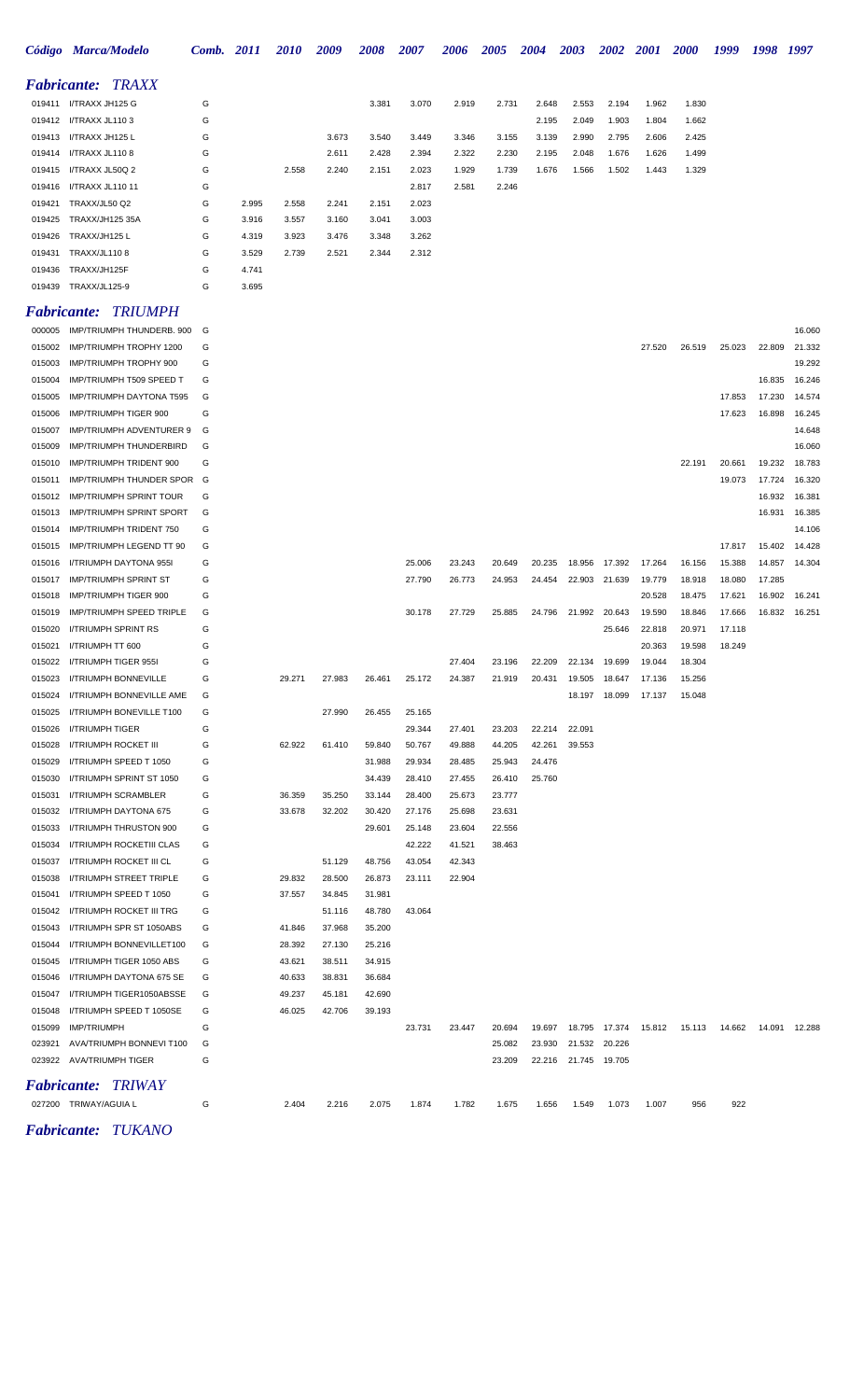|                    | Código Marca/Modelo                                          | Comb. 2011 |        | <b>2010</b>    | 2009             | 2008             | <i><b>2007</b></i> | 2006           | <b>2005</b>    | <b>2004</b>    | <b>2003</b> |       | 2002 2001 | <b>2000</b> | 1999 | 1998 1997 |  |
|--------------------|--------------------------------------------------------------|------------|--------|----------------|------------------|------------------|--------------------|----------------|----------------|----------------|-------------|-------|-----------|-------------|------|-----------|--|
|                    | 029000 TUKANO/TUKASTD                                        | G          |        |                |                  |                  |                    |                | 6.311          | 5.830          | 5.409       |       |           |             |      |           |  |
|                    | <b>Fabricante: TVS</b>                                       |            |        |                |                  |                  |                    |                |                |                |             |       |           |             |      |           |  |
|                    | 033200 I/TVS APACHE RTR160                                   | G          |        |                |                  | 5.979            | 5.651              | 5.435          |                |                |             |       |           |             |      |           |  |
|                    | <b>Fabricante:</b> VENTO                                     |            |        |                |                  |                  |                    |                |                |                |             |       |           |             |      |           |  |
|                    | 030400 I/VENTO PHANTON R4I                                   | G          |        |                |                  |                  |                    | 5.104          | 4.860          | 4.665          |             |       |           |             |      |           |  |
| 030401             | I/VENTO PHANTOM GT5                                          | G          |        |                |                  |                  |                    | 5.836          | 5.596          | 5.366          |             |       |           |             |      |           |  |
| 030402             | I/VENTO V THUNDER XL                                         | G          |        | 9.455          | 8.664            | 7.658            | 7.020              | 6.825          | 6.340          |                |             |       |           |             |      |           |  |
| 030403             | I/VENTO TRITON LI 150                                        | G          | 5.501  | 5.263          |                  |                  |                    |                |                |                |             |       |           |             |      |           |  |
|                    | 030404 I/VENTO REBELLIAN 250                                 | G          | 9.164  |                |                  |                  |                    |                |                |                |             |       |           |             |      |           |  |
|                    | <b>Fabricante:</b> VESPA                                     |            |        |                |                  |                  |                    |                |                |                |             |       |           |             |      |           |  |
|                    | 007215 I/VESPA LX B                                          | G          |        |                | 10.314           | 9.577            | 8.672              | 8.052          | 7.636          |                |             |       |           |             |      |           |  |
|                    | 007219 I/VESPA GT 60                                         | G          |        |                |                  |                  | 13.049             | 12.441         | 11.857         |                |             |       |           |             |      |           |  |
| 007222             | I/VESPA GTB                                                  | G          |        |                |                  | 16.518           | 14.070             | 13.538         |                |                |             |       |           |             |      |           |  |
| 007225<br>007227   | I/VESPA GTS 300<br>I/VESPA LXV 150                           | G<br>G     | 15.951 | 13.416         | 17.364<br>12.773 | 16.563<br>12.078 | 14.112             |                |                |                |             |       |           |             |      |           |  |
| 007228             | I/VESPA GTV 250                                              | G          |        | 20.013         | 19.254           |                  |                    |                |                |                |             |       |           |             |      |           |  |
|                    | 007229 I/VESPA GTB 250                                       | G          |        | 20.193         | 19.123           | 18.241           |                    |                |                |                |             |       |           |             |      |           |  |
|                    | <b>Fabricante: VMAG</b>                                      |            |        |                |                  |                  |                    |                |                |                |             |       |           |             |      |           |  |
|                    | 036000 I/VMAG VM200XL 200CC                                  | G          |        |                |                  | 8.085            | 7.524              | 6.923          |                |                |             |       |           |             |      |           |  |
|                    |                                                              |            |        |                |                  |                  |                    |                |                |                |             |       |           |             |      |           |  |
|                    | <b>Fabricante: VOLKSWAGEN</b>                                |            |        |                |                  |                  |                    |                |                |                |             |       |           |             |      |           |  |
|                    | 022636 VW/BIRD BUGGY                                         | G          |        |                |                  |                  |                    |                |                |                | 5.427       | 4.991 | 4.619     |             |      |           |  |
| <i>Fabricante:</i> | <i>WANGYE</i>                                                |            |        |                |                  |                  |                    |                |                |                |             |       |           |             |      |           |  |
| 036600             | I/WANGYE KENOS WY250T-2                                      | G          |        |                |                  | 6.370            | 6.080              | 5.851          |                |                |             |       |           |             |      |           |  |
| 036601             | I/WANGYE KENOS WY150T-3                                      | G          |        |                |                  | 3.717            | 3.547              | 3.414          |                |                |             |       |           |             |      |           |  |
| 036602             | I/WANGYE KENOS WY150T-3C                                     | G          |        |                |                  | 3.805            | 3.632              | 3.494          |                |                |             |       |           |             |      |           |  |
| 036604<br>036607   | WANGYE KENOS WY125-5<br>I/WANGYE KENOS WY150-5M              | G<br>G     |        |                |                  | 3.257<br>3.448   | 3.107<br>2.824     | 2.990<br>2.718 |                |                |             |       |           |             |      |           |  |
| 036610             | I/WANGYE KENOS SB150                                         | G          |        |                |                  | 4.314            | 3.994              | 3.577          |                |                |             |       |           |             |      |           |  |
| 036611             | I/WANGYE MATRIX IR150T 3                                     | G          |        |                | 4.380            | 4.154            | 3.967              |                |                |                |             |       |           |             |      |           |  |
|                    | 036612 I/WANGYE VINTAGE IR150T                               | G          |        |                | 4.324            | 4.099            | 3.913              |                |                |                |             |       |           |             |      |           |  |
| <i>Fabricante:</i> | WANJIN                                                       |            |        |                |                  |                  |                    |                |                |                |             |       |           |             |      |           |  |
|                    | 025700 I/WANJIN PEGASSI BR3 EVO                              | G          |        |                | 10.142           |                  |                    |                |                |                |             |       |           |             |      |           |  |
|                    |                                                              |            |        |                |                  |                  |                    |                |                |                |             |       |           |             |      |           |  |
|                    | <b>Fabricante:</b> WUYANG                                    |            |        |                |                  |                  |                    |                |                |                |             |       |           |             |      |           |  |
|                    | 031100 I/WUYANG WY 125 EX<br>031101 I/WUYANG WY 125 ESD PLUS | G          |        |                |                  |                  |                    | 2.957          | 2.823          | 2.682          |             |       |           |             |      |           |  |
|                    | 031102 I/WUYANG WY 125 ESD                                   | G<br>G     | 2.928  | 2.340<br>3.038 | 2.236<br>2.917   | 2.058<br>2.659   | 1.897<br>2.358     | 1.790<br>2.144 | 1.651<br>2.009 | 1.524<br>1.922 |             |       |           |             |      |           |  |
|                    | 031103 I/WUYANG WY 150 EX                                    | G          |        | 3.809          | 3.574            | 3.309            | 3.019              | 2.827          |                |                |             |       |           |             |      |           |  |
| 031104             | I/WUYANG WY125 12                                            | G          |        |                | 2.762            | 2.518            | 2.233              | 2.031          |                |                |             |       |           |             |      |           |  |
| 031105             | IWUYANG WY250 7                                              | G          |        |                |                  | 6.587            | 6.076              | 5.696          |                |                |             |       |           |             |      |           |  |
| 031106             | I/WUYANG BIRELLIBW125 12                                     | G          |        |                | 2.796            | 2.547            | 2.259              |                |                |                |             |       |           |             |      |           |  |
|                    | 031114 I/WUYANG WY200ZH                                      | G          | 9.248  | 8.848          |                  |                  |                    |                |                |                |             |       |           |             |      |           |  |
|                    | 031115 I/WUYANG WY50QT 2<br>031116 I/WUYANG WY50QT 3         | G<br>G     | 2.648  | 2.241<br>2.313 |                  |                  |                    |                |                |                |             |       |           |             |      |           |  |
|                    |                                                              |            |        |                |                  |                  |                    |                |                |                |             |       |           |             |      |           |  |
|                    | <b>Fabricante: XGJAO</b>                                     |            |        |                |                  |                  |                    |                |                |                |             |       |           |             |      |           |  |
|                    | 028000 I/XGJAO XG                                            | G          |        |                |                  |                  |                    |                |                |                |             | 1.623 | 1.481     | 1.374       |      |           |  |
|                    | <b>Fabricante: XIASHING</b>                                  |            |        |                |                  |                  |                    |                |                |                |             |       |           |             |      |           |  |
|                    | 007703 I/XIASHING NORTHSTR AX12                              | G          | 5.261  | 5.077          |                  |                  |                    |                |                |                |             |       |           |             |      |           |  |
|                    | 077030 I/XIASHING NORTHSTR AX12                              | G          |        | 4.210          |                  |                  |                    |                |                |                |             |       |           |             |      |           |  |
|                    | <b>Fabricante: XINGYUE</b>                                   |            |        |                |                  |                  |                    |                |                |                |             |       |           |             |      |           |  |
|                    | 037100 I/XINGYUE XY 150 ZK                                   | G          |        |                | 4.551            | 3.919            | 3.776              | 3.584          |                |                |             |       |           |             |      |           |  |
|                    | 037101 I/XINGYUE XY250GY                                     | G          |        |                |                  | 6.243            | 5.929              | 5.713          |                |                |             |       |           |             |      |           |  |
|                    | 037102 I/XINGYUE XY260T-4                                    | G          |        |                |                  | 7.633            | 6.997              | 6.803          |                |                |             |       |           |             |      |           |  |
|                    | 037104 I/XINGYUE XY150T-7                                    | G          |        |                |                  | 3.579            | 3.391              | 3.184          |                |                |             |       |           |             |      |           |  |
|                    | Fabricante: XINLING                                          |            |        |                |                  |                  |                    |                |                |                |             |       |           |             |      |           |  |
|                    | 031606 I/XINLING XL200 ZH                                    | G          |        |                |                  | 6.142            | 5.639              | 5.426          |                |                |             |       |           |             |      |           |  |
|                    | 031608 I/XINLING XL200ZH 5                                   | G          |        |                | 9.854            |                  |                    |                |                |                |             |       |           |             |      |           |  |
| 031609             | I/XINLING TXM 50QT-A                                         | G          |        |                | 2.341            |                  |                    |                |                |                |             |       |           |             |      |           |  |
|                    | 031610 I/XINLING TXM 50QT-B                                  | G          | 3.111  | 2.975          |                  |                  |                    |                |                |                |             |       |           |             |      |           |  |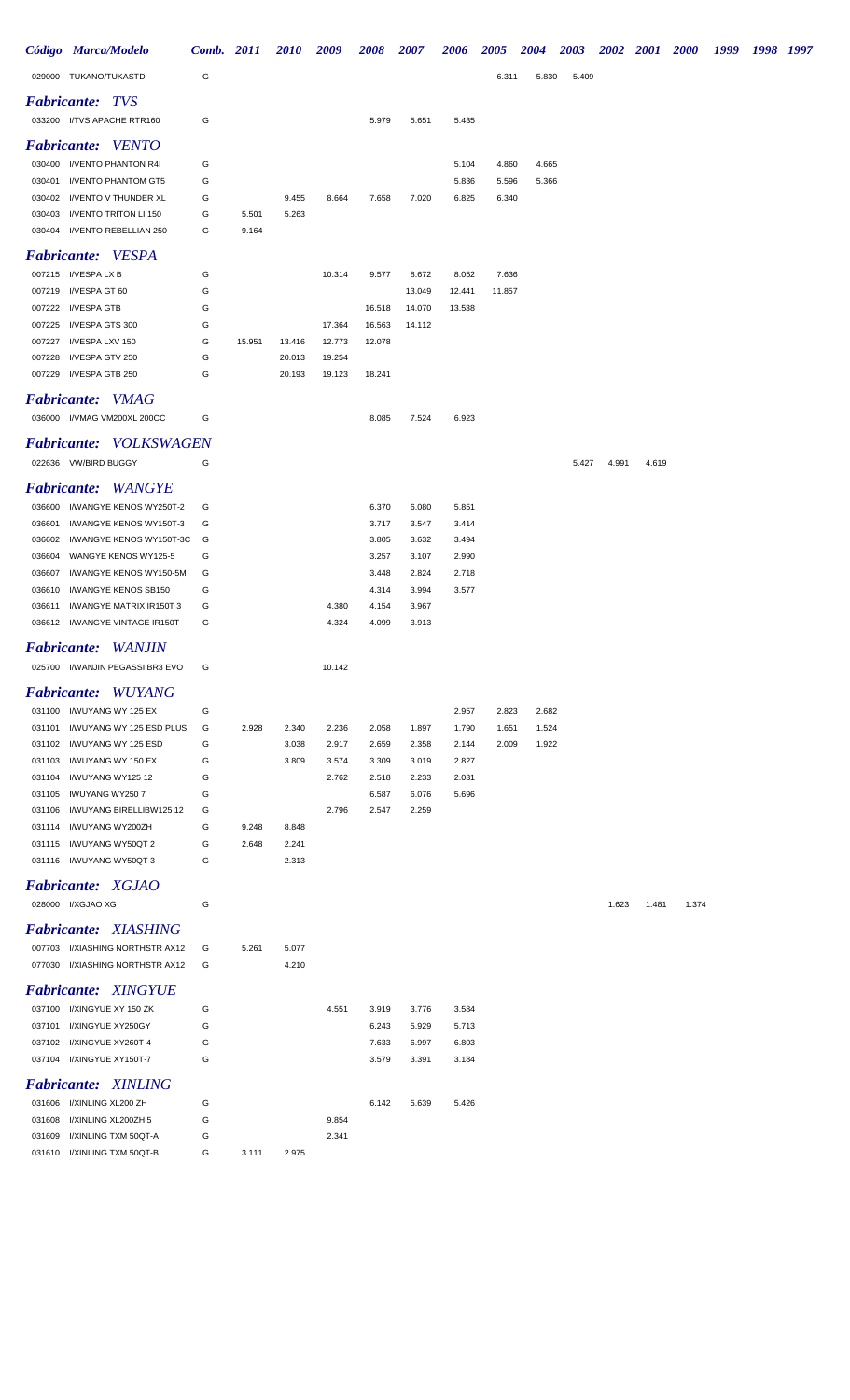|                  | Código Marca/Modelo                             | Comb.  | <i>2011</i>    | <i>2010</i> | 2009             | 2008   | <i><b>2007</b></i> | <b>2006</b>      | <b>2005</b>      | 2004             | 2003   | <b>2002</b> | <b>2001</b> | <b>2000</b> | 1999   | 1998           | 1997           |
|------------------|-------------------------------------------------|--------|----------------|-------------|------------------|--------|--------------------|------------------|------------------|------------------|--------|-------------|-------------|-------------|--------|----------------|----------------|
| 031611<br>031613 | I/XINLING NG XL200ZH-D<br>I/XINLING SPIRIT 50   | G<br>G | 8.074<br>2.490 | 7.644       |                  |        |                    |                  |                  |                  |        |             |             |             |        |                |                |
|                  | <b>Fabricante: YAMAHA</b>                       |        |                |             |                  |        |                    |                  |                  |                  |        |             |             |             |        |                |                |
| 007601           | IMP/YAMAHA XV 535                               | G      |                |             |                  |        |                    |                  |                  |                  |        |             |             |             | 10.179 | 9.749          | 9.384          |
| 007602           | IMP/YAMAHA FZR 600                              | G      |                |             |                  |        |                    |                  | 19.725           | 19.185           | 18.609 | 17.572      | 16.504      | 16.292      | 15.558 | 14.764         | 12.168         |
| 007604           | IMP/YAMAHA TDM 850                              | G      |                |             |                  |        |                    |                  |                  |                  |        | 26.163      | 18.949      | 18.549      | 17.664 | 16.657         | 16.015         |
| 007605           | IMP/YAMAHA XV 1100                              | G      |                |             |                  |        |                    |                  |                  |                  |        |             | 23.945      | 22.278      | 17.879 | 17.328         | 15.818         |
| 007606           | IMP/YAMAHA VMAX 1200                            | G      |                |             |                  |        |                    |                  |                  |                  |        | 32.666      | 24.744      | 24.443      | 23.513 | 22.601         | 21.085         |
| 007608           | IMP/YAMAHA VIRAGO                               | G      |                |             |                  |        |                    |                  |                  |                  |        |             |             |             |        | 7.051          | 6.757          |
| 007609           | <b>IMP/YAMAHA BWS</b>                           | G      |                |             |                  |        |                    |                  |                  |                  |        | 3.134       | 2.942       | 2.341       | 2.313  | 2.131          | 2.119          |
| 007610           | IMP/YAMAHA VIRAGO 535 S                         | G      |                |             |                  |        |                    |                  |                  |                  |        |             |             |             | 10.135 | 9.608          | 9.206          |
| 007611           | IMP/YAMAHA VIRAGO 750                           | G      |                |             |                  |        |                    |                  |                  |                  |        |             | 16.550      | 15.466      | 14.457 | 13.913         | 13.358         |
| 007612           | IMP/YAMAHA VIRAGO 1100                          | G      |                |             |                  |        |                    |                  |                  |                  |        |             |             |             | 17.802 | 17.066         | 15.518         |
| 007613           | I/YAMAHA VMAX                                   | G      | 59.678         | 53.441      | 49.284           | 46.145 | 44.120             | 42.066           | 38.943           | 36.285           | 34.676 | 32.743      | 25.840      | 25.759      | 24.896 | 23.276         | 21.088         |
| 007614           | I/YAMAHA ROYAL STAR                             | G      |                |             |                  |        |                    |                  |                  |                  |        |             | 34.242      | 32.460      | 30.483 | 29.033         | 25.498         |
| 007615           | IMP/YAMAHA YZF 600                              | G      |                |             |                  | 17.962 | 16.548             | 15.959           | 14.792           | 14.545           | 13.999 | 13.204      | 12.945      | 12.585      | 12.273 | 11.948         | 11.047         |
| 007616           | IMP/YAMAHA YZF 1000                             | G      |                |             |                  |        |                    | 34.927           | 32.338           | 31.856           | 29.002 | 27.435      | 26.603      | 25.794      | 24.475 | 19.596         | 18.230         |
| 007618<br>007622 | IMP/YAMAHA VIRAGO 250<br>IMP/YAMAHA VIRAGO 400  | G<br>G |                |             |                  |        |                    |                  |                  |                  |        |             |             |             |        | 6.966<br>6.969 | 6.756<br>6.738 |
| 007626           | IMP/YAMAHA TRX 850                              | G      |                |             |                  |        |                    |                  |                  |                  |        |             |             |             |        | 13.136         | 12.532         |
| 007627           | IMP/YAMAHA CRYPTON T105E                        | G      |                |             |                  |        |                    |                  |                  |                  | 2.410  | 2.256       | 2.123       | 2.004       | 1.897  | 1.796          | 1.643          |
| 007628           | IMP/YAMAHA XVS 650                              | G      |                |             |                  |        |                    |                  |                  |                  |        | 13.511      | 13.198      | 12.759      | 12.372 | 11.282         | 10.869         |
| 007629           | IMP/YAMAHA DRASTARXVS650 G                      |        |                |             |                  |        |                    |                  |                  |                  | 13.951 | 13.310      | 12.606      | 12.535      | 12.051 | 11.607         | 11.216         |
| 007630           | IMP/YAMAHA MAJESTY YP250                        | G      |                |             |                  |        |                    |                  |                  |                  |        |             |             |             | 9.631  | 8.014          | 7.462          |
| 007631           | I/YAMAHA YZF R1                                 | G      | 60.295         | 47.833      | 46.042           | 39.876 | 36.382             | 34.932           | 32.332           | 31.850           | 29.006 | 27.439      | 25.788      | 25.784      | 24.462 | 22.355         | 20.200         |
| 007632           | IMP/YAMAHA MAJESTIC 250                         | G      |                |             |                  |        |                    |                  |                  |                  |        |             |             |             | 9.619  | 8.510          | 8.203          |
| 007633           | I/YAMAHA DRAG STAR 1100                         | G      |                |             |                  |        |                    |                  |                  |                  |        | 27.029      | 22.848      | 22.125      | 21.125 | 20.112         | 19.449         |
| 007634           | I/YAMAHA ROAD STAR                              | G      |                |             |                  |        |                    |                  |                  |                  |        | 6.264       | 5.845       | 5.764       | 5.475  | 5.213          |                |
| 007635           | I/YAMAHA XV 1600                                | G      |                |             |                  |        |                    |                  |                  |                  |        |             |             | 24.521      | 23.616 | 22.945         |                |
| 007637           | I/YAMAHA VSTAR 1100                             | G      |                |             |                  |        |                    |                  |                  |                  | 28.101 | 25.291      | 22.855      | 22.115      | 19.946 | 17.685         |                |
| 007638           | I/YAMAHA VSTAR 650 CLASS                        | G      |                |             |                  |        |                    |                  |                  |                  |        |             |             | 12.532      | 12.051 | 11.610         |                |
| 007640           | I/YAMAHA VSTAR 650                              | G      |                |             |                  |        |                    |                  |                  |                  |        |             | 12.606      | 12.529      | 12.049 |                |                |
| 007641           | I/YAMAHA FJR 1300                               | G      |                |             | 44.293           | 41.438 | 39.654             | 37.537           | 34.740           | 32.367           | 29.385 | 26.531      | 24.737      | 24.445      |        |                |                |
| 007642           | I/YAMAHA TDM TWIN900                            | G      |                |             | 29.765           | 28.020 | 26.471             | 26.405           | 23.632           | 22.816           | 21.194 | 20.205      | 19.122      |             |        |                |                |
| 007643           | I/YAMAHA FZ1<br>007644 YAMAHA/DRAG STAR XVS 650 | G      |                | 22.897      | 19.911           | 18.654 | 17.813             | 17.041           | 15.814           | 14.890           | 10.767 | 9.179       | 8.541       | 8.414       |        |                |                |
| 007647           | I/YAMAHA FZ6                                    | G<br>G |                |             | 19.021           | 18.044 | 17.015             | 16.340<br>20.612 | 15.712<br>19.289 | 15.044<br>17.728 | 14.234 | 13.376      | 13.031      |             |        |                |                |
| 007648           | I/YAMAHA YZF R1                                 | G      | 60.297         | 47.835      | 46.049           | 39.855 | 36.379             | 34.945           | 32.341           | 31.854           | 29.008 | 27.426      | 26.410      | 25.792      | 24.466 | 22.348         | 20.676         |
| 007649           | I/YAMAHA FAZER FZ6 S                            | G      |                |             |                  |        | 22.121             | 20.841           | 19.816           | 17.314           | 16.528 |             |             |             |        |                |                |
| 007650           | I/YAMAHA TDM 900                                | G      |                |             |                  |        |                    | 26.394           | 23.627           | 22.805           | 21.184 |             |             |             |        |                |                |
| 007651           | I/YAMAHA YZF R6                                 | G      | 50.884         | 41.551      | 39.154           | 37.558 | 35.550             | 33.037           | 30.620           | 28.300           | 27.790 |             |             |             |        |                |                |
| 007652           | I/YAMAHA MT 01                                  | G      |                |             | 38.681           | 35.236 | 33.234             | 31.163           | 27.924           | 25.461           |        |             |             |             |        |                |                |
| 007653           | I/YAMAHA WARRIOR                                | G      |                |             | 54.479           | 49.527 | 42.929             | 35.316           | 29.515           | 26.626           |        |             |             |             |        |                |                |
| 007656           | I/YAMAHA FZ1 FZS10VS                            | G      |                |             |                  |        | 32.186             | 30.524           | 28.385           |                  |        |             |             |             |        |                |                |
| 007657           | I/YAMAHA YZF R1 SPV                             | G      |                |             |                  |        | 36.385             | 34.936           | 32.325           |                  |        |             |             |             |        |                |                |
| 007658           | I/YAMAHA FAZER FZ6 SHG                          | G      |                |             | 24.423           | 23.442 | 22.116             | 20.832           | 19.815           |                  |        |             |             |             |        |                |                |
| 007659           | I/YAMAHA FAZER FZ6 NHG                          | G      |                |             | 24.421           | 23.449 | 22.113             | 20.839           | 19.824           | 18.240           |        |             |             |             |        |                |                |
| 007663           | I/YAMAHA T MAX                                  | G      |                | 39.498      | 36.420           | 32.890 | 30.788             | 28.891           |                  |                  |        |             |             |             |        |                |                |
| 007664           | I/YAMAHA YZF R6XB                               | G      |                |             | 39.144           | 37.553 | 35.561             |                  |                  |                  |        |             |             |             |        |                |                |
| 007665           | I/YAMAHA MIDNIGHT WAR                           | G      |                |             | 22.081           | 20.717 | 20.115             |                  |                  |                  |        |             |             |             |        |                |                |
| 007666           | I/YAMAHA FAZER FZ1                              | G      |                | 45.978      | 42.675           | 37.370 |                    |                  |                  |                  |        |             |             |             |        |                |                |
| 007667           | I/YAMAHA VMAX VMX17                             | G      |                | 87.097      | 78.475           | 74.081 |                    |                  |                  |                  |        |             |             |             |        |                |                |
| 007668<br>007669 | I/YAMAHA VMAX 1700<br>I/YAMAHA YZF R1 LE        | G<br>G | 67.001         | 53.148      | 54.495<br>51.164 | 44.295 |                    |                  |                  |                  |        |             |             |             |        |                |                |
| 007670           | I/YAMAHA WR 250 R                               | G      | 23.312         | 20.885      | 18.776           |        |                    |                  |                  |                  |        |             |             |             |        |                |                |
| 007673           | I/YAMAHA FZS 10ZB                               | G      |                | 45.053      |                  |        |                    |                  |                  |                  |        |             |             |             |        |                |                |
| 007674           | I/YAMAHA FZ 8                                   | G      | 38.507         |             |                  |        |                    |                  |                  |                  |        |             |             |             |        |                |                |
| 007699           | <b>IMP/YAMAHA</b>                               | G      |                |             |                  |        |                    |                  |                  |                  | 6.520  | 6.261       | 5.846       | 5.765       | 5.477  | 5.215          | 5.131          |
| 009199           | YAMAHA/125                                      | G      |                |             |                  |        |                    |                  |                  | 2.615            | 2.521  | 2.397       | 2.131       | 2.117       | 2.045  | 1.974          | 1.925          |
| 009399           | YAMAHA/50                                       | G      |                |             |                  |        |                    |                  |                  |                  |        |             |             |             |        |                | 1.418          |
| 009604           | YAMAHA/DT 180 Z                                 | G      |                |             |                  |        |                    |                  |                  |                  |        |             | 3.730       | 3.689       | 3.504  | 3.217          | 3.020          |
| 009605           | YAMAHA/YBR 125K                                 | G      |                |             | 3.219            | 3.198  | 2.878              | 2.704            | 2.509            | 2.377            | 2.161  | 2.126       | 2.022       | 1.983       | 1.680  | 1.545          | 1.442          |
| 009606           | YAMAHA/YBR 125E                                 | G      |                |             | 3.774            | 3.412  | 3.348              | 3.151            | 2.959            | 2.796            | 2.665  | 2.552       | 2.289       | 2.215       | 2.019  | 1.737          |                |
|                  | 009607 YAMAHA/BRAZCAR CARGO 150 G               |        |                |             | 8.766            | 7.747  | 7.104              | 6.789            |                  |                  |        |             |             |             |        |                |                |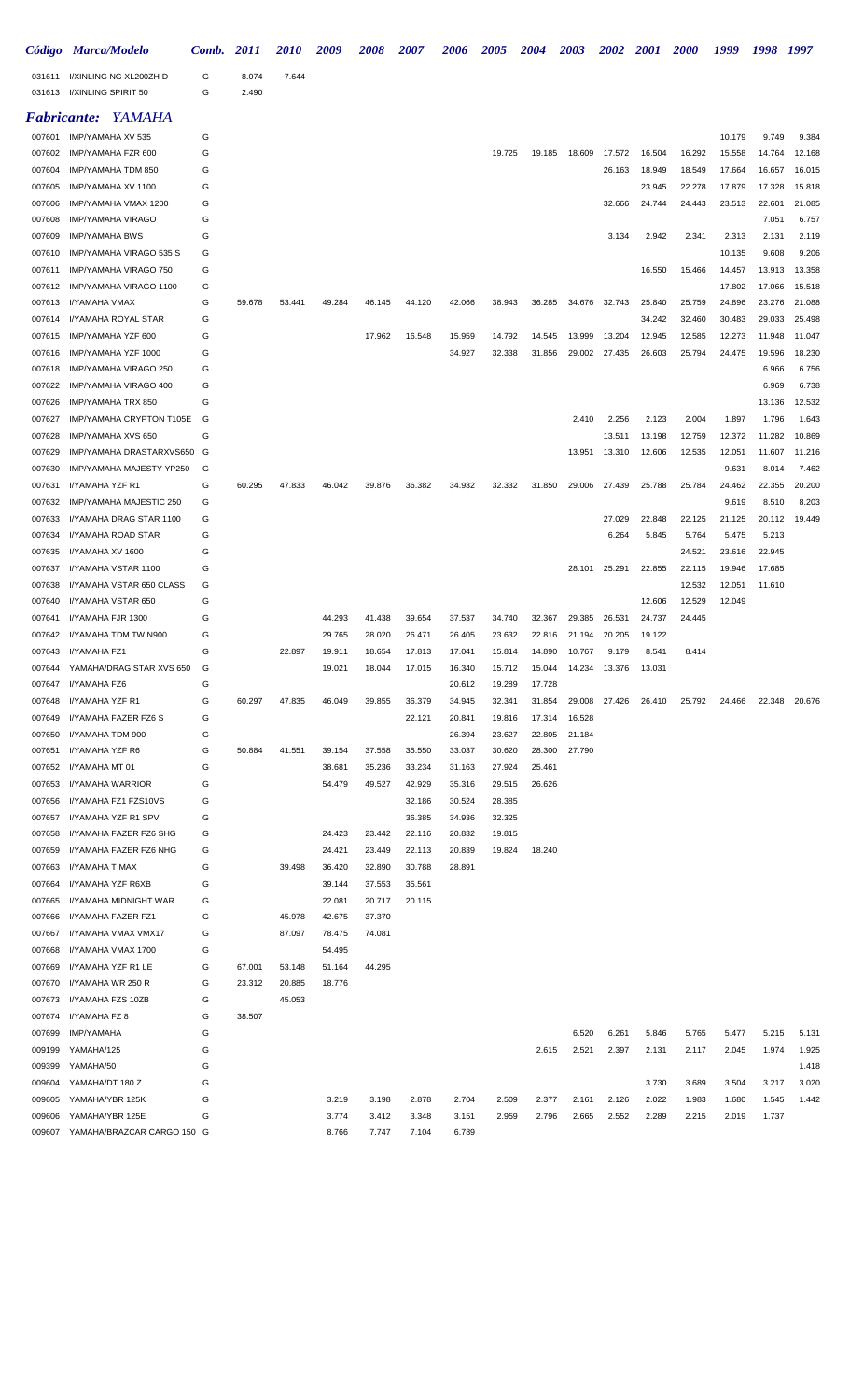|                  | Código Marca/Modelo                                | Comb. 2011 |                 | <i>2010</i>     | 2009           | 2008           | <i><b>2007</b></i> | 2006           | <b>2005</b>      | <b>2004</b>      | <b>2003</b>      | <b>2002</b>      | 2001             | <b>2000</b>      | 1999             | 1998            | 1997             |
|------------------|----------------------------------------------------|------------|-----------------|-----------------|----------------|----------------|--------------------|----------------|------------------|------------------|------------------|------------------|------------------|------------------|------------------|-----------------|------------------|
| 009608           | YAMAHA/MT-03                                       | G          |                 |                 | 19.665         | 17.880         | 16.737             | 15.827         |                  |                  |                  |                  |                  |                  |                  |                 |                  |
| 009609           | YAMAHA/XTZ 125XK                                   | G          | 6.826           | 5.767           | 5.074          | 4.633          | 4.267              | 4.028          |                  |                  |                  |                  |                  |                  |                  |                 |                  |
| 009610           | YAMAHA/XTZ 125XE                                   | G          | 7.520           | 6.380           | 5.698          | 5.084          | 4.716              | 4.452          |                  |                  |                  |                  |                  |                  |                  |                 |                  |
| 009611           | YAMAHA/FACTOR YBR125K                              | G          | 5.064           | 4.287           | 3.998          | 3.715          | 3.563              |                |                  |                  |                  |                  |                  |                  |                  |                 |                  |
| 009612           | YAMAHA/FACTOR YBR125 ED                            | G          | 6.384           | 5.496           | 4.706          | 4.480          | 4.295              |                |                  |                  |                  |                  |                  |                  |                  |                 |                  |
| 009613           | YAMAHA/FACTOR YBR125 E                             | G          | 5.586           | 4.771           | 4.445          | 4.135          | 3.963              |                |                  |                  |                  |                  |                  |                  |                  |                 |                  |
| 009614           | YAMAHA/BRAZCAR CARGO 160 G                         |            |                 |                 |                | 6.989          | 6.141              | 5.896          |                  |                  |                  |                  |                  |                  |                  |                 |                  |
| 009615           | YAMAHA/XJ6 N                                       | G          | 24.534          | 20.814          | 19.220         | 18.347         |                    |                |                  |                  |                  |                  |                  |                  |                  |                 |                  |
| 009616           | YAMAHA/XJ6 F                                       | G          | 29.424          | 25.406          | 23.566         | 20.544         |                    |                |                  |                  |                  |                  |                  |                  |                  |                 |                  |
| 009620           | YAMAHA/FACTOR PR YBR125K G                         |            |                 |                 | 4.166          |                |                    |                |                  |                  |                  |                  |                  |                  |                  |                 |                  |
| 009699           | YAMAHA/DT 180                                      | G          |                 |                 |                |                |                    |                |                  | 4.883            | 4.555            | 4.170            | 3.960            | 3.853            | 3.558            | 3.179           | 3.019            |
| 009799           | YAMAHA/RD 125                                      | G          |                 |                 |                |                |                    |                |                  |                  |                  |                  |                  |                  |                  | 2.138           | 2.121            |
| 009999           | YAMAHA/RD 75                                       | G          |                 |                 |                |                |                    |                |                  | 2.629            | 2.432            | 2.213            | 2.033            | 1.897            | 1.525            | 1.447           | 1.431            |
| 010399<br>010499 | YAMAHA/RX 180                                      | G<br>G     |                 |                 |                |                |                    |                |                  |                  |                  |                  | 2.043            | 1.878            | 1.521            | 3.268<br>1.459  | 2.953<br>1.419   |
| 010601           | YAMAHA/RX 80<br>YAMAHA/CY 50 JOG                   | G          |                 |                 |                |                |                    | 2.992          | 2.709            | 2.545            | 2.410            | 2.258            | 2.117            | 1.935            | 1.695            | 1.564           | 1.477            |
| 010602           | YAMAHA/YBR 125ED                                   | G          |                 |                 | 3.784          | 3.622          | 3.517              | 3.321          | 3.101            | 2.939            | 2.792            | 2.430            | 2.303            | 2.139            | 1.937            | 1.781           | 1.663            |
| 010603           | YAMAHA/JPC TRICICLO                                | G          |                 |                 | 8.267          | 7.739          | 6.965              | 6.732          | 6.148            | 5.803            | 5.528            | 5.313            | 5.070            | 4.861            |                  |                 |                  |
| 010604           | YAMAHA/LANDER XTZ250                               | G          | 11.082          | 9.388           | 8.768          | 7.745          | 7.107              | 6.786          | 6.308            |                  |                  |                  |                  |                  |                  |                 |                  |
| 010605           | YAMAHA/FUSCO CARGO YBRF                            | G          |                 |                 |                | 6.806          | 5.985              | 5.747          |                  |                  |                  |                  |                  |                  |                  |                 |                  |
| 010606           | YAMAHA/FUSCO CARGO YBRA G                          |            |                 | 6.947           | 6.406          | 5.994          | 5.268              | 5.060          | 4.684            | 4.511            |                  |                  |                  |                  |                  |                 |                  |
| 010699           | YAMAHA                                             | G          |                 |                 |                |                |                    | 2.926          | 2.728            | 2.579            | 2.358            | 2.148            | 1.983            | 1.821            | 1.475            | 1.414           | 1.376            |
| 012099           | YAMAHA/MX 180                                      | G          |                 |                 |                |                |                    |                |                  |                  |                  | 4.842            | 4.411            | 4.223            | 3.914            | 3.616           | 3.022            |
| 012202           | YAMAHA/RD 350 R                                    | G          |                 |                 | 13.767         | 12.883         | 12.319             | 11.749         | 10.873           | 10.350           | 9.861            | 9.291            | 8.895            | 8.658            | 8.185            | 7.689           | 7.540            |
| 013000           | YAMAHA/RD 135                                      | G          |                 |                 |                |                | 3.886              | 3.705          | 3.428            | 3.263            | 3.110            | 2.930            | 2.729            | 2.367            | 2.250            | 2.139           | 2.121            |
| 013001           | YAMAHA/RD 135 Z                                    | G          |                 |                 |                |                |                    |                |                  |                  |                  | 2.927            | 2.675            | 2.366            | 2.249            | 2.139           | 2.120            |
| 013099           | YAMAHA/RD 135                                      | G          |                 |                 |                |                |                    |                |                  |                  |                  |                  |                  | 2.367            | 2.250            | 2.139           | 2.121            |
| 013204           | IMP/YAMAHA FZR 1000                                | G          |                 |                 | 34.538         | 32.331         | 30.912             | 29.465         | 27.282           | 25.973           | 24.742           | 23.318           | 21.834           | 19.012           | 17.791           | 17.065          | 15.512           |
| 013401           | YAMAHA/TDR 250                                     | G          |                 |                 |                |                |                    |                |                  |                  | 6.021            | 5.654            | 5.278            | 5.207            | 4.973            | 4.820           | 4.738            |
| 013402           | YAMAHA/TDR 180                                     | G          |                 |                 |                |                |                    |                |                  |                  |                  | 4.160            | 3.896            | 3.837            | 3.656            | 3.472           | 3.348            |
| 013802           | YAMAHA/XTZ 750 S. TENERE                           | G          |                 |                 |                |                |                    |                |                  |                  |                  |                  |                  |                  | 17.573           | 17.084          | 15.295           |
| 013803           | YAMAHA/XT 600 E                                    | G          |                 |                 |                |                |                    |                | 13.217           | 11.566           | 10.899           | 10.054           | 9.405            | 9.032            | 8.893            | 8.602           | 8.021            |
| 013804           | YAMAHA/XT 660R                                     | G          | 24.075          | 21.282          | 19.997         | 18.702         | 17.923             | 16.847         | 15.846           | 14.408           | 13.687           |                  |                  |                  |                  |                 |                  |
| 013805           | YAMAHA/XTZ250 TENERE                               | G          | 11.711          | 11.559          |                |                |                    |                |                  |                  |                  |                  |                  |                  |                  |                 |                  |
| 013808           | I/YAMAHA XT1200Z STENERE                           | G          | 51.944          | 50.604          |                |                |                    |                |                  |                  |                  |                  |                  |                  |                  |                 |                  |
| 013899           | YAMAHA/XT 600                                      | G          |                 |                 |                |                |                    |                |                  | 11.564           | 10.899           | 10.054           | 9.401            | 9.030            | 8.894            | 8.601           | 8.024            |
| 014303           | 014302 IMP/YAMAHA MOTO YZF-R1 D<br>I/YAMAHA YZF R6 | G<br>G     | 38.156          | 36.492          | 35.233         | 33.284         | 31.368             | 28.943         | 32.330<br>26.562 | 31.859<br>26.133 | 28.998<br>25.008 | 27.438<br>23.617 | 26.250<br>22.388 | 25.784<br>21.625 | 24.467<br>21.201 | 22.348          | 17.479<br>16.892 |
| 014399           | <b>IMP/YAMAHA DT</b>                               | G          |                 |                 |                |                |                    |                |                  |                  |                  |                  | 5.342            | 5.301            | 4.817            | 20.547<br>4.270 | 3.020            |
| 017001           | YAMAHA/DT 200                                      | G          |                 |                 |                |                |                    |                |                  |                  |                  |                  |                  |                  |                  | 3.851           | 3.456            |
| 017002           | YAMAHA/DT 200R                                     | G          |                 |                 |                |                |                    |                |                  |                  |                  | 6.377            | 5.971            | 5.301            | 4.819            | 4.268           | 3.456            |
| 017701           | YAMAHA/YA 90 AXIS                                  | G          |                 |                 |                |                |                    |                |                  |                  |                  |                  |                  |                  |                  | 2.157           | 2.049            |
| 018001           | YAMAHA/FZR 1000                                    | G          |                 |                 |                |                |                    |                |                  |                  |                  |                  |                  | 25.685           | 23.807           | 21.974          | 20.615           |
| 021601           | YAMAHA/BWS                                         | G          |                 |                 |                |                |                    |                |                  |                  |                  |                  | 2.433            | 2.276            | 2.193            | 2.100           | 2.032            |
| 023301           | YAMAHA/VIRAGO XV250S                               | G          |                 |                 |                |                |                    |                |                  |                  | 10.617 10.113    | 9.514            | 8.185            | 8.158            | 7.661            | 7.054           | 6.758            |
| 023302           | YAMAHA/VIRAGO XV535                                | G          |                 |                 |                |                |                    |                |                  |                  | 12.875           | 11.327           | 10.662           | 10.643           | 10.134           | 9.606           | 9.207            |
| 023303           | YAMAHA/XVS950A MIDN.STAR                           | G          | 29.356          | 24.709          | 23.027         | 21.601         |                    |                |                  |                  |                  |                  |                  |                  |                  |                 |                  |
| 023501           | YAMAHA/XT 225                                      | G          |                 |                 |                |                |                    | 5.574          | 5.411            | 5.029            | 4.525            | 4.481            | 4.094            | 3.889            | 3.578            | 3.466           | 3.322            |
| 023502           | YAMAHA/XTZ 125K                                    | G          | 6.800           | 5.537           | 4.845          | 4.620          | 4.217              | 4.062          | 3.618            | 3.184            | 2.932            | 2.846            | 2.481            | 2.127            |                  |                 |                  |
| 023503           | YAMAHA/XTZ 125E                                    | G          | 7.254           | 5.936           | 5.209          | 4.686          | 4.189              | 3.956          | 3.673            | 3.344            | 3.069            | 2.989            | 2.319            | 2.153            |                  |                 |                  |
| 024701           | YAMAHA/TDM 225                                     | G          |                 |                 |                |                |                    | 5.529          | 4.643            | 4.059            | 3.806            | 3.620            | 3.407            | 3.265            | 2.979            | 2.819           | 2.715            |
| 024702           | YAMAHA/CRYPTON T105E                               | G          |                 |                 |                | 3.167          | 3.031              | 2.887          | 2.672            | 2.566            | 2.411            | 2.257            | 2.124            | 2.005            | 1.897            | 1.795           | 1.643            |
| 024703           | YAMAHA/NEO AT115                                   | G          | 5.408           | 4.924           | 4.354          | 3.976          | 3.288              | 3.079          | 2.775            | 2.580            | 2.531            |                  |                  |                  |                  |                 |                  |
| 024704           | YAMAHA/T115 CRYPTON K                              | G          | 4.152           | 3.643           | 3.247          | 3.046          |                    |                |                  |                  |                  |                  |                  |                  |                  |                 |                  |
| 024705           | YAMAHA/T115 CRYPTON ED                             | G          | 4.700           | 4.123           | 3.691          | 3.465          |                    |                |                  |                  |                  |                  |                  |                  |                  |                 |                  |
| 026501           | YAMAHA/JOG TEEN                                    | G          |                 |                 |                | 3.482          | 3.368              | 3.178          | 2.873            | 2.545            | 2.411            | 2.258            | 2.116            | 1.935            | 1.816            | 1.658           | 1.586            |
| 026502           | YAMAHA/FAZER YS250                                 | G          | 9.317           | 8.130           | 7.507          | 7.095          | 6.496              | 5.973          | 5.574            | 5.236            | 5.003            | 4.725            | 4.437            | 4.382            | 4.186            | 3.984           | 3.850            |
| 026503<br>026504 | YAMAHA/FAZER YS250 LE<br>YAMAHA/XTZ 250X           | G<br>G     | 9.514<br>11.801 | 8.299<br>10.433 | 7.665<br>9.553 | 7.245<br>8.436 | 6.633<br>7.866     | 6.099<br>7.427 |                  |                  |                  |                  |                  |                  |                  |                 |                  |
| 026505           | YAMAHA/FZ6 FAZER S HG                              | G          |                 | 26.543          | 24.416         | 23.446         | 22.118             |                |                  |                  |                  |                  |                  |                  |                  |                 |                  |
| 026506           | YAMAHA/FZ6 FAZER N HG                              | G          |                 | 26.064          | 24.048         | 22.717         | 21.231             |                |                  |                  |                  |                  |                  |                  |                  |                 |                  |
| 030803           | YAMAHA/YBR FUCAM ADV 129                           | G          |                 |                 | 8.989          | 8.934          | 8.740              | 8.025          | 7.537            | 7.089            | 6.691            | 6.536            | 6.177            |                  |                  |                 |                  |
| 076740           | I/YAMAHA FZ 8                                      | G          | 38.503          |                 |                |                |                    |                |                  |                  |                  |                  |                  |                  |                  |                 |                  |

*Fabricante: YINGANG*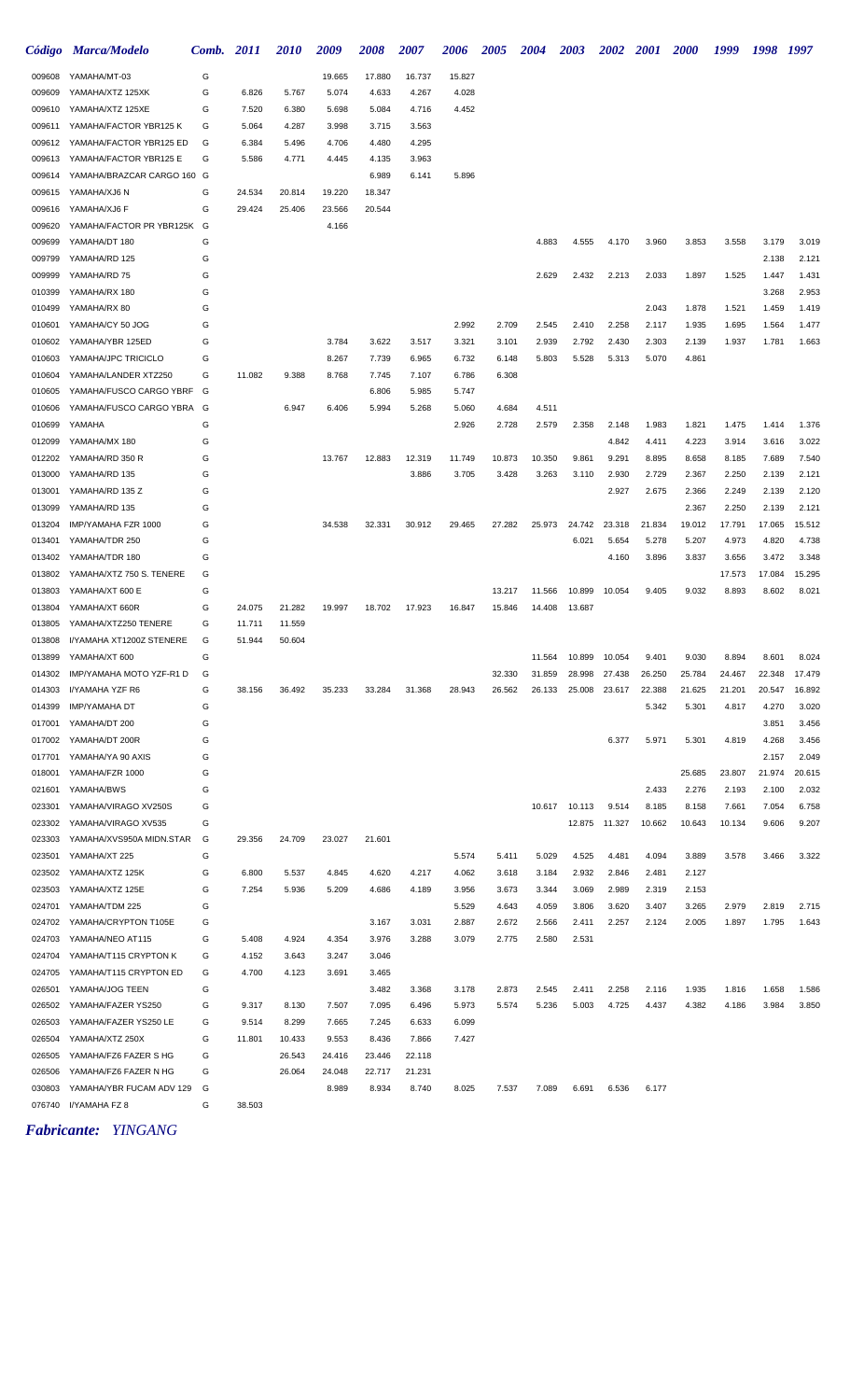|                  | Código Marca/Modelo                        | Comb. 2011 |       | <b>2010</b> | 2009   | 2008           | 2007           | 2006           | 2005  | 2004 |       | 2003  | <b>2002</b> | <b>2001</b> | <b>2000</b> | 1999  |       | 1998 1997 |
|------------------|--------------------------------------------|------------|-------|-------------|--------|----------------|----------------|----------------|-------|------|-------|-------|-------------|-------------|-------------|-------|-------|-----------|
| 032600           | I/YINGANG YG50QT-3                         | G          |       |             | 2.062  | 1.940          | 1.853          | 1.784          | 1.707 |      |       |       |             |             |             |       |       |           |
| 032601           | I/YINGANG YG125-20                         | G          |       |             |        | 3.246          | 2.978          | 2.866          |       |      |       |       |             |             |             |       |       |           |
| 032603           | I/YINGANG YG110-C                          | G          |       |             | 3.347  | 3.062          | 2.795          | 2.269          |       |      |       |       |             |             |             |       |       |           |
| 032604           | I/YINGANG YG150T-15                        | G          |       |             |        | 5.643          | 5.303          | 4.776          | 4.531 |      |       |       |             |             |             |       |       |           |
| 032605           | I/YINGANG YG125 2C                         | G          |       |             |        | 3.235          | 3.017          | 2.895          |       |      |       |       |             |             |             |       |       |           |
| 032606           | I/YINGANG YG1102                           | G          |       |             |        | 3.184          | 2.907          | 2.851          |       |      |       |       |             |             |             |       |       |           |
| 032607           | I/YINGANG YG150 5                          | G          |       |             |        | 3.811          | 3.501          | 3.366          |       |      |       |       |             |             |             |       |       |           |
| 032608           | I/YINGANG YG125 16                         | G          |       |             |        | 3.621          | 3.404          | 3.307          |       |      |       |       |             |             |             |       |       |           |
| 032609           | I/YINGANG YG125 C                          | G          |       |             |        | 3.167          | 2.955          | 2.835          |       |      |       |       |             |             |             |       |       |           |
| 032610           | I/YINGANG YG250 GY                         | G          |       |             |        | 6.443          | 5.912          | 5.690          |       |      |       |       |             |             |             |       |       |           |
| 032611<br>032612 | I/YINGANG YG48 Q<br>I/YINGANG US1 2        | G<br>G     |       |             | 3.186  | 1.665<br>2.767 | 1.582<br>2.542 | 1.532<br>2.445 |       |      |       |       |             |             |             |       |       |           |
| 032613           | I/YINGANG US1 4                            | G          |       |             |        | 1.942          | 1.773          | 1.716          |       |      |       |       |             |             |             |       |       |           |
| 032614           | I/YINGANG YG200-9                          | G          |       |             | 6.693  | 6.333          | 6.043          |                |       |      |       |       |             |             |             |       |       |           |
| 032615           | I/YINGANG YG110-9BII                       | G          |       |             | 3.141  | 2.874          | 2.624          |                |       |      |       |       |             |             |             |       |       |           |
| 032616           | I/YINGANG US13                             | G          |       |             | 3.478  | 3.325          | 3.135          |                |       |      |       |       |             |             |             |       |       |           |
| 032617           | I/YINGANG US15                             | G          |       |             | 5.492  | 5.193          | 4.958          |                |       |      |       |       |             |             |             |       |       |           |
| 032618           | I/YINGANG US1 6                            | G          |       |             | 5.557  | 5.258          | 5.017          |                |       |      |       |       |             |             |             |       |       |           |
| 032619           | I/YINGANG US17                             | G          |       |             | 3.183  | 2.910          | 2.657          |                |       |      |       |       |             |             |             |       |       |           |
| 032621           | I/YINGANG US11                             | G          |       |             | 2.581  | 2.440          | 2.370          |                |       |      |       |       |             |             |             |       |       |           |
|                  | Fabricante: YINHE                          |            |       |             |        |                |                |                |       |      |       |       |             |             |             |       |       |           |
|                  | 038300 I/YINHE MRX 230 SUPERMOT            | G          |       |             | 7.829  | 7.368          | 6.965          |                |       |      |       |       |             |             |             |       |       |           |
|                  | Fabricante: YINXIANG                       |            |       |             |        |                |                |                |       |      |       |       |             |             |             |       |       |           |
| 030303           | I/YINXIANG ATV250 V                        | G          |       |             | 10.241 | 9.871          |                |                |       |      |       |       |             |             |             |       |       |           |
| 030304           | I/YINXIANG IROS MOVING                     | G          | 4.311 | 3.690       | 3.446  | 3.201          | 3.055          |                |       |      |       |       |             |             |             |       |       |           |
| 030305           | I/YINXIANG IROS ACTION                     | G          | 2.845 | 2.437       | 2.275  | 2.114          | 2.017          |                |       |      |       |       |             |             |             |       |       |           |
| 030307           | I/YINXIANG IROS ONE                        | G          | 4.342 | 3.720       | 3.472  | 3.226          | 3.079          |                |       |      |       |       |             |             |             |       |       |           |
| 030311           | I/YINXIANG BRAVAX AX200                    | G          |       | 5.393       |        |                |                |                |       |      |       |       |             |             |             |       |       |           |
|                  | 030312 I/YINXIANG BRAVAX BVX150            | G          |       | 3.141       |        |                |                |                |       |      |       |       |             |             |             |       |       |           |
|                  | <b>Fabricante: YUAN</b>                    |            |       |             |        |                |                |                |       |      |       |       |             |             |             |       |       |           |
|                  | 038103 I/YUAN KYNRO KN125 C                | G          |       |             | 3.365  | 3.215          | 3.034          |                |       |      |       |       |             |             |             |       |       |           |
|                  | 038104 I/YUAN KYNRO KN150 TRAIL            | G          |       |             | 3.559  | 3.387          | 3.188          |                |       |      |       |       |             |             |             |       |       |           |
|                  | 038105 I/YUAN KYNRO KN150 SPORT            | G          |       |             | 4.114  | 3.724          | 3.435          |                |       |      |       |       |             |             |             |       |       |           |
|                  | Fabricante: ZANELLA                        |            |       |             |        |                |                |                |       |      |       |       |             |             |             |       |       |           |
| 007901           | IMP/ZANELLA NEW FIRE 50F                   | G          |       |             |        |                |                |                |       |      |       |       |             |             | 1.262       | 1.198 | 1.133 | 1.089     |
| 007902           | IMP/ZANELLA SOL LA PLUS                    | G          |       |             |        |                |                |                |       |      |       |       |             |             |             |       | 1.108 | 1.020     |
| 007903           | IMP/ZANELLA SOL VR PLUS                    | G          |       |             |        |                |                |                |       |      |       |       |             |             |             |       | 1.100 | 1.019     |
| 007999           | IMP/ZANELLA                                | G          |       |             |        |                |                |                |       |      |       |       |             |             |             |       |       | 1.074     |
|                  |                                            |            |       |             |        |                |                |                |       |      |       |       |             |             |             |       |       |           |
|                  | <b>Fabricante: ZHEJIANG</b>                |            |       |             |        |                |                |                |       |      |       |       |             |             |             |       |       |           |
| 035600           | I/ZHEJIANG YB 150T-15                      | G          |       |             | 4.518  | 4.491          | 3.887          | 3.853          |       |      |       |       |             |             |             |       |       |           |
| 035601           | I/ZHEJIANG CHOPPER COBRA                   | G          |       |             |        | 9.264          | 8.455          | 8.089          |       |      |       |       |             |             |             |       |       |           |
| 035602<br>035603 | I/ZHEJIANG B09<br>I/ZHEJIANG KENT POWER150 | G<br>G     |       | 3.652       | 3.502  | 5.632<br>3.354 |                |                |       |      |       |       |             |             |             |       |       |           |
| 035604           | I/ZHEJIANG XY 200 T6                       | G          |       | 5.324       | 4.992  | 4.814          |                |                |       |      |       |       |             |             |             |       |       |           |
| 035605           | I/ZHEJIANG XY 150 TJ                       | G          |       | 3.700       | 3.490  | 3.489          |                |                |       |      |       |       |             |             |             |       |       |           |
|                  |                                            |            |       |             |        |                |                |                |       |      |       |       |             |             |             |       |       |           |
|                  | <b>Fabricante: ZHENGLONG</b>               |            |       |             |        |                |                |                |       |      |       |       |             |             |             |       |       |           |
|                  | 034300 I/ZHENGLONG ZLMC 03                 | G          |       |             | 2.729  | 2.583          |                |                |       |      |       |       |             |             |             |       |       |           |
|                  | <b>Fabricante: ZHIWEI</b>                  |            |       |             |        |                |                |                |       |      |       |       |             |             |             |       |       |           |
|                  | 033500 I/ZHIWEI KELT BELLE                 | G          |       |             | 2.024  | 1.719          | 1.634          |                |       |      |       |       |             |             |             |       |       |           |
|                  | <b>Fabricante: ZHONGNENG</b>               |            |       |             |        |                |                |                |       |      |       |       |             |             |             |       |       |           |
|                  | 011500 I/ZHONGNENG ZN151T-F                | G          |       | 6.538       | 5.788  | 5.160          |                |                |       |      |       |       |             |             |             |       |       |           |
|                  | 011502 I/ZHONGNENG NSTAR 150TF             | G          | 4.422 | 4.212       | 3.970  | 3.767          |                |                |       |      |       |       |             |             |             |       |       |           |
|                  | 011504 I/ZHONGNENG NORTHS 151TF            | G          |       | 6.000       |        |                |                |                |       |      |       |       |             |             |             |       |       |           |
|                  | 011505 I/ZHONGNENG ZN 150T-F               | G          | 4.254 |             |        |                |                |                |       |      |       |       |             |             |             |       |       |           |
|                  | <b>Fabricante: ZHONGYU</b>                 |            |       |             |        |                |                |                |       |      |       |       |             |             |             |       |       |           |
| 030200           | I/ZHONGYU ZY 125 T12                       | G          |       |             |        |                |                |                | 3.056 |      | 2.952 | 2.819 |             |             |             |       |       |           |
| 030201           | I/ZHONGYU ZY 125 T5                        | G          |       |             |        |                |                | 2.873          | 2.749 |      | 2.623 | 2.543 |             |             |             |       |       |           |
|                  | 030202 I/ZHONGYU ZY 150 TA                 | G          |       |             |        |                |                |                | 3.239 |      | 3.087 | 2.997 |             |             |             |       |       |           |

I/ZHONGYU WAKE 110S G 3.192 3.042 2.938